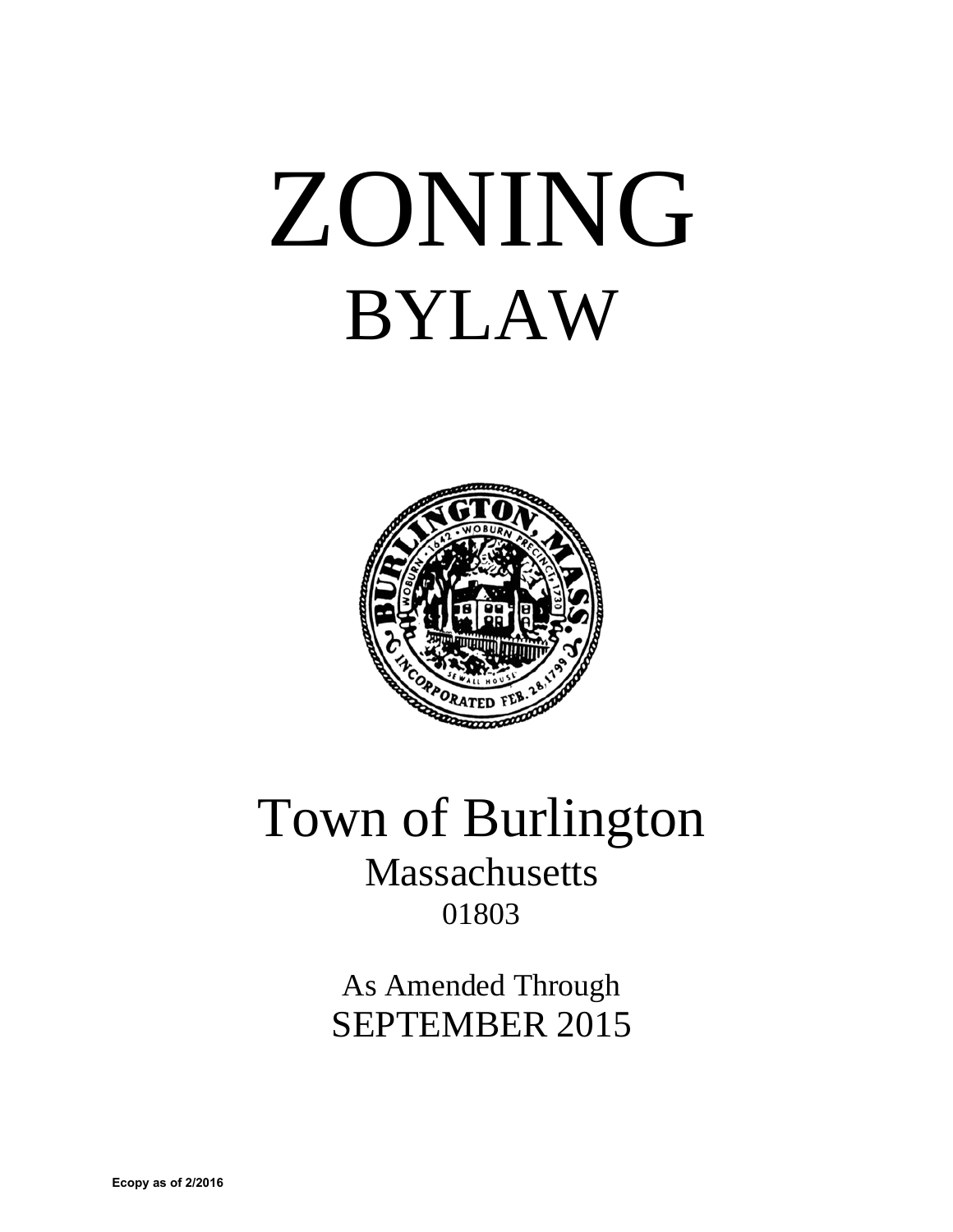THE ZONING BYLAWS OF THE TOWN OF BURLINGTON, MASSACHUSETTS

AMENDED UNDER ARTICLE 29 OF THE SEPTEMBER TOWN MEETING, January 26, 2009



Being a reorganization of the Zoning Bylaw originally adopted under Article 37 of the Adjourned (First) Town Meeting, January 24, 1977

Approved by the Attorney General, April 16, 2009

# **AS AMENDED THROUGH MAY 2015.**

Approved by the Attorney General December 23, 2015.

 Attest: Amy E. Warfield, CMC Town Clerk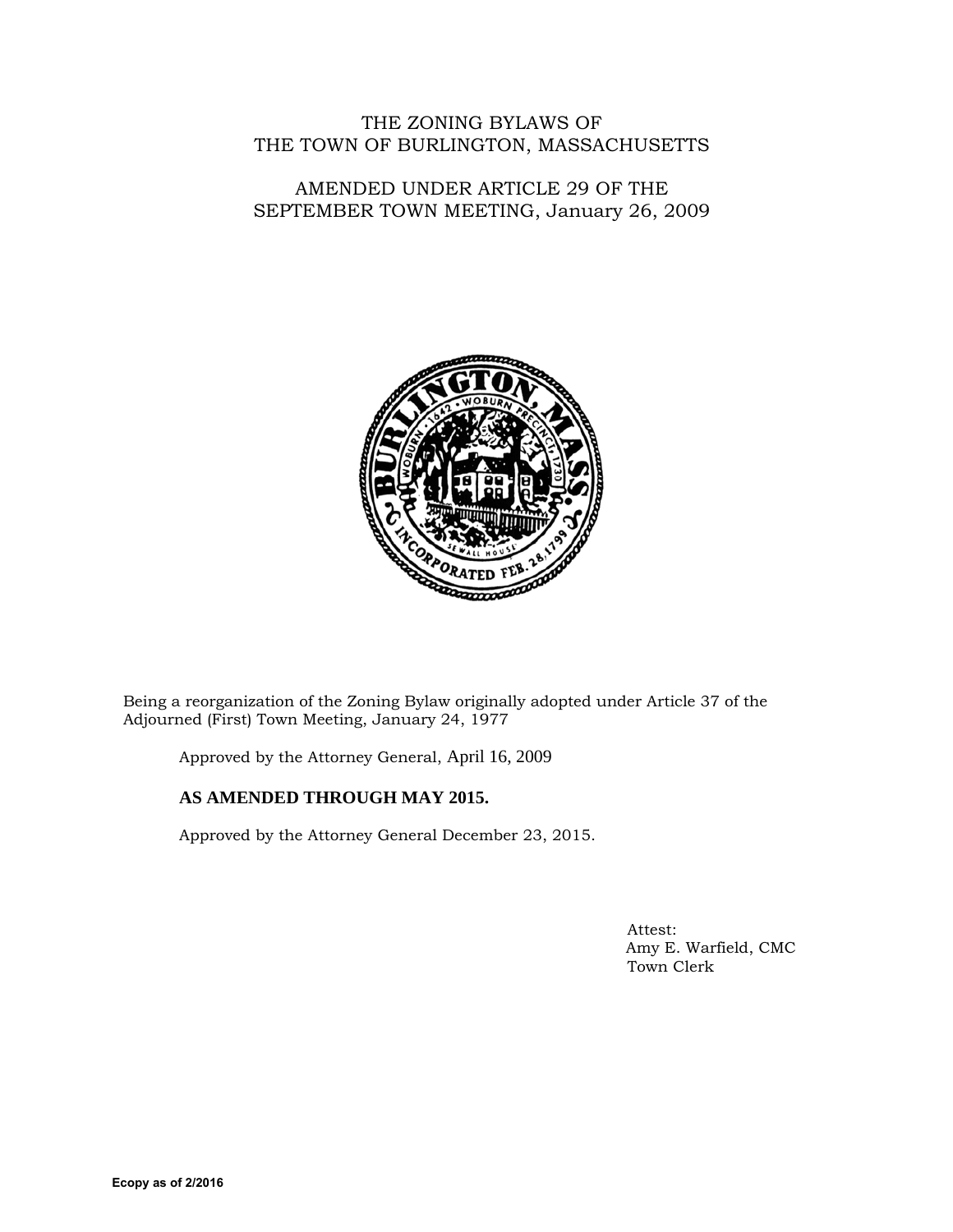# **TABLE OF CONTENTS**

| <b>ARTICLE X: MISCELLANEOUS AND SPECIAL REGULATIONS 10-1</b>             |  |
|--------------------------------------------------------------------------|--|
|                                                                          |  |
|                                                                          |  |
| SECTION 10.3.0 ADDITIONAL REGULATIONS FOR ADULT ENTERTAINMENT USES  10-1 |  |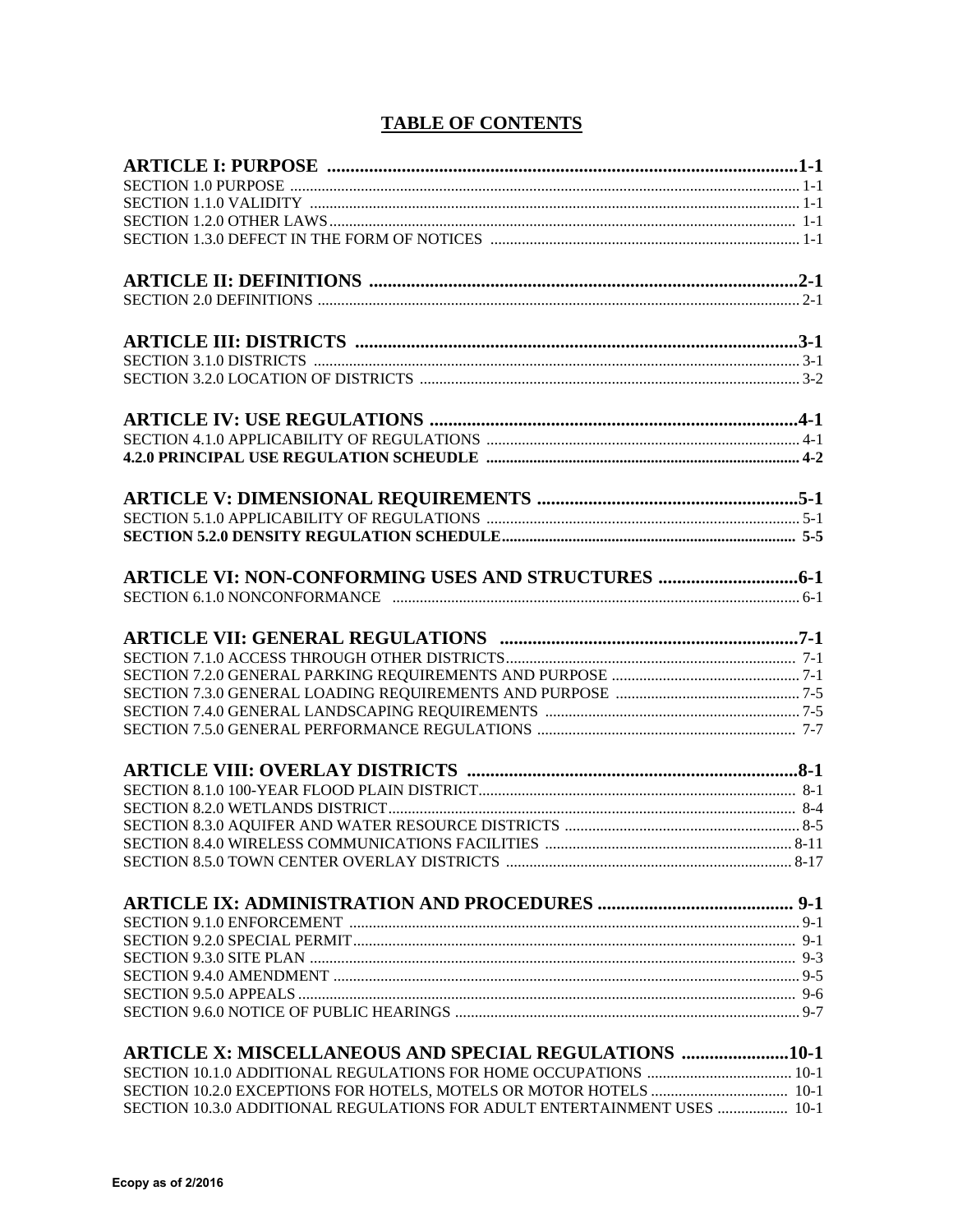| SECTION 10.4.0 ADDITIONAL REGULATIONS FOR RESTAURANTS IN AN (IG) DISTRICT  10-2 |  |
|---------------------------------------------------------------------------------|--|
|                                                                                 |  |
|                                                                                 |  |
|                                                                                 |  |
|                                                                                 |  |
|                                                                                 |  |
| SECTION 11.2.0 ACCESORY RESIDENTDENTIAL USES IN ONE-FAMILY DWELLINGS:           |  |
|                                                                                 |  |
| SECTION 11.3.0 ADDITIONAL REGULATIONS AND EXCEPTIONS FOR GARDEN                 |  |
|                                                                                 |  |
| SECTION 11.4.0 ADDITIONAL REGULATIONS FOR HOUSINGS FOR THE ELDERLY              |  |
|                                                                                 |  |
| SECTION 11.5.0 ADDITIONAL REGULATIONS IN THE CONTINUNING CARE (RC)              |  |
|                                                                                 |  |
|                                                                                 |  |
| TABLE 11.6.8: OPEN SPACE RESIDENTIAL-DIMENSIONAL REQUIREMENTS  11-9             |  |
|                                                                                 |  |
| SECTION 11.8.0 INCLUSIONARY ZOING REQUIRMENTS FOR MULTIFAMILY HOUSING 11-15     |  |
|                                                                                 |  |
|                                                                                 |  |
|                                                                                 |  |
|                                                                                 |  |
|                                                                                 |  |
|                                                                                 |  |
|                                                                                 |  |
|                                                                                 |  |
|                                                                                 |  |
|                                                                                 |  |
|                                                                                 |  |
|                                                                                 |  |
|                                                                                 |  |
|                                                                                 |  |
|                                                                                 |  |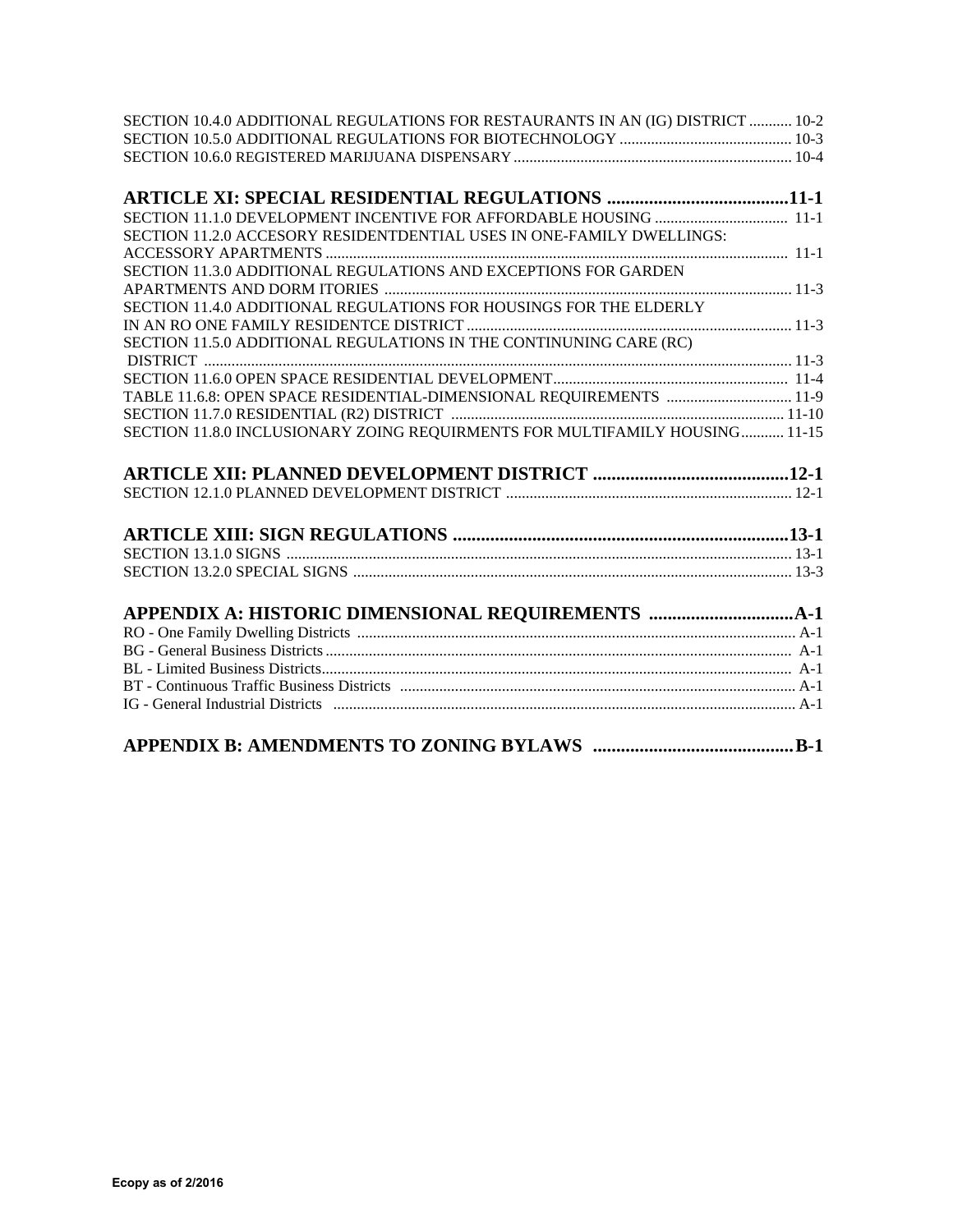# **ARTICLE I: PURPOSE**

#### SECTION 1.0 PURPOSE

The purpose of this Bylaw is to promote the health, safety, convenience, morals, and welfare of the inhabitants of the Town of Burlington. The objectives of this Bylaw are, among other purposes, to lessen congestion in the streets, to conserve health; to secure safety from fire, flood, panic and other dangers; to provide adequate light and air; to prevent overcrowding of land; to avoid undue concentration of population; to encourage housing for persons of all income levels; to facilitate the adequate provision of transportation, water, water supply, drainage, sewerage, schools, parks, open space and other public requirements; to conserve the value of land and buildings, including the conservation of natural resources and the prevention of blight and pollution of the environment; to encourage the most appropriate use of land throughout the town; to preserve and increase amenities; and to accomplish any other purpose for which Zoning Bylaws may now or hereafter be enacted under the laws of the Commonwealth of Massachusetts.

#### SECTION 1.1.0 VALIDITY

If any provision of this Bylaw is declared in whole or in part invalid for any reason or under certain circumstances, such invalidity shall not affect the enforcement of so much of this Bylaw as remains enforceable or its enforcement in other circumstances.

#### SECTION 1.2.0 OTHER LAWS

Nothing herein contained shall be construed so as to repeal or nullify any existing Bylaw or regulations of the Town but shall be in addition thereto. Where the standards for construction, use, occupancy or any other activity or purpose regulated under this Bylaw shall vary from such standards contained herein or in any other Bylaw or lawful regulation of the Town, the standards more strictly regulating such construction, use, occupancy, activity or purpose shall be applied.

#### SECTION 1.3.0 DEFECT IN THE FORM OF NOTICES

No defect in the form of any notice under this Bylaw shall invalidate any action taken thereunder or pursuant thereto unless such defect is found to be misleading.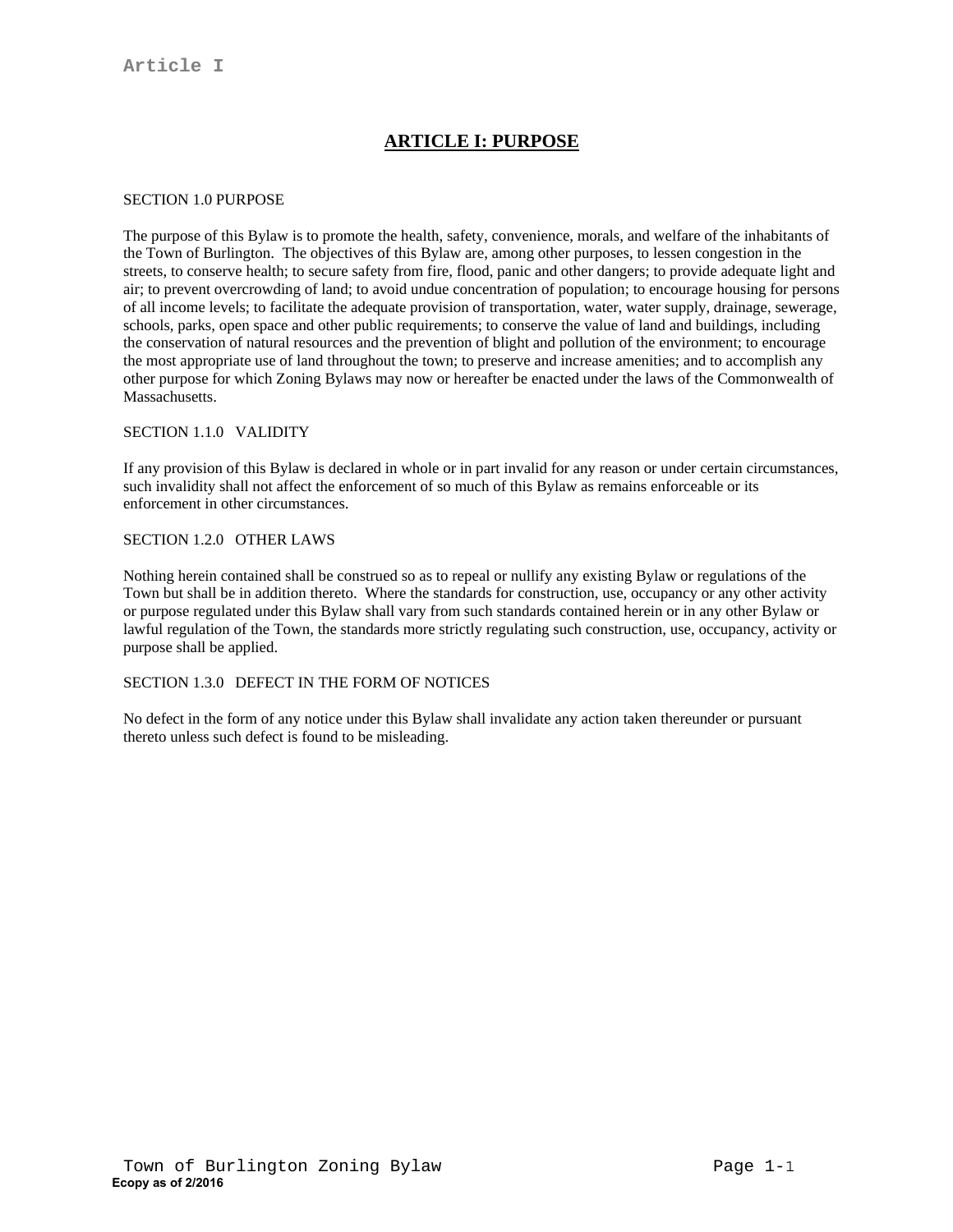# **ARTICLE II: DEFINITIONS**

#### SECTION 2.0 DEFINITIONS

#### 2.1.1 Accessory Apartment

(See Article XI, Section 11.2.0 Accessory residential uses in One-Family Dwellings: Accessory Apartments)

#### 2.1.2 Accessory Use or Structure - See Use or Structure, Accessory

#### 2.1.3 Adult Day Care

A facility offering daytime programs for older adults providing health care and assessment, personal care, social programs, recreational activities, meals and transportation, but not providing overnight or residential accommodations.

#### 2.1.4 Adult Bookstore

An establishment having twenty-five (25) percent or more of its stock in trade and/or floor area, comprised of books, magazines, videos, and other matter which are distinguished or characterized by their emphasis depicting, describing, or relating to sexual conduct or sexual excitement as defined in M.G.L. Chapter 272 Section 31.

#### 2.1.5 Adult Club

An establishment having twenty-five (25) percent or more of its entertainment is devoted to a person or persons working or performing in a state of full or partial nudity, or distinguished or characterized by an emphasis on a matter depicting, describing, or relating to sexual conduct or sexual excitement as defined in M.G.L. Chapter 272 Section 31.

#### 2.1.6 Adult Paraphernalia Store

An establishment having twenty-five (25) percent or more of its stock in trade and/or floor area, comprised of devices, objects, tools, or toys, which are distinguished or characterized by their association with sexual activity, including sexual conduct or sexual excitement as defined in M.G.L. Chapter 272 Section 31.

#### 2.1.7 Adult Theater

Any building, structure, or premises used for presenting material distinguished or characterized by an emphasis on matter depicting, describing, or relating to sexual conduct or sexual excitement as defined in M.G.L. Chapter 272 Section 31.

#### 2.1.8 Adult Video Store

An establishment having twenty-five (25) percent or more of its stock in trade and/or floor area, comprised of videos, books, magazines, and other matter which are distinguished or characterized by their emphasis on matter depicting, describing, or relating to sexual conduct or sexual excitement as defined in M.G.L. Chapter 272 Section 31.

#### 2.1.9 Affordable Housing Unit

 A dwelling unit that qualifies as a local initiative unit under the Commonwealth's Local Initiative Program and meets the requirements of a subsidized housing unit for purposes of listing in the subsidized housing inventory under G. L. c. 40B Sec. 20-23.

#### 2.1.10 *(Qualified)* Affordable Housing Unit Purchaser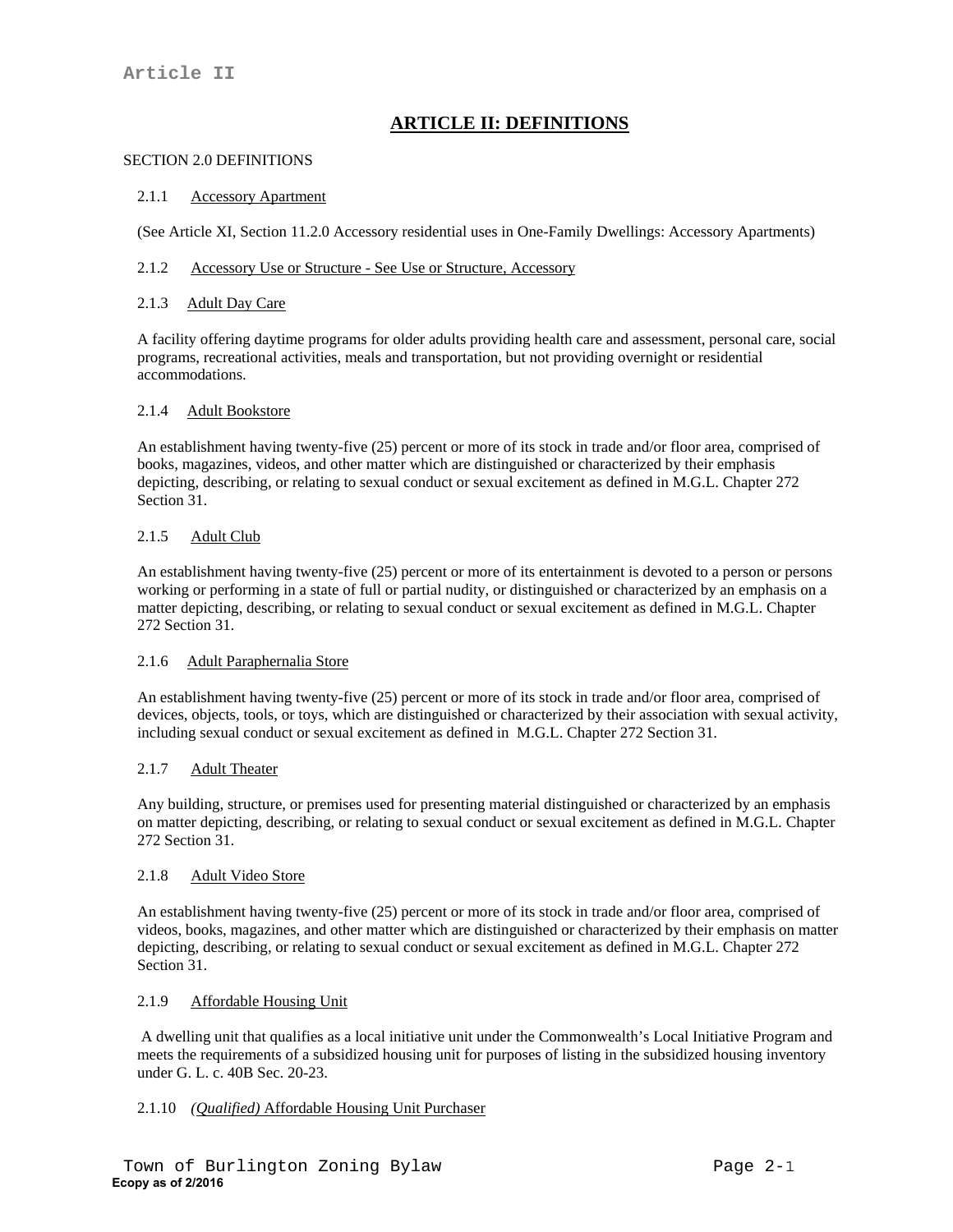An individual or family with household incomes that do not exceed 80% of the median income, with adjustments for household size, as reported by the most recent information from the United States Department of Housing and Urban Development (HUD) and/or the Massachusetts Department of Housing and Community Development (DHCD), for the standard Metropolitan Statistical Area that includes Burlington.

#### 2.1.11 *(DHCD)* Affordable Housing Unit Sales Price or Rent

The sales price or rent for each Affordable Housing Unit shall be a price that is affordable to a qualified affordable housing unit purchaser, adjusted for household size depending on the size of the applicable affordable unit(s), which sales price is calculated in accordance with the Commonwealth's Local Initiative Program and acceptable to DHCD for the standard Metropolitan Statistical Area in which Burlington is located. DHCD will determine the sales price for all for-sale units and the rental payment for all rental units.

#### 2.1.12 Aquifer

Geologic formation composed of rock or sand and gravel that contains significant amounts of potentially recoverable potable water.

#### 2.1.13 Alteration

Any construction, reconstruction or other similar action resulting in a change in the structural parts, height, number of stories, exits, size, use or location of a building or other structure.

- 2.1.14 Animal Hospital See Hospital Veterinary
- 2.1.15 Apartment See Dwelling Garden Apartment

#### 2.1.16 Assisted Living Facility

A facility as defined by MGL Chapter 19D, providing room and board, which provides assistance with activities of daily living and personal care services for three or more non-related adults, and collects payments or third party payments to pay for the provision of assistance with activities of daily living. Assisted living facilities are for frail elders who do not require 24-hour skilled nursing care. Assistance with dressing, bathing, eating, housekeeping, medicine monitoring, and other activities of daily living may be provided, along with an array of services, from meals to social and wellness activities. All assisted living residences are required to be certified by the Executive Office of Elder Affairs.

#### 2.1.17 Awning

A roof like covering, as of canvas, stretched upon a frame that is affixed to a building and used above or before any place as a shelter from rain or sun.

#### 2.2.1 Bakery

An establishment that primarily bakes food products such as cakes, breads, cookies, pies, pastries, and similar goods, exclusively intended for off site consumption. A bakery may not offer drive-through window service.

#### 2.2.2 Base flood elevation

Base flood elevation is the height of the flood waters resulting from a flood having a one percent chance of being equaled or exceeded in any given year, which is also known as a 100-year flood.

#### 2.2.3 Basement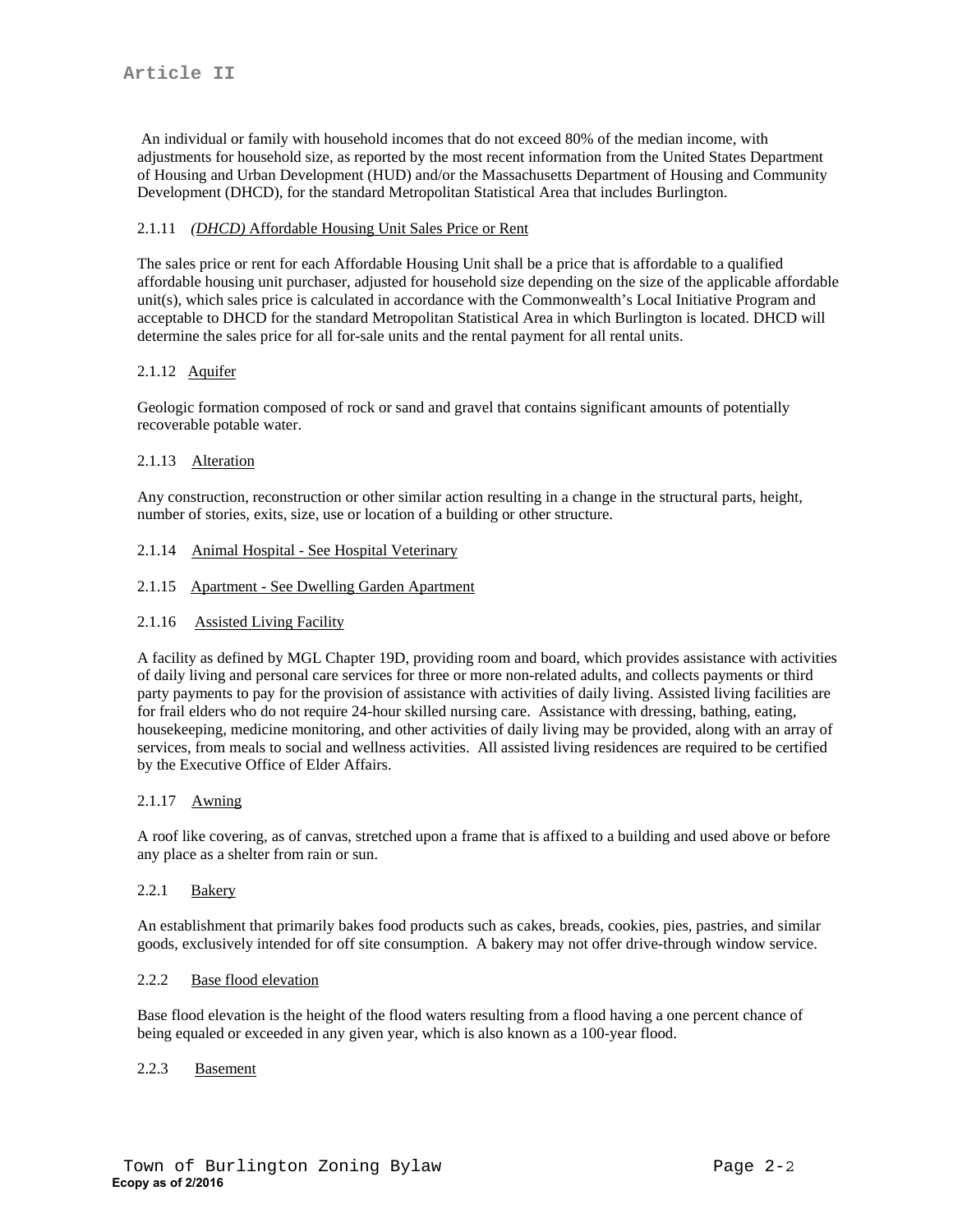A portion of a building, partly underground, which has more than one-half of its height measured from finished floor to finished ceiling above the average grade of the adjoining ground.

#### 2.2.4 Bed & Breakfast

An owner-occupied one family dwelling offering temporary lodging accommodations for travelers, operated under an Innkeeper's license from the Board of Selectmen, and subject to any requirements of the Massachusetts Department of Public Health and the Burlington Board of Health. No Bed and Breakfast shall have more than 4 rooms to rent, nor shall any one room be rented by more than 3 unrelated people. Guest rooms shall not be provided with separate cooking facilities. Meals may be prepared and served from a central kitchen facility.

#### 2.2.5 Body Art

The practice of physical body adornment by licensed practitioners utilizing techniques including, but not limited to, body piercing, tattooing, cosmetic tattooing, branding and scarification. Body piercing shall include puncturing or penetrating the skin of a person, not including the ear, for the purpose of inserting jewelry or other adornment. No practitioner of body art shall practice, and no establishment in which body art is applied shall be operated without a license issued by the Board of Health. Body Art establishments shall not be located within one thousand (1,000) feet of each other, within five hundred (500) feet of the nearest lot line of a place of worship or a building used for religious purposes, or within one thousand (1,000) feet of a school, nonprofit educational use, library, or museum.

#### 2.2.6 Building

A combination of any materials, whether portable or fixed, having a roof, enclosed within exterior walls or fire walls, built to form a structure for the shelter of persons, animals or property. For purposes of this definition, "roof" shall include an awning or any similar covering, whether or not permanent in nature.

#### 2.2.7 Building, Accessory - See Use or Structure, Accessory

#### 2.2.8 Building Area

The aggregate of the maximum horizontal cross sectional area of all buildings on a lot exclusive of cornices, eaves, gutters, chimneys, steps, unenclosed porches, bay windows, balconies, and terraces.

#### 2.2.9 Building, Attached

A building having any portion of one or more walls in common with adjoining buildings.

#### 2.2.10 Building Coverage

The building area expressed as a percent of the total lot area.

#### 2.2.11 Building, Detached

A building having open space on all sides.

#### 2.2.12 Building Height

The vertical distance measured from the mean finished grade of the ground adjoining the building to the highest point of the roof for flat roofs, to the deck line of mansard roofs, and to the mean height between eaves and ridges, for gable, hip and gambrel roofs. This definition excludes penthouses, bulkheads and other allowable super-structures above the roof line.

#### 2.2.13 Building, Principal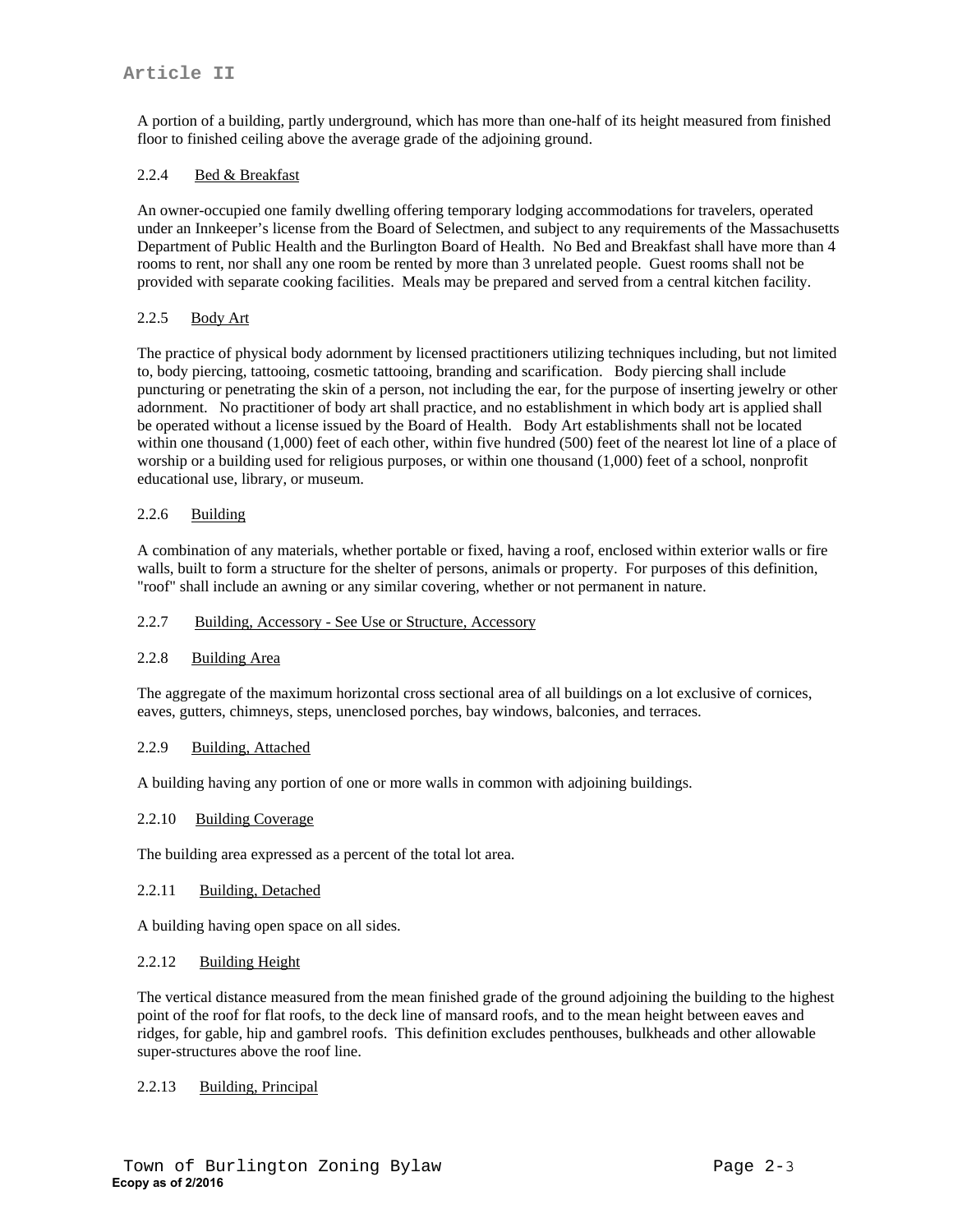A building in which is conducted the principal use of the lot on which it is located.

#### 2.2.14 Biotechnology

Research, development and manufacturing utilizing microorganisms or biological substances in the fields of biotechnology, medical, pharmaceutical, environmental science, immunology, microbiology, virology, toxicology, rDNA, comparative medicine, genome research, cell biology and apparatus, machines and devices for research, development, manufacturing and advance and practical application in any such field or areas. Biotechnology uses are subject to all federal, state and local regulations and best management practices including but not limited to the Burlington Board of Health regulations fro the Use of recombinant DNA Technology, the National Institute of Health Guidelines for Research Involving recombinant DNA Molecules, and the Biosafety in Microbial and Biomedical Laboratories (BMBL). and Burlington Board of Health. Biosafety Level 4 (BL-4) laboratories, as defined by the Centers for Disease Control and Prevention, are prohibited in Burlington.

#### 2.3.1 Carport

A roofed structure, unenclosed on two or more sides, which may serve as a shelter for motor vehicles.

#### 2.3.2 Cellar

A portion of a building, partly underground, which has less than one-half of its height, measured from finished floor to finished ceiling, above the average grade of the adjoining ground.

#### 2.3.3 Child Care Facility

Any day care center or school age child care program, as defined under M.G.L. Chapter 28A, Section 9, and as may be amended from time to time, however named, which receives children for temporary custody on a regular basis.

#### 2.3.4 Congregate Living Facility

A non-institutional, shared living environment which integrates shelter and service needs of functionally impaired and/or socially isolated seniors who are otherwise in good health and who do not require constant supervision or intensive health care as provided by an institution. Each resident or couple shall have an individual bedroom and may have a separate living room, kitchen, dining area, or bathroom, and may share living, dining, and bathroom facilities with other senior persons, such as in a common dining facility.

#### 2.3.5 Continuing Care Retirement Facility

A facility that includes combinations of independent living, congregate living, assisted living, and long term care facility (nursing home) within a single facility or on the same tract, offering lifetime housing and a variety of health care, social, and recreational services. (also known as Life Care Community)

#### 2.3.6 Convalescent Home

Any institution, however named, whether conducted for charity or profit, which is to be maintained for the express or implied purpose of caring for three or more persons admitted thereto for the purpose of nursing, convalescent care or purposes related to the principal use of such institution.

#### 2.3.7 Conference Center

A facility used for service organizations, business and professional conferences, and seminars limited to accommodations for conference attendees. A conference center must be associated with a Hotel, restaurant, municipal building or office park.

#### 2.3.8 Convenience Store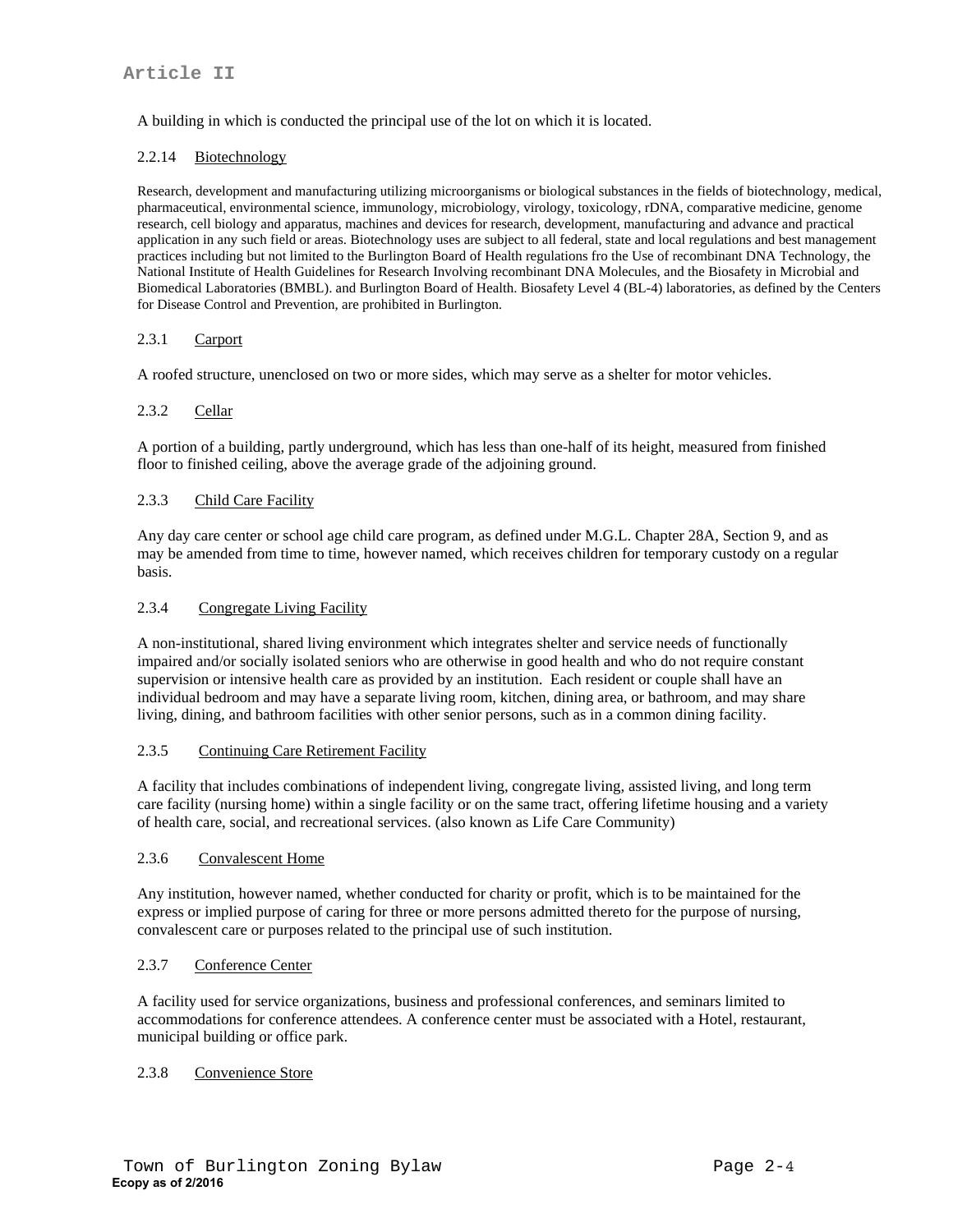A retail store that is designed and stocked to sell food, beverages, lottery and other household supplies to customers. It is designed to attract a large volume of stop-and-go pass-by traffic.

#### 2.3.9 Custodial care facility

A facility that provides nonmedical care addressing the patient's personal needs, such as bathing, dressing, and eating. Such care may be provided by people without professional medical skills or training.

#### 2.4.1 Demolition

The act of pulling down, destroying, removing, or razing a building or structure, in whole or in part (including the demolition of exterior walls or roof), or commencing such work with the intent of completing the same, all as determined by the Inspector of Buildings; provided, however, that the term "demolition" shall not include the ordinary maintenance or repair or an addition to any building or structure.

#### 2.4.2 District

A zoning district as established by Article III of this Bylaw. In addition, there are Wetlands, Flood Plain, Aquifer, Water Resource, Civic Center and, Central Business overlay districts.

#### 2.4.3 Dormitory

A dwelling, under the ownership or control of an educational, charitable or philanthropic organization which provides separate rooms or suites for the semi-permanent occupancy of individuals or groups of up to two (2) individuals per room, with common bath and toilet facilities and without individual cooking facilities.

#### 2.4.4 Drive-through

A building opening, including windows, doors, or mechanical devices, through which occupants of a motor vehicle receive or obtain a product or service

#### 2.4.5 Driveway

An open space, which may be paved, located on a lot, built for access to a garage, or off-street parking or loading space.

#### 2.4.6 Drugstore/Pharmacy

An establishment engaged in the retail sale of prescription drugs, nonprescription medicines, cosmetics, and related supplies.

#### 2.4.7 Dwelling, Garden Apartments

A residential building designed for or occupied by families with the number of families in residence not exceeding the number of dwelling units provided, and each unit containing independent cooking, bathroom and sleeping facilities.

#### 2.5.1 Elderly Housing

Any residential premises available for lease by elderly or disabled individuals which is financed or subsidized in whole or in part by state or federal housing programs established primarily to furnish housing rather than housing and personal services, as set forth in a listing established by the Secretary of Elder Affairs, and which was never licensed under Chapter 111 of the Mass General Laws.

#### 2.5.2 Erected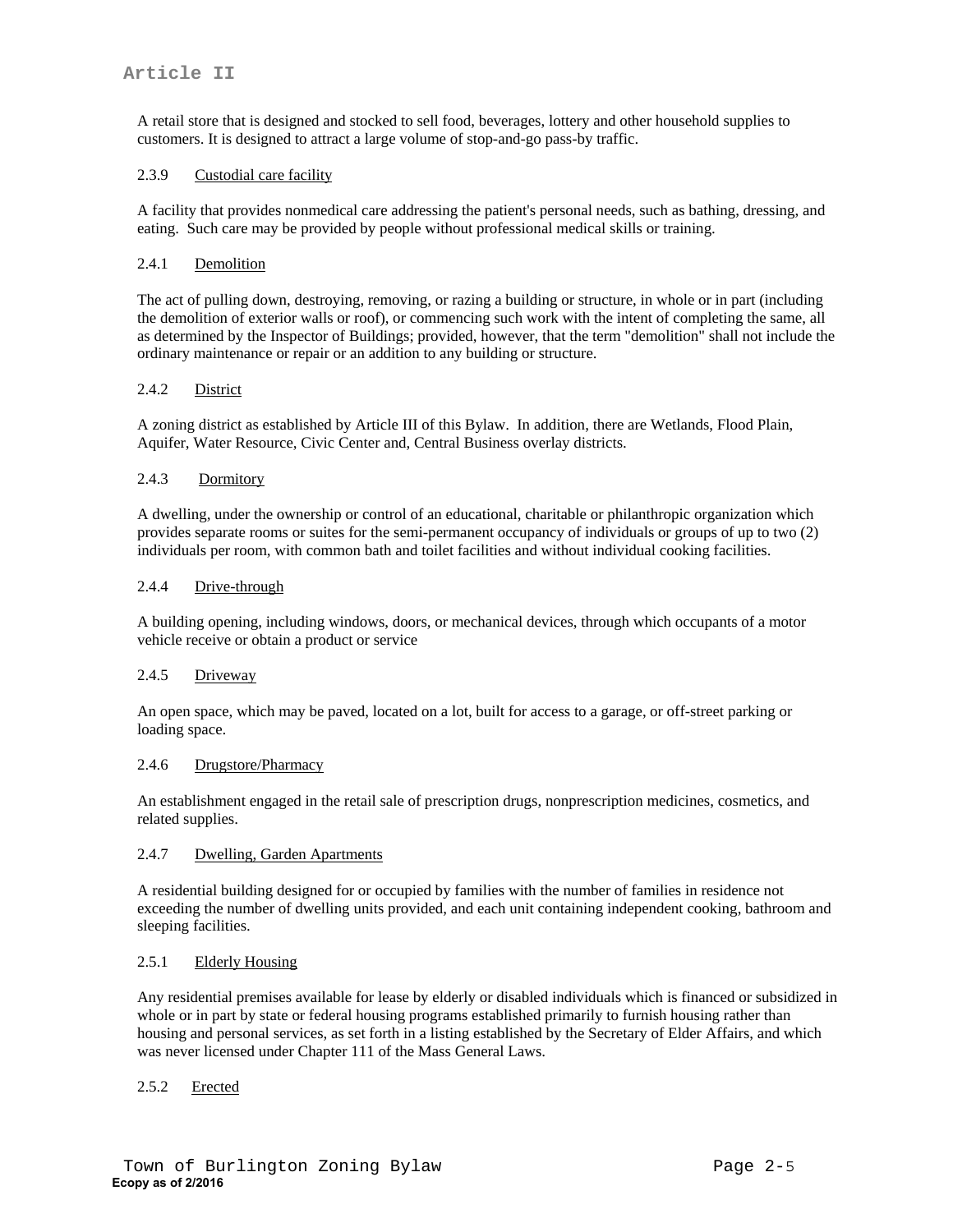The word "erected" shall include the words "attached," "built," "constructed," "reconstructed," "altered," "enlarged," and "moved."

#### 2.5.3 Essential Services

Services provided by public utility or governmental agencies through erection, construction, alteration, or maintenance of underground or overhead transmission or distribution systems for gas, electricity, steam, water, communications, supply, or sewage.

#### 2.6.1 Family

One (1) or more persons, including domestic employees, occupying a dwelling unit and living as a single, nonprofit housekeeping unit, provided, that a group of five (5) or more persons who are not within the second degree of kinship to each other, as defined by civil law, shall not be deemed to constitute a family.

#### 2.6.2 Farmers Market

A market, usually held out-of-doors, where farmers can sell their produce, other edible farm products, flowers, fireplace wood, preserves and similar products to the public. Products at such markets should be locally and/or regionally grown. Farmers Markets are subject to regulation by the Board of Health.

#### 2.6.3 Fast-Order Food Establishment

An establishment whose primary business is the sale of food for consumption on or off the premises which is (a) primarily intended for immediate consumption rather than for use as an ingredient or component of meals; (b) available upon a short waiting time; and (c) packaged or presented in such a manner that it can be readily eaten outside the premises where it is sold and (d) primarily prepared in advance of a specific order for such food. Establishments which do not provide direct table service to their patrons shall be considered fast-order food establishments. Establishments providing primarily take-out service or delivery service shall be considered fast-order food establishments. Establishments where the patrons order at a counter or window and carry the food order to a table shall be considered fast-order food establishments.

#### 2.6.4 Filling Station

Buildings and premises where gasoline, oil, grease, batteries, tires, and automobile accessories may be supplied and dispensed at retail, where the following services may be rendered and sales made, and no other:

- (a) Sales and servicing of spark plugs, batteries, and distributor parts;
- (b) Tire servicing and repair, but not recapping or regrooving;

(c) Replacement of mufflers and tail pipes, water hose, fan belts, brake fluid, light bulbs, fuses, floor mats, seat covers, windshield wipers and wiper blades, grease retainers, wheel bearings, mirrors, and the like;

- (d) Radiator cleaning and flushing, including removal and replacing;
- (e) Washing and polishing, and sale of automotive washing and polishing materials;
- (f) Greasing and lubrication;
- (g) Providing and repairing fuel pumps, oil pumps, water pumps and lines;
- (h) Minor servicing, replacement and repair of carburetors;
- (i) Emergency wiring repairs;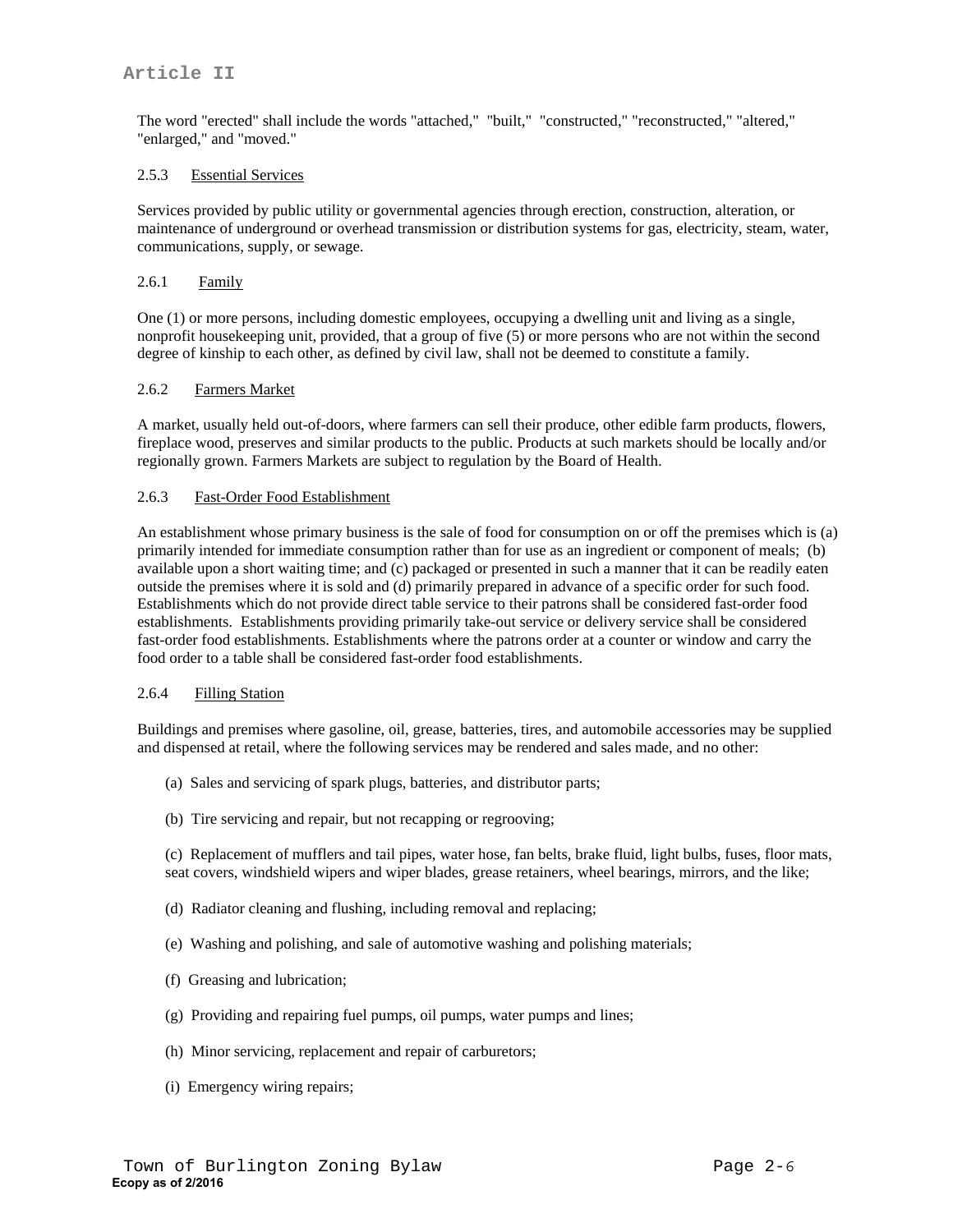- (j) Adjusting and repairing brakes;
- (k) Servicing of front end including ball joints;
- (l) Minor motor adjustments not involving removal of the head or crankcase or racing the motor;

(m) Sales of cold drinks, packaged foods, tobacco, and similar convenience goods for filling station customers, as accessory and incidental to the principal operation. The maximum floor area that may be allocated to the display and sales of such convenience items, and of customer accessible automotive parts, including aisle, shelving, counters, customer accessible cooler shelves, and transaction area, shall not exceed 350 square feet. Exterior display of such convenience items shall be prohibited;

- (n) Provision of road maps and other informational material to customers; provision of restroom facilities;
- (o) Safety inspections.

#### 2.6.5 Fire Lane

An open space in which no building or structure may be erected and in which no automotive vehicles may be parked, except that buildings may be interconnected by corridors or walkways if provision is made for access by fire apparatus to all outside walls. The open space shall be between a building and a line parallel to and fifteen (15) feet equidistant from a building.

#### 2.6.6 Fitness Center

An establishment, providing space or facilities for physical exercise, fitness and health, occupying not more than 5,000 square feet.

#### 2.6.7 Floor Area, Floor Area Ratio, and Maximum Floor Area Ratio

 2.6.7.1 Floor Area, Gross: Gross floor area shall be the floor area within the perimeter of the outside walls of the building under consideration, without deduction for hallways, stairs, closets, thickness of walls, columns, or other features.

 2.6.7.2 Floor Area, Net: Net floor area shall be the actual occupied area within a building, not including accessory unoccupied areas or thickness of walls.

 2.6.7.3 Floor Area Ratio (FAR): The ratio of the sum of the gross floor area of all buildings on a lot to the total land area of a lot.

 2.6.7.4 Floor Area Ratio, Maximum: Where a Maximum Floor Area Ratio is given, it shall mean that in no case shall the Floor Area Ratio (FAR) provided in Section 5.2.0 of Article V be exceeded, except as otherwise provided for in Section 5.1.10 of Article V. For purposes of this bylaw, the Gross Floor Area of a parking structure or structures shall not apply to the Maximum Floor Area Ratio.

#### 2.6.8 Frontage

The property line adjacent to (a) a public way which the Town Clerk certifies is maintained and used as a public way, or (b) a way shown on a plan theretofore approved and endorsed in accordance with the subdivision control law, or (c) a way in existence when the subdivision control law became effective in the Town of Burlington, having, in the opinion of the Planning Board, sufficient width, suitable grades and adequate construction to provide for the needs of vehicular traffic in relation to the proposed use of the land abutting thereon or served thereby and for the installation of municipal services to serve such land and the buildings erected or to be erected thereon. Frontage shall be measured in a single continuous, uninterrupted line along a street or streets.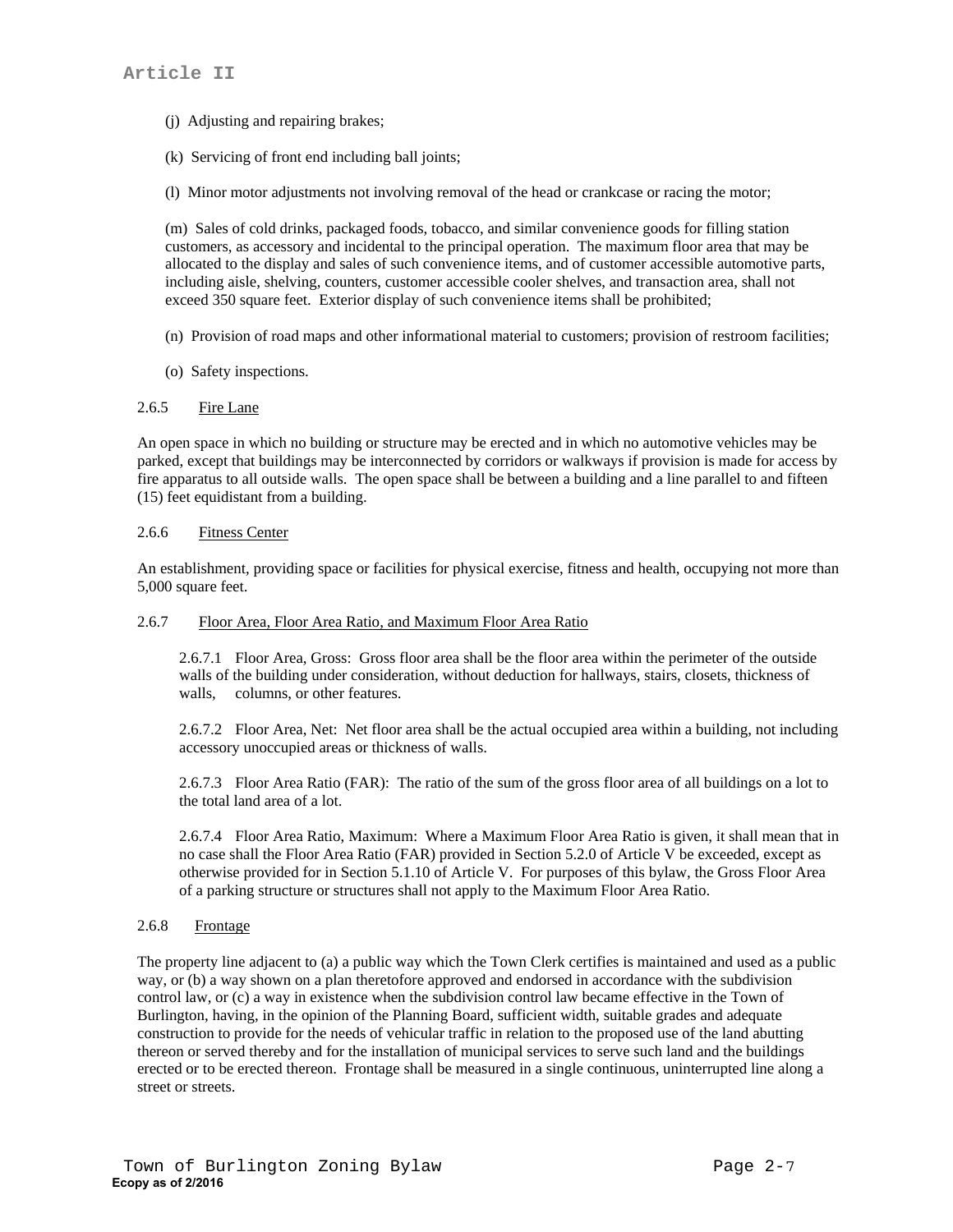#### 2.7.1 Garage, Auto Repair

Any building used for the keeping of motor vehicles and in which a business or industry dealing with the repair or servicing of such vehicles is maintained.

#### 2.7.2 Garage, Residential

Any building or portion of a building, accessory to and located upon the same lot as a residential building or upon a lot in the same ownership and adjacent to the lot on which the served residential building is located, which is used for the keeping of a motor vehicle or motor vehicles and in which no business or industry dealing with sales, servicing, or repair of such vehicles is carried on.

#### 2.7.3 Garden Center

Places at which garden plants and equipment are sold but generally not raised.

#### 2.7.4 Golf Course, Standard or Par Three

Course, including customary accessory buildings, where tee to hole distance averages not less than 80 yards.

#### 2.7.5 Group Care Facility

A type of group quarters operated under the auspices of the Department of Mental Health or the Department of Mental Retardation in which a group of up to eight (8) individuals not related by blood, marriage or adoption live together as a single housekeeping unit under a common housekeeping management plan in which some form of health care is provided.

#### 2.8.1 Hazardous Material

As defined by MGL Chapter 21E:2, material including but not limited to, any material, in whatever form, which, because of its quantity, concentration, chemical, corrosive, flammable, reactive, toxic, infectious, or radioactive characteristics, either separately or in combination with any substance or substances, constitutes a present or potential threat to human, health, safety, welfare, or to the environment, when improperly stored, treated, transported, disposed of, used, or otherwise managed. This term shall not include oil. The term shall also include all those substances which are included under 42 U.S.C. Section 9601(14), but is not limited to those substances.

#### 2.8.1.1 Hazardous Waste

As defined by MGL Chapter 21C:2, a waste, or combination of wastes, which because of its quantity, concentration, or physical, chemical or infectious characteristics may cause, or significantly contribute to an increase in mortality or an increase in serious irreversible, or incapacitating reversible illness or pose a substantial present or potential threat to human health, safety or welfare or to the environment when improperly treated, stored, transported, used or disposed of, or otherwise managed, however not to include solid or dissolved materials in domestic sewage, or solid or dissolved materials in irrigation return flows, or industrial discharges which are point sources subject to permits under Section 402 of the Federal Water Pollution Control Act of 1967 as amended, or source, special nuclear, or byproduct material as defined by the Atomic Energy Acts of 1954.

#### 2.8.1.2 Very Small Quantity Generator of Hazardous Waste (VSQG)

A facility which does not generate more than an average of 100 kilograms (220 pounds) per month on a yearly basis, nor accumulates at any one time 600 kilograms or more, of regulated recyclable material or non-acutely hazardous waste identified or otherwise described in 310 CMR 30.120 through 30.125 and 30.130 through 30.135, and further does not generate or accumulate any regulated recyclable material or acutely hazardous waste listed or otherwise described in 310 CMR 30.136.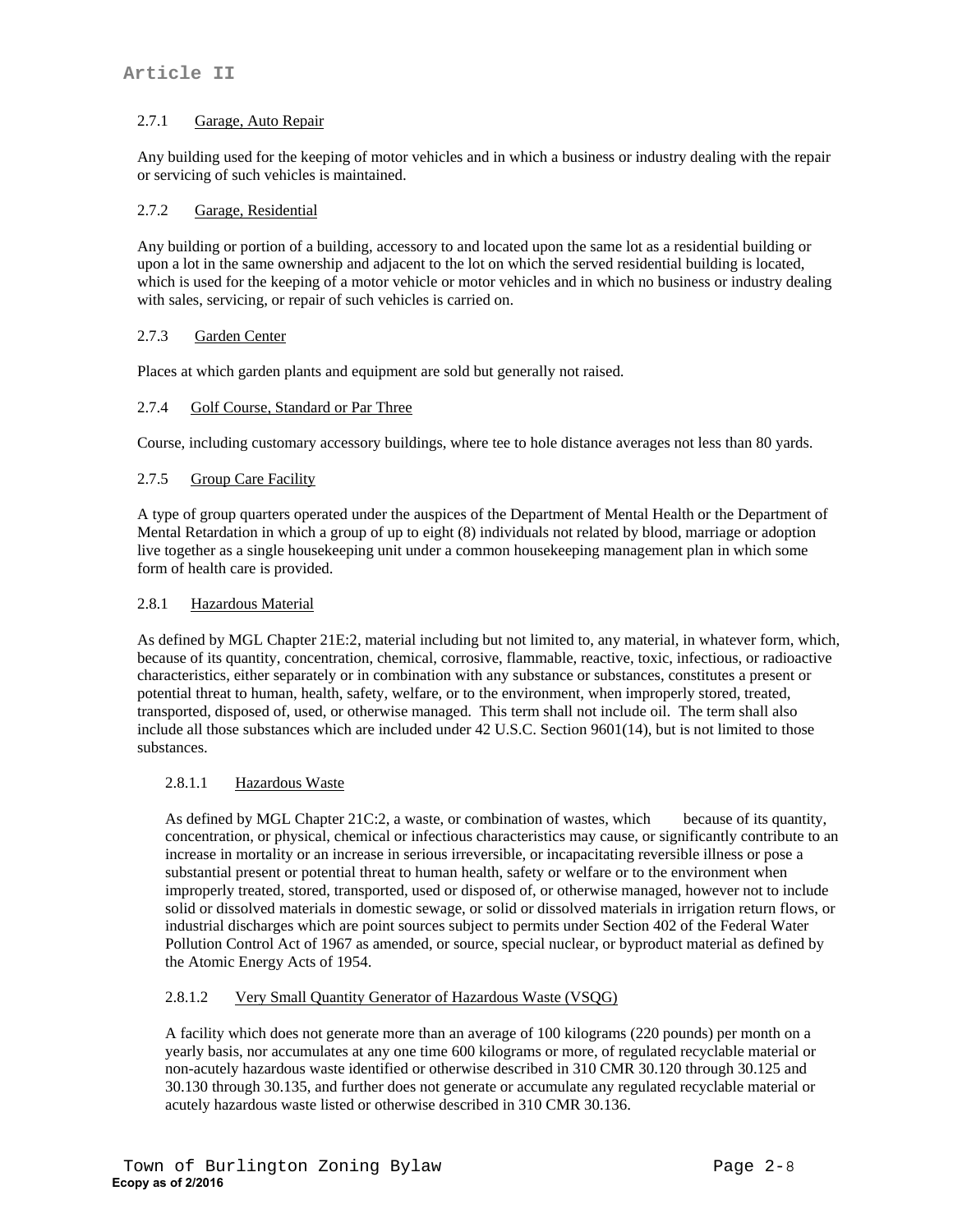#### 2.8.2 Historically Significant Building or Structure

Any building or structure located within the Town which was, in whole or in part, constructed one hundred (100) or more years prior to the date of application for a demolition permit, and (a) which is listed on or is within an area listed on the National or State Register of Historic Places or is the subject of a pending application for such listing; or (b) which is or has been designated by the Burlington Historical Commission to be a historically significant building or structure, or which the Historical Commission finds to be eligible for such designation, following a finding by the Historical Commission; or (c) which is listed in the Cultural Resources Inventory adopted by the Planning Board:

(i) is associated with one or more historical persons or events, or with the cultural, economic, social or political history of the Town or Commonwealth; or

(ii) possesses architectural value or significance in terms of period, style, method of construction, or

(iii) is associated with a historically prominent architect or builder, either by itself or in conjunction with a group of buildings or structures.

#### 2.8.3 Home Occupation

An occupation conducted in a dwelling unit.

#### 2.8.4 Hospital

Any institution, however named, licensed by the Commonwealth of Massachusetts as a hospital, acting through the Department of Public Health or any successor agency, whether operated for charity or as a non-profit, which is maintained for the purpose of caring for persons admitted thereto for diagnosis or medical, surgical or restorative treatment which is rendered within said institution, including related facilities such as hospital diagnostic laboratory, out-patient departments, patient pharmacy, stock room, physical therapy, staff and administrative offices.

This definition is not intended to excuse a hospital from the requirements of Section 4.2.7.4 of the Use Table or any other section of Article IV, "Use Regulations", of the Burlington Zoning Bylaw.

#### 2.8.5 Hospital, Veterinary

A building providing for the diagnosis and treatment of ailments of animals, including facilities for overnight care.

#### 2.8.6.1 Hotel

A building or buildings containing not less than forty (40) sleeping rooms for a fee, for transient guests accessed primarily from interior lobbies or halls, and customary lodging services, including maid service, furnishing and upkeep of furniture and bed linens, and telephone and desk service for resident or transient guests with a provision for serving food in a dining room, but no cooking in rooms occupied by guests. A full service hotel shall include conference and meeting rooms, restaurants and recreational facilities.

#### 2.8.6.2 Motor Hotel or Motel

A building or buildings containing sleeping rooms for a fee, for transient guests, accessed through an individual exterior door per unit or room without cooking facilities in rooms occupied by guests.

#### 2.9.1 Impervious Surface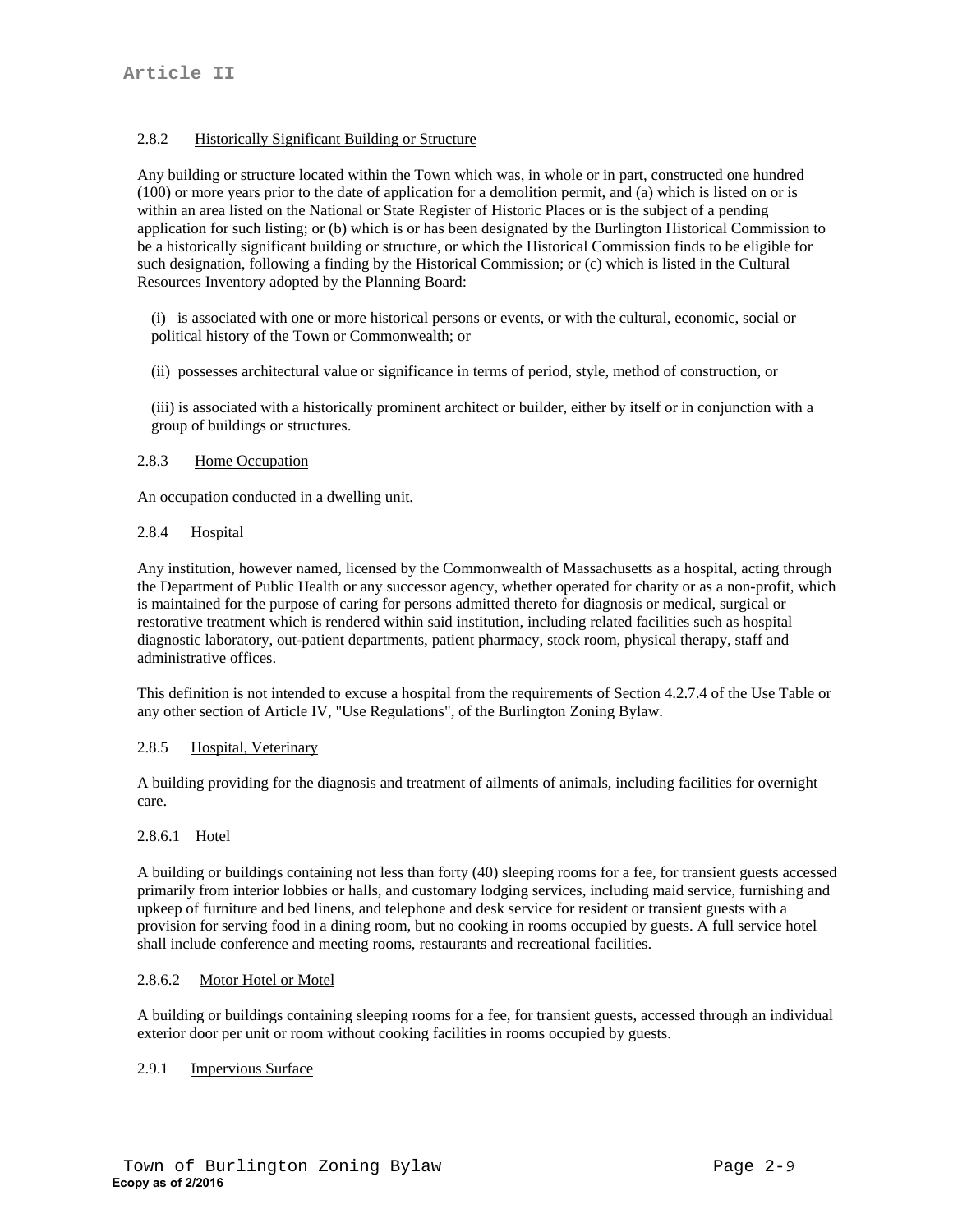Any surface which sheds water rather than absorbing it, such as roofs and roads, and has a run-off coefficient of ninety (90) percent or higher.

#### 2.9.1 Independent Living Facility

A facility that provides residential accommodations for senior adults. These residences may include common areas, a common dining facility, and space for the provision of social, psychological, and educational programs. Home health care or other community based services may be used on an individual basis. Meals, linen and housekeeping services may be offered. There may be some maintenance staff, but there is no medical or supervisory staff.

#### 2.9.3 In-Law Apartment

A second dwelling unit located within a structure constructed as a detached one family dwelling, not exceeding 30% of the net floor area of the structure, and not internally separated from the main dwelling unit, in a manner that maintains the appearance of the structure as a one family unit. The owner of the dwelling shall occupy either of the dwelling units. There shall be no more than one in-law apartment within a one family dwelling.

#### 2.9.4 Inn

A building designed and used to provide temporary (not to exceed 30 days) accommodations for travelers, including sleeping quarters and bathroom facilities, but not cooking facilities, operated under an Innkeeper's license from the Board of Selectmen. Meals may be prepared and served from a central kitchen/dining facility.

#### 2.9.5 Inspector of Buildings

The person occupying the office of the Inspector of Buildings or is otherwise authorized to issue demolition permits.

#### 2.9.6 Interim Wellhead Protection District Area

An area of one half (1/2) mile radius may be extended around any proposed public water supply well for which a Zone II has not been defined, within which all regulations and restrictions pursuant to this Bylaw shall apply. For wells with approved yields less than 100,000 gallons per day (GPD), the radius of the Interim Wellhead Protection Area shall be determined in accordance with Massachusetts Department of Environmental Protection (DEP) Division of Water Supply (DWS) Policy for Small Wells, DWS Policy 92-01, issued June 10, 1992. An Interim Wellhead Protection Area shall not be in effect unless such radius is reflected as an amendment to the Aquifer and Water Resource District Map and adopted by Town Meeting.

#### 2.11.1 Kiosk

Free standing business structure, by whatever name, of less than 144 square feet for drive up or walk up window service.

#### 2.12.1 Leachable Wastes

Waste materials including solid wastes, sludge and pesticide and fertilizer wastes capable of releasing water-borne contaminants to the environment

#### 2.12.2 Light Manufacturing

Fabrication, processing or assembly employing only electric or other substantially noiseless and inoffensive motive power, utilizing hand labor or quiet machinery and processes, and free from neighborhood disturbing agents, such as odors, gas fumes, smoke, cinders, flashing or excessively bright lights, refuse matter, electromagnetic radiation, heat or vibration.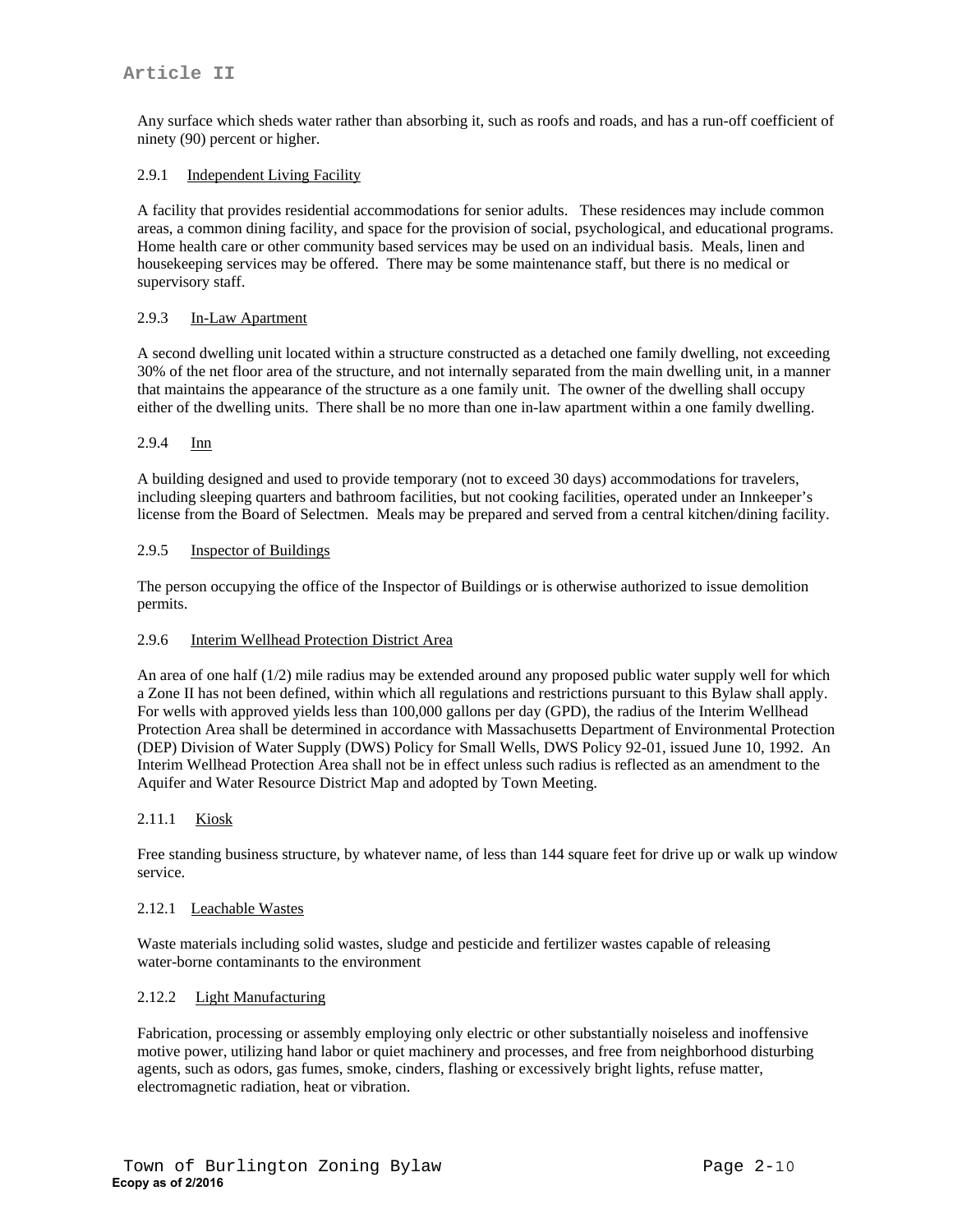#### 2.12.3 Loading Space

An off-street space which includes access and maneuvering space used exclusively for loading and unloading of goods and materials from one (1) vehicle.

#### 2.12.4 Long-term Care Facility

An institution, or distinct part of an institution, which is licensed or approved by the Massachusetts Department of Public Health to provide 24-hour health care under medical supervision to individuals who, by reason of advanced age, chronic illness, or infirmity, are unable to care for themselves. For the purposes of this bylaw, it includes: extended care facility, intermediate care facility, nursing home, convalescent home, and rest home.

#### 2.12.5 Lot

A parcel of land used or set aside and available for use as the site of one or more buildings and buildings accessory thereto or for any other definite purpose, in one (1) ownership and not divided by a street, not including any land within the limits of a public or private way upon which such lot abuts, even if the fee to such way is in the owner of the lot. Land determined to be wetlands shall not be included as part of the lot for purposes of determining the lot area. A lot for the purpose of this Bylaw may or may not coincide with a lot of record.

#### 2.12.6 Lowest floor

Lowest floor means the lower floor of the lowest enclosed area. An unfinished or flood resistant enclosure, usable solely for parking of vehicles, building access or storage in an area other than a basement area, is not considered a building's lower floor, provided that such enclosure is built in compliance with the provisions of Subsection 8.1.6(4).

#### 2.12.7 Lot, Corner

A lot bounded by more than one (1) street which has an interior angle of one-hundred thirty-five (135) degrees or less formed by the tangents or straight segments of street lines between the side or rear lines of such lot or by an extension of such street lines. A lot bounded by one (1) street shall be considered a corner lot when the tangents or straight segments of the street line between the side lines of the lot form, or would form if extended, an interior angle or one-hundred five (105) degrees or less.

#### 2.12.8 Lot Depth

The mean horizontal distance between the front lot line and the rear lot line.

#### 2.12.9 Lot, Interior

A lot, other than a corner lot, with only one (1) frontage on a street.

#### 2.12.10 Lot Line, Front

The property line dividing a lot from a street. On a corner lot only one (1) street line shall be considered as an address and the shorter street frontage shall be considered the front line, except in those cases where the latest deed restrictions specify another line as the front line lot line.

#### 2.12.11 Lot Line, Rear

A line separating a lot from other lots or from land in a different ownership, being the boundary of a lot which is opposite or approximately opposite the street frontage.

#### 2.12.12 Lot Line, Side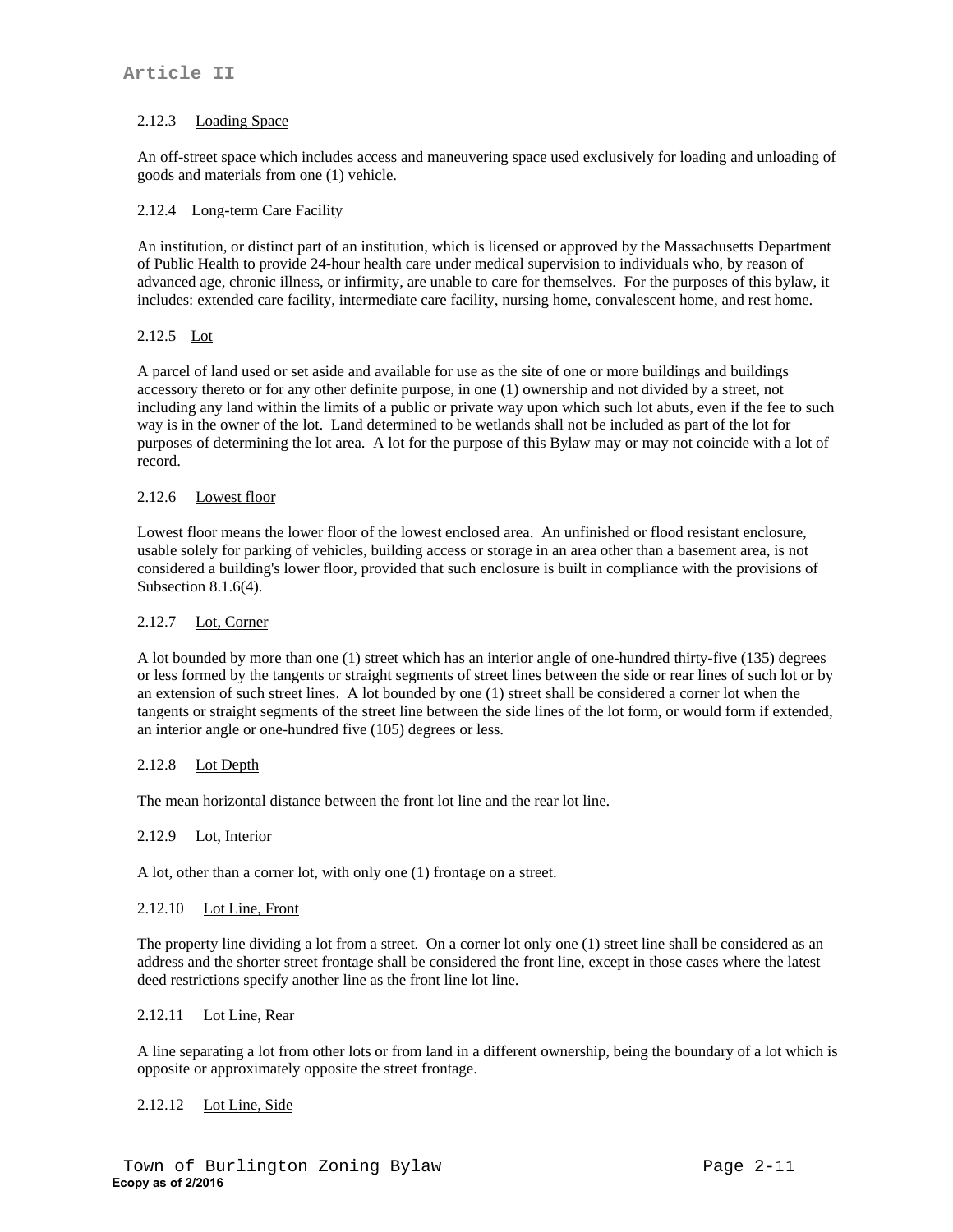Any lot line not a front or rear lot line.

#### 2.12.13 Lot, Nonconforming

A lawful unoccupied lot which existed as a lot of record at the effective date of this Bylaw or any subsequent amendment thereto, or any occupied lot which is not in conformity with the provisions of this Bylaw.

#### 2.12.14 Lot, Through

A lot other than a corner lot that is bounded by more than one street. In the case of a through lot, when a lot is bounded by more than one street, any one of them but only one, may be designated as the frontage street by the owner, provided that the street meets the frontage requirement and that the principal permitted building on the lot is addressed on such frontage street.

#### 2.12.15 Lot Width

The minimum distance between any two opposing lot lines

#### 2.13.1 Manufactured home

Manufactured home means a structure, transportable in one or more sections, which is built on a permanent chassis and is designed for use with or without a permanent foundation when connected to the required utilities and shall not include prefabricated homes. For flood plains management purposes the term manufactured home also includes park trailers, travel trailers, and other similar vehicles placed on a site for greater than 180 consecutive days.

#### 2.13.2 Massage Therapy

The act of moving or manipulating superficial or deep tissues, muscles, joints, or bones by rubbing, kneading, guiding, or the like by manual or mechanical means, or as directed by the practitioner, for the purpose of invigorating, relaxing, or increasing physical and/or emotional well-being. Massage Therapy shall be accessory to an athletic club, health club, school, gymnasium, reducing salon, spa, medical office, or similar establishment, and may only be administered by a medical practitioner, chiropractor, massage therapist, acupuncturist, physical therapist, or similar professional person licensed, certified, or exempted by the Commonwealth of Massachusetts.

#### 2.13.3 Membership Club, Private

A building used to house a nonprofit social, sports or fraternal association or organization if used exclusively by members and their guests.

#### 2.13.4 Membership Club, Public

A building used to house a social or sports association or organization used by members and their guests, and open to the public.

#### 2.13.5 Multi-Family Dwelling

A building designed and used as living quarters and habitation by four (4) or more families, containing separate cooking, bathroom and sleeping facilities in each of the living quarters.

#### 2.13.6 Municipal

Officially owned, operated, or used exclusively by the Town of Burlington.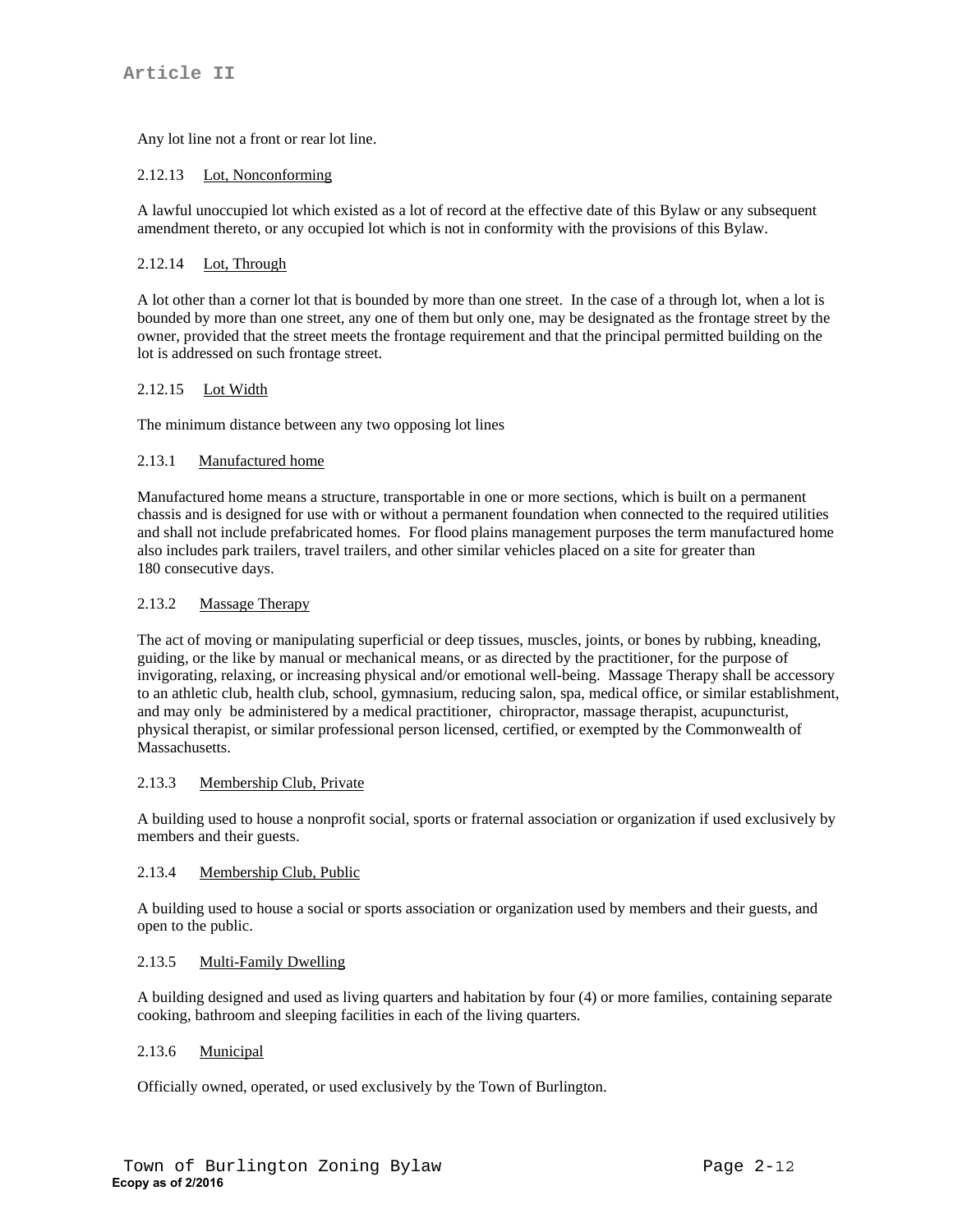#### 2.14.1 Nonconforming Use

A use of a building structure, or premises that does not conform to a use regulation prescribed by this Bylaw for the district in which it is located, but which was in existence at the time the use regulation became effective and was lawful at the time it was established.

#### 2.14.2 Nonconforming Building, Structure, or Premises

A building structure, or premises that does not conform to a dimensional regulation prescribed by this Bylaw for the district in which it is located or to regulations for off-street parking, off-street loading, or accessory structures, or buildings, but which building, structure, or premises was in existence at the time the regulation became effective and was lawful at the time it was established.

#### 2.14.3 Nursery

The business of propagating plants, including trees, shrubs, vines, seed, grass, live flowers and other plants and the storage and selling of such plants grown on the premises, and premises used therefor.

#### 2.14.4 Nursing Home - See Long Term Care Facility.

#### 2.15.1 Office

A place in which functions such as directing, consulting, record keeping, clerical work, and sales (without the presence of merchandise) of a firm are carried on; also a place in which a professional person conducts his professional business.

#### 2.15.2 One Family Dwelling

A building used exclusively and continuously or at intervals, singly and apart from any other building, as living quarters and habitation by one family, containing cooking, bathroom and sleeping facilities.

#### 2.15.3 Open Area, Percentage

The percentage of the lot area which is not occupied by any structure.

#### 2.15.4 Outdoor Storage Area

A space outside of a building which is used to keep merchandise for use, goods to be processed, or machinery for use.

#### 2.15.5 Owner

The duly authorized agent, attorney, purchaser, devisee, trustee, lessee, or any person having vested or equitable interest in the use, structure or lot in question.

#### 2.16.1 Parking Space

An off-street space inside or outside a structure for exclusive use as a parking stall for one (1) motor vehicle.

#### 2.16.2 Penthouse

A structure above the roof line of a building, comprising less than thirty-three and one-third (33 1/3) percent of the roof area for equipment incidental to the building.

#### 2.16.3 Performance Theater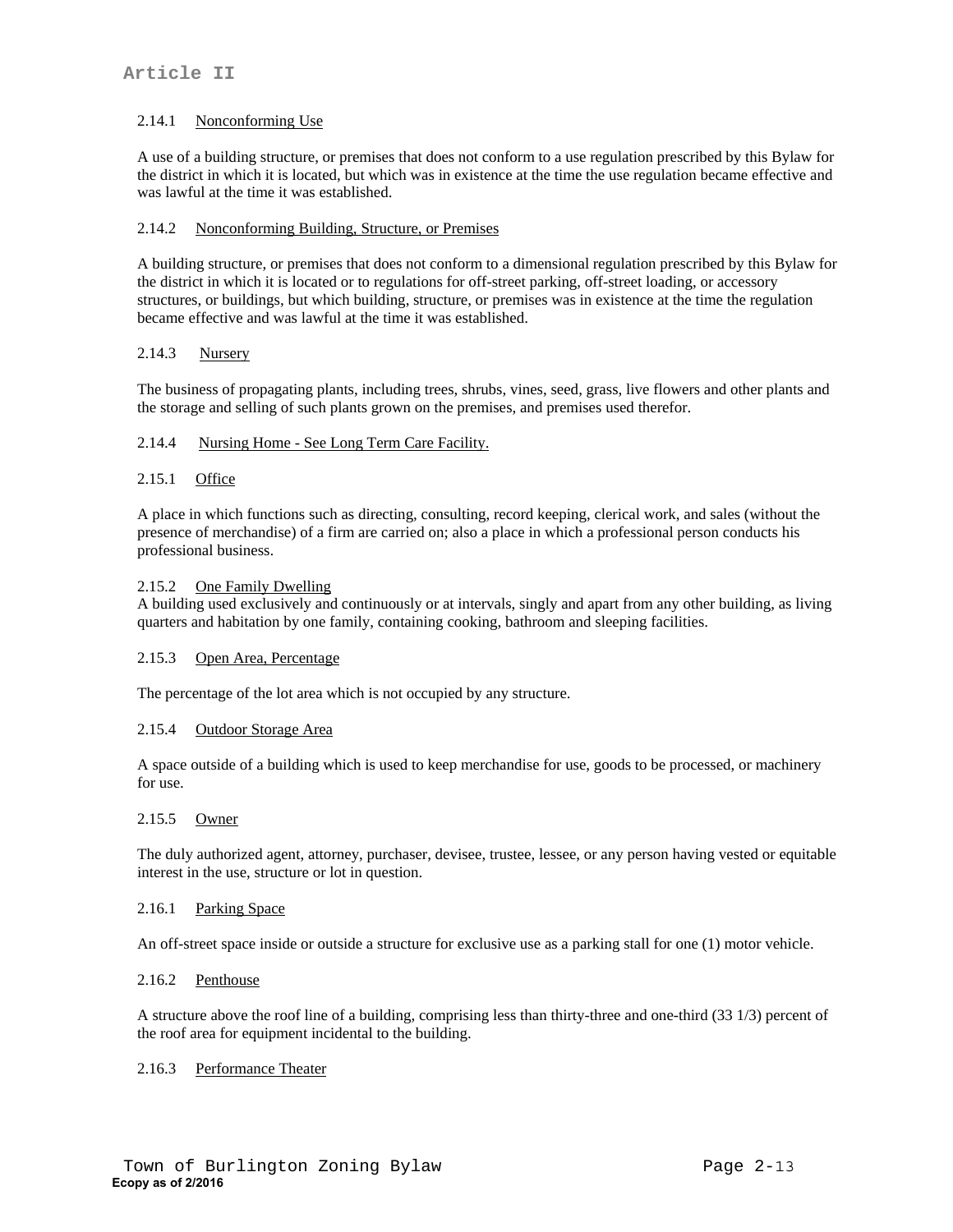An enclosed space suitable for a variety of cultural arts performances, permanently available for the primary principal use of public performing arts presentations such as plays, dance, and concerts, although incidental use for private meetings, exhibits and presentations shall be permitted. Such space may also include studios, classrooms, and galleries.

#### 2.16.4 Premises

The term "premises" means one (1) or more abutting lots, or lots separated only by a street, in the same ownership or use, together with all building and structures thereon.

#### 2.16.5 Primary Aquifer Recharge Area

Areas which are underlain by surficial geologic deposits including glaciofluvial or lacustrine stratified drift deposits or alluvium or swamp deposits, and in which the prevailing direction of groundwater flow is toward the area of influence of water supply wells.

#### 2.16.6 Prototype Manufacturing

 The manufacture of an original, full-scale or partial scale model of a new product or new version of an existing product which will be mass manufactured elsewhere.

#### 2.16.7 Public

Officially owned, operated, or used by the Town of Burlington, the Commonwealth of Massachusetts, the United States of America, or any office, department, or agency thereof.

#### 2.16.8 Public Water and Sewer Distribution Structures

Any building, structure, or facility erected and/or maintained by the Town of Burlington for the purposes of supplying and distributing public drinking water or the collection and disposal of sanitary sewage.

#### 2.18.1 Recorded

Duly and properly filed in the appropriate registry of deeds or Land Court registration office.

#### 2.18.2 Recreational Trailer or Vehicle

A vehicular, portable unit designed for travel, camping or recreational use excluding Mobile Homes and House Trailers, and including the following:

(a) Travel Trailer: A vehicular, portable dwelling unit built on a chassis, being of any length provided its gross weight does not exceed forty-five hundred (4,500) pounds, or being of any weight provided its overall length does not exceed twenty-eight (28) feet.

(b) Pick-up Camper: A portable dwelling unit designed to be mounted on a pick-up truck or chassis, whether or not so mounted.

(c) Motorized Camper: A portable dwelling designed and constructed as an integral part of a self-propelled vehicle.

(d) Tent Trailer: A folding structure, constructed of canvas, plastic or similar water repellant material, designed to be mounted on wheels to be used as a temporary dwelling.

(e) Boat Trailer: A vehicle without motive power, designed to be drawn by a motor vehicle and designed for the hauling or storage of a boat, aircraft, snowmobile or other recreational vehicle.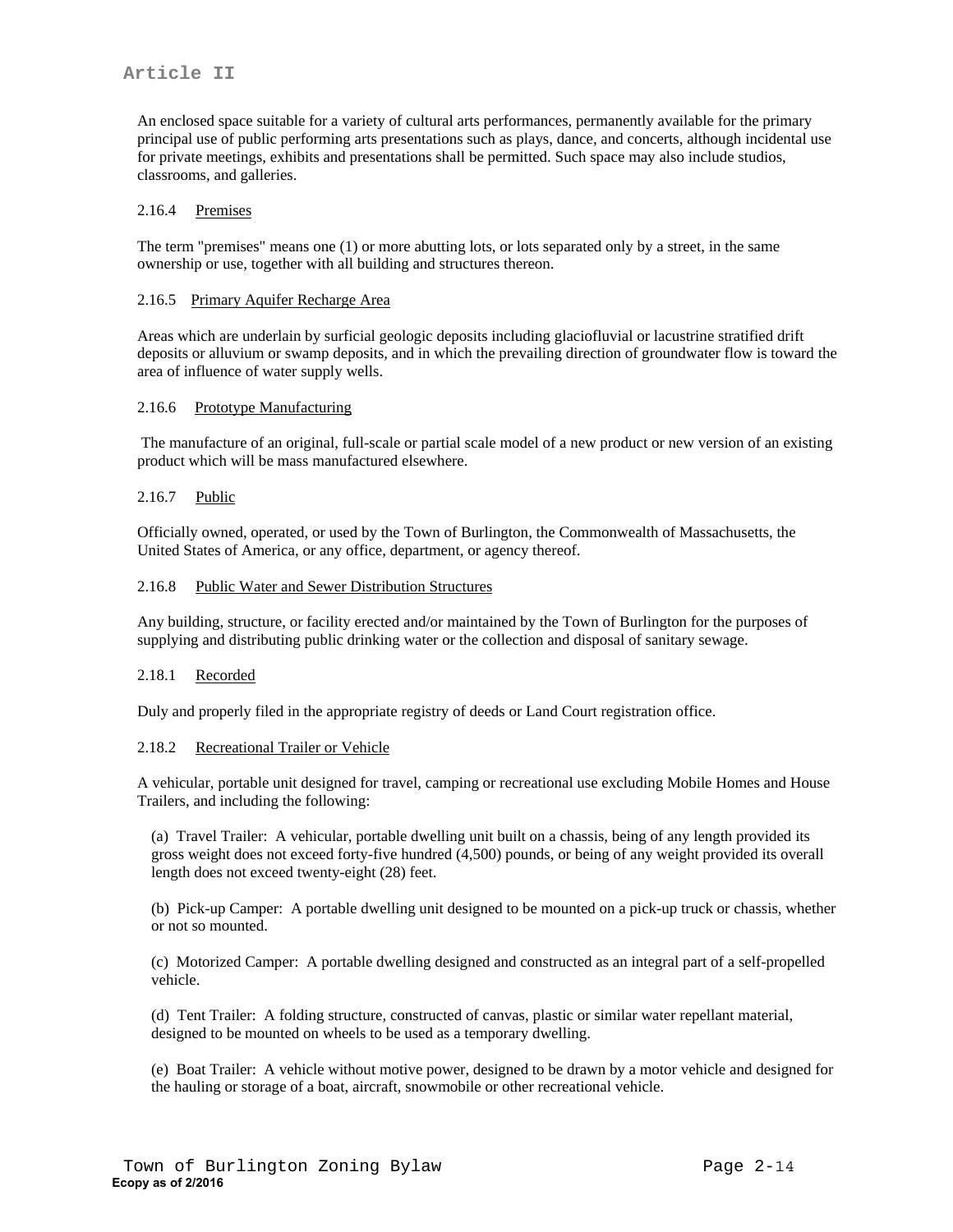#### 2.18.2.1 Registered Marijuana Dispensary (RMD)

Registered Marijuana Dispensary means a not-for-profit entity registered under 105 CMR 725.100, that acquires, cultivates, possesses, stores, processes (including development of related products such as edible MIPs (Marijuana Infused Products), tinctures, aerosols, oils, or ointments), transfers, transports, sells, distributes, dispenses, or administers marijuana, products containing marijuana, related supplies, or educational materials to registered qualifying patients or their personal caregivers. Unless otherwise specified, RMD refers to the site(s) of dispensing, cultivation, and preparation of marijuana.

#### 2.18.2.2 Religious Institution (Places primarily used for religious purposes)

A building, together with its accessory buildings and use, where persons regularly assemble for religions purposes and related social events and which building, together with its accessory buildings and uses, is maintained and controlled by a religious body organized to sustain religious activities and purposes.

#### 2.18.3 Repair

With respect to a building or structure, any construction which replaces materials and does not change the height, number of stories, size, use or location of a structure.

#### Repair, Auto - See Garage, Auto Repair

#### 2.18.4 Research and Development

Research, development, and testing activities that do not involve the mass manufacture, fabrication, processing, or sale of products. Such uses shall not violate any odor, dust, smoke, gas, noise, radiation, vibration, or similar pollution standard.

#### 2.18.5 Residential

Shall include one and two and three family dwellings and multi-family buildings.

#### 2.18.6 Residence Hotel

A building or buildings containing not less than fifty (50) sleeping rooms for a fee, for transient guests which may provide for snacks or continental breakfast, in a public space, but not a formal restaurant or dining room for which additional charges are made, and which may also provide for cooking and private dining in individual rooms. A residence hotel/motel shall be located within 1,500 feet of Route 3 or Route 128/95.

#### 2.18.7 Rest Home - See Long Term Care Facility.

#### 2.18.8 Restaurant

An establishment serving food and drink to patrons seated in a dining area, with service being provided to the patrons by wait staff. Take-out orders may be permitted as an incidental and subordinate percentage of the business. A restaurant may not offer drive-through window service.

#### 2.18.9 Roadside Stand

Premises for sale of edible farm products, flowers, fireplace wood, preserves and similar products, all of which have been produced or grown within Burlington, on land owned by the owner of the stand; no goods except plants, flowers, fireplace wood and edible farm products shall be stored or offered for sale outdoors.

#### 2.19.1 Screening

A solid fence, wall or evergreen planting.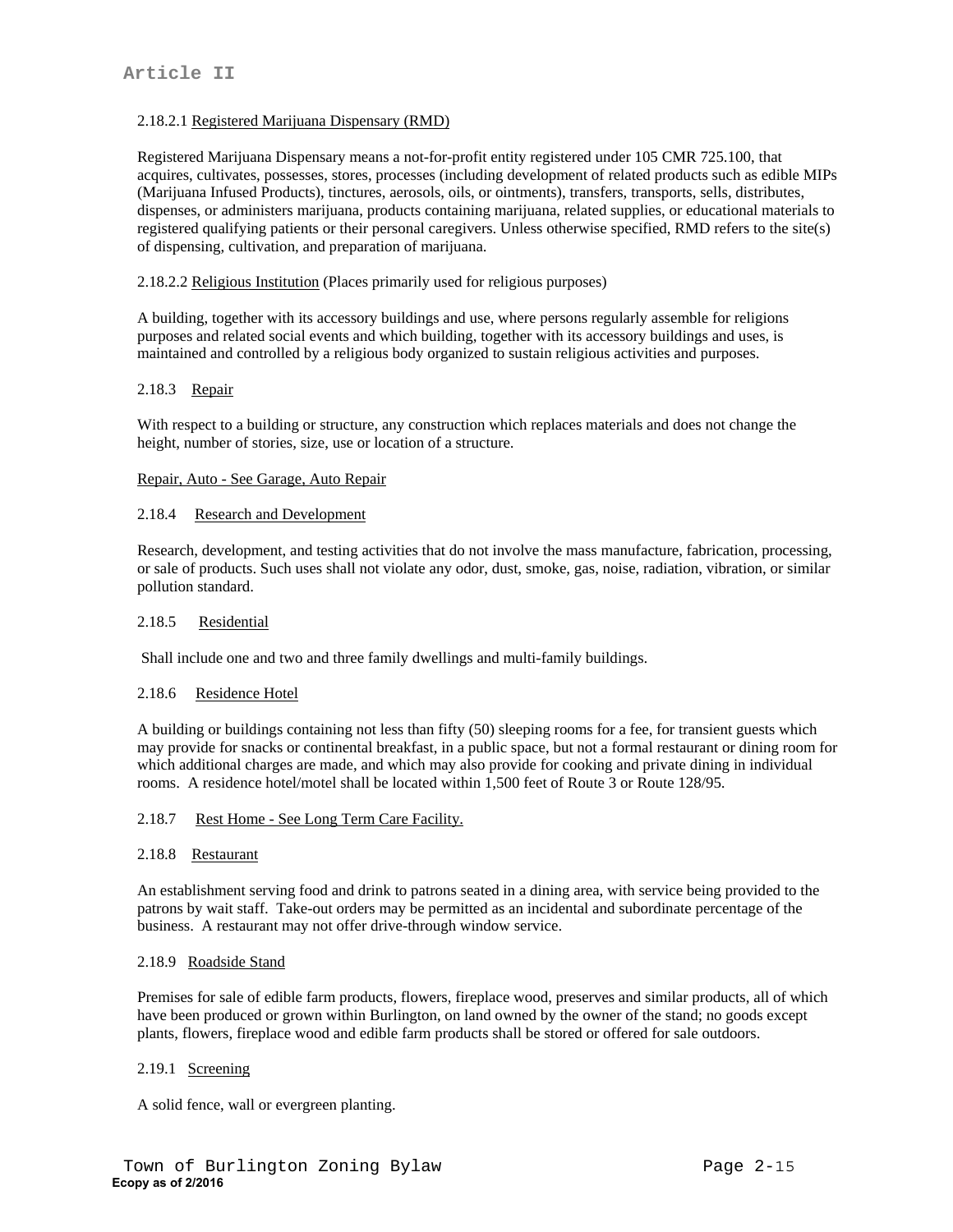#### 2.19.2 Special Permit

A use of structure or lot or any action upon a premises which may be permitted under this Bylaw only upon application to and the approval of the special permit granting authority and in accordance with provisions of Article IX of this Bylaw.

#### 2.19.3 Story

That portion of a building contained between any floor and the floor or roof next above it, but not including a cellar or a basement if its ceiling is less than six (6) feet six (6) inches above the average finished grade or the uppermost portion so contained if under a sloping roof and not designed or intended to be used for human occupancy.

#### 2.19.4 Street

Any public or private way, road, bridge, alley, right of way, square, court and sidewalk.

#### 2.19.5 Structure

Anything constructed or erected, the use of which demands a permanent location in the soil, or attached to something having a permanent location in the soil.

#### 2.19.6 Structure, Temporary

A structure intended for continuous use for not longer than one year.

#### 2.19.7 Substantial improvements

Substantial improvements shall include rehabilitation, reconstruction and/or extension of an existing building where the value of construction as determined by the Inspector of Buildings exceeds 50% of the appraised fair market value of the buildings as determined by the Town of Burlington Appraiser/Assistant Assessor. For the purposes of this determination, "value of construction" shall include all construction work undertaken on the building for the past three year period together with proposed work. In the case of the repair of a damaged building, fair market value shall be based on value of a building before it was damaged. Fair market value shall not include the value of the land nor site improvements and land costs or the cost of site improvements shall not be included in the estimate of the value of construction.

#### 2.19.8 Supermarket

Stores where most of the floor area is devoted to the sale of food products for home preparation and consumption, which typically also offer other home care and personal care products, and which are substantially larger and carry a broader range of merchandise than convenience stores.

#### 2.20.1 Three-Family Dwelling

A building used as living quarters and habitation by three families, containing separate cooking, bathroom and sleeping facilities in each of the three living quarters. The configuration of units must be in a side-by-side layout, not vertically above one another.

#### 2.20.1.2 Theaters and Cinemas

An establishment which is regularly used for the exhibition of motion pictures, live broadcasts or other similar performances on a regular basis to the general public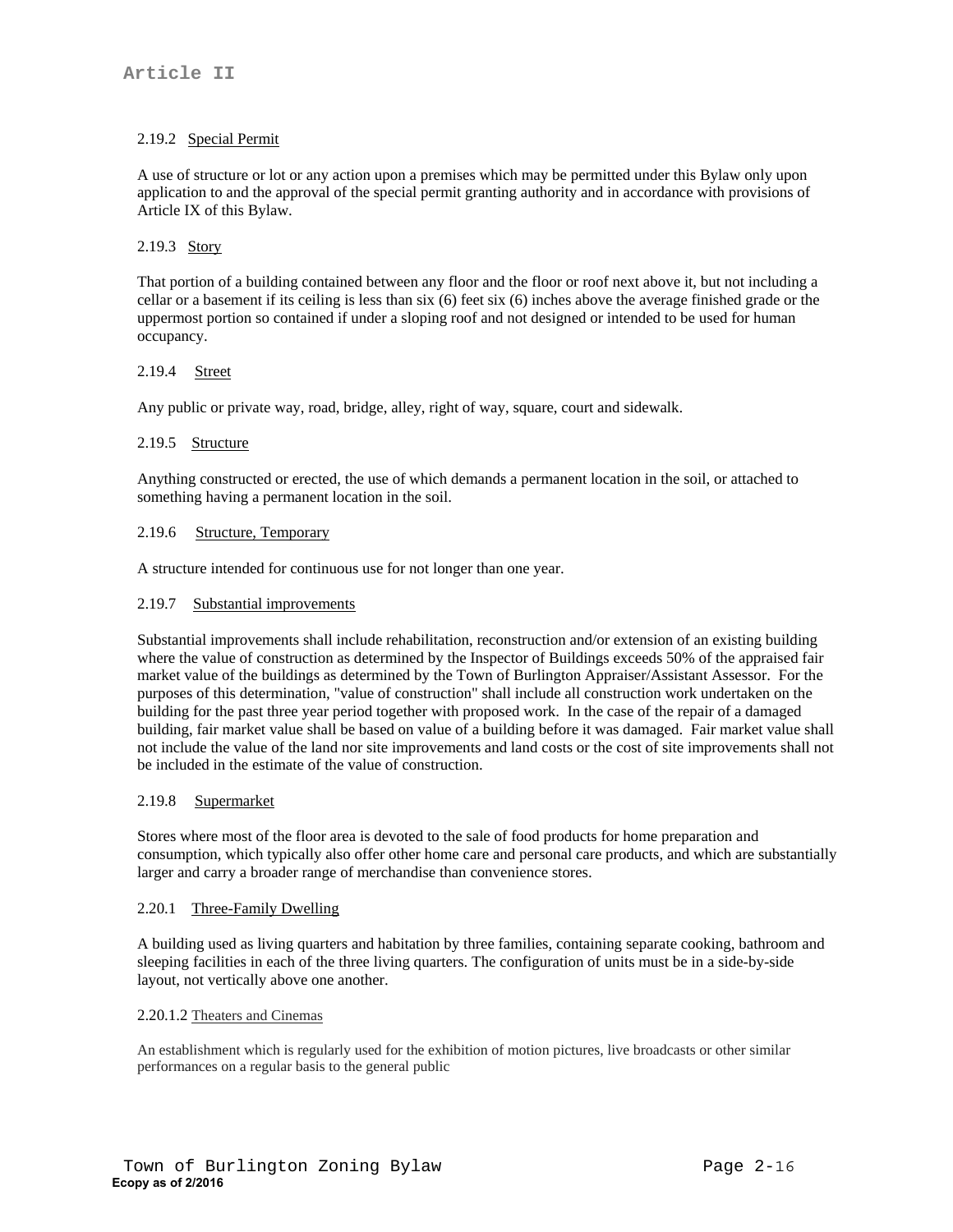#### 2.20.2 Town

Any part of the Town of Burlington.

#### 2.20.3 Toxic or Hazardous Materials

Refer to Article VIII, Section 8.3.4.3 "Hazardous Materials" and Section 8.3.4.4 "Hazardous Waste".

Trailer - See Recreational Trailer

#### 2.20.4 Trucking Terminal

A business which services or repairs commercial trucks.

#### 2.20.5 Two-Family Dwelling

A building used as living quarters and habitation by two families, containing separate cooking, bathroom and sleeping facilities in each of the living quarters.

#### 2.21.1 Use

The purpose for which a structure or lot is arranged, designed, or intended to be used, occupied or maintained.

#### 2.21.2 Use of Structure, Accessory

A use incidental and subordinate to the principal use of a building, structure or lot, or a use, not the principal use, which is located on the same lot as the principal structure.

#### 2.21.3 Use, Principal

The main or primary purpose for which a building, structure or lot is designed, arranged or intended, or for which it may be used, occupied or maintained under this Bylaw.

#### 2.21.4 Use, Temporary

Use, operation or occupancy of a parcel of land, building or structure for a period not to exceed one (1) calendar year.

#### 2.22.1 Variance

Such departure from the terms of this Bylaw upon appeal in specific cases, as the Board of Appeals is empowered to authorize.

#### 2.23.1 Wireless Communication Facilities (WCF)

Wireless Communication Facilities" (WCF) shall mean a facility for the provision of wireless communication service, including, but not limited to, towers, monopoles, antennas, antennas attached to existing structures and associated accessory structures, if any, which facilitate the provision of wireless communication services.

#### 2.23.2 Wireless Communication Services (WCS)

Wireless Communication Services" (WCS) shall mean the provision of the following types of services: cellular telephone, personal communications and enhanced specialized mobile radio service.

#### 2.23.3 Watershed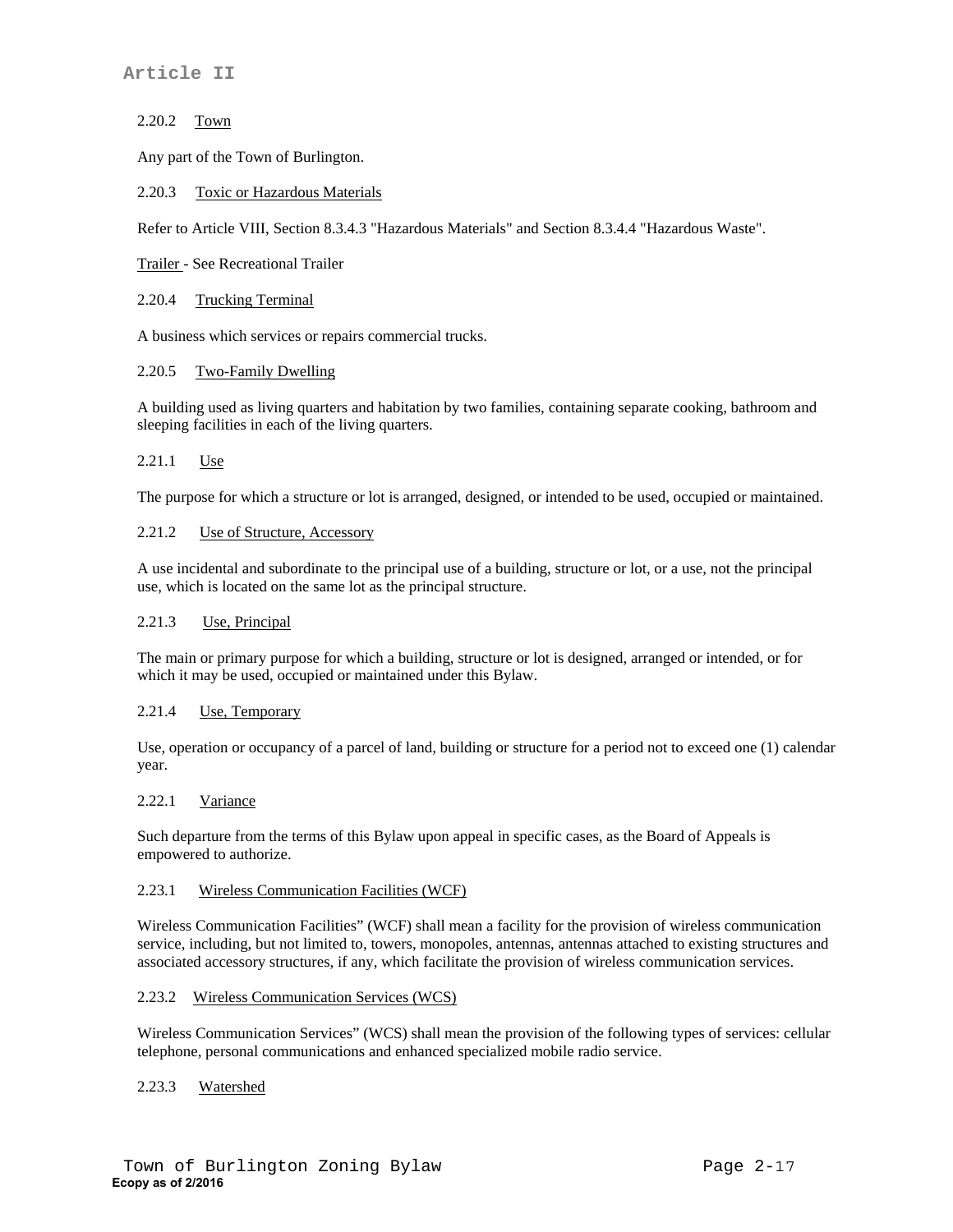Lands lying adjacent to water courses and surface water bodies which create the catchment or drainage areas of such water courses and bodies.

#### 2.25.1 Yard, Front

An open space extending across the full width of the lot and lying between the front lot line and a line parallel to the front lot line that touches the nearest point of the building.

#### 2.25.2 Yard, Rear

An open space extending across the full width of a lot and lying between a rear lot line of the lot, and a line parallel to the front lot line that touches the furthest point of the building from the front lot line, or the corner of a triangular lot farthest from the front lot line.

#### 2.25.3 Yard, Side

The space extending from the front yard to the rear yard between a building and the adjacent side of the lot on which said building is located.

#### 2.26.1 Zone I

The protective radius required around a public water supply well or wellfield.

#### 2.26.2 Zone II

That area of an aquifer which contributes water to a well under the most severe pumping and recharge conditions that can be realistically anticipated (180 days of pumping at safe yield, with no recharge from precipitation). It is bounded by the groundwater divides which result from pumping the well and by the contact of the aquifer with less permeable materials such as till or bedrock. In some cases, streams, or lakes may act as recharge boundaries. In all cases, Zone II shall extend up gradient to its point of intersection with prevailing hydrogeologic boundaries (a groundwater flow divide, a contact with till or bedrock, or a recharge boundary).

#### 2.26.3 Zone III

That land area beyond the area of Zone II from which surface water and groundwater drain into Zone II. The surface drainage area as determined by topography is commonly coincident with the groundwater drainage area and will be used to delineate Zone III. In locations where surface and groundwater drainage are not coincident, Zone III shall consist of both the surface drainage and the groundwater drainage areas.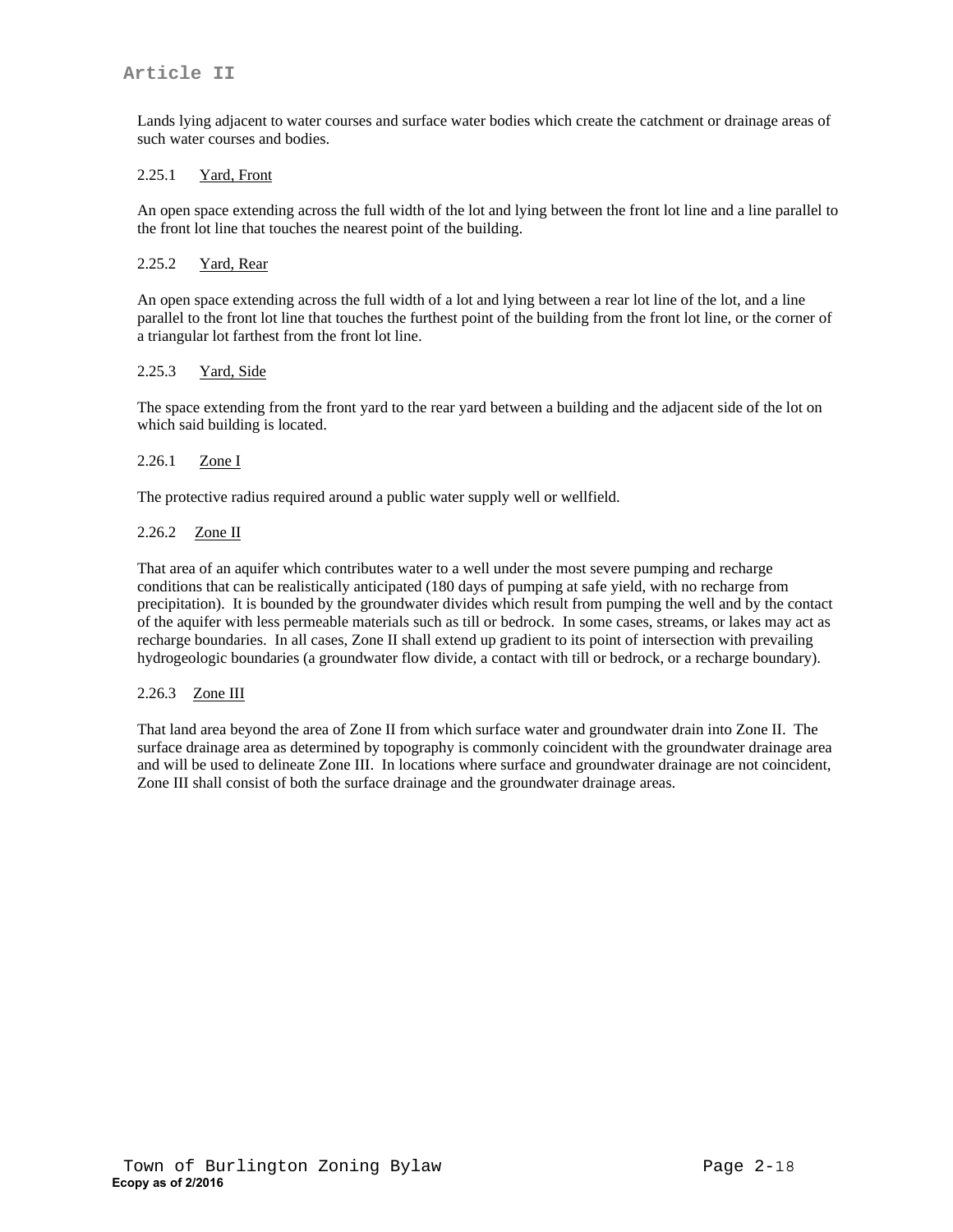# **ARTICLE III: DISTRICTS**

#### SECTION 3.1.0 DISTRICTS

For the purposes of this Bylaw, the Town of Burlington is hereby divided into the following types of use districts:

#### Residential Districts

- RO One-Family Dwelling Districts
- RG Garden Apartment Districts
- RC Continuing Care Districts

#### Business Districts

- BN Neighborhood Business Districts
- BL Limited Business Districts
- BT Continuous Traffic Business Districts
- BG General Business Districts

#### Industrial Districts

- IR Retail Industrial Districts
- IG General Industrial Districts
- IH High-Rise Industrial Districts

#### Other Districts

- PD Planned Development Districts
- OS Open Space Districts

(An Abbreviation shall not be used by itself in a public notice.)

#### **Overlay Districts**

The following special districts are hereby established and are set forth in Article 8.0:

- FP 100-Year Flood Plain Districts
- WR Water Resources Districts
- W Wetlands Districts
- A Aquifer Districts
- WC Wireless Communications Districts
- CC Civic Center District
- CBD- Central Business District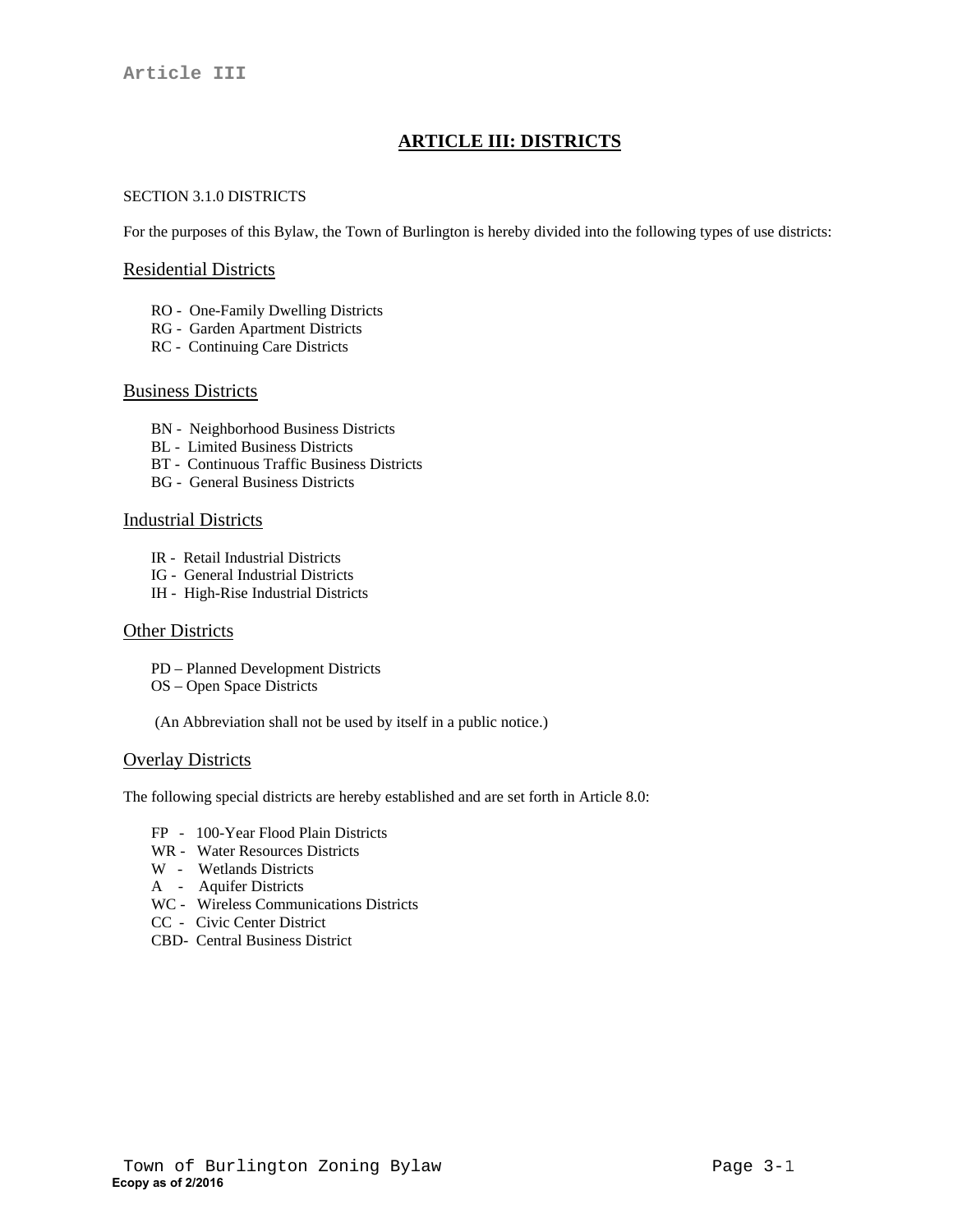#### SECTION 3.2.0 LOCATION OF DISTRICTS

All districts, except for the Special Districts listed in Section 3.1.1, are as shown on the map entitled, "Town of Burlington, Mass. Zoning Map 1979." Individual zoning district changes, identified by number on the Zoning Map, are shown in more detail in the "Town of Burlington, Mass. Zoning Map Booklet." The Zoning Map with all explanatory matter thereon, and the Burlington Zoning Map Booklet, is hereby made a part of this Bylaw.

The location of the special districts is shown on the following maps:

100-Year Flood Plain District: as described in Section 8.1.2 "(100-Year Flood Plain) District Boundaries," and shown on Flood Insurance Rate Maps (consisting of an index sheet and four map pages) and the Flood Boundary and Floodway Maps (consisting of an index sheet and three map pages), Town of Burlington, dated July 5, 1984 and prepared by the Federal Emergency Management Agency.

Wetlands Districts: as shown on maps entitled, "Wetlands, 1977," prepared on the topographic base maps, consisting of an index sheet and 60 map pages.

Aquifer and Water Resource Districts: As shown on the map entitled, "Town of Burlington, Aquifer and Water Resource District Map" prepared by Alan C. Nelson, Senior Engineer, Town of Burlington Engineering Dept., and dated January 9, 1996.

Wireless Communications Facilities Overlay Districts: As shown on the map entitled, "Town of Burlington Wireless Communications Overlay Districts" prepared by the Town of Burlington, and dated September 2000.

Town Center Districts: As shown on the map entitled, "Town of Burlington Town Center Districts" prepared by the Town of Burlington, and dated December 2005.

#### 3.2.1 Change Through Amendment

Any change in the location or boundaries of a district hereafter made through the amendments of this Bylaw shall be indicated by the alteration of such map, and the map thus altered is declared to be a part of the Bylaw thus amended.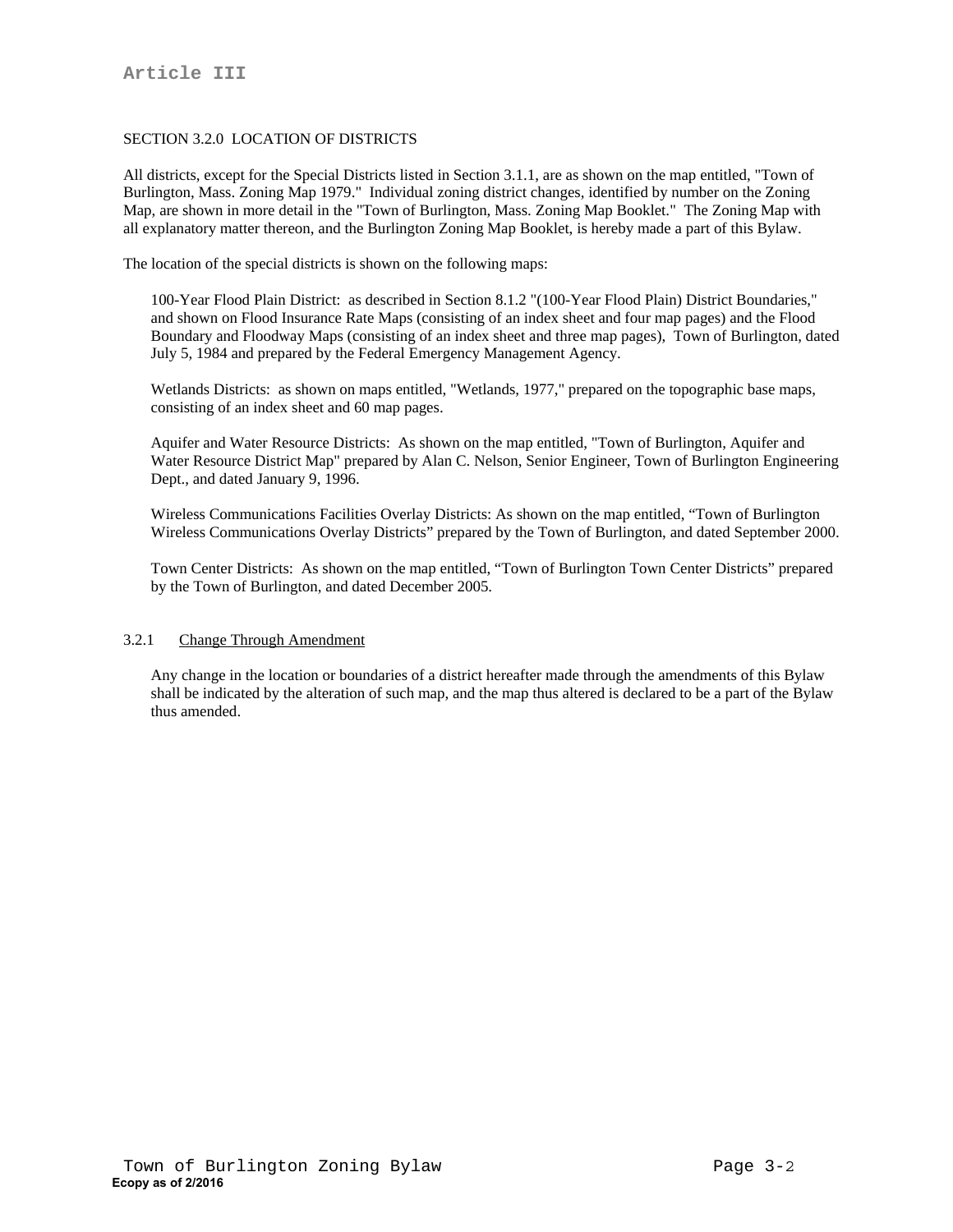# **ARTICLE IV: USE REGULATIONS**

#### SECTION 4.1.0 APPLICABILITY OF REGULATIONS

Except as otherwise provided by the General Laws or by this Bylaw, no building or structure shall be constructed, and no building, structure or land, or part thereof shall be used for any purpose or in any manner other than for one (1) or more of the uses or accessory uses set forth in Sections 4.2.0 and 4.3.0. In each district, except RO and FP, any construction, reconstruction or alteration shall also be subject to Site Plan Approval as provided by Article IX, Sections 9.3.0 through 9.3.6.

#### 4.1.1 Symbols in Use Regulation Schedules

- Yes Permitted as of right
- No Prohibited
- SP Permitted only by a special permit, as provided by Article IX, Sections 9.2.0 through 9.2.7.
- $YES<sub>1</sub>$  Permitted by right in a CC or CBD overlay district, even if prohibited or allowed only by SP in the underlying zoning district.
- $SP<sub>1</sub>$  Permitted only by a special permit in a CC or CBD overlay district, even if prohibited in the underlying zoning district.

#### 4.1.2 Pre-existing Uses and Structures

Any use or structure existing and permitted as of right at the time of establishment, and subsequently subject to a special permit or prohibited shall be considered a pre-existing lawful nonconforming use or structure. Such pre-existing use or structure, may be continued subject to the maintenance of the then existing character and extent of operations and structures. A change in use, degree of use or structure shall be subject to Article VI and shall require a special permit as provided in Article IX, Sections 9.2.0 through 9.2,7 as may be applicable under those provisions.

#### 4.1.3 Temporary Accessory Uses

The Inspector of Buildings may grant a permit for a temporary building, structure, or use incidental to a construction project. Such permit may be issued for an initial period of not more than one (1) year and may be renewed for periods of six (6) months.

(a) Temporary tents shall be allowed in all districts for a period not to exceed four days for any given event, and shall be subject to the review of the Inspector of Buildings.

Temporary tents shall be allowed for such uses, including but not limited to: weddings, social functions, business gatherings, special promotions related to a permitted use.

Temporary tents related to retail uses or activities shall not generate additional parking demands beyond what can be accommodated by existing on-site parking or off-site parking within 300 feet of the subject property.

Applications for temporary tent permits shall be made to the Inspector of Buildings. Applicants shall provide all such information requested by the Inspector of Buildings, including but not limited to:

- 1. Means of ingress/egress.
- 2. Number of available on-site and off-site parking spaces.
- 3. Estimate number of cars attributable to the event or activity for which the tent is needed.
- 4. The presence or availability of sanitary facilities on site. Adopted 5-23-88, Art. 72.

#### 4.1.4 Use Limitations

Any other provisions of this Bylaw notwithstanding, no use shall be permitted which would create a nuisance because of, but not limited to, noise, vibration, smoke, gas, fumes, illumination, odors, and dust; or which would create a hazard of radiation, fire, explosion or contamination of the water supply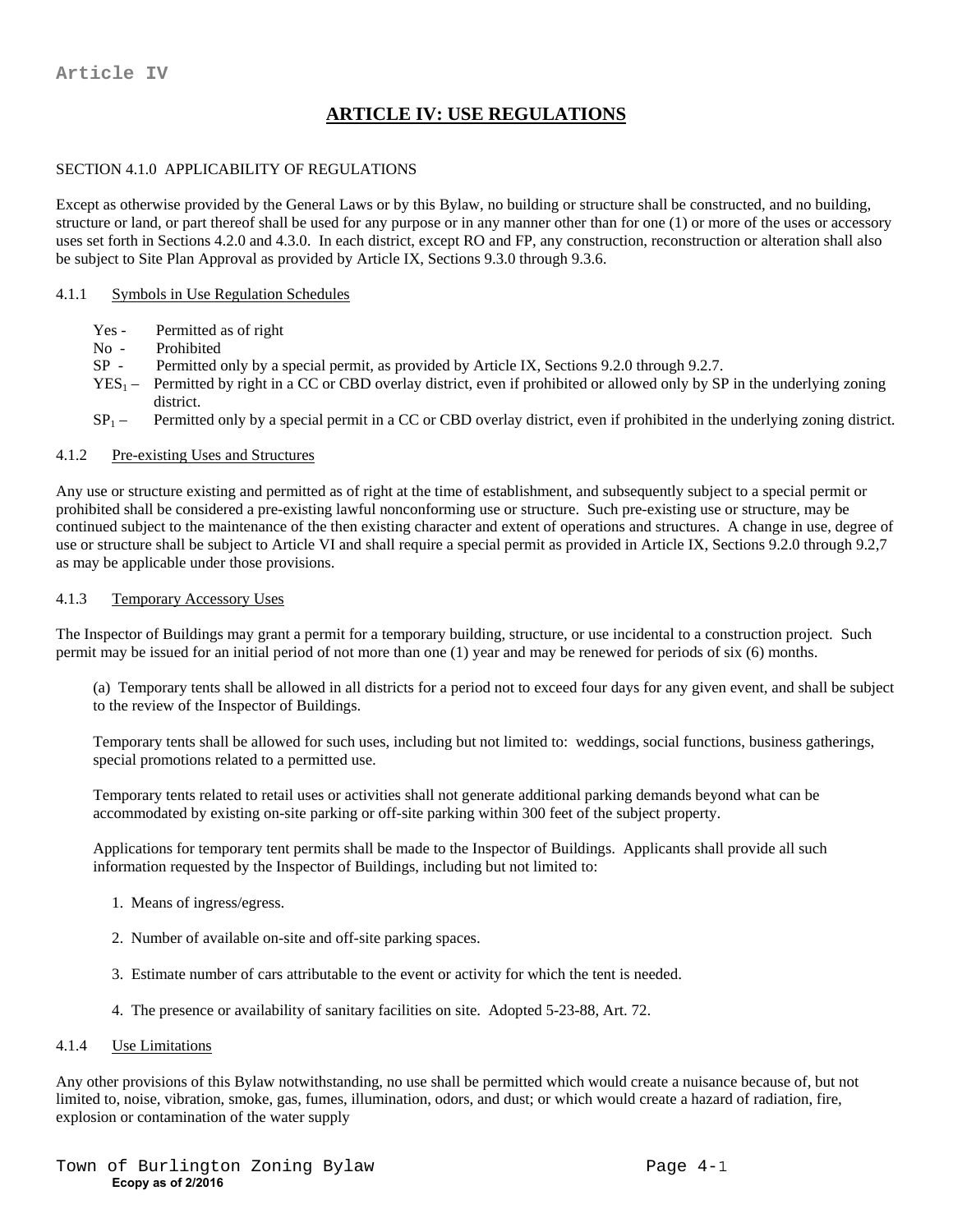#### **4.2.0 PRINCIPAL USE REGULATION SCHEUDLE**

|                       | <b>USE DESIGNATION</b>                                                                                                                                          | <b>DISTRICT</b><br><b>OVERLAY DISTRICTS</b> |                |                 |                |                |                |                |                |                |                |                 |              |            |                  |                  |
|-----------------------|-----------------------------------------------------------------------------------------------------------------------------------------------------------------|---------------------------------------------|----------------|-----------------|----------------|----------------|----------------|----------------|----------------|----------------|----------------|-----------------|--------------|------------|------------------|------------------|
| 4.2.1                 | <b>RESIDENCE USES</b>                                                                                                                                           | RO.                                         | RG             | RC              | <b>BN</b>      | BL             | <b>BG</b>      | <b>BT</b>      | IG             | IH             | <b>IR</b>      | <b>OS</b>       | $\mathbf{A}$ | <b>WR</b>  | cc               | <b>CBD</b>       |
| 4.2.1.1               | One family dwellings                                                                                                                                            | <b>YES</b>                                  | NO.            | N <sub>O</sub>  | N <sub>O</sub> | NO.            | NO.            | N <sub>O</sub> | N <sub>O</sub> | N <sub>O</sub> | N <sub>O</sub> | NO.             | <b>YES</b>   | <b>YES</b> | <b>YES</b>       | <b>YES</b>       |
| 4.2.1.1.A             | 2-Family Dwellings                                                                                                                                              | N <sub>O</sub>                              | NO.            | NO              | N <sub>O</sub> | N <sub>O</sub> | NO.            | N <sub>O</sub> | N <sub>O</sub> | N <sub>O</sub> | N <sub>O</sub> | NO              | <b>YES</b>   | <b>YES</b> | YES <sub>1</sub> | YES <sub>1</sub> |
| 4.2.1.1.B             | 3-Family Dwellings                                                                                                                                              | N <sub>O</sub>                              | NO.            | NO              | N <sub>O</sub> | N <sub>O</sub> | N <sub>O</sub> | N <sub>O</sub> | N <sub>O</sub> | N <sub>O</sub> | N <sub>O</sub> | N <sub>O</sub>  | <b>YES</b>   | <b>YES</b> | YES <sub>1</sub> | YES <sub>1</sub> |
| 4.2.1.2               | Garden Apartment dwelling units (see 11.3.0)                                                                                                                    | N <sub>O</sub>                              | <b>SP</b>      | NO              | N <sub>O</sub> | NO.            | N <sub>O</sub> | N <sub>O</sub> | N <sub>O</sub> | N <sub>O</sub> | N <sub>O</sub> | N <sub>O</sub>  | <b>YES</b>   | <b>YES</b> | N <sub>O</sub>   | NO.              |
| 4.2.1.3               | Hotel                                                                                                                                                           | N <sub>O</sub>                              | NO.            | NO.             | N <sub>O</sub> | N <sub>O</sub> | NO.            | N <sub>O</sub> | $\rm SP$       | <b>SP</b>      | N <sub>O</sub> | N <sub>O</sub>  | <b>YES</b>   | <b>YES</b> | SP <sub>1</sub>  | SP <sub>1</sub>  |
| 4.2.1.3.1             | Residence hotel                                                                                                                                                 | N <sub>O</sub>                              | N <sub>O</sub> | NO              | N <sub>O</sub> | NO.            | N <sub>O</sub> | N <sub>O</sub> | <b>SP</b>      | <b>SP</b>      | N <sub>O</sub> | N <sub>O</sub>  | <b>YES</b>   | <b>YES</b> | SP <sub>1</sub>  | SP <sub>1</sub>  |
| 4.2.1.3.2             | Motor Hotel or Motel                                                                                                                                            | N <sub>O</sub>                              | N <sub>O</sub> | NO              | N <sub>O</sub> | N <sub>O</sub> | N <sub>O</sub> | <b>SP</b>      | N <sub>O</sub> | N <sub>O</sub> | N <sub>O</sub> | NO              | <b>YES</b>   | <b>YES</b> | NO.              | N <sub>O</sub>   |
| $4.\overline{2.1.4}$  | Garden Apartment dwelling units purchased, or erected and<br>maintained by the Burlington Housing Authority for the<br>purpose of providing subsidized housing. | N <sub>O</sub>                              | <b>YES</b>     | $\overline{NO}$ | N <sub>O</sub> | NO.            | N <sub>O</sub> | N <sub>O</sub> | N <sub>O</sub> | NO             | N <sub>O</sub> | $\overline{NO}$ | <b>YES</b>   | <b>YES</b> | YES <sub>1</sub> | YES <sub>1</sub> |
| 4.2.1.5               | Dormitories primarily used for nonprofit educational<br>corporations, for religious purposes, or for public purposes.                                           | <b>YES</b>                                  | <b>YES</b>     | <b>YES</b>      | <b>YES</b>     | <b>YES</b>     | <b>YES</b>     | <b>YES</b>     | <b>YES</b>     | <b>YES</b>     | <b>YES</b>     | NO              | <b>YES</b>   | <b>YES</b> | <b>YES</b>       | <b>YES</b>       |
| 4.2.1.6               | One family dwellings purchased or erected and maintained<br>by the Burlington Housing Authority for the purpose of<br>providing subsidized housing.             | <b>YES</b>                                  | NO             | NO.             | N <sub>O</sub> | N <sub>O</sub> | N <sub>O</sub> | N <sub>O</sub> | N <sub>O</sub> | N <sub>O</sub> | N <sub>O</sub> | N <sub>O</sub>  | <b>YES</b>   | <b>YES</b> | <b>YES</b>       | <b>YES</b>       |
| 4.2.1.7               | Garden apartment dwelling units purchased, or erected and<br>maintained for the purpose of providing subsidized housing.                                        | N <sub>O</sub>                              | <b>SP</b>      | NO              | N <sub>O</sub> | N <sub>O</sub> | N <sub>O</sub> | N <sub>O</sub> | N <sub>O</sub> | N <sub>O</sub> | N <sub>O</sub> | N <sub>O</sub>  | <b>YES</b>   | <b>YES</b> | <b>YES</b>       | <b>YES</b>       |
| 4.2.1.8               | Tents, trailers, campers, and mobile homes                                                                                                                      | N <sub>O</sub>                              | N <sub>O</sub> | NO.             | N <sub>O</sub> | NO.            | NO.            | N <sub>O</sub> | N <sub>O</sub> | N <sub>O</sub> | N <sub>O</sub> | N <sub>O</sub>  | <b>YES</b>   | <b>YES</b> | NO.              | N <sub>O</sub>   |
| 4.2.1.9               | Dormitories other than those specified in 4.2.1.5                                                                                                               | N <sub>O</sub>                              | <b>SP</b>      | NO              | N <sub>O</sub> | NO             | NO.            | N <sub>O</sub> | NO             | N <sub>O</sub> | N <sub>O</sub> | NO              | <b>YES</b>   | <b>YES</b> | NO               | NO               |
| $4.\overline{2.1.10}$ | Open space residential                                                                                                                                          | <b>SP</b>                                   | <b>SP</b>      | N <sub>O</sub>  | N <sub>O</sub> | <b>NO</b>      | N <sub>O</sub> | N <sub>O</sub> | N <sub>O</sub> | N <sub>O</sub> | N <sub>O</sub> | NO              | <b>YES</b>   | <b>YES</b> | <b>YES</b>       | <b>YES</b>       |
| 4.2.1.11              | <b>Assisted Living</b>                                                                                                                                          | NO.                                         | N <sub>O</sub> | SP              | N <sub>O</sub> | N <sub>O</sub> | NO.            | N <sub>O</sub> | N <sub>O</sub> | N <sub>O</sub> | N <sub>O</sub> | NO.             | <b>YES</b>   | <b>YES</b> | SP <sub>1</sub>  | SP <sub>1</sub>  |
| 4.2.1.12              | Independent living facility                                                                                                                                     | N <sub>O</sub>                              | NO.            | SP              | N <sub>O</sub> | N <sub>O</sub> | NO.            | N <sub>O</sub> | N <sub>O</sub> | NO             | N <sub>O</sub> | NO.             | <b>YES</b>   | <b>YES</b> | SP <sub>1</sub>  | SP <sub>1</sub>  |
| 4.2.1.13              | Custodial Care Facility, Group Care Facility                                                                                                                    | N <sub>O</sub>                              | N <sub>O</sub> | NO.             | N <sub>O</sub> | NO.            | NO.            | N <sub>O</sub> | N <sub>O</sub> | <b>SP</b>      | N <sub>O</sub> | NO.             | <b>YES</b>   | <b>YES</b> | SP <sub>1</sub>  | SP <sub>1</sub>  |
| 4.2.1.14              | <b>Congregate Living Facility</b>                                                                                                                               | N <sub>O</sub>                              | NO.            | $\rm SP$        | N <sub>O</sub> | NO             | NO.            | N <sub>O</sub> | NO             | NO             | N <sub>O</sub> | NO              | <b>YES</b>   | <b>YES</b> | SP <sub>1</sub>  | SP <sub>1</sub>  |
| 4.2.1.15              | <b>Continuing Care Retirement Community</b>                                                                                                                     | N <sub>O</sub>                              | N <sub>O</sub> | SP              | N <sub>O</sub> | N <sub>O</sub> | NO.            | N <sub>O</sub> | N <sub>O</sub> | NO             | N <sub>O</sub> | N <sub>O</sub>  | <b>YES</b>   | <b>YES</b> | SP <sub>1</sub>  | SP <sub>1</sub>  |
| 4.2.1.16              | <b>Group Care Facility</b>                                                                                                                                      | <b>YES</b>                                  | <b>YES</b>     | <b>YES</b>      | <b>YES</b>     | <b>YES</b>     | <b>YES</b>     | <b>YES</b>     | <b>YES</b>     | <b>YES</b>     | <b>YES</b>     | NO.             | <b>YES</b>   | <b>YES</b> | <b>YES</b>       | <b>YES</b>       |
| 4.2.1.17              | Multi-Family other than 4.2.1.2                                                                                                                                 | N <sub>O</sub>                              | <b>SP</b>      | NO              | N <sub>O</sub> | N <sub>O</sub> | N <sub>O</sub> | N <sub>O</sub> | N <sub>O</sub> | NO             | N <sub>O</sub> | N <sub>O</sub>  | <b>YES</b>   | <b>YES</b> | N <sub>O</sub>   | NO.              |
| 4.2.1.18              | Inn, Bed & Breakfast                                                                                                                                            | N <sub>O</sub>                              | N <sub>O</sub> | N <sub>O</sub>  | N <sub>O</sub> | <b>NO</b>      | N <sub>O</sub> | NO.            | N <sub>O</sub> | N <sub>O</sub> | N <sub>O</sub> | N <sub>O</sub>  | <b>YES</b>   | <b>YES</b> | SP <sub>1</sub>  | SP <sub>1</sub>  |
| 4.2.2                 | <b>INSTITUTIONAL AND RECREATIONAL USES</b>                                                                                                                      | RO                                          | RG             | RC              | <b>BN</b>      | <b>BL</b>      | <b>BG</b>      | <b>BT</b>      | IG             | <b>IH</b>      | <b>IR</b>      | <b>OS</b>       | $\mathbf{A}$ | <b>WR</b>  | cc               | <b>CBD</b>       |
| 4.2.2.1               | Places primarily used for religious purposes, including<br>rectories, and parish houses.                                                                        | <b>YES</b>                                  | <b>YES</b>     | <b>YES</b>      | <b>YES</b>     | <b>YES</b>     | <b>YES</b>     | <b>YES</b>     | <b>YES</b>     | <b>YES</b>     | <b>YES</b>     | <b>YES</b>      | <b>YES</b>   | <b>YES</b> | <b>YES</b>       | <b>YES</b>       |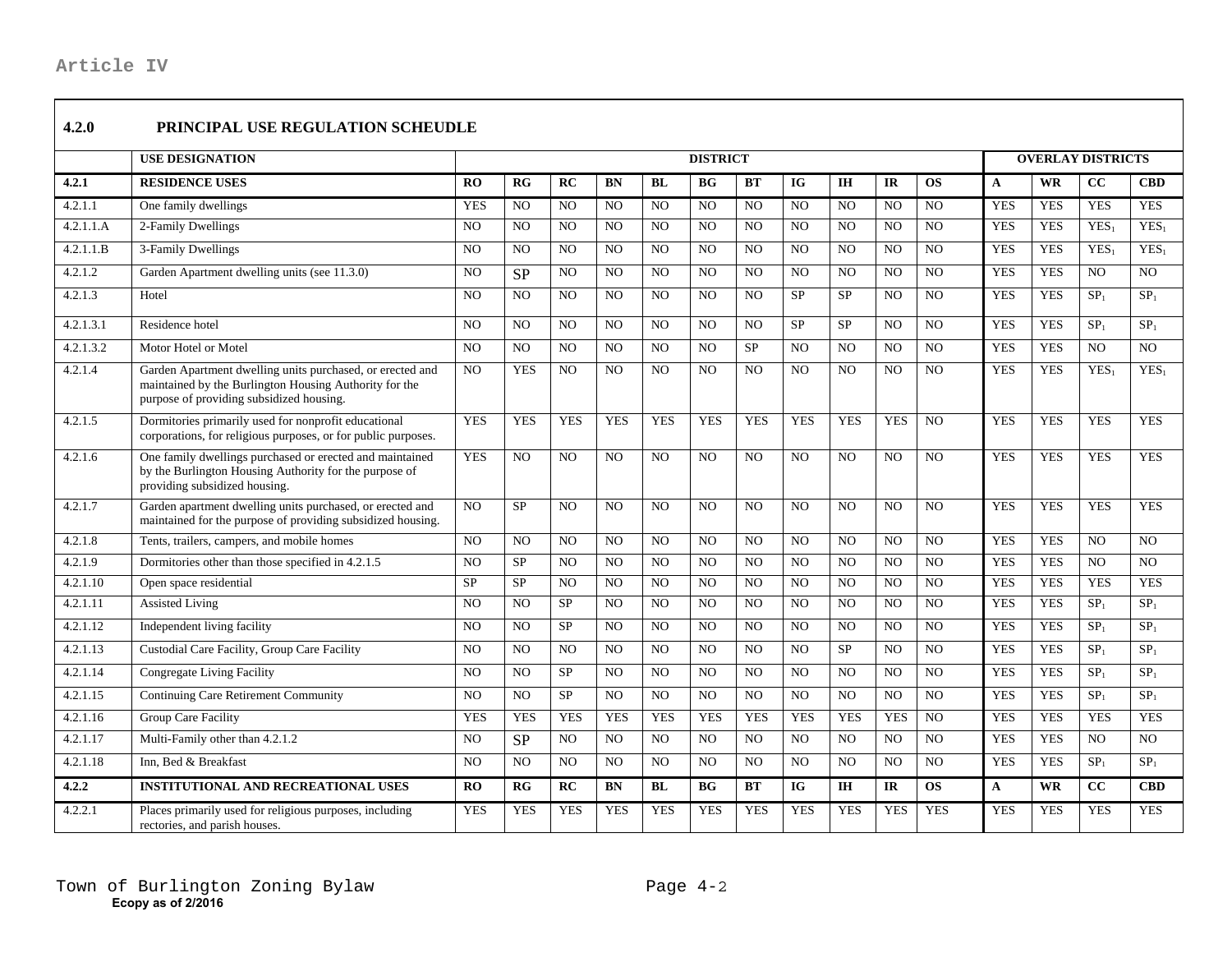| 4.2.2.2  | Places primarily used for nonprofit educational corporations,<br>including related museums, libraries and recreational<br>facilities.                                                                                                 | <b>YES</b>     | <b>YES</b>     | <b>YES</b>     | <b>YES</b>     | <b>YES</b>     | <b>YES</b>      | <b>YES</b>     | <b>YES</b>     | <b>YES</b>     | <b>YES</b>     | <b>YES</b>     | <b>YES</b> | <b>YES</b> | <b>YES</b>       | <b>YES</b>       |
|----------|---------------------------------------------------------------------------------------------------------------------------------------------------------------------------------------------------------------------------------------|----------------|----------------|----------------|----------------|----------------|-----------------|----------------|----------------|----------------|----------------|----------------|------------|------------|------------------|------------------|
| 4.2.2    | INSTITUTIONAL AND RECREATIONAL USES                                                                                                                                                                                                   | RO             | RG             | RC             | <b>BN</b>      | BL             | BG <sub>r</sub> | <b>BT</b>      | <b>IG</b>      | IH             | IR             | <b>OS</b>      | A          | <b>WR</b>  | cc               | <b>CBD</b>       |
| 4.2.2.3  | Child Care Facility                                                                                                                                                                                                                   | <b>YES</b>     | <b>YES</b>     | <b>YES</b>     | <b>YES</b>     | <b>YES</b>     | <b>YES</b>      | <b>YES</b>     | <b>YES</b>     | <b>YES</b>     | <b>YES</b>     | <b>YES</b>     | <b>YES</b> | <b>YES</b> | <b>YES</b>       | <b>YES</b>       |
| 4.2.2.4  | Cemeteries and related facilities                                                                                                                                                                                                     | <b>SP</b>      | <b>SP</b>      | <b>SP</b>      | <b>SP</b>      | <b>SP</b>      | <b>SP</b>       | <b>SP</b>      | <b>SP</b>      | <b>SP</b>      | <b>SP</b>      | <b>SP</b>      | <b>YES</b> | <b>YES</b> | <b>YES</b>       | <b>YES</b>       |
| 4.2.2.5  | Fire stations and sub-fire stations                                                                                                                                                                                                   | <b>SP</b>      | <b>SP</b>      | <b>SP</b>      | <b>YES</b>     | <b>YES</b>     | <b>YES</b>      | <b>YES</b>     | <b>YES</b>     | <b>YES</b>     | <b>YES</b>     | N <sub>O</sub> | <b>YES</b> | <b>YES</b> | <b>YES</b>       | <b>YES</b>       |
| 4.2.2.6  | Police stations                                                                                                                                                                                                                       | <b>SP</b>      | <b>SP</b>      | <b>SP</b>      | <b>YES</b>     | <b>YES</b>     | <b>YES</b>      | <b>YES</b>     | <b>YES</b>     | <b>YES</b>     | <b>YES</b>     | N <sub>O</sub> | <b>YES</b> | <b>YES</b> | <b>YES</b>       | <b>YES</b>       |
| 4.2.2.7  | Municipal maintenance and garage facilities                                                                                                                                                                                           | N <sub>O</sub> | N <sub>O</sub> | N <sub>O</sub> | N <sub>O</sub> | N <sub>O</sub> | <b>YES</b>      | <b>YES</b>     | <b>YES</b>     | <b>YES</b>     | <b>YES</b>     | N <sub>O</sub> | NO         | <b>SP</b>  | NO.              | <b>SP</b>        |
| 4.2.2.8  | Public parks                                                                                                                                                                                                                          | <b>YES</b>     | <b>YES</b>     | <b>YES</b>     | <b>YES</b>     | <b>YES</b>     | <b>YES</b>      | <b>YES</b>     | <b>YES</b>     | <b>YES</b>     | <b>YES</b>     | <b>YES</b>     | <b>YES</b> | <b>YES</b> | <b>YES</b>       | <b>YES</b>       |
| 4.2.2.9  | Related facilities for public parks                                                                                                                                                                                                   | SP             | $\rm SP$       | SP             | SP             | ${\rm SP}$     | SP              | SP             | ${\rm SP}$     | $\rm SP$       | <b>SP</b>      | SP             | <b>YES</b> | <b>YES</b> | <b>YES</b>       | <b>YES</b>       |
| 4.2.2.10 | Public libraries, public museums, public art galleries                                                                                                                                                                                | N <sub>O</sub> | N <sub>O</sub> | N <sub>O</sub> | <b>YES</b>     | <b>YES</b>     | <b>YES</b>      | <b>YES</b>     | <b>YES</b>     | <b>YES</b>     | <b>YES</b>     | N <sub>O</sub> | <b>YES</b> | <b>YES</b> | YES <sub>1</sub> | YES <sub>1</sub> |
| 4.2.2.11 | Community centers and public recreation buildings                                                                                                                                                                                     | NO             | N <sub>O</sub> | N <sub>O</sub> | NO.            | <b>YES</b>     | <b>YES</b>      | <b>YES</b>     | <b>YES</b>     | <b>YES</b>     | <b>YES</b>     | N <sub>O</sub> | <b>YES</b> | <b>YES</b> | YES <sub>1</sub> | YES <sub>1</sub> |
| 4.2.2.12 | Nonprofit private clubs, recreational centers and facilities                                                                                                                                                                          | NO             | NO             | NO             | NO             | <b>YES</b>     | <b>YES</b>      | <b>YES</b>     | <b>YES</b>     | <b>YES</b>     | <b>YES</b>     | N <sub>O</sub> | <b>YES</b> | <b>YES</b> | YES <sub>1</sub> | YES <sub>1</sub> |
| 4.2.2.13 | Private museums, private art galleries                                                                                                                                                                                                | N <sub>O</sub> | N <sub>O</sub> | N <sub>O</sub> | <b>SP</b>      | ${\rm SP}$     | <b>SP</b>       | ${\rm SP}$     | <b>SP</b>      | ${\rm SP}$     | <b>SP</b>      | N <sub>O</sub> | <b>YES</b> | <b>YES</b> | YES <sub>1</sub> | YES <sub>1</sub> |
| 4.2.2.14 | Other than nonprofit educational uses on land not owned or<br>leased by the Commonwealth or any of its agencies,<br>subdivisions or bodies politic, by a religious sect or<br>denomination, or by a nonprofit educational corporation | N <sub>O</sub> | N <sub>O</sub> | N <sub>O</sub> | <b>SP</b>      | <b>YES</b>     | <b>YES</b>      | <b>SP</b>      | SP             | <b>SP</b>      | <b>SP</b>      | N <sub>O</sub> | <b>YES</b> | <b>YES</b> | <b>YES</b>       | <b>YES</b>       |
| 4.2.2.15 | Golf courses and related facilities                                                                                                                                                                                                   | NO             | N <sub>O</sub> | N <sub>O</sub> | N <sub>O</sub> | N <sub>O</sub> | N <sub>O</sub>  | <b>SP</b>      | NO             | N <sub>O</sub> | N <sub>O</sub> | N <sub>O</sub> | <b>YES</b> | <b>YES</b> | N <sub>O</sub>   | NO               |
| 4.2.2.16 | Billiard rooms, bowling alleys, dance halls, tennis clubs,<br>skating rinks, health clubs and similar commercial<br>amusement places, including membership clubs, public                                                              | N <sub>O</sub> | N <sub>O</sub> | N <sub>O</sub> | N <sub>O</sub> | N <sub>O</sub> | N <sub>O</sub>  | <b>SP</b>      | NO.            | N <sub>O</sub> | N <sub>O</sub> | N <sub>O</sub> | <b>YES</b> | <b>YES</b> | N <sub>O</sub>   | NO               |
| 4.2.2.17 | Miniature, driving, and novelty golf installations                                                                                                                                                                                    | NO             | N <sub>O</sub> | N <sub>O</sub> | N <sub>O</sub> | N <sub>O</sub> | N <sub>O</sub>  | <b>SP</b>      | NO.            | N <sub>O</sub> | N <sub>O</sub> | N <sub>O</sub> | <b>YES</b> | <b>YES</b> | N <sub>O</sub>   | NO               |
| 4.2.2.18 | Places and buildings for public assembly other than above                                                                                                                                                                             | NO             | N <sub>O</sub> | N <sub>O</sub> | N <sub>O</sub> | NO             | N <sub>O</sub>  | <b>SP</b>      | N <sub>O</sub> | N <sub>O</sub> | N <sub>O</sub> | N <sub>O</sub> | <b>YES</b> | <b>YES</b> | N <sub>O</sub>   | NO.              |
| 4.2.2.19 | Hospitals, sanatoria                                                                                                                                                                                                                  | NO.            | NO             | NO             | NO.            | N <sub>O</sub> | <b>SP</b>       | N <sub>O</sub> | <b>SP</b>      | <b>SP</b>      | <b>SP</b>      | N <sub>O</sub> | NO.        | <b>SP</b>  | NO               | NO               |
| 4.2.2.20 | Convalescent, rest homes and nursing homes                                                                                                                                                                                            | N <sub>O</sub> | NO             | <b>YES</b>     | NO             | NO             | <b>SP</b>       | NO             | <b>SP</b>      | <b>SP</b>      | <b>SP</b>      | N <sub>O</sub> | <b>YES</b> | <b>YES</b> | YES <sub>1</sub> | YES <sub>1</sub> |
| 4.2.2.21 | Clinics                                                                                                                                                                                                                               | N <sub>O</sub> | NO             | NO             | NO             | NO             | <b>SP</b>       | NO             | <b>SP</b>      | $\rm SP$       | <b>SP</b>      | N <sub>O</sub> | NO         | SP         | SP <sub>1</sub>  | SP <sub>1</sub>  |
| 4.2.2.22 | Telephone exchanges                                                                                                                                                                                                                   | N <sub>O</sub> | N <sub>O</sub> | N <sub>O</sub> | <b>YES</b>     | <b>YES</b>     | <b>YES</b>      | <b>YES</b>     | <b>YES</b>     | <b>YES</b>     | <b>YES</b>     | N <sub>O</sub> | <b>YES</b> | <b>YES</b> | <b>YES</b>       | <b>YES</b>       |
| 4.2.2.23 | Passenger stations; landing fields; sites, buildings, and<br>facilities for other public services; public works structures                                                                                                            | N <sub>O</sub> | N <sub>O</sub> | N <sub>O</sub> | NO.            | N <sub>O</sub> | <b>SP</b>       | <b>SP</b>      | <b>SP</b>      | <b>SP</b>      | <b>SP</b>      | N <sub>O</sub> | <b>SP</b>  | <b>SP</b>  | <b>SP</b>        | <b>SP</b>        |
| 4.2.2.24 | Radio and television transmitting sites                                                                                                                                                                                               | NO.            | N <sub>O</sub> | N <sub>O</sub> | N <sub>O</sub> | N <sub>O</sub> | <b>SP</b>       | <b>SP</b>      | <b>SP</b>      | <b>SP</b>      | <b>SP</b>      | N <sub>O</sub> | <b>YES</b> | <b>YES</b> | N <sub>O</sub>   | N <sub>O</sub>   |
| 4.2.2.25 | Theaters and cinemas                                                                                                                                                                                                                  | N <sub>O</sub> | N <sub>O</sub> | N <sub>O</sub> | NO             | N <sub>O</sub> | <b>SP</b>       | <b>SP</b>      | <b>SP</b>      | <b>SP</b>      | <b>SP</b>      | N <sub>O</sub> | <b>YES</b> | <b>YES</b> | N <sub>O</sub>   | NO               |
| 4.2.2.26 | <b>Adult Day Care</b>                                                                                                                                                                                                                 | NO             | NO             | <b>YES</b>     | <b>YES</b>     | <b>YES</b>     | <b>YES</b>      | <b>YES</b>     | <b>YES</b>     | <b>YES</b>     | <b>YES</b>     | N <sub>O</sub> | <b>YES</b> | <b>YES</b> | <b>YES</b>       | <b>YES</b>       |

#### Town of Burlington Zoning Bylaw Page 4-3 **Ecopy as of 2/2016**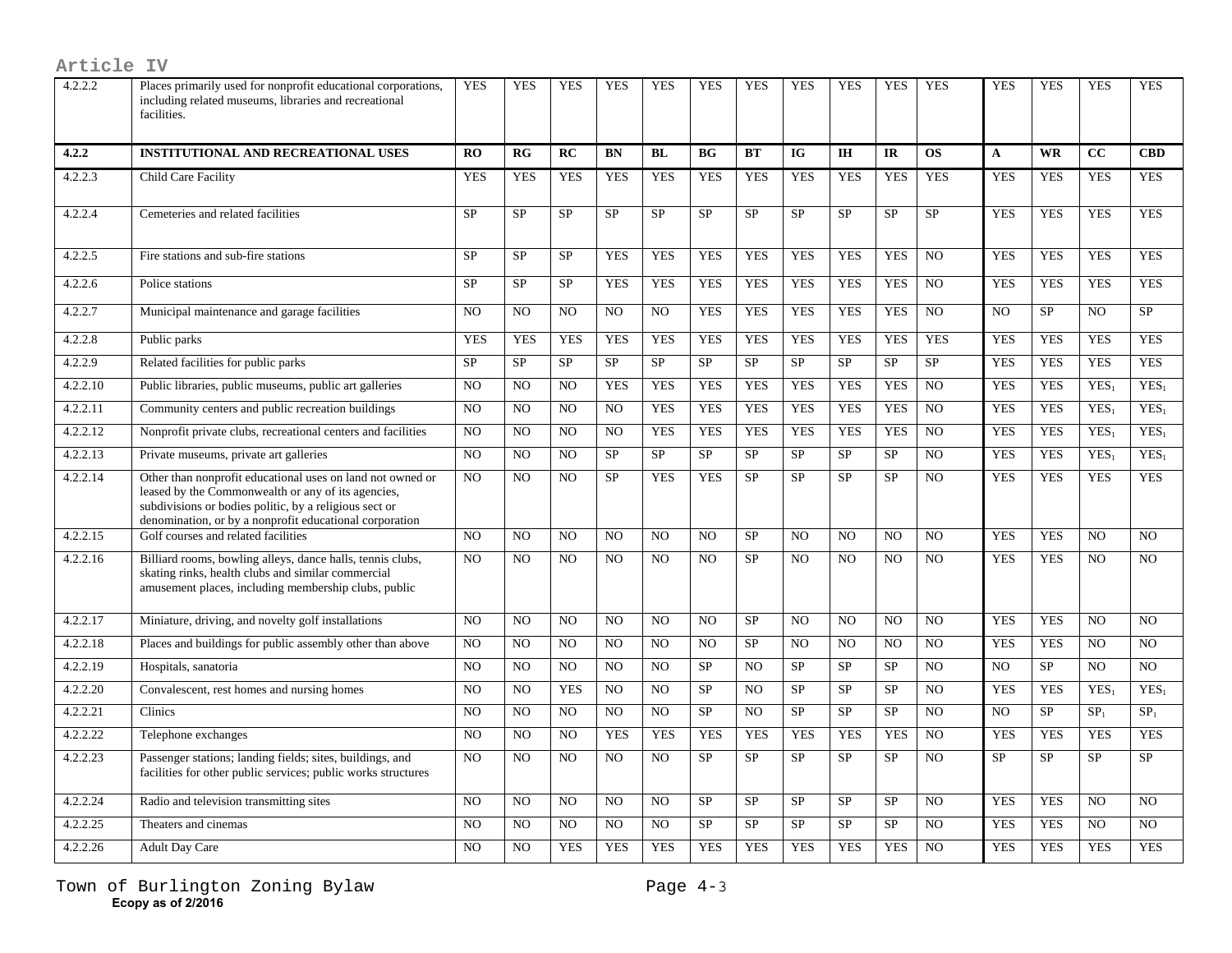| 4.2.2.27  | Public Water & Sewer Distribution Structures                                                                                                                                             | <b>SP</b>      | <b>SP</b>      | <b>SP</b>      | <b>SP</b>      | <b>SP</b>      | <b>SP</b>      | <b>SP</b>  | <b>SP</b>      | <b>SP</b>      | <b>SP</b>      | <b>SP</b>                       | <b>SP</b>       | $\rm SP$       | <b>YES</b>       | <b>YES</b>                |
|-----------|------------------------------------------------------------------------------------------------------------------------------------------------------------------------------------------|----------------|----------------|----------------|----------------|----------------|----------------|------------|----------------|----------------|----------------|---------------------------------|-----------------|----------------|------------------|---------------------------|
| 4.2.2.28  | <b>Fitness Centers</b>                                                                                                                                                                   | N <sub>O</sub> | N <sub>O</sub> | N <sub>O</sub> | <b>YES</b>     | <b>YES</b>     | <b>YES</b>     | <b>YES</b> | N <sub>O</sub> | N <sub>O</sub> | <b>YES</b>     | N <sub>O</sub>                  | <b>YES</b>      | <b>YES</b>     | YES <sub>1</sub> | YES <sub>1</sub>          |
| 4.2.2.29  | Performance Theater or Center                                                                                                                                                            | N <sub>O</sub> | NO             | N <sub>O</sub> | NO             | N <sub>O</sub> | <b>SP</b>      | <b>SP</b>  | <b>SP</b>      | <b>SP</b>      | <b>SP</b>      | N <sub>O</sub>                  | <b>YES</b>      | <b>YES</b>     | SP <sub>1</sub>  | SP <sub>1</sub>           |
| 4.2.2.30  | Registered Marijuana Dispensary (see Sect 10.6)                                                                                                                                          | NO             | N <sub>O</sub> | N <sub>O</sub> | NO.            | N <sub>O</sub> | N <sub>O</sub> | NO.        | <b>SP</b>      | <b>SP</b>      | <b>SP</b>      | N <sub>O</sub>                  | <b>YES</b>      | <b>YES</b>     | N <sub>O</sub>   | N <sub>O</sub>            |
| 4.2.3     | AGRICULTURAL AND ANIMAL HUSBANDRY USES                                                                                                                                                   | RO             | RG             | RC             | <b>BN</b>      | BL             | <b>BG</b>      | <b>BT</b>  | <b>IG</b>      | <b>IH</b>      | IR             | <b>OS</b>                       | $\mathbf{A}$    | <b>WR</b>      | cc               | <b>CBD</b>                |
| 4.2.3.1   | All kinds of agriculture, horticulture and floriculture on<br>parcels of five acres or more                                                                                              | <b>YES</b>     | <b>YES</b>     | <b>YES</b>     | <b>YES</b>     | <b>YES</b>     | <b>YES</b>     | <b>YES</b> | <b>YES</b>     | <b>YES</b>     | <b>YES</b>     | <b>YES</b>                      | <b>YES</b>      | <b>YES</b>     | <b>YES</b>       | <b>YES</b>                |
| 4.2.3.2   | All kinds of agriculture, horticulture and floriculture on<br>parcels of less than five acres                                                                                            | <b>YES</b>     | <b>YES</b>     | <b>YES</b>     | <b>YES</b>     | <b>YES</b>     | <b>YES</b>     | <b>YES</b> | <b>YES</b>     | <b>YES</b>     | <b>YES</b>     | <b>YES</b>                      | <b>YES</b>      | <b>YES</b>     | <b>YES</b>       | <b>YES</b>                |
| 4.2.3.3   | Garden centers; also commercial greenhouses and nurseries<br>occupying five (5) acres of land or less                                                                                    | N <sub>O</sub> | N <sub>O</sub> | N <sub>O</sub> | N <sub>O</sub> | <b>YES</b>     | <b>YES</b>     | <b>YES</b> | <b>YES</b>     | <b>YES</b>     | <b>YES</b>     | N <sub>O</sub>                  | <b>YES</b>      | <b>YES</b>     | <b>YES</b>       | <b>YES</b>                |
| 4.2.3.4   | Commercial raising, boarding, breeding, or keeping of birds,<br>fish, and animals; subject to the regulations of the Board of<br>Health                                                  | NO             | NO             | N <sub>O</sub> | NO             | N <sub>O</sub> | <b>SP</b>      | SP         | <b>SP</b>      | SP             | <b>SP</b>      | N <sub>O</sub>                  | SP              | <b>SP</b>      | <b>SP</b>        | <b>SP</b>                 |
| 4.2.3.5   | Manure storage                                                                                                                                                                           | N <sub>O</sub> | N <sub>O</sub> | N <sub>O</sub> | N <sub>O</sub> | N <sub>O</sub> | <b>SP</b>      | <b>SP</b>  | <b>SP</b>      | <b>SP</b>      | <b>SP</b>      | N <sub>O</sub>                  | N <sub>O</sub>  | N <sub>O</sub> | N <sub>O</sub>   | N <sub>O</sub>            |
| 4.2.3.6   | Pesticide herbicide fungicide application, outdoor storage                                                                                                                               | <b>SP</b>      | <b>SP</b>      | <b>SP</b>      | <b>SP</b>      | <b>SP</b>      | <b>SP</b>      | <b>SP</b>  | <b>SP</b>      | <b>SP</b>      | <b>SP</b>      | $\ast$ .<br>disapp'd<br>by A.G. | <b>SP</b>       | <b>SP</b>      | <b>SP</b>        | <b>SP</b>                 |
| 4.2.4     | <b>OFFICE USES</b>                                                                                                                                                                       | RO             | RG             | RC             | BN             | BL             | <b>BG</b>      | <b>BT</b>  | <b>IG</b>      | <b>IH</b>      | IR             | <b>OS</b>                       | $\mathbf{A}$    | <b>WR</b>      | cc               | <b>CBD</b>                |
| 4.2.4.1   | Professional offices such as, but not limited to real estate<br>brokers, lawyers                                                                                                         | N <sub>O</sub> | N <sub>O</sub> | N <sub>O</sub> | SP             | <b>YES</b>     | <b>YES</b>     | <b>YES</b> | <b>YES</b>     | <b>YES</b>     | <b>YES</b>     | N <sub>O</sub>                  | <b>YES</b>      | <b>YES</b>     | YES <sub>1</sub> | $\overline{\text{YES}}_1$ |
| 4.2.4.1.1 | Professional medical offices such as, but not limited to<br>physicians, dentists, opticians                                                                                              | NO             | N <sub>O</sub> | N <sub>O</sub> | <b>SP</b>      | <b>YES</b>     | <b>YES</b>     | <b>YES</b> | <b>YES</b>     | <b>YES</b>     | <b>YES</b>     | N <sub>O</sub>                  | <b>YES</b>      | <b>YES</b>     | YES <sub>1</sub> | YES <sub>1</sub>          |
| 4.2.4.2   | Offices of salesmen, agents, and representatives of<br>manufacturing, distributing, insurance, and wholesale<br>companies                                                                | N <sub>O</sub> | N <sub>O</sub> | N <sub>O</sub> | N <sub>O</sub> | <b>YES</b>     | <b>YES</b>     | <b>YES</b> | <b>YES</b>     | <b>YES</b>     | <b>YES</b>     | N <sub>O</sub>                  | <b>YES</b>      | <b>YES</b>     | YES <sub>1</sub> | YES <sub>1</sub>          |
| 4.2.4.3   | Administrative, executive, and similar offices                                                                                                                                           | N <sub>O</sub> | N <sub>O</sub> | N <sub>O</sub> | N <sub>O</sub> | <b>YES</b>     | <b>YES</b>     | <b>YES</b> | <b>YES</b>     | <b>YES</b>     | <b>YES</b>     | N <sub>O</sub>                  | <b>YES</b>      | <b>YES</b>     | YES <sub>1</sub> | YES <sub>1</sub>          |
| 4.2.4.4   | Public offices                                                                                                                                                                           | N <sub>O</sub> | N <sub>O</sub> | N <sub>O</sub> | N <sub>O</sub> | <b>YES</b>     | <b>YES</b>     | <b>YES</b> | <b>YES</b>     | <b>YES</b>     | <b>YES</b>     | N <sub>O</sub>                  | <b>YES</b>      | <b>YES</b>     | YES <sub>1</sub> | YES <sub>1</sub>          |
| 4.2.4.5   | Conference Center                                                                                                                                                                        | N <sub>O</sub> | N <sub>O</sub> | N <sub>O</sub> | N <sub>O</sub> | NO             | N <sub>O</sub> | NO         | <b>SP</b>      | <b>SP</b>      | N <sub>O</sub> | N <sub>O</sub>                  | <b>YES</b>      | <b>YES</b>     | SP <sub>1</sub>  | SP <sub>1</sub>           |
| 4.2.5     | <b>AUTOMOTIVE SALES AND SERVICE USES</b>                                                                                                                                                 | RO             | RG             | RC             | <b>BN</b>      | <b>BL</b>      | <b>BG</b>      | <b>BT</b>  | <b>IG</b>      | <b>IH</b>      | IR             | <b>OS</b>                       | $\mathbf{A}$    | <b>WR</b>      | cc               | <b>CBD</b>                |
| 4.2.5.1   | Retail gasoline, oil and lubrication stations with the<br>incidental sale and installation of tires and other automobile<br>accessories, maintenance and minor repairs of motor vehicles | N <sub>O</sub> | N <sub>O</sub> | NO.            | NO.            | NO             | N <sub>O</sub> | SP         | N <sub>O</sub> | NO             | NO             | NO                              | NO              | <b>SP</b>      | NO.              | NO.                       |
| 4.2.5.2   | Automotive repair shops                                                                                                                                                                  | NO             | N <sub>O</sub> | N <sub>O</sub> | NO             | N <sub>O</sub> | N <sub>O</sub> | $\rm SP$   | NO             | N <sub>O</sub> | N <sub>O</sub> | N <sub>O</sub>                  | NO              | <b>SP</b>      | N <sub>O</sub>   | NO                        |
| 4.2.5.3   | Places for the sale and installation of tires and other<br>automotive parts and accessories, maintenance and minor<br>repairs of motor vehicles                                          | N <sub>O</sub> | N <sub>O</sub> | N <sub>O</sub> | NO             | N <sub>O</sub> | N <sub>O</sub> | <b>SP</b>  | N <sub>O</sub> | NO             | N <sub>O</sub> | N <sub>O</sub>                  | $\overline{NO}$ | <b>SP</b>      | N <sub>O</sub>   | NO                        |
| 4.2.5.4   | Car wash establishments                                                                                                                                                                  | NO.            | NO             | N <sub>O</sub> | N <sub>O</sub> | N <sub>O</sub> | N <sub>O</sub> | $\rm SP$   | N <sub>O</sub> | NO             | N <sub>O</sub> | N <sub>O</sub>                  | N <sub>O</sub>  | $\rm SP$       | N <sub>O</sub>   | N <sub>O</sub>            |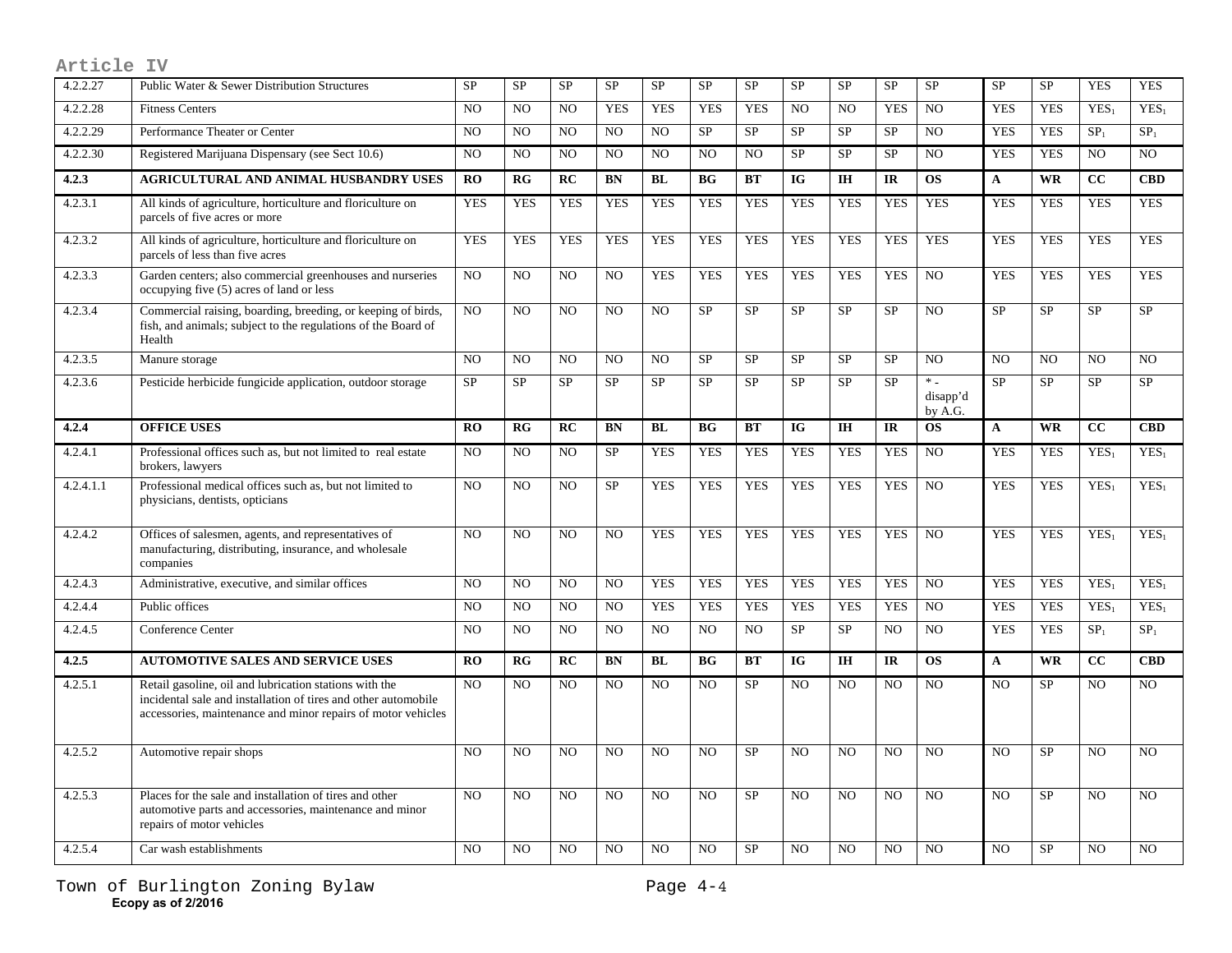| 4.2.5.5   | Retail sales and rental of other craft, farm and other heavy<br>machinery and vehicles, including the accessories thereof                                                                                                                                                                                                                                                                                                                                                                                                                                                                  | N <sub>O</sub> | N <sub>O</sub> | N <sub>O</sub> | N <sub>O</sub> | N <sub>O</sub> | N <sub>O</sub> | <b>SP</b>      | N <sub>O</sub>                          | N <sub>O</sub> | NO.            | N <sub>O</sub> | <b>YES</b>     | <b>YES</b> | N <sub>O</sub>   | N <sub>O</sub>   |
|-----------|--------------------------------------------------------------------------------------------------------------------------------------------------------------------------------------------------------------------------------------------------------------------------------------------------------------------------------------------------------------------------------------------------------------------------------------------------------------------------------------------------------------------------------------------------------------------------------------------|----------------|----------------|----------------|----------------|----------------|----------------|----------------|-----------------------------------------|----------------|----------------|----------------|----------------|------------|------------------|------------------|
| 4.2.5.6   | Automobile dealership                                                                                                                                                                                                                                                                                                                                                                                                                                                                                                                                                                      | N <sub>O</sub> | N <sub>O</sub> | N <sub>O</sub> | N <sub>O</sub> | N <sub>O</sub> | N <sub>O</sub> | <b>SP</b>      | N <sub>O</sub>                          | N <sub>O</sub> | N <sub>O</sub> | N <sub>O</sub> | <b>YES</b>     | <b>YES</b> | N <sub>O</sub>   | N <sub>O</sub>   |
| 4.2.5.7   | Used car sales establishment                                                                                                                                                                                                                                                                                                                                                                                                                                                                                                                                                               | N <sub>O</sub> | N <sub>O</sub> | N <sub>O</sub> | N <sub>O</sub> | N <sub>O</sub> | N <sub>O</sub> | <b>SP</b>      | N <sub>O</sub>                          | N <sub>O</sub> | NO.            | N <sub>O</sub> | <b>YES</b>     | <b>YES</b> | N <sub>O</sub>   | N <sub>O</sub>   |
| 4.2.5.8   | Automotive rental agency                                                                                                                                                                                                                                                                                                                                                                                                                                                                                                                                                                   | N <sub>O</sub> | N <sub>O</sub> | NO             | NO.            | NO             | N <sub>O</sub> | <b>SP</b>      | N <sub>O</sub>                          | N <sub>O</sub> | NO             | N <sub>O</sub> | <b>YES</b>     | <b>YES</b> | NO.              | NO.              |
| 4.2.5     | <b>AUTOMOTIVE SALES AND SERVICE USES</b>                                                                                                                                                                                                                                                                                                                                                                                                                                                                                                                                                   | RO             | RG             | RC             | <b>BN</b>      | BL             | <b>BG</b>      | <b>BT</b>      | <b>IG</b>                               | IH             | IR             | <b>OS</b>      | $\mathbf{A}$   | <b>WR</b>  | cc               | <b>CBD</b>       |
| 4.2.5.9   | Outdoor storage of motor vehicles intended for sale to the<br>general public, incidental and subordinate to an Automobile<br>Dealership use existing as of the date of adoption of this<br>subsection, and located on an abutting lot. Such storage<br>must be located at least 1,100 feet from the nearest<br>residential zoning district boundary. The Planning Board<br>shall determine the maximum number of vehicles to be<br>stored on such parcel. Access to the parcel upon which such<br>storage occurs shall be from the lot upon which the<br>Automobile Dealership is located. | N <sub>O</sub> | N <sub>O</sub> | N <sub>O</sub> | N <sub>O</sub> | N <sub>O</sub> | NO.            | SP             | SP                                      | N <sub>O</sub> | N <sub>O</sub> | N <sub>O</sub> | <b>YES</b>     | <b>YES</b> | N <sub>O</sub>   | NO.              |
| 4.2.6     | RETAIL, CONSUMER, AND TRADE USES                                                                                                                                                                                                                                                                                                                                                                                                                                                                                                                                                           | RO             | R <sub>G</sub> | RC             | <b>BN</b>      | BL             | <b>BG</b>      | <b>BT</b>      | <b>IG</b>                               | <b>IH</b>      | <b>IR</b>      | <b>OS</b>      | $\mathbf{A}$   | <b>WR</b>  | cc               | <b>CBD</b>       |
| 4.2.6.1   | Personal service businesses such as, but not limited to,<br>barbers and hairdressers                                                                                                                                                                                                                                                                                                                                                                                                                                                                                                       | N <sub>O</sub> | NO             | NO             | <b>SP</b>      | <b>YES</b>     | <b>YES</b>     | <b>YES</b>     | NO                                      | NO             | <b>YES</b>     | NO             | <b>SP</b>      | SP         | YES <sub>1</sub> | YES <sub>1</sub> |
| 4.2.6.2   | Convenience food stores, drugstores, retail stores for sale of<br>beauty and health aids, smoking supplies, periodicals; none<br>with the sale of food intended for consumption on the<br>premises                                                                                                                                                                                                                                                                                                                                                                                         | NO.            | N <sub>O</sub> | N <sub>O</sub> | <b>SP</b>      | <b>SP</b>      | <b>YES</b>     | <b>SP</b>      | N <sub>O</sub>                          | N <sub>O</sub> | <b>YES</b>     | N <sub>O</sub> | <b>YES</b>     | <b>YES</b> | SP <sub>1</sub>  | SP <sub>1</sub>  |
| 4.2.6.3.A | Retail stores other than above and showrooms, each tenant<br>less than $10,000$ sq. ft.                                                                                                                                                                                                                                                                                                                                                                                                                                                                                                    | N <sub>O</sub> | N <sub>O</sub> | N <sub>O</sub> | N <sub>O</sub> | <b>YES</b>     | <b>YES</b>     | <b>YES</b>     | N <sub>O</sub>                          | N <sub>O</sub> | <b>YES</b>     | N <sub>O</sub> | <b>YES</b>     | <b>YES</b> | YES <sub>1</sub> | YES <sub>1</sub> |
| 4.2.6.3.B | Retail stores other than above and showrooms, any<br>individual tenant greater than 10,000 sq. ft.                                                                                                                                                                                                                                                                                                                                                                                                                                                                                         | N <sub>O</sub> | NO             | N <sub>O</sub> | N <sub>O</sub> | NO             | <b>YES</b>     | NO             | NO                                      | NO.            | <b>YES</b>     | NO             | <b>YES</b>     | <b>YES</b> | SP <sub>1</sub>  | SP <sub>1</sub>  |
| 4.2.6.2.1 | Supermarket                                                                                                                                                                                                                                                                                                                                                                                                                                                                                                                                                                                | NO.            | N <sub>O</sub> | NO             | N <sub>O</sub> | NO             | <b>SP</b>      | N <sub>O</sub> | NO                                      | NO.            | <b>SP</b>      | N <sub>O</sub> | <b>YES</b>     | <b>YES</b> | SP <sub>1</sub>  | SP <sub>1</sub>  |
| 4.2.6.4   | Post offices, banks                                                                                                                                                                                                                                                                                                                                                                                                                                                                                                                                                                        | N <sub>O</sub> | N <sub>O</sub> | NO             | N <sub>O</sub> | N <sub>O</sub> | <b>YES</b>     | N <sub>O</sub> | <b>SP</b>                               | <b>YES</b>     | <b>YES</b>     | N <sub>O</sub> | <b>YES</b>     | <b>YES</b> | YES <sub>1</sub> | YES <sub>1</sub> |
| 4.2.6.5   | Establishments for the repair of radios, televisions,<br>appliances, and other household goods                                                                                                                                                                                                                                                                                                                                                                                                                                                                                             | N <sub>O</sub> | NO             | NO             | N <sub>O</sub> | NO             | <b>YES</b>     | NO             | NO                                      | NO             | NO             | NO             | N <sub>O</sub> | SP         | YES <sub>1</sub> | YES <sub>1</sub> |
| 4.2.6.6   | Photographers, decorators, stationers, dressmaking or<br>tailoring establishments (excepting photo processing)                                                                                                                                                                                                                                                                                                                                                                                                                                                                             | N <sub>O</sub> | NO             | NO             | N <sub>O</sub> | <b>YES</b>     | <b>YES</b>     | NO             | N <sub>O</sub>                          | NO             | <b>YES</b>     | N <sub>O</sub> | <b>YES</b>     | <b>YES</b> | YES <sub>1</sub> | YES <sub>1</sub> |
| 4.2.6.7   | Travel agencies                                                                                                                                                                                                                                                                                                                                                                                                                                                                                                                                                                            | <b>NO</b>      | N <sub>O</sub> | N <sub>O</sub> | NO             | <b>YES</b>     | <b>YES</b>     | N <sub>O</sub> | NO                                      | <b>YES</b>     | <b>YES</b>     | NO             | <b>YES</b>     | <b>YES</b> | YES <sub>1</sub> | YES <sub>1</sub> |
| 4.2.6.8   | Laundry and dry cleaning establishments other than pickup<br>stations or self-service                                                                                                                                                                                                                                                                                                                                                                                                                                                                                                      | NO.            | NO             | NO             | N <sub>O</sub> | NO             | <b>YES</b>     | NO             | NO                                      | NO             | NO             | NO             | N <sub>O</sub> | <b>YES</b> | <b>YES</b>       | YES <sub>1</sub> |
| 4.2.6.9   | Fast order food establishments                                                                                                                                                                                                                                                                                                                                                                                                                                                                                                                                                             | NO.            | NO             | NO             | NO             | NO             | <b>SP</b>      | <b>SP</b>      | N <sub>O</sub>                          | NO             | NO             | NO             | <b>YES</b>     | <b>YES</b> | SP <sub>1</sub>  | SP <sub>1</sub>  |
| 4.2.6.10  | Restaurants                                                                                                                                                                                                                                                                                                                                                                                                                                                                                                                                                                                | N <sub>O</sub> | N <sub>O</sub> | N <sub>O</sub> | N <sub>O</sub> | N <sub>O</sub> | <b>SP</b>      | N <sub>O</sub> | ${\rm SP}$<br>(see<br>Article<br>10.4.0 | N <sub>O</sub> | SP             | NO             | <b>YES</b>     | <b>YES</b> | SP <sub>1</sub>  | SP <sub>1</sub>  |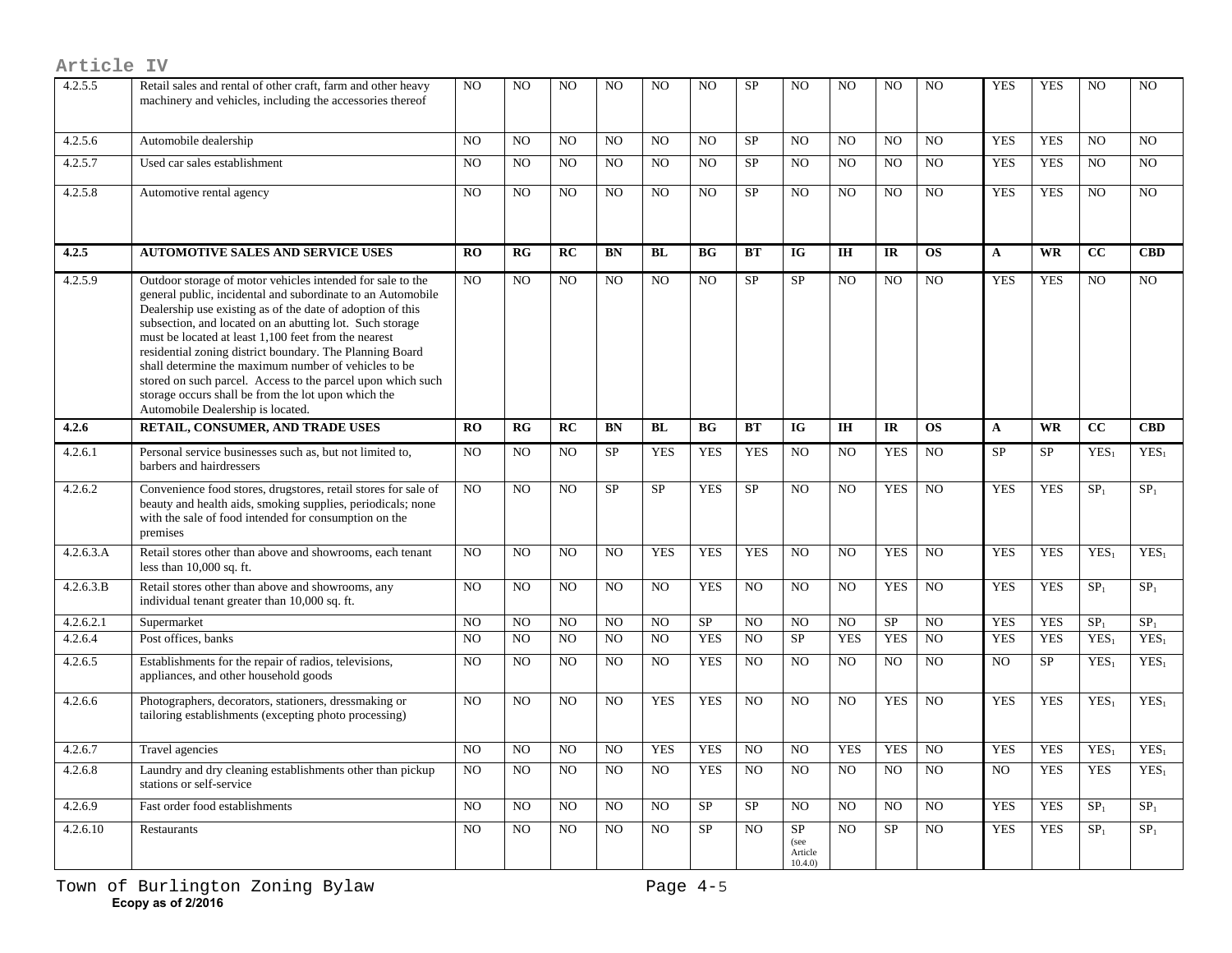| 4.2.6.11   | <b>Bakeries</b>                                                                                                                                                                                     | N <sub>O</sub> | N <sub>O</sub> | N <sub>O</sub> | N <sub>O</sub> | N <sub>O</sub> | <b>YES</b>     | N <sub>O</sub> | N <sub>O</sub> | N <sub>O</sub> | <b>YES</b>     | NO              | <b>YES</b>      | <b>YES</b>      | YES <sub>1</sub> | YES <sub>1</sub> |
|------------|-----------------------------------------------------------------------------------------------------------------------------------------------------------------------------------------------------|----------------|----------------|----------------|----------------|----------------|----------------|----------------|----------------|----------------|----------------|-----------------|-----------------|-----------------|------------------|------------------|
| 4.2.6.12   | Commercial boarding, care, and treatment of birds, fish, and<br>animals                                                                                                                             | N <sub>O</sub> | N <sub>O</sub> | N <sub>O</sub> | NO.            | N <sub>O</sub> | <b>SP</b>      | N <sub>O</sub> | NO.            | N <sub>O</sub> | N <sub>O</sub> | N <sub>O</sub>  | <b>SP</b>       | <b>SP</b>       | <b>SP</b>        | SP <sub>1</sub>  |
| 4.2.6.13   | Sale of air conditioning, heating, refrigerating and plumbing<br>equipment and supplies                                                                                                             | N <sub>O</sub> | N <sub>O</sub> | N <sub>O</sub> | N <sub>O</sub> | NO             | <b>SP</b>      | N <sub>O</sub> | NO.            | N <sub>O</sub> | SP             | $\overline{NO}$ | <b>YES</b>      | <b>YES</b>      | <b>YES</b>       | YES <sub>1</sub> |
| 4.2.6.14   | Establishments for contractors in such services as, but not<br>limited to, building, building maintenance, plumbing,<br>landscaping, electrical, masonry, carpentry, well drilling                  | N <sub>O</sub> | N <sub>O</sub> | N <sub>O</sub> | NO             | N <sub>O</sub> | <b>SP</b>      | N <sub>O</sub> | <b>SP</b>      | N <sub>O</sub> | N <sub>O</sub> | N <sub>O</sub>  | <b>YES</b>      | <b>YES</b>      | <b>SP</b>        | SP <sub>1</sub>  |
| 4.2.6.15   | Retail dealers in grain and animal feed                                                                                                                                                             | NO             | N <sub>O</sub> | NO             | NO             | NO             | <b>SP</b>      | N <sub>O</sub> | NO             | N <sub>O</sub> | NO             | NO              | <b>YES</b>      | <b>YES</b>      | <b>YES</b>       | <b>YES</b>       |
| 4.2.6.16   | Funeral parlors however denominated                                                                                                                                                                 | N <sub>O</sub> | N <sub>O</sub> | N <sub>O</sub> | N <sub>O</sub> | NO             | <b>SP</b>      | N <sub>O</sub> | N <sub>O</sub> | N <sub>O</sub> | N <sub>O</sub> | N <sub>O</sub>  | NO.             | SP              | <b>YES</b>       | <b>YES</b>       |
| 4.2.6      | RETAIL, CONSUMER, AND TRADE USES                                                                                                                                                                    | <b>RO</b>      | RG             | RC             | BN             | BL             | <b>BG</b>      | BT             | <b>IG</b>      | IH             | IR             | <b>OS</b>       | $\mathbf{A}$    | <b>WR</b>       | cc               | <b>CBD</b>       |
| 4.2.6.17   | Diagnostic medical laboratories appurtenant to offices of<br>physicians and dentists                                                                                                                | N <sub>O</sub> | N <sub>O</sub> | N <sub>O</sub> | NO.            | <b>SP</b>      | <b>YES</b>     | <b>SP</b>      | <b>YES</b>     | <b>SP</b>      | <b>SP</b>      | N <sub>O</sub>  | N <sub>O</sub>  | SP              | YES <sub>1</sub> | YES <sub>1</sub> |
| 4.2.6.18   | Sale of structural and building supplies (Repealed T.M.<br>5/19/1993. Article 25)                                                                                                                   | N <sub>O</sub> | NO             | N <sub>O</sub> | NO             | NO             | N <sub>O</sub> | N <sub>O</sub> | SP             | N <sub>O</sub> | N <sub>O</sub> | N <sub>O</sub>  | <b>YES</b>      | <b>YES</b>      | NO               | NO.              |
| 4.2.6.19   | Kiosk                                                                                                                                                                                               | N <sub>O</sub> | N <sub>O</sub> | NO             | NO.            | NO             | N <sub>O</sub> | SP             | N <sub>O</sub> | NO             | N <sub>O</sub> | N <sub>O</sub>  | <b>YES</b>      | <b>YES</b>      | N <sub>O</sub>   | N <sub>O</sub>   |
| 4.2.6.20   | Massage parlors                                                                                                                                                                                     | N <sub>O</sub> | N <sub>O</sub> | N <sub>O</sub> | N <sub>O</sub> | N <sub>O</sub> | N <sub>O</sub> | N <sub>O</sub> | N <sub>O</sub> | N <sub>O</sub> | N <sub>O</sub> | N <sub>O</sub>  | <b>YES</b>      | <b>YES</b>      | N <sub>O</sub>   | N <sub>O</sub>   |
| 4.2.6.20.1 | Massage Therapy                                                                                                                                                                                     | N <sub>O</sub> | NO             | $\rm SP$       | NO             | NO             | <b>SP</b>      | SP             | ${\rm SP}$     | $\rm SP$       | <b>SP</b>      | NO              | <b>YES</b>      | <b>YES</b>      | SP <sub>1</sub>  | SP <sub>1</sub>  |
| 4.2.6.21   | Photo processing                                                                                                                                                                                    | N <sub>O</sub> | N <sub>O</sub> | N <sub>O</sub> | <b>SP</b>      | SP             | SP             | SP             | <b>SP</b>      | <b>SP</b>      | SP             | N <sub>O</sub>  | $\overline{NO}$ | $\overline{NO}$ | YES <sub>1</sub> | YES <sub>1</sub> |
| 4.2.6.22   | Shoe repair, dry-cleaning and laundry pickup stations                                                                                                                                               | N <sub>O</sub> | N <sub>O</sub> | N <sub>O</sub> | <b>SP</b>      | <b>YES</b>     | <b>YES</b>     | <b>YES</b>     | NO.            | NO             | <b>YES</b>     | N <sub>O</sub>  | <b>YES</b>      | <b>YES</b>      | YES <sub>1</sub> | YES <sub>1</sub> |
| 4.2.6.23   | Self-service laundry and dry-cleaning                                                                                                                                                               | N <sub>O</sub> | N <sub>O</sub> | N <sub>O</sub> | <b>SP</b>      | <b>YES</b>     | <b>YES</b>     | <b>YES</b>     | N <sub>O</sub> | N <sub>O</sub> | <b>YES</b>     | N <sub>O</sub>  | N <sub>O</sub>  | SP              | SP <sub>1</sub>  | YES <sub>1</sub> |
| 4.2.6.24   | Printers and similar shops or trades provided that all work<br>shall be of custom or job order type for sale on the premises<br>and that there shall be no production for stock or for<br>wholesale | N <sub>O</sub> | N <sub>O</sub> | N <sub>O</sub> | N <sub>O</sub> | N <sub>O</sub> | <b>YES</b>     | N <sub>O</sub> | N <sub>O</sub> | N <sub>O</sub> | <b>YES</b>     | N <sub>O</sub>  | <b>SP</b>       | <b>SP</b>       | YES <sub>1</sub> | YES <sub>1</sub> |
| 4.2.6.25   | <b>Adult Bookstore</b>                                                                                                                                                                              | N <sub>O</sub> | N <sub>O</sub> | N <sub>O</sub> | N <sub>O</sub> | N <sub>O</sub> | N <sub>O</sub> | <b>SP</b>      | NO.            | N <sub>O</sub> | N <sub>O</sub> | N <sub>O</sub>  | <b>YES</b>      | <b>YES</b>      | N <sub>O</sub>   | NO.              |
| 4.2.6.26   | <b>Adult Club</b>                                                                                                                                                                                   | N <sub>O</sub> | N <sub>O</sub> | N <sub>O</sub> | N <sub>O</sub> | NO             | N <sub>O</sub> | <b>SP</b>      | NO             | N <sub>O</sub> | N <sub>O</sub> | N <sub>O</sub>  | <b>YES</b>      | <b>YES</b>      | N <sub>O</sub>   | N <sub>O</sub>   |
| 4.2.6.27   | Adult Paraphernalia Store                                                                                                                                                                           | N <sub>O</sub> | N <sub>O</sub> | N <sub>O</sub> | N <sub>O</sub> | N <sub>O</sub> | N <sub>O</sub> | <b>SP</b>      | NO             | N <sub>O</sub> | N <sub>O</sub> | N <sub>O</sub>  | <b>YES</b>      | <b>YES</b>      | N <sub>O</sub>   | N <sub>O</sub>   |
| 4.2.6.28   | <b>Adult Theater</b>                                                                                                                                                                                | N <sub>O</sub> | NO             | N <sub>O</sub> | NO.            | NO             | N <sub>O</sub> | SP             | NO             | N <sub>O</sub> | N <sub>O</sub> | N <sub>O</sub>  | <b>YES</b>      | <b>YES</b>      | N <sub>O</sub>   | N <sub>O</sub>   |
| 4.2.6.29   | Adult Video Store                                                                                                                                                                                   | N <sub>O</sub> | N <sub>O</sub> | N <sub>O</sub> | N <sub>O</sub> | NO             | N <sub>O</sub> | <b>SP</b>      | NO             | N <sub>O</sub> | N <sub>O</sub> | N <sub>O</sub>  | <b>YES</b>      | <b>YES</b>      | N <sub>O</sub>   | N <sub>O</sub>   |
| 4.2.6.30   | <b>Body Art</b>                                                                                                                                                                                     | N <sub>O</sub> | NO             | N <sub>O</sub> | NO             | NO             | N <sub>O</sub> | <b>SP</b>      | N <sub>O</sub> | N <sub>O</sub> | N <sub>O</sub> | N <sub>O</sub>  | <b>YES</b>      | <b>YES</b>      | NO               | N <sub>O</sub>   |
| 4.2.7      | <b>INDUSTRIAL USES</b>                                                                                                                                                                              | RO             | RG             | RC             | <b>BN</b>      | BL             | <b>BG</b>      | <b>BT</b>      | IG             | IH             | IR             | $\overline{OS}$ | $\mathbf{A}$    | <b>WR</b>       | cc               | <b>CBD</b>       |
| 4.2.7.1    | Light manufacturing or processing plants, prototype<br>manufacturing                                                                                                                                | N <sub>O</sub> | N <sub>O</sub> | N <sub>O</sub> | N <sub>O</sub> | N <sub>O</sub> | N <sub>O</sub> | N <sub>O</sub> | <b>YES</b>     | <b>YES</b>     | <b>YES</b>     | N <sub>O</sub>  | <b>SP</b>       | <b>SP</b>       | <b>SP</b>        | <b>SP</b>        |
| 4.2.7.1.1  | Research and Development                                                                                                                                                                            | N <sub>O</sub> | N <sub>O</sub> | N <sub>O</sub> | NO             | N <sub>O</sub> | N <sub>O</sub> | N <sub>O</sub> | <b>YES</b>     | <b>YES</b>     | <b>YES</b>     | N <sub>O</sub>  | <b>SP</b>       | <b>SP</b>       | <b>SP</b>        | <b>SP</b>        |
| 4.2.7.2    | Printing establishments other than those under 4.2.6.24                                                                                                                                             | N <sub>O</sub> | N <sub>O</sub> | N <sub>O</sub> | N <sub>O</sub> | N <sub>O</sub> | N <sub>O</sub> | N <sub>O</sub> | <b>YES</b>     | <b>YES</b>     | <b>YES</b>     | N <sub>O</sub>  | NO.             | <b>SP</b>       | <b>YES</b>       | <b>YES</b>       |
| 4.2.7.3    | Food processors, bakeries, not operated at retail                                                                                                                                                   | N <sub>O</sub> | N <sub>O</sub> | N <sub>O</sub> | N <sub>O</sub> | NO             | N <sub>O</sub> | N <sub>O</sub> | <b>YES</b>     | <b>YES</b>     | <b>YES</b>     | N <sub>O</sub>  | <b>YES</b>      | <b>YES</b>      | <b>YES</b>       | <b>YES</b>       |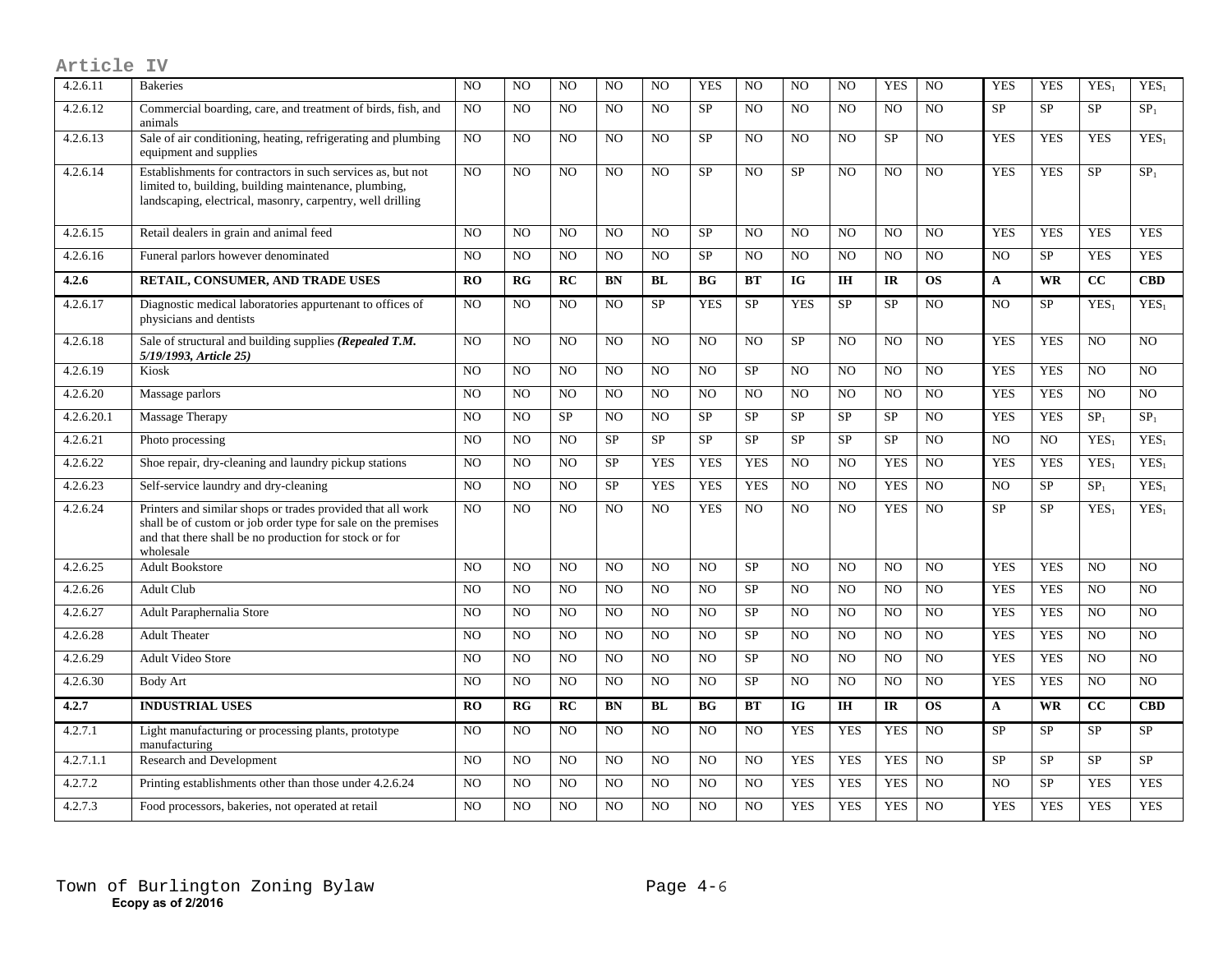| Article IV           |                                                                                                                                                                                                                                                                                        |                |                |                          |                |                |                |                |                |                |                |                |                |                |                 |                |
|----------------------|----------------------------------------------------------------------------------------------------------------------------------------------------------------------------------------------------------------------------------------------------------------------------------------|----------------|----------------|--------------------------|----------------|----------------|----------------|----------------|----------------|----------------|----------------|----------------|----------------|----------------|-----------------|----------------|
| 4.2.7.4              | Laboratories engaged in research, experimental and testing<br>activities including, but not limited to, the fields of biology,<br>chemistry, electronics, engineering, geology, medicine and<br>physics                                                                                | N <sub>O</sub> | N <sub>O</sub> | NO                       | N <sub>O</sub> | N <sub>O</sub> | N <sub>O</sub> | NO             | <b>SP</b>      | <b>SP</b>      | <b>SP</b>      | NO             | N <sub>O</sub> | <b>SP</b>      | NO              | <b>SP</b>      |
| 4.2.7.4.1            | Biotechnology (Bio Safety Level 1&2), see additional<br>regulations in Article X, Section 10.5.0                                                                                                                                                                                       | N <sub>O</sub> | N <sub>O</sub> | NO                       | N <sub>O</sub> | N <sub>O</sub> | N <sub>O</sub> | N <sub>O</sub> | <b>SP</b>      | <b>SP</b>      | N <sub>O</sub> | N <sub>O</sub> | <b>SP</b>      | <b>SP</b>      | N <sub>O</sub>  | N <sub>O</sub> |
| 4.2.7.4.2            | Biotechnology (Bio Safety Level 3), subject to the<br>Regulations of the Board of Health, see additional<br>regulations in Article X, Section 10.5.0                                                                                                                                   | N <sub>O</sub> | N <sub>O</sub> | N <sub>O</sub>           | N <sub>O</sub> | N <sub>O</sub> | N <sub>O</sub> | N <sub>O</sub> | <b>SP</b>      | <b>SP</b>      | N <sub>O</sub> | N <sub>O</sub> | <b>SP</b>      | <b>SP</b>      | N <sub>O</sub>  | N <sub>O</sub> |
| 4.2.7                | <b>INDUSTRIAL USES</b>                                                                                                                                                                                                                                                                 | <b>RO</b>      | RG             | RC                       | <b>BN</b>      | BL             | <b>BG</b>      | <b>BT</b>      | <b>IG</b>      | <b>IH</b>      | <b>IR</b>      | <b>OS</b>      | $\mathbf{A}$   | <b>WR</b>      | $\overline{cc}$ | <b>CBD</b>     |
| 4.2.7.5              | Wholesale trade, warehousing (except toxic and hazardous<br>materials and salts)                                                                                                                                                                                                       | N <sub>O</sub> | N <sub>O</sub> | NO.                      | NO.            | NO             | N <sub>O</sub> | NO.            | $\rm SP$       | SP             | <b>SP</b>      | N <sub>O</sub> | <b>YES</b>     | <b>YES</b>     | <b>YES</b>      | <b>YES</b>     |
| $4.\overline{2.7.6}$ | Electronics industries                                                                                                                                                                                                                                                                 | N <sub>O</sub> | N <sub>O</sub> | NO                       | NO.            | N <sub>O</sub> | N <sub>O</sub> | NO.            | <b>SP</b>      | <b>SP</b>      | <b>SP</b>      | NO             | <b>SP</b>      | SP             | <b>YES</b>      | <b>YES</b>     |
| 4.2.7.7              | Electroplating, metal finishing                                                                                                                                                                                                                                                        | N <sub>O</sub> | N <sub>O</sub> | N <sub>O</sub>           | NO.            | N <sub>O</sub> | N <sub>O</sub> | NO             | N <sub>O</sub> | N <sub>O</sub> | N <sub>O</sub> | N <sub>O</sub> | N <sub>O</sub> | N <sub>O</sub> | NO              | NO.            |
| 4.2.7.8              | Hazardous and toxic materials/chemicals manufacture                                                                                                                                                                                                                                    | NO             | NO             | NO                       | NO             | NO             | N <sub>O</sub> | NO.            | NO             | N <sub>O</sub> | N <sub>O</sub> | NO             | N <sub>O</sub> | NO             | NO              | NO             |
| 4.2.7.9              | Hazardous and toxic materials/chemicals use storage,<br>transport, disposal or discharge                                                                                                                                                                                               | N <sub>O</sub> | N <sub>O</sub> | NO.                      | NO.            | NO             | N <sub>O</sub> | NO.            | <b>SP</b>      | <b>SP</b>      | <b>SP</b>      | NO             | <b>SP</b>      | <b>SP</b>      | <b>YES</b>      | <b>YES</b>     |
| 4.2.7.10             | Commercial facilities for hazardous waste storage and<br>treatment                                                                                                                                                                                                                     | N <sub>O</sub> | N <sub>O</sub> | N <sub>O</sub>           | N <sub>O</sub> | N <sub>O</sub> | N <sub>O</sub> | N <sub>O</sub> | N <sub>O</sub> | N <sub>O</sub> | N <sub>O</sub> | N <sub>O</sub> | N <sub>O</sub> | N <sub>O</sub> | N <sub>O</sub>  | NO.            |
| 4.2.7                | <b>INDUSTRIAL USES</b>                                                                                                                                                                                                                                                                 | RO             | RG             | RC                       | BN             | BL             | <b>BG</b>      | <b>BT</b>      | IG             | <b>IH</b>      | <b>IR</b>      | <b>OS</b>      | $\mathbf{A}$   | <b>WR</b>      | cc              | <b>CBD</b>     |
| 4.2.7.11             | Generation or storage of hazardous waste, limited to the<br>volumes classified as a very small quantity generator<br>(VSOG)                                                                                                                                                            | N <sub>O</sub> | N <sub>O</sub> | $\overline{a}$           | NO.            | N <sub>O</sub> | N <sub>O</sub> | N <sub>O</sub> | <b>SP</b>      | <b>SP</b>      | <b>SP</b>      | N <sub>O</sub> | <b>SP</b>      | SP             | <b>YES</b>      | <b>YES</b>     |
| 4.2.7.12             | Generation or storage of hazardous waste, in excess of the<br>volumes classified as a very small quantity generator<br>(VSQG)                                                                                                                                                          | N <sub>O</sub> | NO             | $\overline{\phantom{a}}$ | N <sub>O</sub> | NO             | N <sub>O</sub> | NO             | SP             | <b>SP</b>      | <b>SP</b>      | N <sub>O</sub> | NO             | <b>SP</b>      | <b>YES</b>      | <b>YES</b>     |
| 4.3.0                | <b>ACCESSORY USE REGULATION SCHEUDLE</b>                                                                                                                                                                                                                                               |                |                |                          |                |                |                |                |                |                |                |                |                |                |                 |                |
| 4.3.1                | USES NORMALLY ACCESSORY TO RESIDENTIAL<br>PRINCIPAL USES                                                                                                                                                                                                                               | RO             | RG             | RC                       | BN             | BL             | <b>BG</b>      | <b>BT</b>      | <b>IG</b>      | IH             | IR             | <b>OS</b>      | $\mathbf{A}$   | <b>WR</b>      | cc              | <b>CBD</b>     |
| 4.3.1.1              | Renting of rooms without cooking facilities to not more than<br>two persons in an existing dwelling by a family resident<br>therein; provided there is no sign or display to advertise such<br>use                                                                                     | <b>SP</b>      | N <sub>O</sub> | NO.                      | NO.            | N <sub>O</sub> | N <sub>O</sub> | NO.            | N <sub>O</sub> | N <sub>O</sub> | N <sub>O</sub> | N <sub>O</sub> | <b>YES</b>     | <b>YES</b>     | <b>YES</b>      | <b>YES</b>     |
| 4.3.1.1.1            | An accessory apartment (See Section 112.0) located in a<br>structure constructed as a detached one family dwelling,<br>subordinate in size to the principal dwelling unit and<br>separated from it, in a manner that maintains the appearance<br>of the structure as a one family unit | <b>YES</b>     | N <sub>O</sub> | N <sub>O</sub>           | NO             | NO             | NO             | NO             | NO             | NO             | N <sub>O</sub> | NO             | <b>YES</b>     | <b>YES</b>     | <b>YES</b>      | <b>YES</b>     |
| 4.3.1.2              | Use of a portion of a dwelling as an office by a physician,<br>dentist or other professional person residing in the dwelling,<br>incidental to such residence provided there is no display or<br>advertising other than a permitted sign                                               | <b>SP</b>      | N <sub>O</sub> | N <sub>O</sub>           | N <sub>O</sub> | NO             | N <sub>O</sub> | N <sub>O</sub> | N <sub>O</sub> | N <sub>O</sub> | N <sub>O</sub> | N <sub>O</sub> | <b>YES</b>     | <b>YES</b>     | <b>YES</b>      | <b>YES</b>     |
| 4.3.1.3              | Home occupations provided there is no display or advertising<br>other than a permitted sign                                                                                                                                                                                            | <b>YES</b>     | <b>YES</b>     | <b>YES</b>               | N <sub>O</sub> | N <sub>O</sub> | N <sub>O</sub> | N <sub>O</sub> | N <sub>O</sub> | N <sub>O</sub> | N <sub>O</sub> | N <sub>O</sub> | <b>YES</b>     | <b>YES</b>     | <b>YES</b>      | <b>YES</b>     |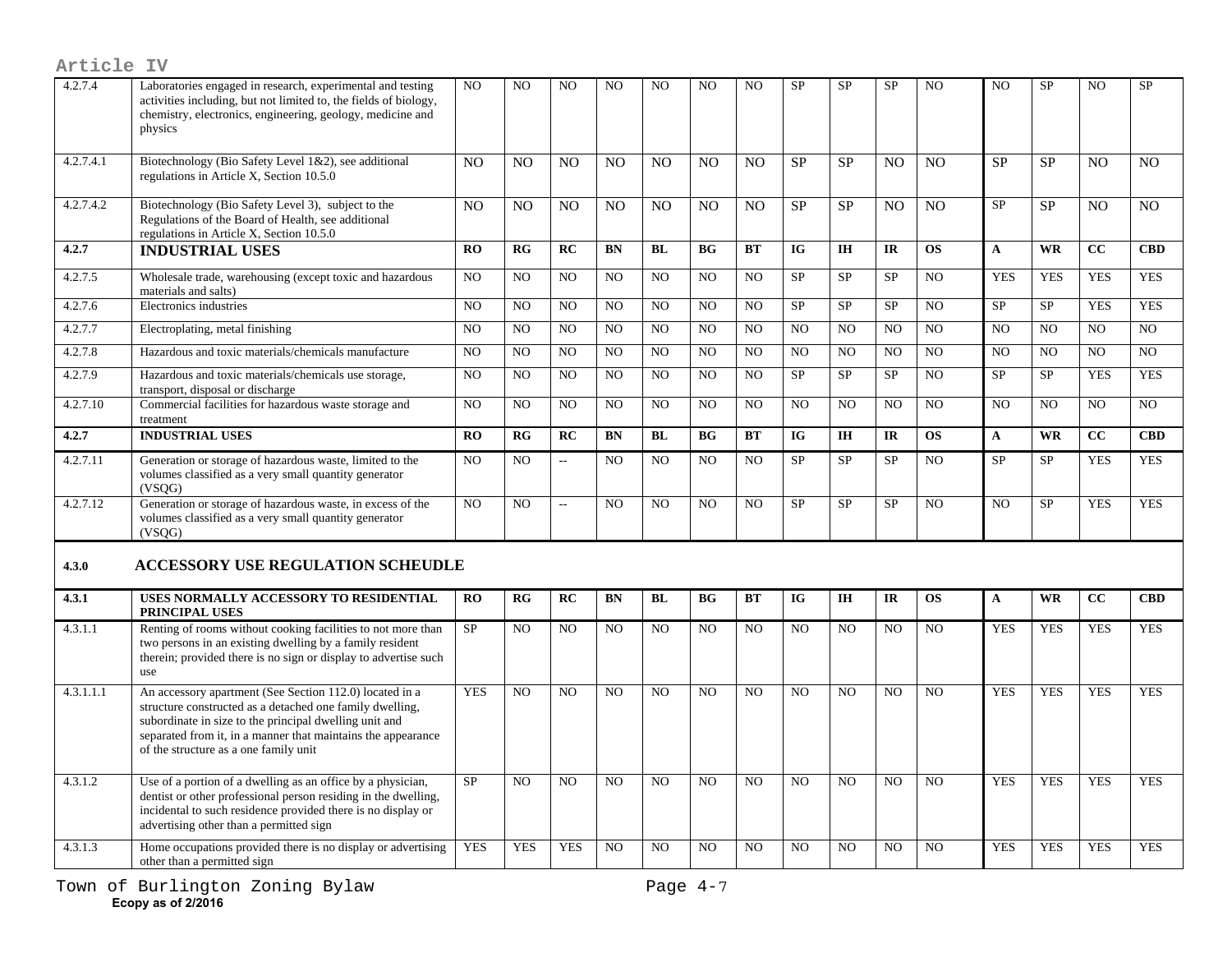| z. | ٦ |  |  |
|----|---|--|--|

| 4.3.1.4  | Garage space for parking not more than three automobiles.<br>This subsection does not apply to farms                                                                                                                                                                                                          | <b>YES</b> | NO.        | N <sub>O</sub> | N <sub>O</sub> | N <sub>O</sub> | N <sub>O</sub> | N <sub>O</sub> | N <sub>O</sub> | NO             | NO             | N <sub>O</sub> | <b>YES</b>   | <b>YES</b> | <b>YES</b>       | <b>YES</b>       |
|----------|---------------------------------------------------------------------------------------------------------------------------------------------------------------------------------------------------------------------------------------------------------------------------------------------------------------|------------|------------|----------------|----------------|----------------|----------------|----------------|----------------|----------------|----------------|----------------|--------------|------------|------------------|------------------|
| 4.3.1.5  | Outdoor parking of not more than one unregistered motor<br>vehicle or one boat per dwelling unit                                                                                                                                                                                                              | <b>YES</b> | <b>YES</b> | NO             | NO             | N <sub>O</sub> | N <sub>O</sub> | NO             | N <sub>O</sub> | NO             | NO             | NO             | <b>YES</b>   | <b>YES</b> | <b>YES</b>       | <b>YES</b>       |
| 4.3.1.6  | Swimming pool                                                                                                                                                                                                                                                                                                 | <b>YES</b> | SP         | ${\rm SP}$     | SP             | SP             | <b>SP</b>      | SP             | $\rm SP$       | SP             | <b>SP</b>      | SP             | <b>YES</b>   | <b>YES</b> | <b>YES</b>       | <b>YES</b>       |
| 4.3.1.7  | Greenhouses with a ground area of 250 sq. ft. or less not<br>intended and not used for commercial purposes                                                                                                                                                                                                    | <b>YES</b> | <b>YES</b> | <b>YES</b>     | <b>YES</b>     | <b>YES</b>     | <b>YES</b>     | <b>YES</b>     | <b>YES</b>     | <b>YES</b>     | <b>YES</b>     | SP             | <b>YES</b>   | <b>YES</b> | <b>YES</b>       | <b>YES</b>       |
| 4.3.1.8  | Tennis courts                                                                                                                                                                                                                                                                                                 | <b>YES</b> | <b>SP</b>  | SP             | <b>SP</b>      | <b>SP</b>      | <b>SP</b>      | <b>SP</b>      | <b>SP</b>      | <b>SP</b>      | <b>SP</b>      | <b>SP</b>      | <b>YES</b>   | <b>YES</b> | <b>YES</b>       | <b>YES</b>       |
| 4.3.1.9  | <b>Bomb</b> shelters                                                                                                                                                                                                                                                                                          | <b>YES</b> | <b>YES</b> | <b>YES</b>     | <b>YES</b>     | <b>YES</b>     | <b>YES</b>     | <b>YES</b>     | <b>YES</b>     | <b>YES</b>     | <b>YES</b>     | <b>YES</b>     | <b>YES</b>   | <b>YES</b> | <b>YES</b>       | <b>YES</b>       |
| 4.3.1.10 | Roadside stands for sale of produce grown on the premises                                                                                                                                                                                                                                                     | <b>SP</b>  | <b>SP</b>  | NO             | N <sub>O</sub> | N <sub>O</sub> | N <sub>O</sub> | N <sub>O</sub> | N <sub>O</sub> | N <sub>O</sub> | NO             | N <sub>O</sub> | <b>YES</b>   | <b>YES</b> | <b>YES</b>       | <b>YES</b>       |
| 4.3.1.11 | Sheds, barns, and similar structures                                                                                                                                                                                                                                                                          | <b>YES</b> | <b>YES</b> | ${\rm SP}$     | N <sub>O</sub> | NO             | NO             | NO             | N <sub>O</sub> | NO.            | NO             | <b>SP</b>      | <b>YES</b>   | <b>YES</b> | YES <sub>1</sub> | YES <sub>1</sub> |
| 4.3.1.12 | The keeping of animals, other than the usual household pets<br>or more than 6 hen chickens; subject to restrictions of the<br>Board of Health                                                                                                                                                                 | <b>SP</b>  | NO.        | N <sub>O</sub> | N <sub>O</sub> | N <sub>O</sub> | N <sub>O</sub> | N <sub>O</sub> | N <sub>O</sub> | N <sub>O</sub> | NO             | N <sub>O</sub> | <b>YES</b>   | <b>YES</b> | <b>YES</b>       | <b>YES</b>       |
| 4.3.1.13 | Buildings and structures normally accessory to garden<br>apartments                                                                                                                                                                                                                                           | NO.        | <b>YES</b> | NO             | N <sub>O</sub> | N <sub>O</sub> | N <sub>O</sub> | N <sub>O</sub> | N <sub>O</sub> | NO             | N <sub>O</sub> | N <sub>O</sub> | <b>YES</b>   | <b>YES</b> | YES <sub>1</sub> | YES <sub>1</sub> |
| 4.3.1    | USES NORMALLY ACCESSORY TO RESIDENTIAL<br>PRINCIPAL USES                                                                                                                                                                                                                                                      | RO         | RG         | RC             | <b>BN</b>      | <b>BL</b>      | <b>BG</b>      | <b>BT</b>      | IG             | <b>IH</b>      | <b>IR</b>      | <b>OS</b>      | $\mathbf{A}$ | <b>WR</b>  | cc               | <b>CBD</b>       |
| 4.3.1.14 | Towers, antenna, windmills, and similar structures:                                                                                                                                                                                                                                                           |            |            |                |                |                |                |                |                |                |                |                |              |            |                  |                  |
|          | (a) towers and antennas for generation or transmission of<br>telecommunication signals other than those covered by<br>subsection 4.2.2.24 and Section 8.4.0                                                                                                                                                   | <b>SP</b>  | SP         | SP             | <b>SP</b>      | SP             | <b>SP</b>      | $\rm SP$       | <b>SP</b>      | SP             | <b>SP</b>      | NO             | <b>YES</b>   | <b>YES</b> | <b>YES</b>       | <b>YES</b>       |
|          | (b) antennas, other than satellite dish antennas, for the<br>purpose of private reception of telecommunication signals,<br>which antennas do not exceed 12 feet in height above the<br>ground or 12 feet above the roof of a building on which they<br>are mounted                                            | <b>YES</b> | <b>YES</b> | <b>YES</b>     | <b>YES</b>     | <b>YES</b>     | <b>YES</b>     | <b>YES</b>     | <b>YES</b>     | <b>YES</b>     | <b>YES</b>     | NO             | <b>YES</b>   | <b>YES</b> | <b>YES</b>       | <b>YES</b>       |
|          | (c) towers, windmills and similar structures that do not<br>exceed 12 feet in height measured from the ground                                                                                                                                                                                                 | <b>YES</b> | <b>YES</b> | <b>YES</b>     | <b>YES</b>     | <b>YES</b>     | <b>YES</b>     | <b>YES</b>     | <b>YES</b>     | <b>YES</b>     | <b>YES</b>     | <b>SP</b>      | <b>YES</b>   | <b>YES</b> | <b>YES</b>       | <b>YES</b>       |
|          | (d) towers, windmills and similar structures that exceed 12<br>feet in height measured from the ground                                                                                                                                                                                                        | <b>SP</b>  | <b>SP</b>  | <b>SP</b>      | <b>SP</b>      | <b>SP</b>      | <b>SP</b>      | <b>SP</b>      | <b>SP</b>      | <b>SP</b>      | <b>SP</b>      | N <sub>O</sub> | <b>YES</b>   | <b>YES</b> | <b>YES</b>       | <b>YES</b>       |
|          | (e) satellite dish antennas that are 8 feet or less across at their<br>greatest width and which do not exceed 12 feet in height<br>above the ground or above the roof of a building on which<br>they are mounted and which are at least 100 feet away from<br>property that is zoned RO - One Family Dwelling | NO.        | <b>SP</b>  | SP             | <b>YES</b>     | <b>YES</b>     | <b>YES</b>     | <b>YES</b>     | <b>YES</b>     | <b>YES</b>     | <b>YES</b>     | NO             | <b>YES</b>   | <b>YES</b> | <b>YES</b>       | <b>YES</b>       |
|          | (f) satellite dish antennas that are greater than 8 feet across at<br>their greatest width or which exceed 12 feet in height above<br>the ground or the roof of a building on which they are<br>mounted or which are located on or within 100 feet of<br>property that is zoned RO - One Family Dwelling      | <b>SP</b>  | SP         | <b>SP</b>      | <b>SP</b>      | <b>SP</b>      | <b>SP</b>      | <b>SP</b>      | <b>SP</b>      | ${\rm SP}$     | <b>SP</b>      | NO             | <b>YES</b>   | <b>YES</b> | <b>YES</b>       | <b>YES</b>       |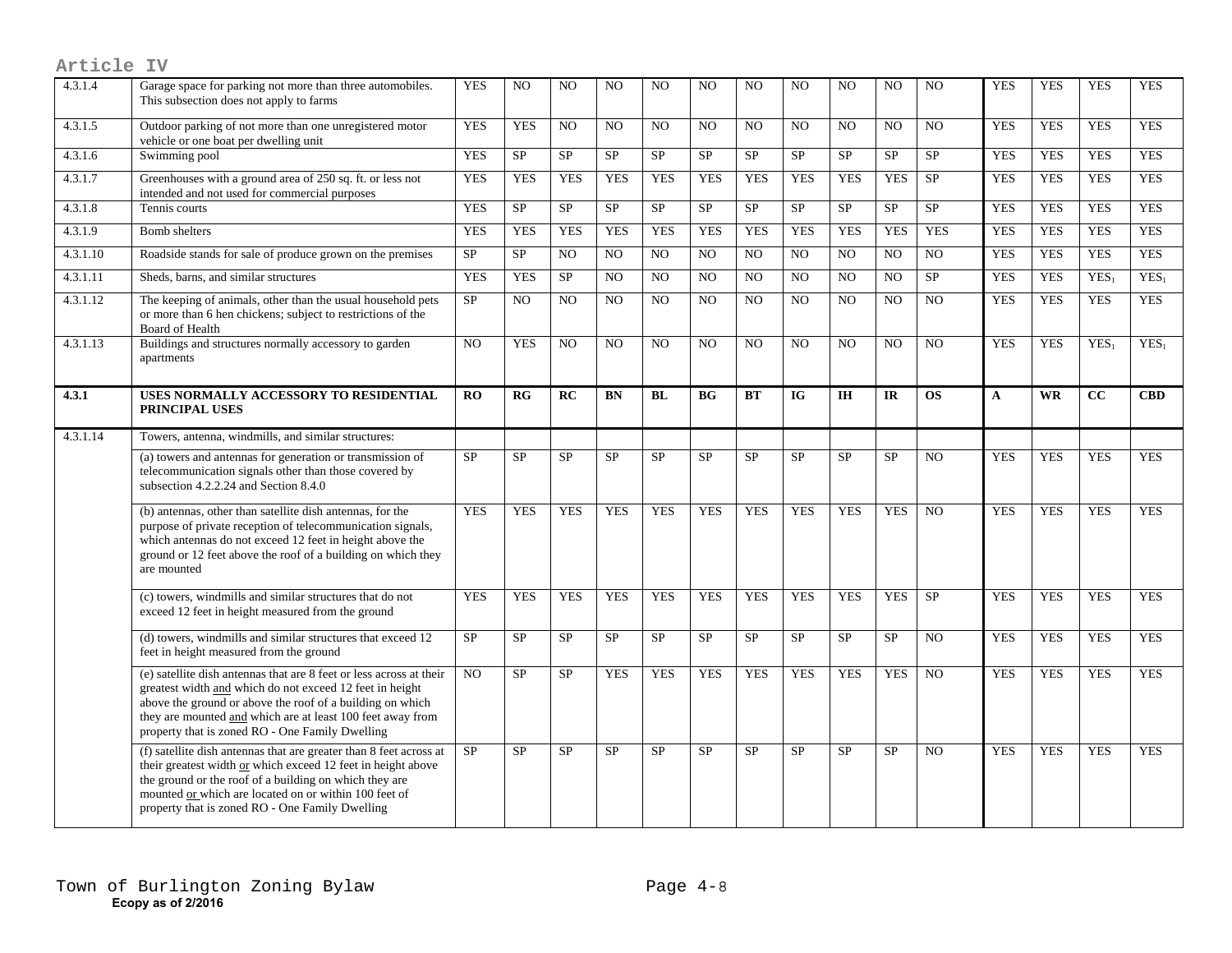|                       | (g) Wireless Communications Facilities which are subject to<br>Section 8.4.0 shall be permitted in the Wireless<br>Communications Overlay Districts in accordance with the<br>map depicting the districts and the provisions of Section 1.0<br>of the Zoning Bylaw                                                                                                        |            |            |                |                |                |                |                |                |                |                | (refer to Wireless Communication Overlay Districts map for allowed uses) |              |            |                  |                  |
|-----------------------|---------------------------------------------------------------------------------------------------------------------------------------------------------------------------------------------------------------------------------------------------------------------------------------------------------------------------------------------------------------------------|------------|------------|----------------|----------------|----------------|----------------|----------------|----------------|----------------|----------------|--------------------------------------------------------------------------|--------------|------------|------------------|------------------|
| 4.3.1.15              | A mobile home to be used for a predetermined period of<br>time, which time may be extended by the Inspector of Bldgs.<br>for the occupancy of a family whose dwelling has been<br>damaged by fire or other cause until their permanent<br>dwelling has been repaired or rebuilt. The limit of time,<br>including extensions, shall not exceed a period of one (1)<br>year | <b>YES</b> | <b>YES</b> | NO             | <b>YES</b>     | <b>YES</b>     | <b>YES</b>     | <b>YES</b>     | <b>YES</b>     | <b>YES</b>     | <b>YES</b>     | $*$<br>disapp'd<br>by A.G.                                               | <b>YES</b>   | <b>YES</b> | <b>YES</b>       | <b>YES</b>       |
| 4.3.1.16              | Temporary tents for groups of more than ten persons                                                                                                                                                                                                                                                                                                                       | <b>YES</b> | <b>YES</b> | <b>YES</b>     | <b>YES</b>     | <b>YES</b>     | <b>YES</b>     | <b>YES</b>     | <b>YES</b>     | <b>YES</b>     | <b>YES</b>     | <b>YES</b>                                                               | <b>YES</b>   | <b>YES</b> | <b>YES</b>       | <b>YES</b>       |
| $4.\overline{3.1.17}$ | Temporary tents for groups of less than ten persons                                                                                                                                                                                                                                                                                                                       | <b>YES</b> | <b>YES</b> | <b>YES</b>     | <b>YES</b>     | <b>YES</b>     | <b>YES</b>     | <b>YES</b>     | <b>YES</b>     | <b>YES</b>     | <b>YES</b>     | <b>YES</b>                                                               | <b>YES</b>   | <b>YES</b> | <b>YES</b>       | <b>YES</b>       |
| 4.3.1.18              | Child care facility                                                                                                                                                                                                                                                                                                                                                       | <b>YES</b> | <b>YES</b> | <b>YES</b>     | <b>YES</b>     | <b>YES</b>     | <b>YES</b>     | <b>YES</b>     | <b>YES</b>     | <b>YES</b>     | <b>YES</b>     | <b>YES</b>                                                               | <b>YES</b>   | <b>YES</b> | <b>YES</b>       | <b>YES</b>       |
| 4.3.1.19              | Garage space for parking more than three automobiles                                                                                                                                                                                                                                                                                                                      | NO.        | NO         | NO             | N <sub>O</sub> | NO             | NO             | NO             | NO             | N <sub>O</sub> | N <sub>O</sub> | NO                                                                       | <b>YES</b>   | <b>YES</b> | SP <sub>1</sub>  | SP <sub>1</sub>  |
| 4.3.2                 | USES NORMALLY ACCESSORY TO NON-<br><b>RESIDENTIAL PRINCIPAL USES</b>                                                                                                                                                                                                                                                                                                      | RO         | RG         | RC             | <b>BN</b>      | BL             | <b>BG</b>      | <b>BT</b>      | IG <sub></sub> | <b>IH</b>      | <b>IR</b>      | <b>OS</b>                                                                | $\mathbf{A}$ | <b>WR</b>  | cc               | <b>CBD</b>       |
| 4.3.2.1               | Incidental sale at retail of parts or components necessary for<br>the maintenance of articles stored and distributed                                                                                                                                                                                                                                                      | NO         | NO         | N <sub>O</sub> | NO             | N <sub>O</sub> | NO.            | NO             | SP             | N <sub>O</sub> | NO.            | NO                                                                       | <b>YES</b>   | <b>YES</b> | <b>YES</b>       | <b>YES</b>       |
| 4.3.2                 | USES NORMALLY ACCESSORY TO NON-<br><b>RESIDENTIAL PRINCIPAL USES</b>                                                                                                                                                                                                                                                                                                      | RO         | RG         | RC             | BN             | BL             | <b>BG</b>      | BT             | IG <sub></sub> | IH             | IR             | <b>OS</b>                                                                | A            | <b>WR</b>  | cc               | <b>CBD</b>       |
| 4.3.2.2               | Retail uses such as cafeterias, soda or dairy bars, wholly<br>within the same building as the principal permitted use,<br>conducted primarily for convenience of employees and with<br>no exterior advertising display                                                                                                                                                    | NO.        | NO.        | NO             | NO             | <b>SP</b>      | <b>YES</b>     | <b>YES</b>     | <b>YES</b>     | <b>YES</b>     | <b>YES</b>     | NO                                                                       | <b>YES</b>   | <b>YES</b> | <b>YES</b>       | <b>YES</b>       |
| 4.3.2.3               | Retail uses in support of a hotel or motor hotel such as dining<br>halls, restaurants, cafeterias, soda or dairy bars, and shops<br>wholly within the hotel or motor hotel building                                                                                                                                                                                       | NO.        | NO         | N <sub>O</sub> | N <sub>O</sub> | N <sub>O</sub> | N <sub>O</sub> | N <sub>O</sub> | <b>SP</b>      | <b>SP</b>      | N <sub>O</sub> | N <sub>O</sub>                                                           | <b>YES</b>   | <b>YES</b> | YES <sub>1</sub> | YES <sub>1</sub> |
| 4.3.2.4               | Delicatessens, lunch counters and soda fountains incidental<br>to the permitted business of a drug store, food store                                                                                                                                                                                                                                                      | NO.        | NO.        | NO             | NO             | <b>SP</b>      | <b>YES</b>     | <b>SP</b>      | N <sub>O</sub> | N <sub>O</sub> | <b>YES</b>     | N <sub>O</sub>                                                           | <b>YES</b>   | <b>YES</b> | YES <sub>1</sub> | YES <sub>1</sub> |
| 4.3.2.5               | Keeping of more than one protective animal                                                                                                                                                                                                                                                                                                                                | <b>SP</b>  | SP         | SP             | SP             | <b>SP</b>      | SP             | <b>SP</b>      | <b>SP</b>      | <b>SP</b>      | <b>SP</b>      | NO                                                                       | <b>YES</b>   | <b>YES</b> | <b>YES</b>       | <b>YES</b>       |
| 4.3.2.6               | Outdoor storage of supplies and equipment incidental to<br>permitted uses, subject to requirements for location, lighting,<br>screening, fencing, cover and safety precautions                                                                                                                                                                                            | <b>YES</b> | NO.        | <b>SP</b>      | N <sub>O</sub> | N <sub>O</sub> | <b>SP</b>      | SP             | <b>SP</b>      | <b>SP</b>      | <b>SP</b>      | N <sub>O</sub>                                                           | <b>YES</b>   | <b>YES</b> | <b>SP</b>        | <b>SP</b>        |
| 4.3.2.7               | Off-street outdoor overnight parking of freight-carrying or<br>material-handling vehicles and equipment or buses                                                                                                                                                                                                                                                          | NO.        | NO.        | NO.            | N <sub>O</sub> | NO             | <b>YES</b>     | SP             | <b>YES</b>     | <b>YES</b>     | <b>YES</b>     | NO                                                                       | <b>YES</b>   | <b>YES</b> | <b>SP</b>        | <b>SP</b>        |
| 4.3.2.8               | Maintenance shops, power plants, machine shops and similar<br>structures to support permitted uses                                                                                                                                                                                                                                                                        | NO.        | NO         | NO             | N <sub>O</sub> | N <sub>O</sub> | <b>SP</b>      | ${\rm SP}$     | <b>YES</b>     | <b>YES</b>     | <b>YES</b>     | NO.                                                                      | <b>SP</b>    | <b>SP</b>  | <b>SP</b>        | <b>SP</b>        |
| 4.3.2.9               | Parking garages and/or parking structures for more than three<br>(3) vehicles, including both enclosed and open garages and<br>structures, above and below ground                                                                                                                                                                                                         | NO.        | NO.        | NO.            | NO.            | N <sub>O</sub> | NO.            | NO.            | $NO*$          | <b>SP</b>      | NO.            | NO                                                                       | <b>YES</b>   | <b>YES</b> | SP <sub>1</sub>  | SP <sub>1</sub>  |
| 4.3.2.10              | Off-street outdoor parking of vehicles, other than those in<br>4.3.2.7, only if the principal use to which the parking relates                                                                                                                                                                                                                                            | <b>YES</b> | <b>YES</b> | <b>YES</b>     | <b>YES</b>     | <b>YES</b>     | <b>YES</b>     | <b>YES</b>     | <b>YES</b>     | <b>YES</b>     | <b>YES</b>     | <b>YES</b>                                                               | <b>YES</b>   | <b>YES</b> | <b>YES</b>       | <b>YES</b>       |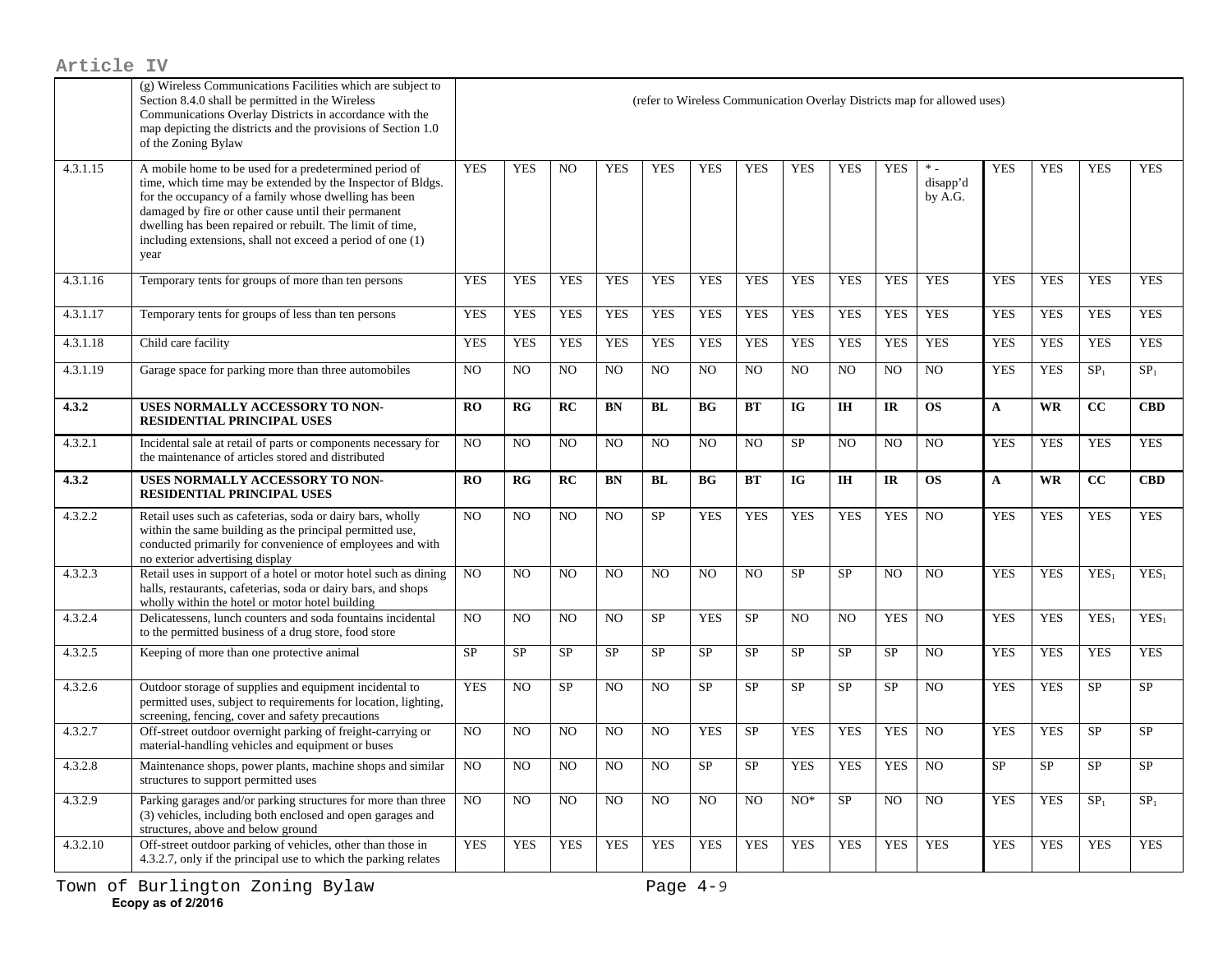#### (or is accessory to) is permitted or permitted by special permit in the zoning district in which the off-street outdoor parking will be located 4.3.2.11 Portion of the premises as permanent resident or proprietor or manager of an establishment NO YES YES YES YES YES YES YES YES YES NO YES YES YES YES 4.3.2.12 Warehousing incidental to a permitted principal use (except hazardous and toxic materials/chemicals) NO NO NO NO NO NO NO SP SP SP NO YES YES YES YES 4.3.2.13 Kiosks NO NO NO NO NO NO SP NO NO NO NO YES YES NO NO 4.3.2.14 Incidental sale at retail of the same merchandise sold at wholesale NO NO NO NO NO NO NO SP NO NO NO YES YES YES YES 4.3.2.15 Storage and disposal of oils and fuels/ petroleum products NO NO NO SP SP SP SP SP SP SP SP NO NO SP SP<sub>1</sub> SP<sub>1</sub> 4.3.2.16 Storage of hazardous and toxic materials/chemicals for retail sale NO NO -- NO NO SP SP NO NO SP NO SP SP SP1 SP14.3.2.17 Off-street outdoor overnight parking of freight-carrying or material-handling vehicles and equipment containing toxic and hazardous materials/chemicals NO NO NO NO NO NO NO SP SP SP NO SP SP YES YES 4.3.2.18 Temporary tents for groups of more than ten persons | YES | YES | YES | YES | YES | YES | YES | YES | YES | YES | YES | YES | YES | YES | YES | YES | YES | YES | YES | YES | YES | YES | YES | YES | YES | YES | YES 4.3.2.19 Temporary tents for groups of less than ten persons YES YES YES YES YES YES YES YES YES YES YES YES YES YES YES 4.3.2.20 Child care facility YES YES YES YES YES YES YES YES YES YES YES YES YES YES YES 4.3.2.21 Farmer's Markets Native States Note in the NO NO NO NO YES YES YES NO NO YES NO YES NO YES YES YES YES 4.3.2.22 Drive-through NO NO NO NO NO NO NO SP SP SP SP SP NO SP SP NO SP<sub>1</sub> **4.4.0 PERMITTED USES IN THE WETLANDS DISTRICT4.4.1 PRINCIPAL USES IN THE WETLANDS DISTRICT RO RG RC BN BL BG BT IG IH IR OS A WR CC CBD** 4.4.1.1 Conservation of soil, water plants, and wildlife including wildlife management shelters YES YES YES YES YES YES YES YES YES YES YES YES YES YES YES 4.4.1.2 Outdoor noncommercial recreation limited to nature study areas, walkways, boating or fishing where otherwise legally permitted YES YES YES YES YES YES YES YES YES YES YES YES YES YES YES 4.4.1.3 Agriculture, horticulture and floriculture YES YES YES YES YES YES YES YES YES YES YES See 4.2.3 See 4.2.3 YES **YES** 4.4.1.4 Maintenance or repair of existing structures, roadways and utilities YES YES YES YES YES YES YES YES YES YES YES YES YES YES YES 4.4.1.5 Periodic maintenance of existing water courses YES YES YES YES YES YES YES YES YES YES YES YES YES YES YES 4.4.1.6 Creation of a pond or pool or other changes in water courses for swimming, fishing or other recreational uses, agricultural SP SP SP SP SP SP SP SP SP SP SP NO SP YES YES

uses, scenic features, drainage improvements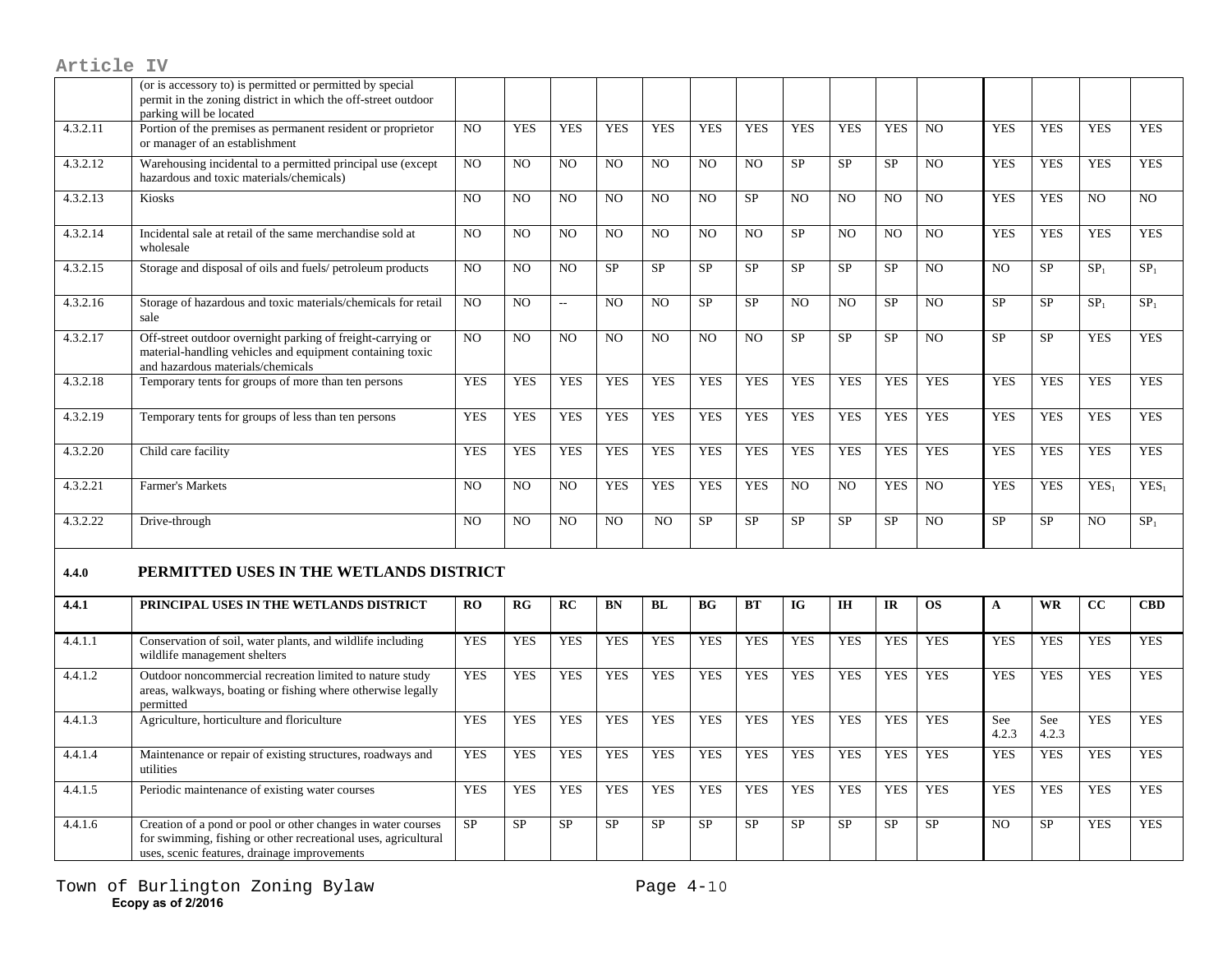#### 4.4.1.7 Structures for essential services SP SP SP SP SP SP SP SP SP SP SP YES YES YES YES 4.4.1.8 Dredging expressly for mosquito or flood control by an authorized public agency SP SP SP SP SP SP SP SP SP SP SP YES YES YES YES 4.4.1.9 Temporary, not to exceed three months, storage of materials (excluding fill materials and hazardous and toxic materials) or equipment SP SP SP SP SP SP SP SP SP SP SP YES YES YES YES 4.4.1.10 Outdoor noncommercial recreation not specifically permitted by right in section 4.4.1.2 including public parks, non-paved playfields, and similar activities SP SP SP SP SP SP SP SP SP SP SP YES YES YES YES 4.4.1.11 Discharges from manmade structures into the wetlands SP SP SP SP SP SP SP SP SP SP SP SP SP YES YES 4.4.1.12 Structures for radio or television transmission by participants in emergency broadcast system SP SP SP SP SP SP SP SP SP SP SP YES YES YES YES **4.4.2 ACCESSORY USES IN THE WETLANDS DISTRICT RO RG RC BN BL BG BT IG IH IR OS A WR CC CBD** 4.4.2.1 Accessory uses limited to fences, flagpoles, noncommercial signs, docks YES YES YES YES YES YES YES YES YES YES YES YES YES YES YES

\* (4.3.2.9) Except permitted by Special Permit in an (IG) District only as an accessory use to a Hospital principal use at which, at a minimum (i) in-patient and out-patient care and services are provided; and (ii) such facility has not less than fifty (50) beds for in-patient treatment.

In approving a special permit for such parking structure or structures, the Planning Board may (1) limit the number of structures permitted on any site, and (2) determine the maximum number of parking spaces to be permitted and contained on or within a parking structure or structures, as the Planning Board deems appropriate. Further, in approving a special permit for parking structure or structures, the Planning Board may require that specific numbers of existing surface parking spaces, or existing paved or impervious surface areas on a site or sites, be removed and be converted to pervious surface areas, or landscaped areas. In addition, the Planning Board may require that approval of a special permit for a parking structure or structures not result in a net increase of the total number of parking spaces in existence at the time of application for such special permit.

# **LEGEND CC & CBD DISTRICTS**

**YES** = Allowed use in the CC and/or CBD only if the underlying **YES**<sub>1</sub> and  $SP_1$ = Allowed use by right or special permit in the CC zoning permits.

**SP =** Allowed use in the CC and/or CBD by Special Permit only if the underlying zoning permits.

and/or CBD districts superseding any underlying zoning.

**NO** = Is not allowed in the CC or CBD regardless of underlying zoning provisions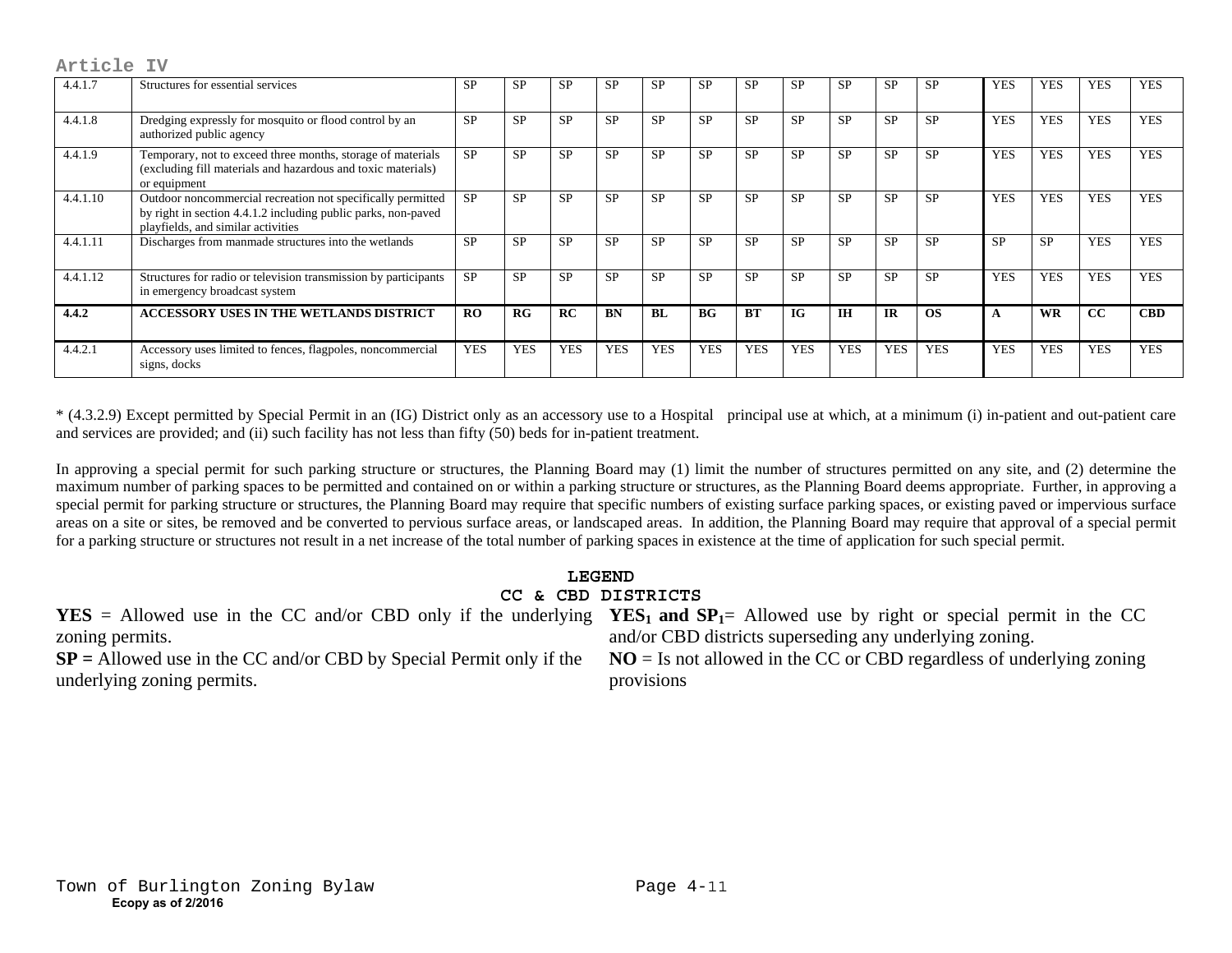# **ARTICLE V: DIMENSIONAL REQUIREMENTS**

### SECTION 5.1.0 APPLICABILITY OF REGULATIONS

Except as otherwise provided by the General Laws and this Article, no building or structure, nor any accessory building, shall be erected on a lot in any district unless the lot and building or structure shall conform to the requirements of Section 5.2.0.

#### 5.1.1 Compliance with Density Regulations Schedule

A separate lot of land complying with the requirements specified in Article V, Section 5.2.0 hereof (Density Regulations Schedule) shall be provided for each dwelling or other principal use permitted in an RO District. Every building or structure located on a lot shall comply with the requirements of said Density Regulations Schedule, except where specifically provided otherwise by this Bylaw or by General Laws.

#### 5.1.1.1 Projections

Nothing herein shall prevent the projection of cornices or eaves not exceeding thirty (30) inches in width, or of open steps or window sills into any required yard or other open space.

### 5.1.2 Lot Interpretation and Restrictions

5.1.2.1 Determination of Area and Frontage

(a) The lot area shall include the horizontal area located within the lot lines, with the following exceptions.

(b) In determining the area and frontage of a lot there shall not be included any land within the limits of a street upon which such lot abuts even if the fee to such street is in the same ownership as the lot, except that if a corner lot has its corner bounded by a curved line connecting other bounding lines, which if extended, would intersect, then area and frontage shall be computed as if such bounding lines were so extended.

(c) Land which is determined by the Burlington Conservation Commission to be wetlands subject to protection as defined by the Massachusetts Wetlands Protection Act, Massachusetts General Laws Chapter 131, Section 40 or as subsequently determined in a superseding Determination of Applicability shall not be included in determining lot area. More particularly, wetlands shall include land under a watercourse, pond or lake, banks bordering on such water bodies, bordering vegetated wetland areas, and marsh and swamp areas but shall not include land subject to flooding.

Notwithstanding the foregoing, land which is determined to be wetlands shall be included as part of the lot area for the purposes of determining how much of the lot must be kept open and landscaped under Section 8.3.8.4, "Impervious Surfaces (in the Aquifer and Water Resource Districts)."

Further, wetlands that are kept in an open and natural state shall be counted as part of the lot kept open and landscaped in satisfaction of the requirements of Section 8.3.8.4.

(d) Any lot in existence or contained in a subdivision filed prior to the effective date of this amendment and subsequently approved shall remain conforming with respect to minimum lot area notwithstanding the provisions of 5.1.2.1(c).

5.1.2.2 Division or Reduction in Area

No lot, upon which is then located any building or with respect to which a permit has been issued and is then outstanding for the erection of any building, shall be divided or reduced in area in any manner unless said lot shall thereafter be of sufficient area and width to meet the requirements of this Bylaw and unless such lot so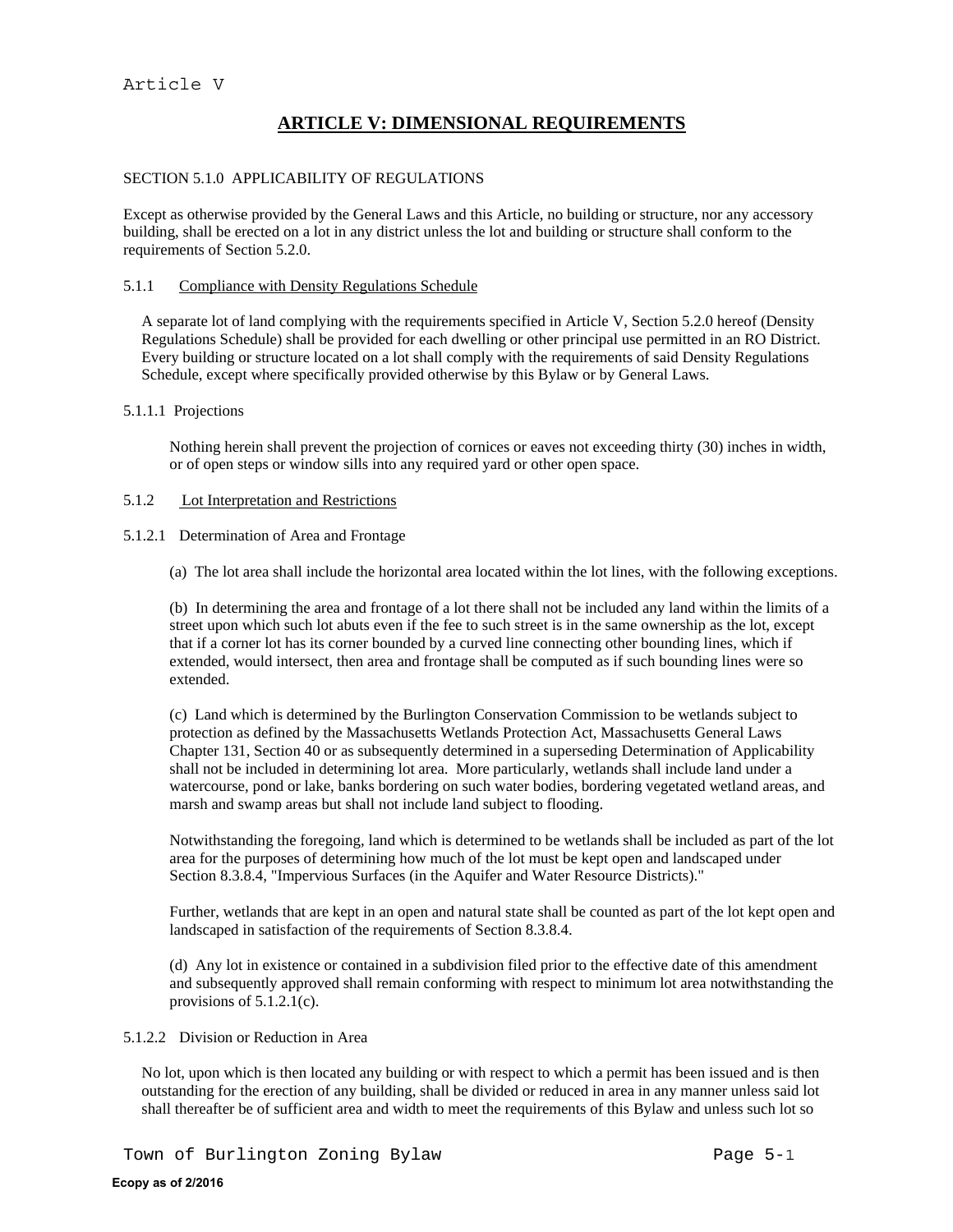# Article V

altered and any buildings thereon shall meet all the other requirements of this Bylaw. If land be divided, conveyed, devised or otherwise transferred in violation hereof, no building or other permits shall be issued with reference to any of the land so transferred or to the lot(s) retained until all of such land and lots meets the requirements of this Bylaw. Any land or easement taken by eminent domain or conveyed for a public purpose for which the land or easement could have been or was taken by eminent domain shall not be deemed to be transferred in violation of the provisions hereof.

On or after March 30, 1998, where any land or easement adjacent to an existing public way is taken by eminent domain, or conveyed for a public purpose for which the land or easement could have been taken by eminent domain by the Town or the Commonwealth, the remainder of the lot not so acquired or affected by said easement shall be treated, in calculating the dimensional or density requirements of Section 5.2.0, as though the portion of the lot so acquired or affected were still included as part of the premises. Furthermore, the owner of the remainder of the lot shall not be deemed to have changed a site plan approved under Section 9.3.0. For the purposes of this provision, a public purpose shall be the use of land for public roadway, sidewalk or utility purposes. This provision shall not apply where the Town has taken or accepted land or easements for such public purpose as the result of a petition or request by some or all of the owner(s) of land for the original acceptance of a way as a public way.

#### 5.1.2.3 Lots Partially in Burlington

When a lot in one (1) ownership is situated in part of the Town of Burlington and in part in an adjacent town or city, the provisions, regulations, and restrictions of this Bylaw shall be applied to that portion of such lots as lies in the Town of Burlington in the same manner as if the entire lot were situated therein.

### 5.1.2.4 Calculation of Aggregate Building Area to Ground Area Percentage

(a) Aggregate building area to ground area percentage shall be calculated by dividing building area (defined as the sum of the cross sectional area of all buildings on a lot exclusive of cornices, eaves, gutters, chimneys, steps, unenclosed porches, bay windows, balconies and terraces) by the lot area and multiplying by 100 to give the percentage. The lot area shall be determined according to the provisions of Section 5.1.2.1.

(b) Any building, or set of buildings located on a single lot, which was lawfully constructed, under construction, or not yet under construction but part of a site plan approved prior to March 28, 1985 which has not expired shall remain conforming within the meaning and application of Section 6.1.2, "Nonconforming Buildings, Structures or Premises," and Section 6.1.4, "Damage to Nonconforming Buildings, Structures or Premises," with respect to maximum aggregate building area to ground area percentage notwithstanding the provisions of Section 6.6.1(c). This provision shall not be construed to exempt buildings, structures or premises which were nonconforming with respect to maximum aggregate building area to ground area percentage on or before March 28, 1985. New construction or any improvements to an existing building that increases the footprint of that building approved after March 28, 1985 shall be subject to maximum aggregate building area to ground area percentage as determined by the provisions of 5.1.2.4(a).

#### 5.1.2.5 Lot-Slope Requirements in One Family Dwelling (RO) Districts

(a) Slope shall be calculated as the change in elevation divided by the horizontal distance over which the change in elevation occurs multiplied by 100 to result in slope stated as a percentage. Slope shall be measured perpendicular to the contour of the land from one lot boundary to another. Slope shall be measured at least three points and averaged to ensure an accurate determination of the overall slope of the lot.

(b) Where the ground slope is ten (10%) percent or less, the minimum lot area in One Family Dwelling (RO) Districts shall be twenty thousand square feet. Where the average ground slope is more than ten (10%) percent, the minimum lot size shall be increased by one thousand additional square feet for each additional one percentage of slope, to a maximum of forty-five thousand square feet.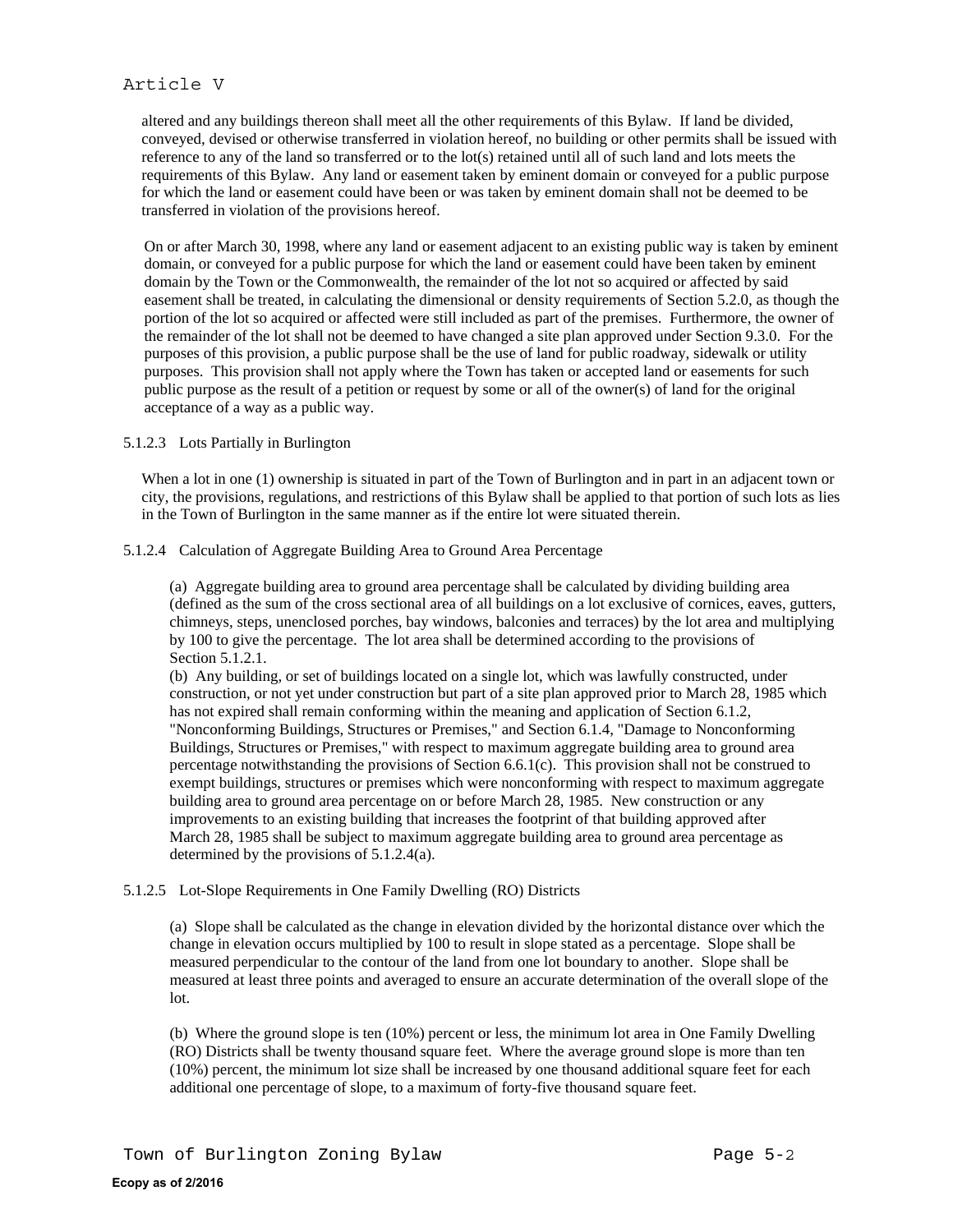Slope shall be measured to the nearest tenth of a percent. Minimum lot size shall be calculated as follows:

minimum lot size = 20,000 sq. ft. + 1,000 sq. ft. x (n-10.0), where n is the percentage of slope for the lot, rounded to the nearest one tenth of a percent.

(c) Any lot in existence or contained in a subdivision filed prior to the effective date of this amendment and subsequently approved shall remain conforming with respect to minimum lot area notwithstanding the provisions of this section.

### 5.1.3 Limitation of Area of Accessory Uses

5.1.3.1 No accessory use or uses within a building shall occupy more than a combined total of twenty-five (25) percent of the floor area of the principal building, other than required off-street parking.

5.1.3.2 In all but RO districts, no accessory uses or uses not within a building shall occupy more than a combined total of twenty-five (25) percent of the unbuilt lot area, other than required off-street parking and loading.

5.1.3.3 In RO districts, no accessory use or uses shall occupy part of the required front or side yards and not more than twenty (20) percent of the rear yard, other than required off-street parking.

5.1.3.4 In all districts except RO, no accessory use shall occupy any part of the required minimum yard adjacent to RO and RG districts.

5.1.3.5 In RO districts, no accessory building shall be more than twenty (20) feet in height.

### 5.1.4 Density Requirements for Religious and Educational Uses and Child Care Facilities

In RO and RG districts, churches or educational uses and their related facilities shall be subject only to: the required front, side and rear minimum yards and minimum lot frontage as required in RO districts; to a twenty-five (25) percent maximum aggregate building to ground area percentage; to the parking regulations as provided in Article VII; and to Site Plan approval as provided by Sections 9.3.0 through 9.3.6.

In addition to the requirements listed above, child care facilities located on residentially zoned lots shall also be required to provide or erect a landscaped buffer area, or buffer area comprised of existing natural vegetation along the perimeter of the side and rear lot lines where such facility or facilities lot abuts a residentially zoned or used lot. Such landscaped or natural buffer area shall be no less than ten (10) feet in width along the side yard, and no less than twenty feet (20) feet along the rear yard of any such lot used for a child care facility or facilities. Such buffer area shall also be reflected on a Site Plan submitted to the Planning Board in accordance with the provisions of Section 9.3.0 through 9.3.6.

#### 5.1.5 Floor Area Ratio Incentive

An owner or owners of land in the IG or IH districts may increase the Maximum Floor Area Ratio requirement from .15 to a maximum of .25 if the Planning Board makes the following determinations and findings:

Methods satisfactory to the Planning Board to ensure that the site operator or owner reduces 20% of the estimated Institute of Transportation Engineers (ITE) forecasted trip generation rates related to the development in both the a.m. and p.m. peak hours, based upon the most recent "ITE Trip Generation Manual". This provision being satisfied in the opinion of the Planning Board, the Maximum Floor Area Ratio may be increased from .15 to .20.

Acceptance by the Planning Board of a Transportation Management Plan or System which: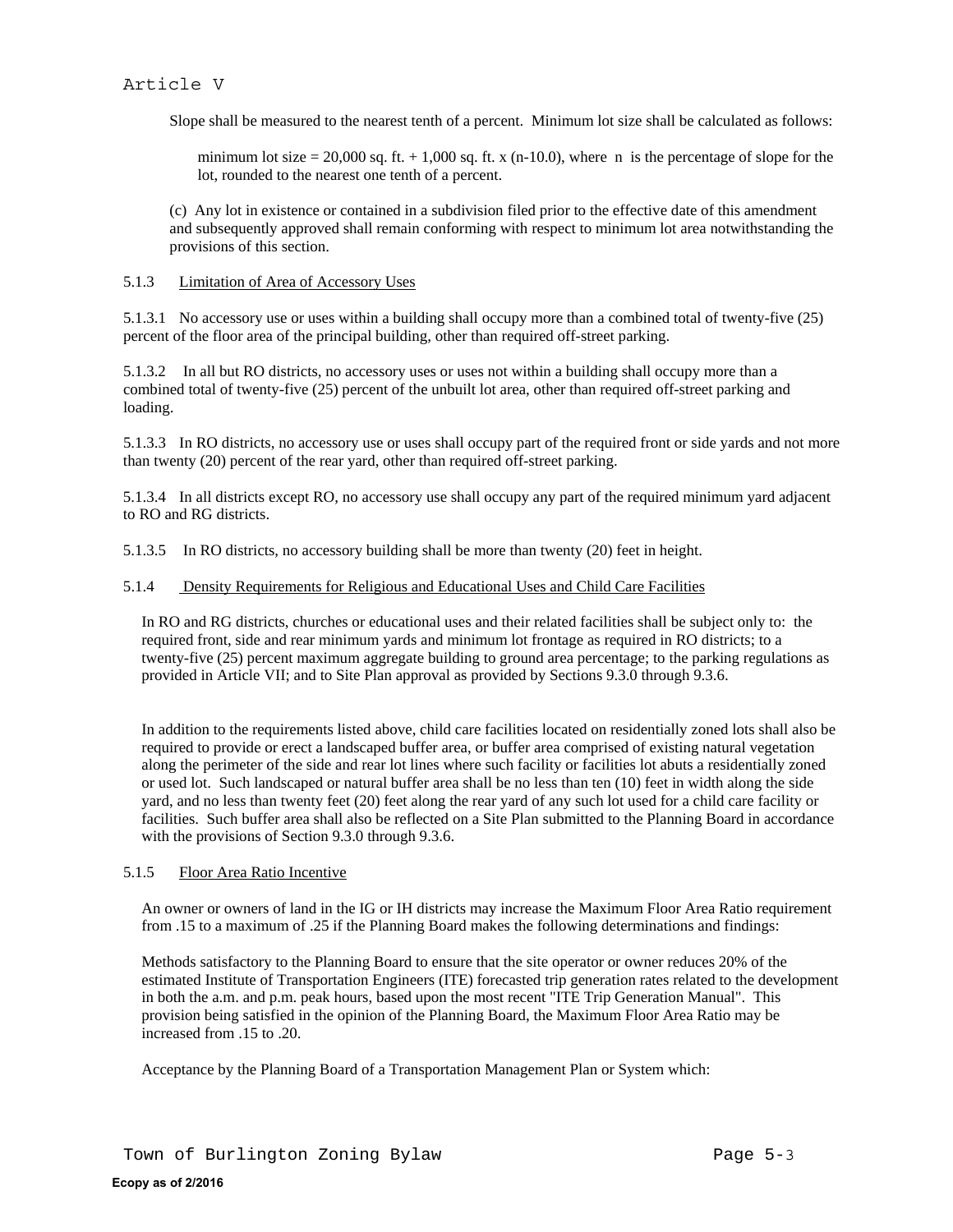. Mitigates service level deterioration on impacted roadways and affected intersections such that the proposed development does not create a decrease in service levels experienced by roadway users.

. Improves service levels or safety characteristics on affected roadways or intersections.

This provision being satisfied in the opinion of the Planning Board, the Maximum Floor Area Ratio may be increased from .15 or .20 to .25.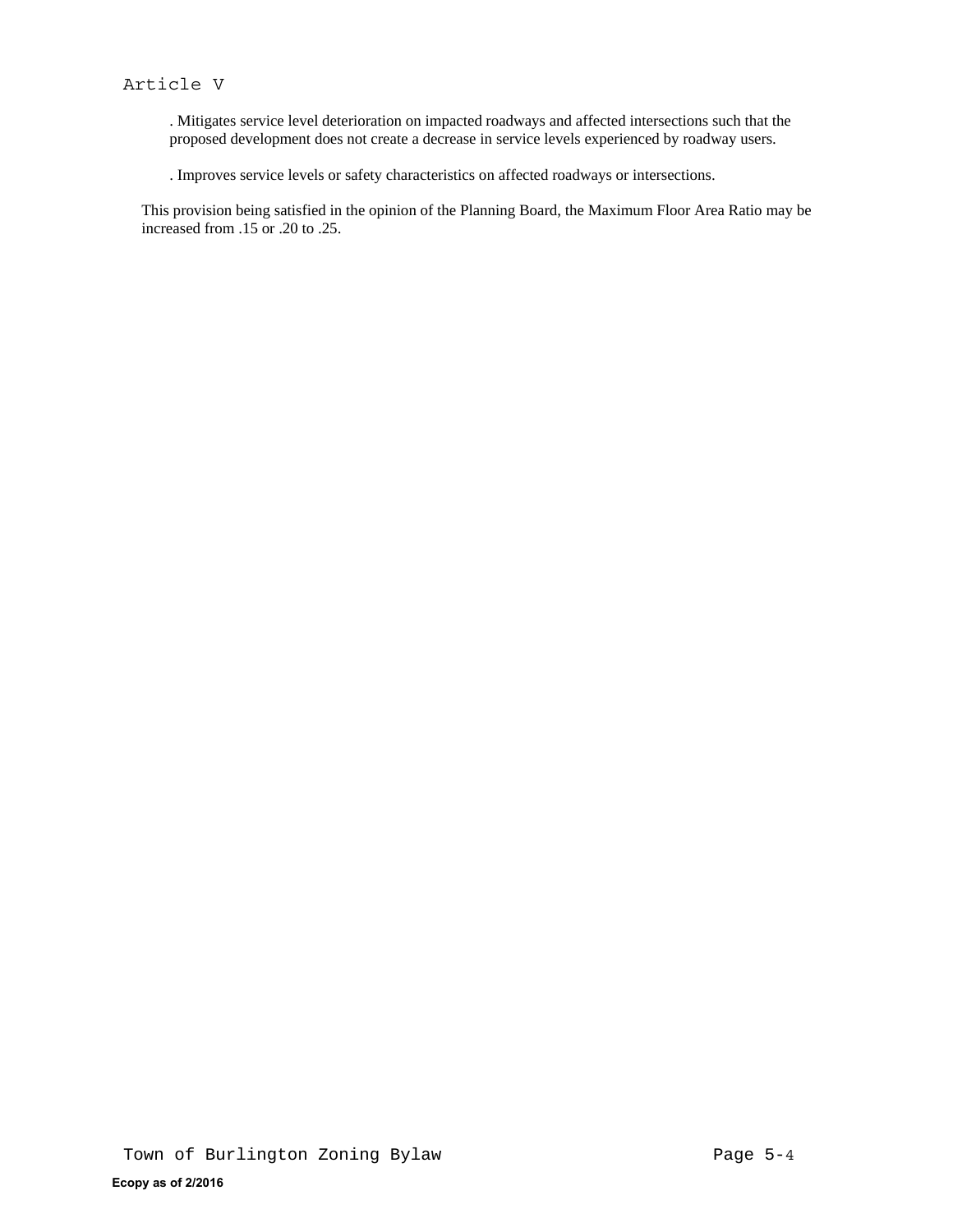# Article V

 **SECTION 5.2.0 DENSITY REGULATION SCHEDULE:** No building or structure shall be constructed nor shall any existing building or structure be enlarged or altered except in conformance with the Density Regulation Schedule, as to lot coverage, lot area, land area per dwelling unit, lot width, front, side and rear setbacks, and maximum height of structures except as may otherwise be provided elsewhere herein. 4

|                                                                                                                        | RO        | RG         | RC        | BN                                    | <b>BL</b>                             | BG                                          | BT                         | IG                                                | $\overline{I}$                             | IR                                             |
|------------------------------------------------------------------------------------------------------------------------|-----------|------------|-----------|---------------------------------------|---------------------------------------|---------------------------------------------|----------------------------|---------------------------------------------------|--------------------------------------------|------------------------------------------------|
| Minimum Lot Area <sup>9</sup>                                                                                          | 20,000 sf | 120,000 sf | 100,000sf | $5,000$ sf                            | $10,000$ sf                           | $10,000$ sf                                 | $10,000$ sf                | $40,000$ sf                                       | 120,000 sf                                 | 18 Acres                                       |
| Minimum Lot Frontage                                                                                                   | $100$ ft  | $100$ ft   | $100$ ft  | 50 ft                                 | $100$ ft                              | $100$ ft                                    | 100 ft                     | 150 ft                                            | $100$ ft                                   | 400 ft                                         |
| Minimum Front Yard                                                                                                     | $25$ ft   | 50 ft      | $25$ ft   | $10 \text{ ft}^5$                     | 15 ft $5$                             | 15 ft $5$                                   | $15 \text{ ft}^5$          | $25 \text{ ft}^5$                                 | 50 ft $5$                                  | 100 ft                                         |
| Minimum Side Yard                                                                                                      | $15$ ft   | 50 ft      | $25$ ft   | $10 \text{ ft}^5$                     | 15 ft $5$                             | $15 \text{ ft}^5$                           | $15 \text{ ft}^5$          | $15 \text{ ft}^5$                                 | 50 ft $5$                                  | $100$ ft                                       |
| Minimum Rear Yard                                                                                                      | $15$ ft   | 50 ft      | $25$ ft   | $10 \text{ ft}^5$                     | 15 ft $5$                             | $15 \text{ ft}^5$                           | 15 ft $5$                  | 15 ft $5$                                         | 50 ft $5$                                  | $100$ ft                                       |
| Minimum Lot Width                                                                                                      | $20$ ft   | $20$ ft    | $20$ ft   | N/A                                   | N/A                                   | N/A                                         | N/A                        | N/A                                               | N/A                                        | N/A                                            |
| Minimum Yard Adjoining RO & RG,<br>OS and Residentially Zoned Land in<br>Contiguous Municipalities <sup>10</sup><br>10 | None      | 50 ft      | 50 ft     | 20%<br>depth of<br>$10t$ <sup>6</sup> | 20%<br>depth of<br>$10t$ <sup>6</sup> | 20%<br>depth of<br>$\int$ lot $\frac{6}{1}$ | 20%<br>depth of<br>$10t^6$ | 20%<br>depth of<br>$10t$ <sup>6</sup>             | $100$ ft                                   | 20%<br>depth of<br>$\overline{\mathrm{lot}}^6$ |
| Maximum Aggregate Building-to-<br>Ground Area Percentage                                                               | None      | 25%        | 25%       | 33 1/3%                               | 33 1/3%                               | 33 1/3%                                     | 33 1/3%                    | 25%                                               | 25%                                        | 25%                                            |
| Maximum Building & Structure<br>Height <sup>11</sup>                                                                   | 30 ft     | 30 ft      | 30 ft     | 30 ft                                 | 30 ft                                 | $30$ ft                                     | 30 ft                      | $30 \text{ ft}$ $\text{ }^8$<br>$80 \text{ ft}^8$ | $30 \text{ ft}^7$<br>$155$ ft <sup>7</sup> | $30 \text{ ft}^8$<br>$80 \text{ ft}^8$         |
| Minimum Feet Between Buildings                                                                                         | None      | 50 ft      | $20$ ft   | None                                  | None                                  | None                                        | None                       | None                                              | 50 ft                                      | None                                           |
| Maximum Floor Area Ratio (FAR)                                                                                         | None      | None       | None      | None                                  | None                                  | None                                        | None                       | $.15^{2,3}$                                       | $.15^{2,3}$                                | None                                           |

See notes for Density Regulation Table immediately following.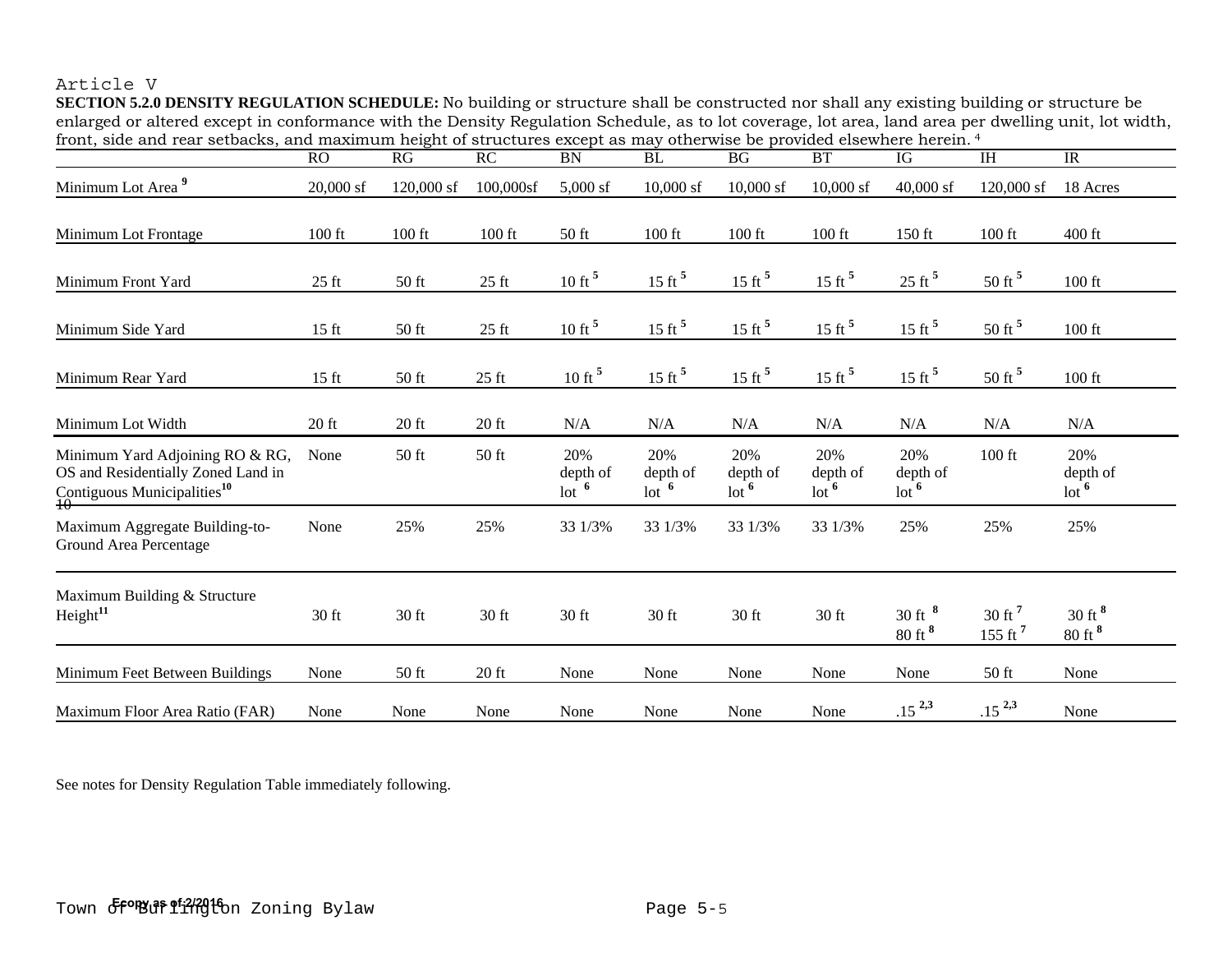# **NOTES FOR DENSITY REGULATION TABLE**

- **1** but not less than required by the State Building Code
- **2** Except that the Planning Board pursuant to a "Site Plan" or "Special Permit" as described in Section 9.2.0 and 9.3.0 of Article IX, may permit the Maximum Floor Area Ratio (FAR) to increase to .25 if such application or applications meets the performance criteria specified in Section 5.1.10 of Article V.
- **3** The Net Floor Area of any structure or building in which a child care facility is to be operated as an accessory or incidental use shall be excluded from the Maximum Floor Area Ratio (FAR) calculation, such that the otherwise allowable FAR of such structure or building shall be increased by an amount equal to the floor area of such child care facility up to a maximum increase of ten (10%) percent. All terms and conditions of M.G.L. Chapter 40A, Section 9 (C) shall apply.
- **4** Reference Section 8.5.5 for additional criteria applicable to the CC and CBD Districts.
- **5** Unless its outside walls are of fireproof construction and any openings in such walls are protected by a suitable fire resistive door or shutter or water curtain device, subject to the approval of the Inspector of Buildings. There shall extend across the rear of every building or structure an open area at least 10 feet wide for fire fighting purposes.
- **6** 20% of the average depth of the lot measured perpendicularly from the common lot boundary line but not less than 10 feet and not more than 100 feet. Not less than 75% shall be landscaped or, if wooded, left in a natural state. Screening may be placed on remaining 25%.
- **7** Within 200 feet of RO or RG 30 feet; for each 100 feet in excess of 200 feet from RO or RG 15 additional feet, with a maximum of 155 feet, except that no structure located within 1,800 feet of the center point of the intersection of Cambridge Street and Route 128 shall exceed 80 feet in height.
- **8** Same as IH except maximum equals 80 feet.
- **9** Land use principally for a coordinated, integrated retail or industrial use (for example, a shopping center or an industrial park) shall be deemed to be one lot for density regulation and parking purposes notwithstanding that legal ownership in the land is divided, by lease, in fee or otherwise, among two or more owners.
- **10** For any proposed use in the Business or Industrial Districts on property that is adjacent to an Open Space or primarily residential Planned Development District, which requires a special permit as set forth in the Principal Use Regulation Schedule, the Planning Board may require a greater setback (in feet) than is set forth in this Density Regulation Schedule. If the useable square feet of residential space plus the useable square feet of any amenities useable by occupants of the residential component are equal to or more than the useable square feet of non-residential space, then the entire development shall be considered "primarily residential"
- **11** Within 50 feet of OS 30 feet.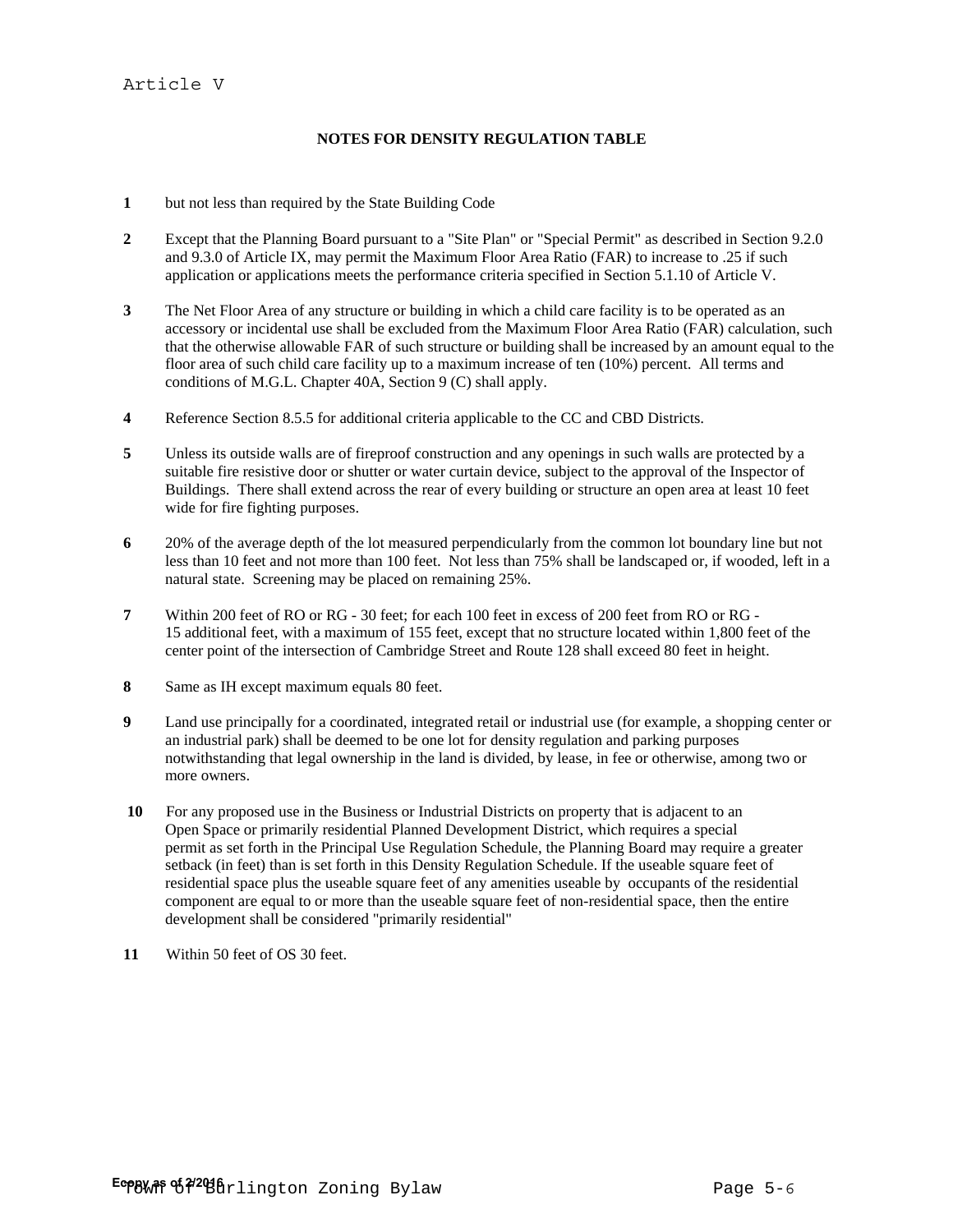# **ARTICLE VI: NON-CONFORMING USES AND STRUCTURES**

**6.1.0 Applicability.** This zoning by-law shall not apply to structures or uses lawfully in existence, or to a building or special permit issued before the first publication of notice of the public hearing required by G.L. c. 40A, s. 5 at which this zoning by-law, or any relevant part thereof, was adopted. Such prior, lawfully existing nonconforming uses and structures may continue, provided that no modification of the use or structure is accomplished, except as authorized hereunder.

# **6.1.1 Nonconforming Uses.**

### 6.1.1.1 Alteration of a Nonconforming use

Nonconforming Uses may be altered upon a determination by the Inspector of Buildings under the following criteria so long as the alteration does not increase the nonconformity of said use. The following shall be deemed to increase the nonconformity of said use:

A change to the nature and purpose of the use as it existed when the zoning bylaw took effect; or

An increase in the degree of use; or,

An increase in impacts of the use on the neighborhood (such as noise, traffic, odor and environmental effects).

In the event that the Inspector of Buildings determines that the alteration of the nonconforming use increases the nonconformities under the above criteria, the Planning Board may, by special permit, allow such alteration where it determines that the proposed alteration will not be substantially more detrimental than the existing nonconforming use to the neighborhood. In making the determination that the alteration will not be substantially more detrimental, the Planning Board shall consider, without limitation, impacts upon the following: traffic volumes, traffic congestion, adequacy of infrastructure, noise, odor, scale, character and visual effects.

# 6.1.1.2 Expansion of a Nonconforming Use

The Planning Board may issue a special permit to expand a nonconforming use in accordance with this section only if it determines that such expansion of use shall not be substantially more detrimental than the existing nonconforming use to the neighborhood*.* The expansion of a preexisting nonconforming use shall be related to the general nature and purpose of the pre-existing nonconforming use. The addition of an unrelated (prohibited) use on the premises shall be deemed a change in nonconforming use. In making the determination that the extension will not be substantially more detrimental, the Planning Board shall consider, without limitation, impacts upon the following: traffic volumes, traffic congestion, adequacy of infrastructure, noise, odor, scale, character and visual effects. The Planning Board may not issue a special permit to change a nonconforming use to another nonconforming use.

#### **6.1.2 Nonconforming Structures and Premises.**

6.1.2.1 The Planning Board may issue a special permit to allow for the reconstruction, extension, or alteration, of a nonconforming structure or premises in accordance with this section only if it determines that such reconstruction, extension or alteration is not substantially more detrimental than the existing nonconforming structure to the premises, neighborhood and environment. The following including but not limited to types of changes to nonconforming structures may be considered by the Planning Board:

- 1. Reconstruction, extension or structural change of a nonconforming structure, including an increase to existing nonconformity, which does not create a new nonconformity. Each side yard setback shall be considered separately in the determination of the nature of the nonconformity.
- 2. Extension of an exterior wall at or along the same nonconforming distance within a required yard.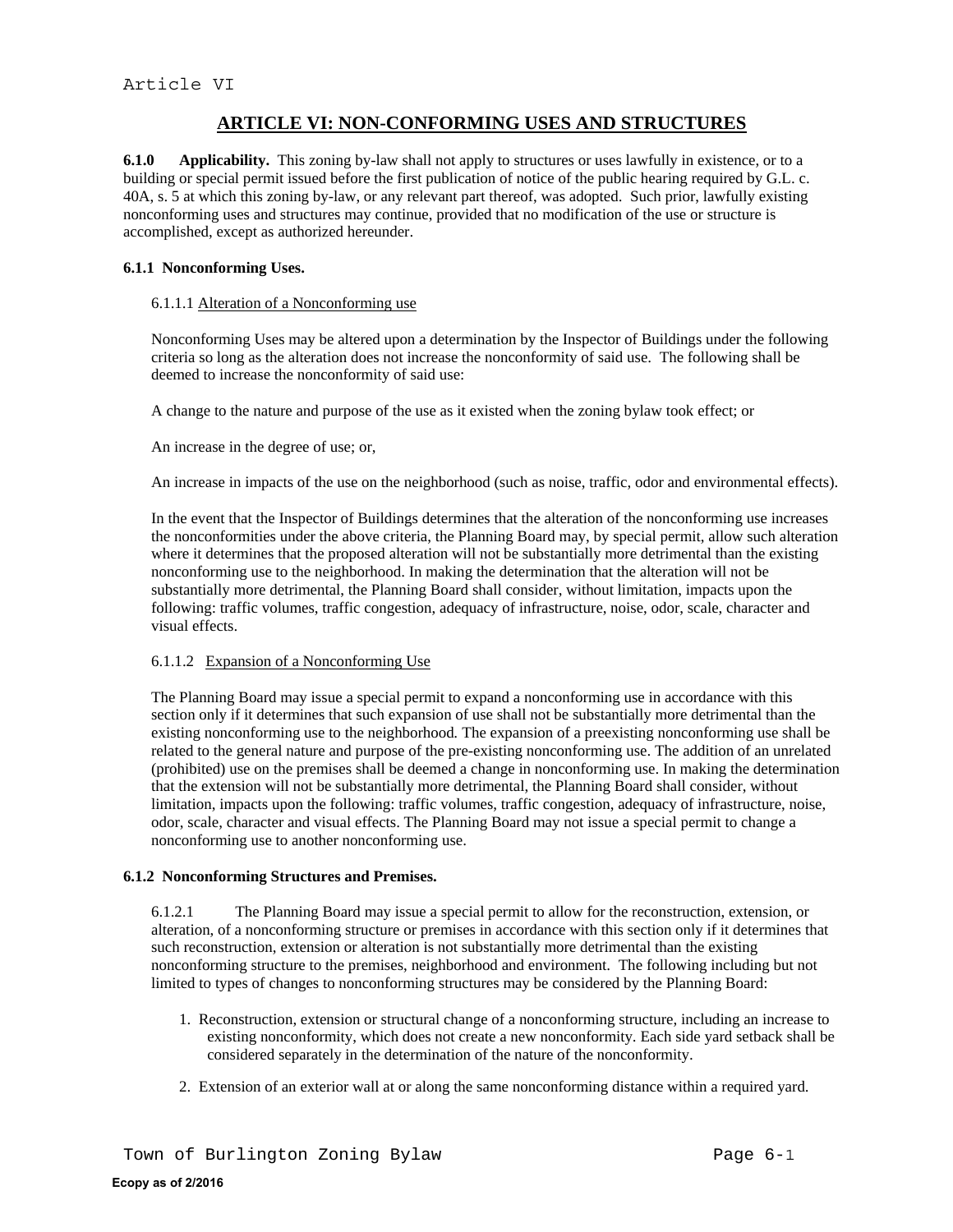- 3. Alteration to provide for a substantially different purpose or for the same purpose in a substantially different manner or to a substantially greater extent.
- 4. Modification or alteration of the premises, including but not limited to parking, landscaping, or impervious surface area.

6.1.2.2 The Planning Board may through a favorable administrative finding allow for alteration of a nonconforming structure or premises in accordance with this section only if the alteration to the nonconformity on site is diminimus in nature, unchanged or is improved and after a determination that such alteration is not substantially more detrimental than the existing nonconforming structure or premises to the premises, neighborhood and environment.

**6.1.3 Nonconforming Single and Two Family Residential Structures.** Nonconforming single and two family residential structures may be reconstructed, extended, altered, or structurally changed upon a determination by the Inspector of Buildings under the criteria herein that such proposed reconstruction, extension, alteration, or change does not increase the nonconformity of said structure or premises. The following shall not be deemed to increase the nonconformity of single or two-family structures:

- 1. Alteration to a structure located on a lot with insufficient area which complies with all current setback, yard, building coverage, and building height requirements, where no new nonconformities are created.
- 2. Alteration to a structure located on a lot with insufficient frontage which complies with all current setback, yard, building coverage, and building height requirements, where no new nonconformities are created.
- 3. Alteration to a structure which encroaches upon one or more required yard or setback areas, where the alteration will comply with all current setback, yard, building coverage and building height requirements, where no additional nonconformities are created. Each side yard setback shall be considered separately in the determination of the nature of the nonconformity.

In the event that the Inspector of Buildings determines that the nonconforming nature of such structure would be increased by the proposed reconstruction, extension or alteration, the Planning Board may, by special permit, allow such reconstruction, extension, or alteration where it determines that the proposed modification will not be substantially more detrimental than the existing nonconforming structure to the neighborhood. The Planning Board may not authorize new nonconformities, where a pre-existing nonconformity does not exist. Each side yard setback shall be considered separately in the determination of the nature of the nonconformity. Introduction of any new nonconformity would require a variance from the Board of Appeals.

**6.1.4 Abandonment or Non-Use.** A nonconforming use or structure which has been abandoned, or not used for a period of two years, shall lose its protected status and be subject to all of the provisions of this Zoning Bylaw. The abandonment of a nonconforming use results from the concurrence of two factors; (1) the intent to abandon and (2) the voluntary conduct that carries the implication of abandonment.

**6.1.5 Reconstruction after Catastrophe.** Any nonconforming structure may be reconstructed after a catastrophe in accordance with the following provisions:

1. Reconstruction of said premises shall commence within two years after such catastrophe. Provided however that if a request to the Planning Board before the expiration of two years, the Planning Board may extend the time for reconstruction for up to 4 years from the date of the catastrophe if the Board find that the applicant has exercised due diligence.

**6.1.6 Reversion to Nonconformity.** No nonconforming use shall, if changed to a conforming use, revert to a nonconforming use.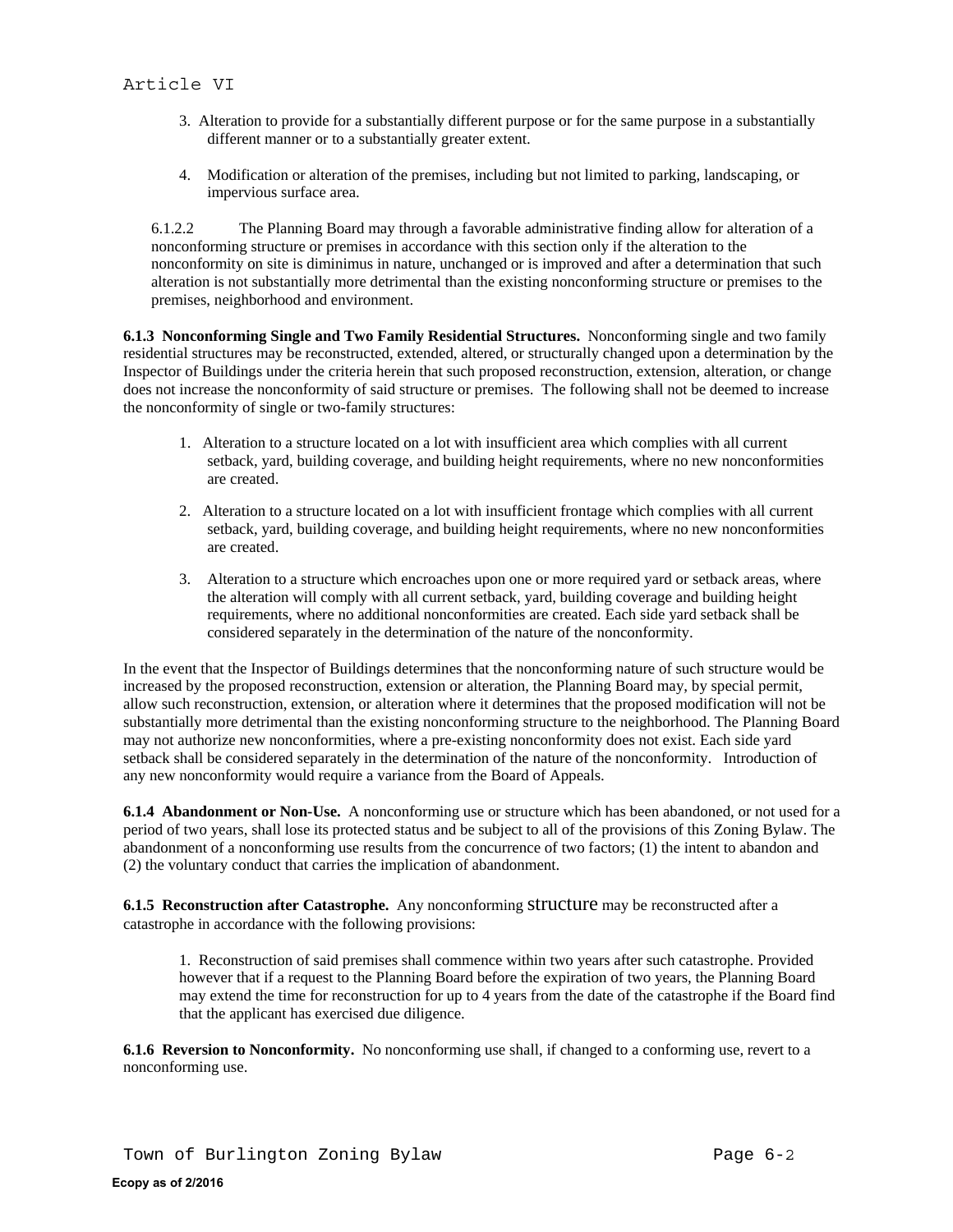# **ARTICLE VII: GENERAL REGULATIONS**

# SECTION 7.1.0 ACCESS THROUGH OTHER DISTRICTS

No access to or egress from any other zoning district, except OS, through the RO district shall be permitted, and no access or egress from the BN, BL, BG, BT, IH, IR, IG and PD districts shall be permitted in or through the RG or RC districts, and no access to or egress from residentially zoned land in a contiguous municipality shall be permitted, except over public ways, and private ways in use as public ways on January 31, 1977. .

# SECTION 7.2.0 GENERAL PARKING REQUIREMENTS AND PURPOSE

Off-street parking and loading spaces in the amounts and sizes specified under the provisions of this Article shall be provided for all uses and buildings. Such spaces may be located on another lot within two-hundred (200) feet of the lot which they serve with the approval of the Planning Board.

7.2.1 The purpose of this Article is to require the minimum amount of parking spaces needed to adequately serve all land uses and properties through the accomplishment of the following objectives:

7.2.1.1 To prevent the creation of surplus amounts of parking spaces which contribute to additional Single Occupancy Vehicle (SOV) trips being generated, resulting in traffic congestion and traffic service level deterioration on roadways;

7.2.1.2 To encourage use of Transportation Systems Management (TSM) and Transportation Demand Management (TDM) strategies, and to provide a basis for the development of Transportation Management Plans (TMP) to reduce new Single Occupancy Vehicle (SOV) trips within the Town, particularly during peak hour periods;

7.2.1.3 To increase use of public transportation opportunities and High Occupancy Vehicles (HOV) such as buses, carpools, and vans;

7.2.1.4 To reduce unnecessary amounts of impervious surface areas from being created within the Town, and particularly within the Aquifer and Water Resource Districts; and

7.2.1.5 To lessen congestion, to prevent the deterioration of air quality, and to reduce the need for expansions and alterations of existing roadways and related infrastructure which result from the growth of new Single Occupancy Vehicle (SOV) trips within the Town.

7.2.2 Parking Space and Aisle Dimensions

Parking spaces and aisles shall have the following dimensions unless otherwise determined by the Planning Board:

7.2.2.1 Standard car space: nine (9) feet by eighteen (18) feet.

7.2.2.2 Compact car space: eight (8) feet by fifteen (15) feet.

7.2.2.3 Retail use car space: nine (9) feet by eighteen (18) feet or width to be determined by the Planning Board.

7.2.2.4 Handicapped person car space: thirteen (13) feet by eighteen (18) feet and designed in accordance with the standards set forth in the Rules and Regulations of the Architectural Access Board.

7.2.2.5 Aisles: width to be approved by the Planning Board in accordance with accepted engineering practices.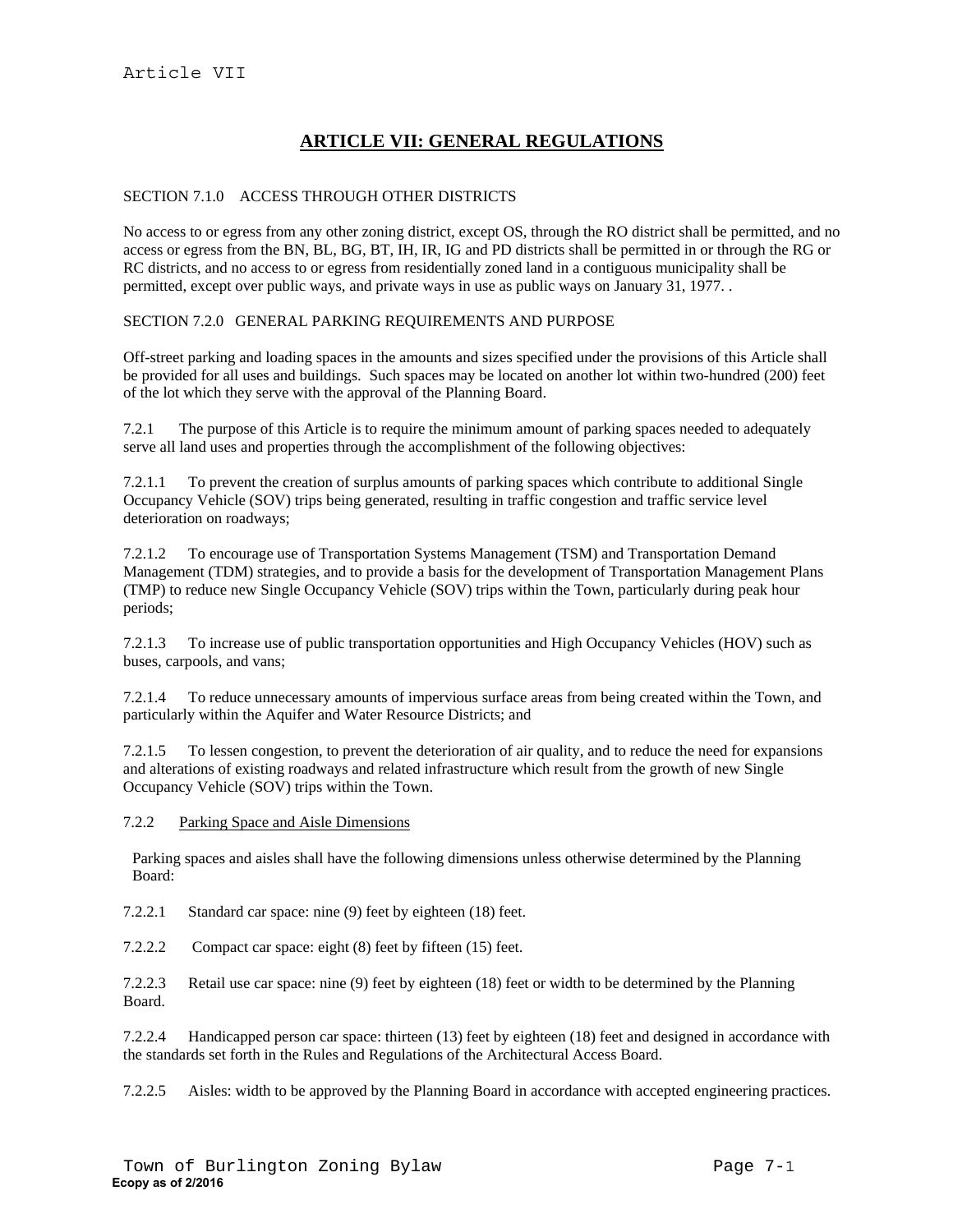# Article VII

### 7.2.3 Handicapped Parking Space Requirements

The required amount of handicapped parking spaces shall be in accordance with the amounts specified in the Rules and Regulations of the Architectural Access Board.

#### 7.2.4 Minimum and Maximum Parking Space requirements for Residential and Educational Uses.

The minimum and maximum parking space requirements and ratios specified in Section 7.2.4.1 through 7.2.4.8 shall apply unless the Planning Board approves an alternative requirement.

### 7.2.4.1 One Family Dwellings

A minimum of two (2) parking spaces for each dwelling, including indoor parking. These spaces may be on a driveway, and spaces other than in a garage may be within the required front, side and rear yard setbacks. A maximum parking space requirement does not apply to this use category.

### 7.2.4.2 Two Family Dwellings

A minimum and maximum of two (2) parking spaces for each dwelling unit. These spaces may be on a driveway, and spaces other than in a garage may be within the required front, side and rear yard setbacks.

### 7.2.4.3 Multi-Family Dwellings

A minimum and maximum of one and one half (1.5) parking spaces for each dwelling unit, plus an area which may be approved by the Planning Board for the seasonal storage of vehicles such as campers, motor homes, travel trailers, and boats, etc.

#### 7.2.4.4 Dormitories

A minimum and maximum of one (1) parking space for every three beds.

# 7.2.4.5 Educational Uses

For educational uses below grade 8, a minimum and maximum of two (2) parking spaces for each classroom; additionally, for the floor area within the building not occupied by classroom space, the parking space requirements and ratios of Section 7.2.5.3 for "Places of Assembly", and parking space requirements and ratios of Section 7.2.5.11 "Office Uses", shall apply. For educational uses of grade 8 and above, a minimum and maximum of four (4) parking spaces for each classroom; additionally, for the floor area within the building not occupied by classroom space, the parking space requirements and ratios of Section 7.2.5.3 for "Places of Assembly", and parking space requirements and ratios of Section 7.2.5.11 "Office Uses", shall apply.

# 7.2.4.6 Library Uses

A minimum and maximum of one (1) parking space for every fifty (50) square feet of reading room floor area. Reading room floor area being defined as that area so designated for public reading and/or research, but specifically excluding shelf, book, and periodical stacking area.

7.2.4.7 Assisted living facilities, congregate living facilities, and continuing care retirement communities

A minimum of one (1) parking space for every four dwelling units and a maximum of one (1) space for every three dwelling units, plus one (1) parking space for every two (2) employees during the largest shift."

7.2.4.8 Independent living facilities, elderly housing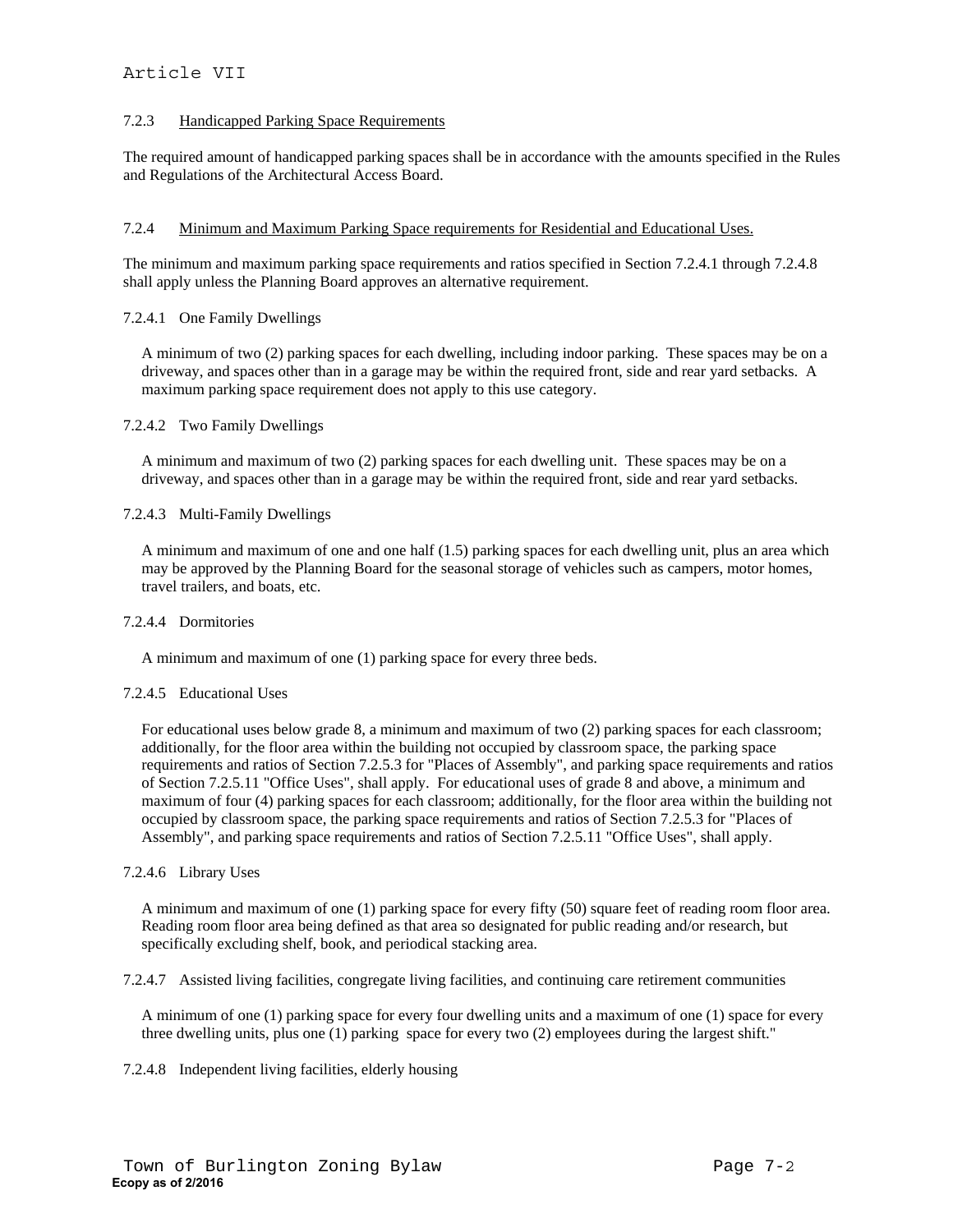A minimum of one and one-half (1.5) parking space for each dwelling unit and a maximum of two (2) spaces for each dwelling unit."

### 7.2.5 Minimum and Maximum Parking Space requirements for Non -Residential and Non -Educational Uses.

Except as otherwise provided, the Planning Board shall approve the number and type of parking spaces in accordance with the minimum and maximum parking space requirements and ratios shown in Sections 7.2.5.1 through 7.2.5.11, or in accordance with Section 7.2.5.12.

Where the Gross Floor Area of a building or buildings is divided among various uses, the Planning Board shall apply such parking space requirements and ratios specified in Sections 7.2.5.1 through .2.5.11, or in accordance with Section 7.2.5.12, which most appropriately apply to the character and proportion of uses within such building or buildings.

The Planning Board may approve a Site Plan in accordance with Section 9.3.0 of Article IX, which contains less than the minimum parking space requirements and ratios, provided it makes the following findings and determinations:

a. The amount of parking provided is adequate for the type and nature of the use proposed.

b. The applicant shall undertake appropriate provisions, to the satisfaction of the Planning Board, to ensure that the subject site would have adequate area for additional parking if greater parking demands arise from the current or future use of such site, and that such additional parking could be constructed in conformity with the Impervious Surfaces requirements in Section 8.3.8.4 of Article VIII of this bylaw, and any other requirements of the bylaw.

The Planning Board may also, when approving a Site Plan in accordance with Section 9.3.0 of Article IX, allow the maximum parking space requirements and ratios listed in Sections 7.2.5.1 through 7.2.5.10 to increase by up to ten percent (10%) above the maximum parking space requirements and ratios specified for such uses. In order to increase the maximum parking space requirements and ratios specified in Section 7.2.5.1 through 7.2.5.10 by more than ten percent (10%), a Special Permit must be granted by the Planning Board pursuant to Section 7.2.6 of this bylaw.

The maximum parking space requirement and ratio specified in Section 7.2.5.11 may not be increased unless a Special Permit is granted by the Planning Board pursuant to Section 7.2.6 of this bylaw.

7.2.5.1 Motels, Hotels, Motor Hotels (Without Function Rooms and/or Eating Establishments

A minimum and maximum of one (1) parking space for each sleeping room accommodation.

7.2.5.2 Motels, Hotels, Motor Hotels (With Function Rooms and/or Eating Establishments)

A minimum and maximum of one (1) parking space for each sleeping room accommodation; additionally, for the floor area within the building not occupied by sleeping room accommodations, and designated and used as "Function Rooms" or "Eating Establishments", the parking space requirements and ratios of Section 7.2.5.3 "Places of Assembly" and/or Section 7.2.5.10 "Eating Establishments", shall apply.

7.2.5.3 Places of Assembly

A minimum and maximum of one (1) parking space for every three (3) seats or occupants permitted by the Building Code and certified by the Inspector of Buildings.

7.2.5.4 Medically Related Uses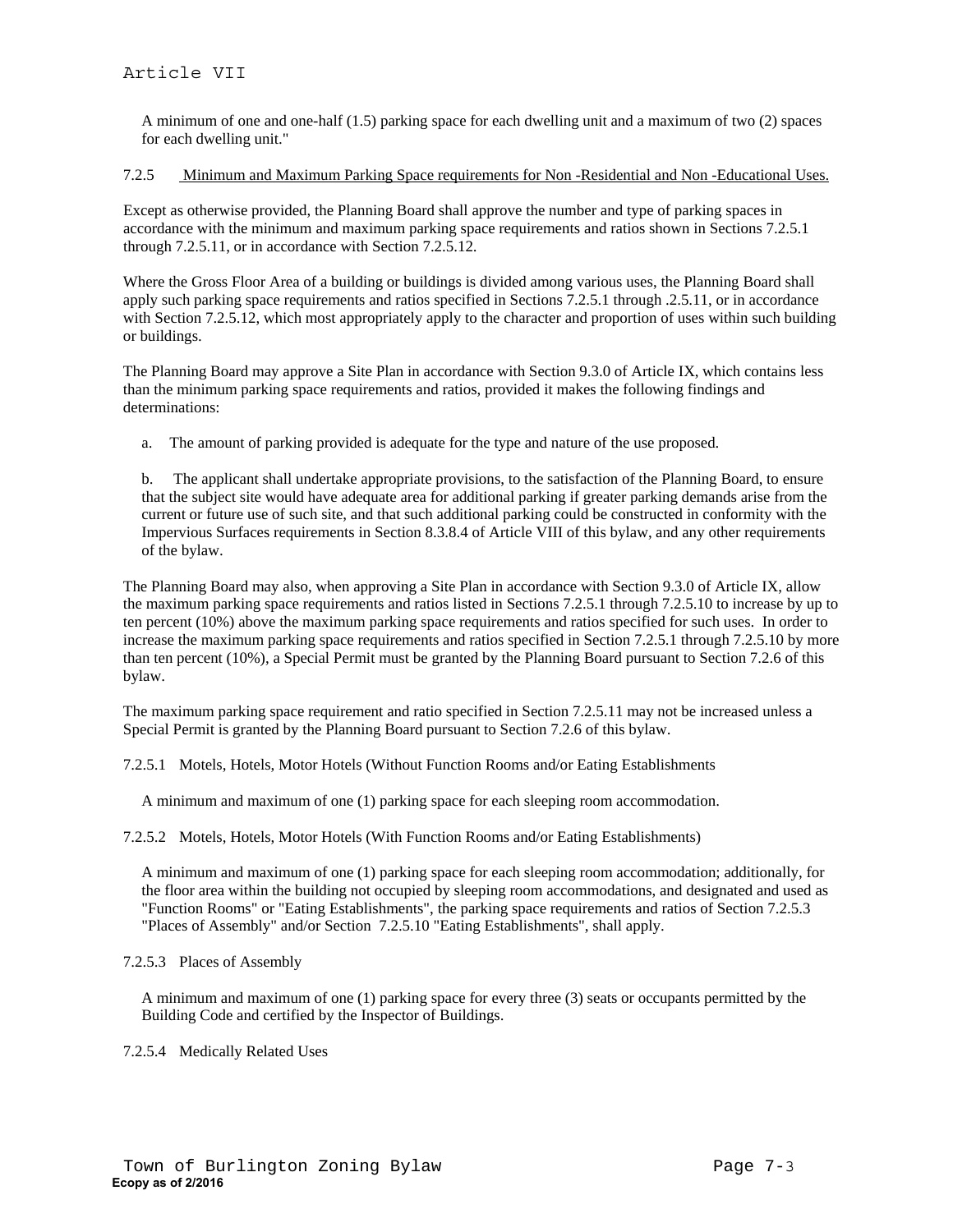# Article VII

A minimum and maximum of one (1) parking space for every two (2) beds, four (4) parking spaces for every one thousand (1,000) square feet of in-patient treatment area, and five (5) parking spaces for every one thousand (1,000) square feet of out-patient treatment Net Floor Area.

7.2.5.5 Manufacturing and Industrial Uses

A minimum and maximum of two and one half (2.5) parking spaces for every one thousand (1,000) square feet of Gross Floor Area of manufacturing and industrial use.

7.2.5.6 Automotive Sales and Service Uses

A minimum and maximum of five (5) parking spaces for every one thousand (1,000) square feet of Gross Floor Area of automotive sales and service use.

7.2.5.7 Storage Uses

A minimum and maximum of one (1) parking space for every one thousand (1,000) square feet of Gross Floor Area of storage use.

### 7.2.5.8 Consumer Services Uses

A minimum of four (4) parking spaces and a maximum of four and one half (4.5) parking spaces for every one thousand (1,000) square feet of Gross Floor Area of consumer service use.

### 7.2.5.9 Retail Business Uses

A minimum of four (4) parking spaces and a maximum of four and one half (4.5) parking spaces for every one thousand (1,000) square feet of Gross Floor Area of retail use.

#### 7.2.5.10 Eating Establishments

A minimum and maximum of one (1) parking space for every three (3) seats in customer food service areas.

# 7.2.5.11 Office Uses

A minimum of two and one-half (2.5) parking spaces and a maximum of three (3) parking spaces for every one thousand (1,000) square feet of Gross Floor Area of office use.

# 7.2.5.12 Other Uses

When a use is proposed to be developed or implemented, and is not described or specified in the parking space requirements and ratios listed in Sections 7.2.4.1 through 7.2.4.8, and 7.2.5.1 through 7.2.5.11, the Planning Board shall determine the maximum and minimum parking space ratio and requirement based on the character of use proposed.

### 7.2.6 Special Permit for increasing the maximum parking space requirements for specific Non-Residential and Non-Educational Uses.

The Planning Board may grant a Special Permit to increase the maximum parking space requirements and ratios specified in Sections 7.2.5.1 through 7.2.5.10 by more than ten percent (10%), and to increase the maximum parking space requirement and ratio specified in Section 7.2.5.11, pursuant to the requirements and provisions of Article IX, Section 9.2.0. In addition, the Planning Board must determine that all of the following findings and conditions are met:

a. The applicant, site operator, or owner agrees to reduce the estimated Institute of Transportation Engineers (ITE) trip generation rates related to the subject development or use in both the a.m. and p.m. peak hours by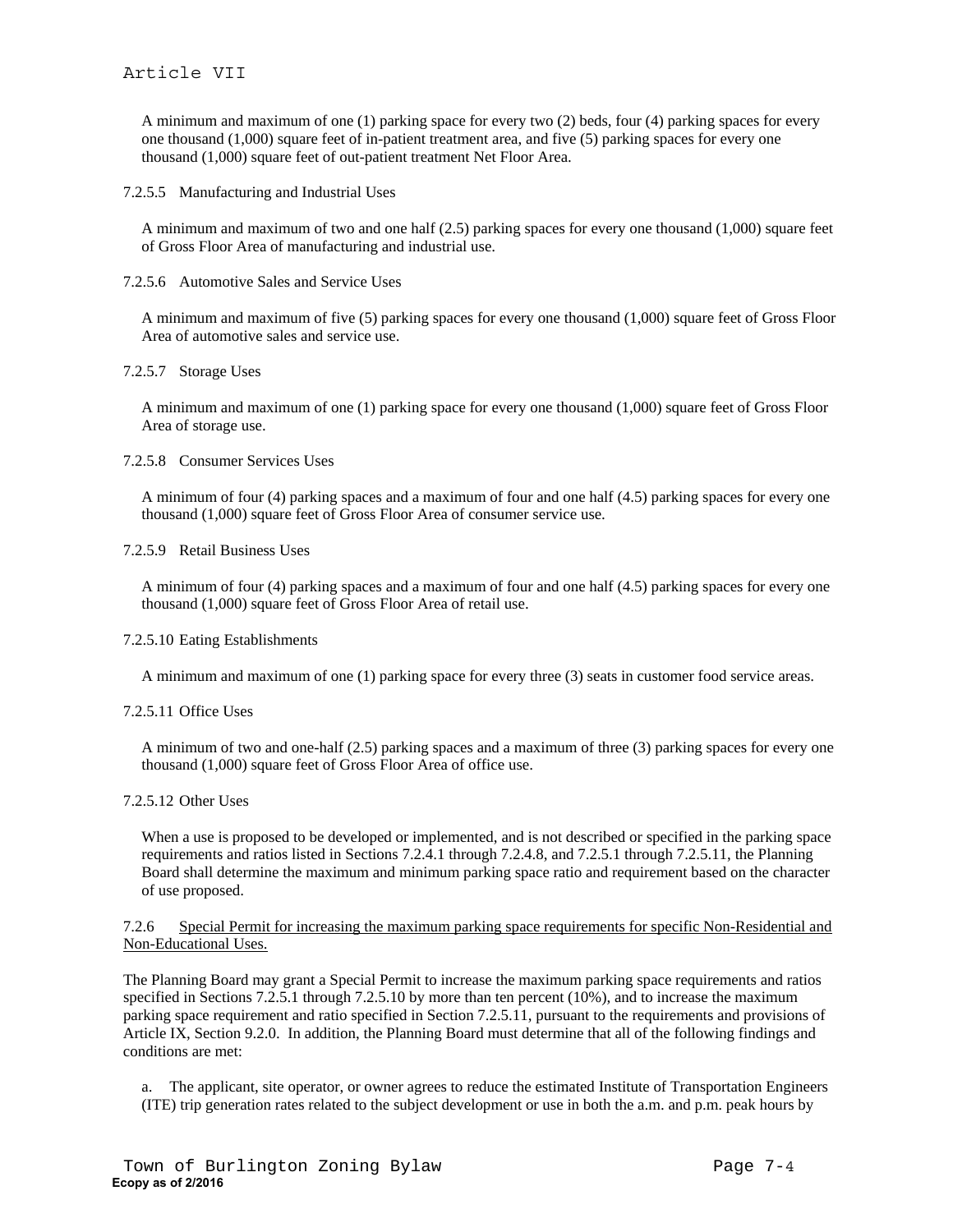twenty (20%) percent, based upon the latest edition of "ITE Trip Generation" manual, or other comparable manual or document acceptable to the Planning Board. The method or methods by which such reduction is accomplished is subject to the approval of the Planning Board.

The Planning Board may determine compliance with this condition by monitoring traffic movements at the site after project completion and occupancy. The applicant, site operator, or owner shall fund this monitoring program in an amount agreed upon when the Special Permit is issued.

b. The applicant has submitted data and evidence, including but not limited to parking accumulation and utilization data that demonstrate the need for additional parking spaces for such use or buildings, in the opinion of the Planning Board.

# 7.2.7 Parking Structures and Garages for Uses other Than One-Family Dwellings

Any parking structure or garage which is authorized by a Special Permit pursuant to Article IV, Section 4.3.2.9, shall be included in the Maximum Aggregate Building-to-Ground Area Percentage (pursuant to Section 5.2.0 of Article V) of the district within which it is built, and shall be subject to the provisions of Article IX, Section 9.2.0.

# SECTION 7.3.0 GENERAL LOADING REQUIREMENTS AND PURPOSE

Loading space dimensions and locations shall be approved by the Planning Board, and loading spaces shall be so placed as not to require maneuvering within a public way or way used by the public.

7.3.1 General. Adequate off-street loading spaces or loading areas shall be provided and maintained by the owner of the property for each nonresidential building or use which is erected, enlarged or altered after the effective date of this Bylaw.

7.3.2 Same Lot. All loading spaces or loading areas required by this Bylaw shall be on the same lot as the building or use which they are intended to serve, and in no case shall any required loading area be part of an area used to satisfy the off-street parking requirements of this Bylaw.

7.3.3 No Queues or Backing onto Street. No loading facility shall be designed to require trucks to queue on a public way while awaiting off-loading. No loading facility shall be designed to require vehicles to back onto a public way; all turning maneuvers shall be accommodated on the premises.

7.3.4 Shared Loading. No part of an off-street loading area required by this Bylaw for any nonresidential building or use shall be included as part of an off-street loading area similarly required for another building or use, unless the type of buildings or uses indicates that the usage of such loading area would not occur simultaneously, as determined by the Planning Board.

7.3.5 Screening. Loading areas shall be screened in accordance with Section 7.4.0 of this Bylaw.

7.3.6 Location. No loading dock or bay shall be located within a required buffer area to an adjoining residential zoning district in accordance with Section 5.2.0 of this Bylaw. The Planning Board shall have final say on the siting of any loading dock;

# SECTION 7.4.0 GENERAL LANDSCAPING REQUIREMENTS

7.4.1 Purpose. This section is designed to accomplish the following objectives:

1. Provide a suitable boundary or buffer between residential uses and nearby nonresidential uses;

2. Separate different and otherwise incompatible land uses from each other in order to partially or completely reduce potential nuisances such as dirt, dust, litter, noise, glare from motor vehicle headlights, intrusion from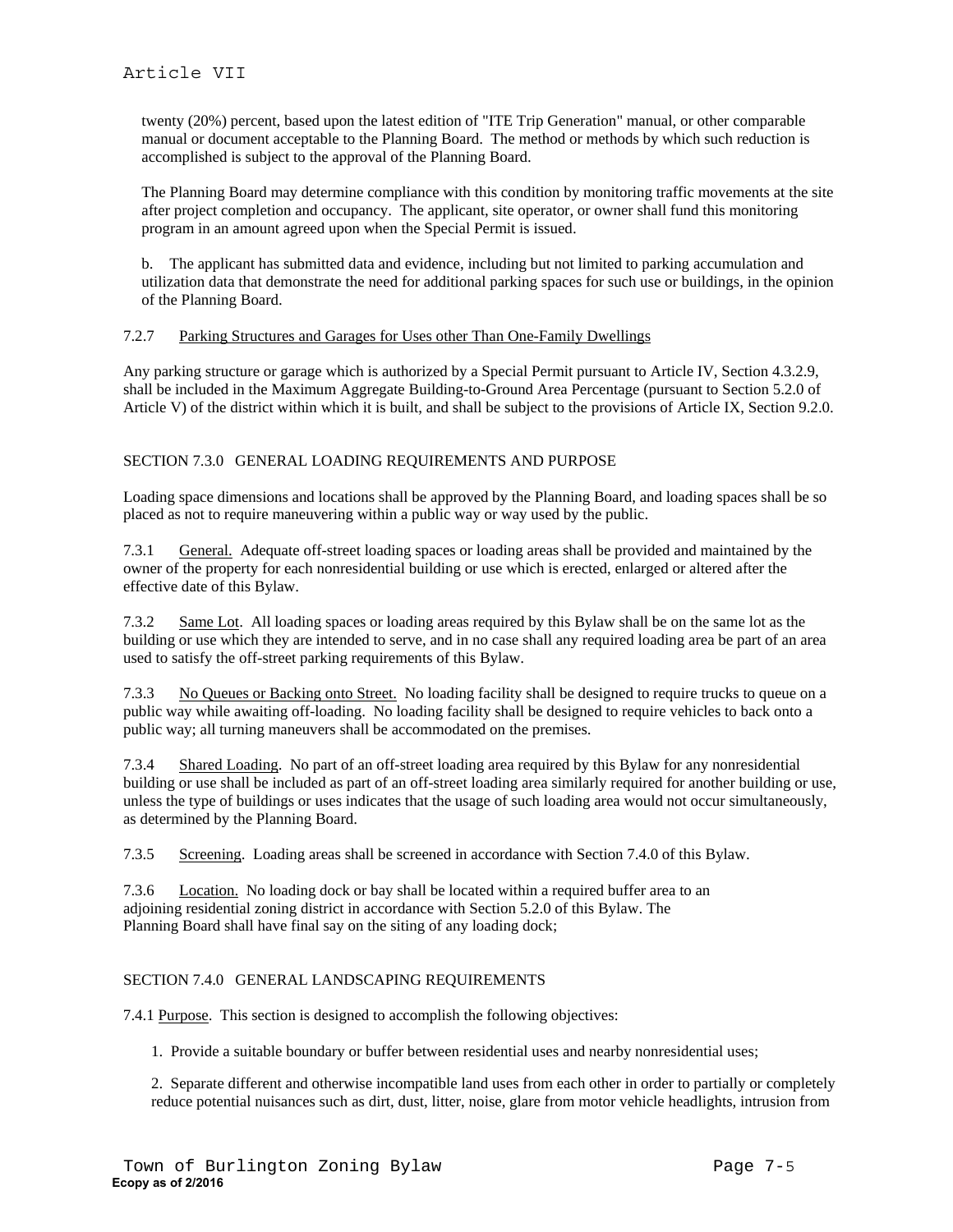artificial light (including ambient glare), or view of signs, unsightly buildings or parking lots;

3. Provide visual relief and a source of shade in parking lots and other areas, and protection from wind in open areas; and

4. Offer property owners protection against diminution of property values, if any, due to adjacent nonresidential use.

7.4.2 Applicability. The requirements of this section shall apply to any nonresidential use and to multifamily dwellings.

### 7.4.4 Landscaping Requirements.

1. Screening, in accordance with an approved site plan, shall be provided, erected and maintained to shield RO and RG districts and municipal properties from adjoining business and industrial uses of land, and to shield RO districts from adjoining apartment uses. Screening shall be erected or planted before the premises are first occupied. Alternatively, the Planning Board may accept a financial guarantee in the amount of the cost of installing the screening and an agreement to complete the screening within a specified time and permit occupancy before the screening is installed.

2. Landscaping, in accordance with an approved site plan, shall be provided, erected and maintained on any part of any BN, BL, BG, BT, IH, IR, IG, or RG lot which is not occupied by a structure or by required parking areas, service areas, and driveways; except that all or part of the required landscaping may be in its clean original wooded state. Landscaping features shall be erected or planted before the premises are first occupied. Alternatively, the Planning Board may accept a financial guarantee in the amount of the cost of installing the landscaping and an agreement to complete the landscaping within a specified time and permit occupancy before the landscaping is installed.

3. Property line(s) which also bound residential districts shall be screened from nonresidential uses by means of plantings or maintenance of trees of a species common to the area and appropriate for screening, spaced to minimize visual intrusion, and providing an opaque year-round visual buffer between uses. Such plantings shall be provided and maintained by the owner of the property used for nonresidential use and multifamily dwellings. No part of any building or structure or any paved or unpaved surface intended for or used as a parking area may be located within the buffer area required by Section 5.2.0 of this Bylaw.

4. Dumpsters and similar accessory receptacles over one cubic yard capacity shall be screened from all adjacent premises and streets from which such features would otherwise be visible in accordance with this Section.

5. Any loading area or HVAC equipment or other electrical equipment placed on the ground level shall be screened from all adjacent premises and streets from which it would otherwise be visible in accordance with this Section.

6. Planted areas shall contain an appropriate mix of plant species that are appropriate to the proposed use, site layout, soils, and other environmental conditions. Vegetation is preferable to mulch where practical.

7. Existing trees with a diameter at breast height (DBH) of twelve inches (12") or more shall not be removed except by prior approval of the Planning Board, and if removed, shall be replaced with a minimum 3" caliper tree, unless waived by the Planning Board.

7.4.5 Coordination with Site Plan Approval. The Planning Board shall require a landscaping plan as part of an overall site plan for any premises subject to site plan review pursuant to Section 9.3.0 of this Bylaw. Such landscaping plan shall be at a scale sufficient to determine compliance with the specifications set forth in this Section.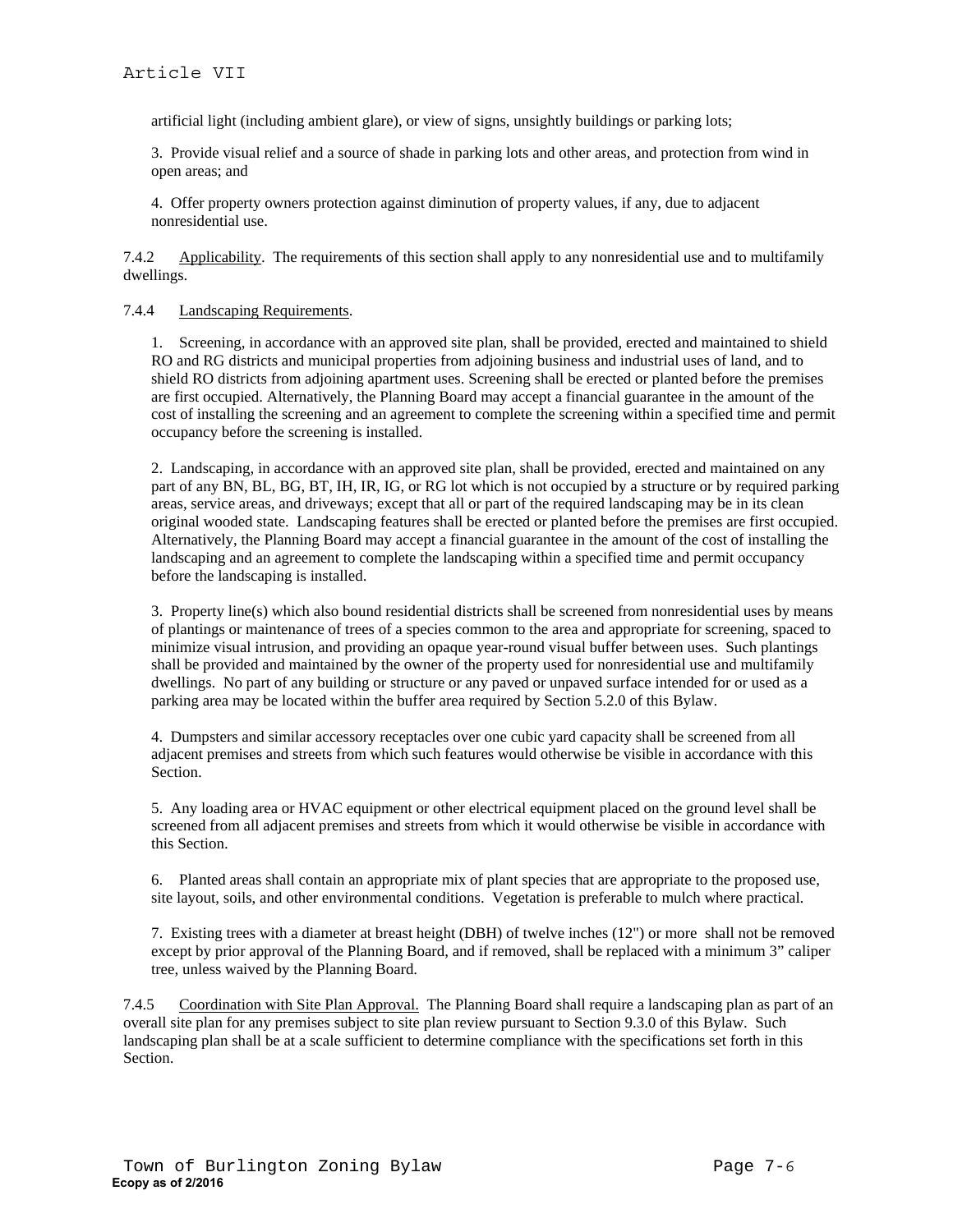# Article VII

7.4.6 Maintenance of Landscaped Areas. The owner of the property used for nonresidential purposes shall be responsible for the maintenance, repair and replacement of all landscaping materials installed in accordance with this section and shall have a continuing obligation to comply with the provisions set forth herein. All plant materials required by this Section shall be maintained in a healthful condition, or replaced as necessary, in perpetuity.

# SECTION 7.5.0 GENERAL PERFORMANCE REGULATIONS

# 7.5.1 Corner Clearance

To provide a clear view across a corner for a driver of a vehicle, no structure or planting shall be allowed between a plane two (2) feet above street level and a plane seven (7) feet above street level within that part of a corner lot which is within a triangle bounded by the street lot lines and a straight line drawn between points on each such lot line twenty-five (25) feet from the intersection of said lot lines or extension thereof.

# 7.5.2 Streets, Driveways, Parking and Service Areas

In all districts except "RO" One Family Dwelling Districts, all streets, driveways, parking areas, service areas, ramps, loading docks and exterior storage areas shall be paved or surfaced with impervious materials. In areas where contamination or other environmental factors do not preclude infiltration, porous pavement, porous concrete, and/or permeable pavers may be used in streets, driveways and parking areas. All systems shall be designed and constructed so that water falling on such areas will be directed into an approved system of pipes and/or drainage structures.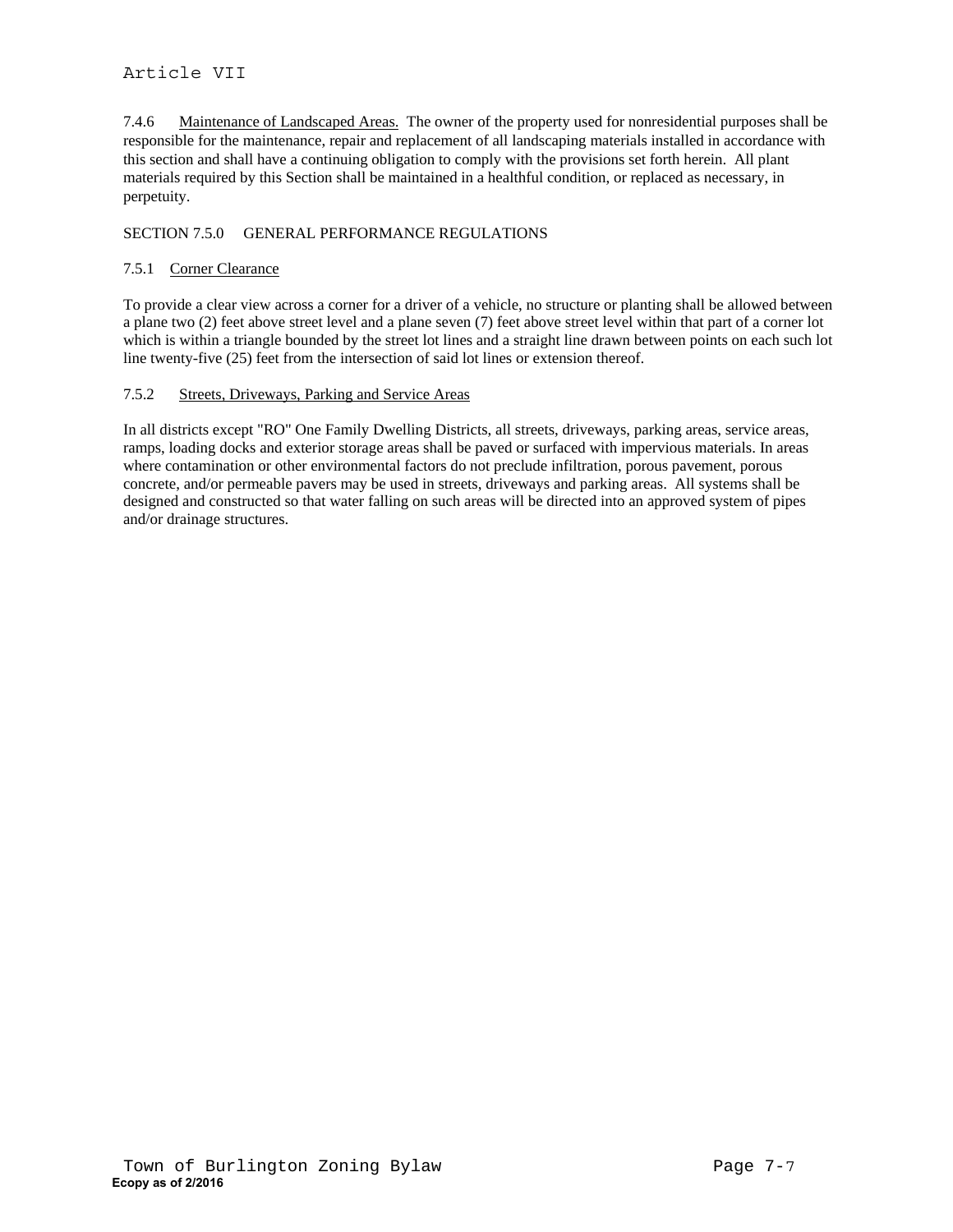# **ARTICLE VIII: OVERLAY DISTRICTS**

#### SECTION 8.1.0 100-YEAR FLOOD PLAIN DISTRICT

#### 8.1.1 Purpose

The purposes of the 100-Year Flood Plain (FP) District are: to protect the public health, safety and general welfare, to protect human life and property from the hazards of periodic flooding, and to preserve the natural flood control characteristics and the flood storage capacity of the Flood Plain.

### 8.1.2 District Boundaries

The District includes all special flood hazard areas within the Town of Burlington designated zones A and AE on the Middlesex County Flood Insurance Rate Map (FIRM) issued by the Federal Emergency Management Agency (FEMA) for the administration of the National Flood Insurance Program. The map panels of the Middlesex County FIRM that are wholly or partially within the Town of Burlington are panel numbers 25017C0287E, 25017C0288E, 25017C0289E, 25017C0293E, 25017C0401E, 25017C0402E, 25017C0404E, and 25017C0406E dated June 4, 2010. The exact boundaries of the District may be defined by the 100 year base flood elevations shown on the FIRM and further defined by the Middlesex County Flood Insurance Study (FIS) report dated June 4, 2010. The FIRM and FIS report are incorporated herein by reference and are on file with the Burlington Town Clerk and the Planning Board.

### 8.1.3 Definitions

For the following definitions refer to Article II: Definitions, "substantial improvements", "base flood elevation", "residential", "lowest floor" and "manufactured home".

#### 8.1.4 Permitted Land Uses

The FP District is established as an overlay district to all other districts. All development in the district, including structural and non-structural activities, whether permitted by right or by special permit must be in compliance with Chapter 131, Section 40 of the Massachusetts General Laws and with the following:

- 1) Section of the Massachusetts State Building Code which addresses floodplain and coastal high hazard areas (currently 780 CMR 120.G "Flood Resistant Construction and Construction in Coastal Dunes");
- 2) Wetlands Protection Regulations, Department of Environmental Protection (DEP) (currently 310 CMR 10.00);
- 3) DEP Inland Wetlands Restrictions (currently 310 CMR 13.00);
- 4) DEP Minimum Requirements for Subsurface Disposal of Sanitary Sewage (currently 310 CMR 15, Title 5).

#### 8.1.5 Requirements for Development within the Floodway

Within the floodway portion of the FP District, as delineated on the **FIRM** the following requirements apply:

1. All encroachments, which include fill, new construction, substantial improvements to existing buildings, and other development, are prohibited unless the applicant provides certification by a registered professional engineer demonstrating that such encroachment will not result in any increase in flood levels during the occurrence of a 100-year flood. Such certification shall be to the satisfaction of the Planning Board where site plan approval or a special permit is required and shall be to the satisfaction of the Inspector of Buildings where such approvals are not required.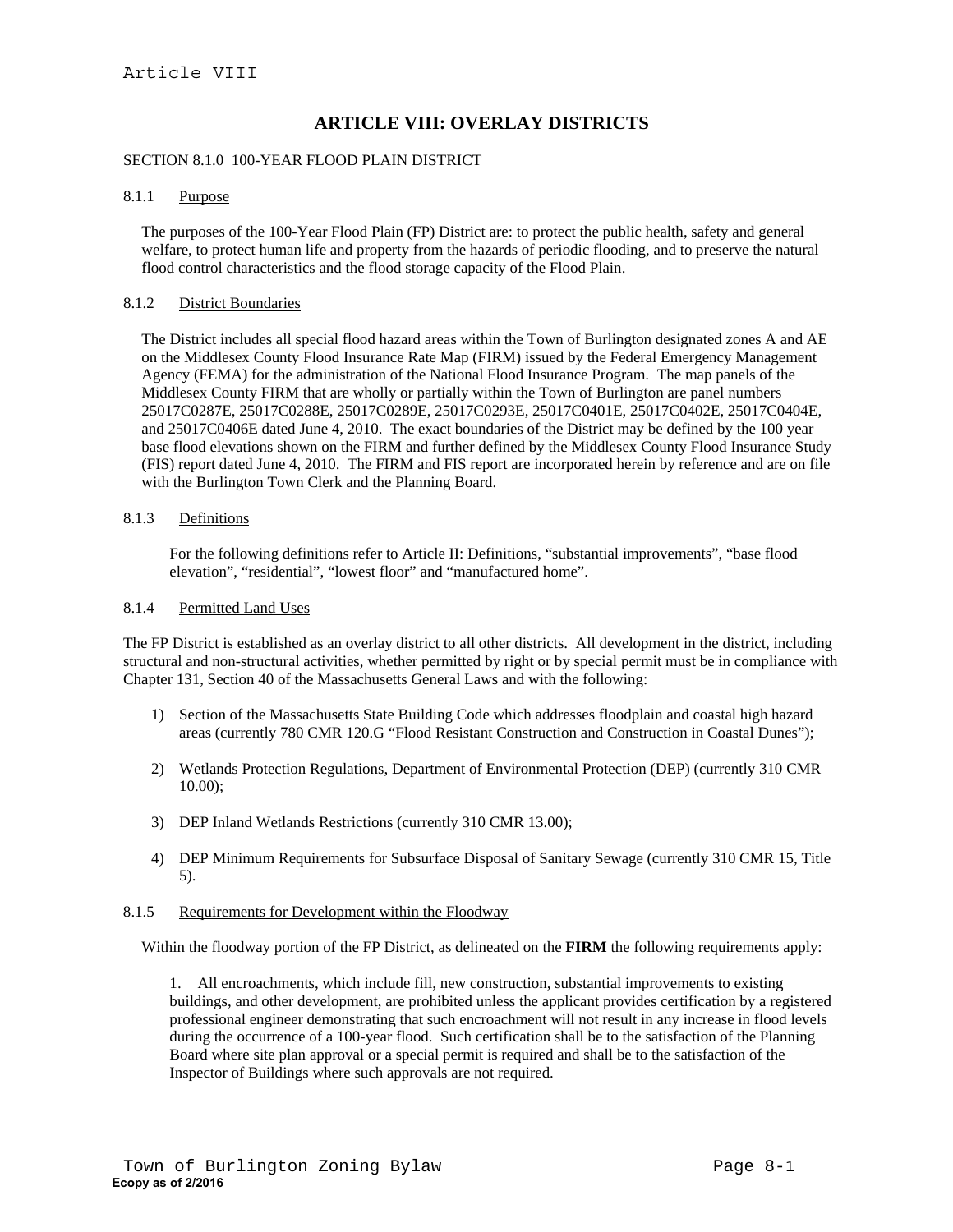2. Any encroachment permitted within the floodway in accordance with Section 8.1.5.1 shall comply with the flood plain requirements of the Massachusetts State Building Code.

# 8.1.6 Requirements for Development within the Flood Plain District

1. For all development, and for proposed subdivisions, the related utilities and utility facilities, such as sewer, water, gas and electrical systems, shall be located and constructed to minimize or eliminate flood damage.

2. The design standards for utilities are as follows:

(a) Mechanical and utility equipment must be elevated above the base floor elevation or designed so as to prevent water from entering or accumulating within the equipment components.

(b) Electrical, heating, ventilation, plumbing, and air-conditioning equipment and other service facilities shall be designed and/or located so as to prevent water from entering or accumulating within the components during conditions of flooding.

(c) New or replacement water supply systems shall be designed to minimize, or eliminate infiltration of flood waters into the systems.

(d) New or replacement sanitary sewage systems shall be designed to minimize or eliminate infiltration of flood waters into the systems and discharges from the systems into flood waters.

(e) On-site waste disposal systems shall be located to avoid impairment to them or contamination from them during flooding.

3. All manufactured homes shall be installed using methods and practices which minimize flood damage. For the purposes of this requirement, manufactured homes must be elevated so that the lowest floor of the manufactured home is at or above the base flood elevation and anchored to resist flotation, collapse, or lateral movement. Methods of anchoring may include, but are not limited to, use of over-the-top or frame ties to ground anchors. This requirement is in addition to applicable state and local anchoring requirements for resisting wind forces.

4. Where base flood elevation data and/or flooding data provided on the Flood Insurance Rate Maps (FIRM) or on the Flood Boundary and Floodway Maps (FB FM), base flood elevation and floodway data available from a federal, state or other source may be used. The determination of a base flood elevation or floodway boundaries pursuant to this subsection shall be subject to the review and approval of the Planning Board or the Inspector of Buildings, as provided for in Section 8.1.7.

# 8.1.7 Determination of Compliance with Requirements

For development that requires site plan approval or a special permit, the Planning Board shall have the responsibility to determine whether the proposed building or buildings and related site work conform to the requirements of the FP District. For development for which site plan approval or a special permit is not required, the Inspector of Buildings shall have the responsibility to make this determination.

#### 8.1.8 Submission Requirements

All applications for permission to undertake development within the FP District must be accompanied by sufficient information to permit determination regarding the compliance of the proposed development with the provisions of the FP District. Such information includes, but is not limited to:

1. A plot plan showing the property boundaries, the location of existing buildings and site improvements, the location of new construction or improvements to existing buildings and the boundaries of the floodway and the 100-Year Flood Plain District within the property.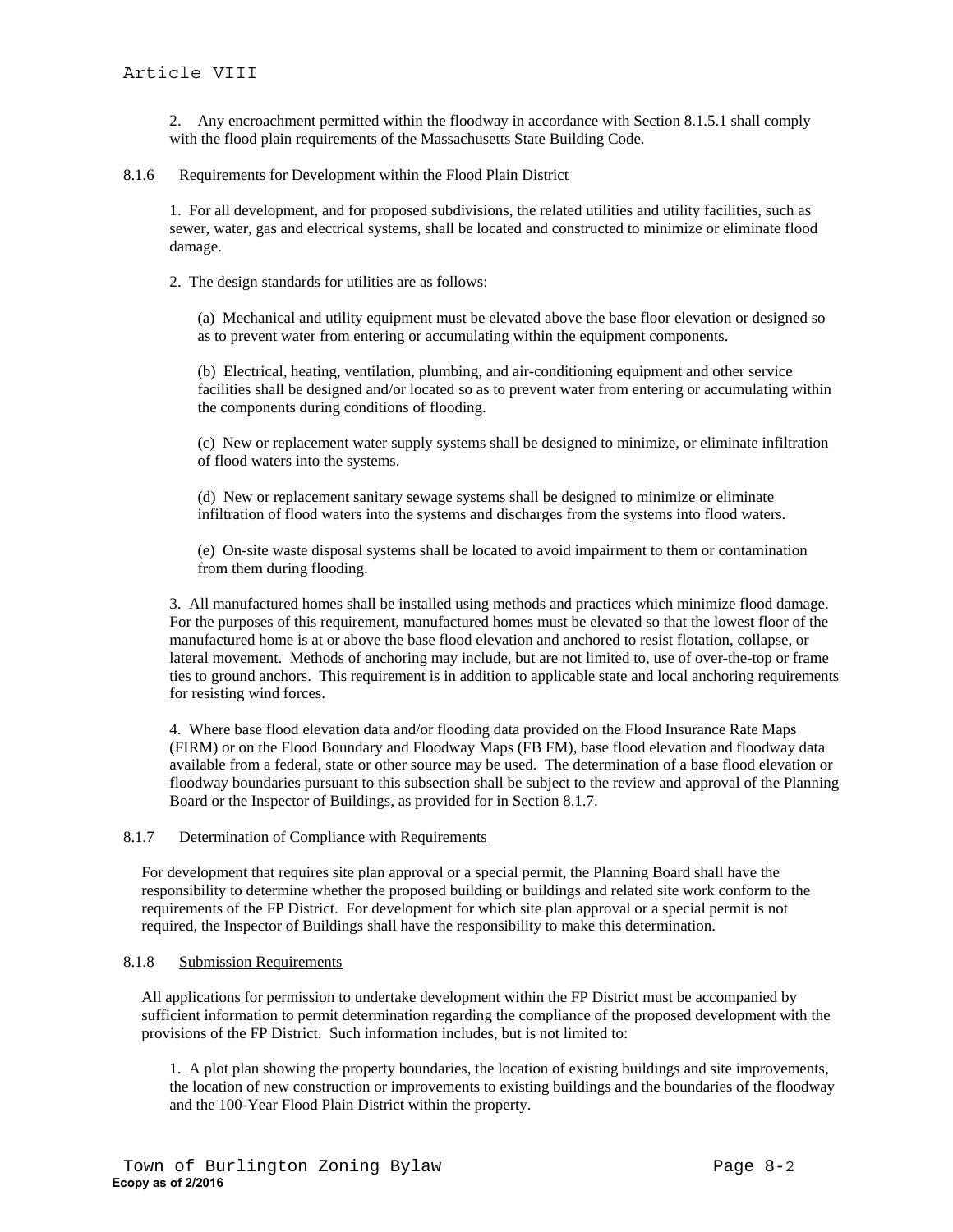2. Base flood elevation for the property. Data from the FIRM maps must be used, if they provide data for the subject property.

- a) Base Flood Elevation Data Base flood elevation data is required for subdivision proposals or other developments greater than 50 lots or 5 acres, whichever is the lesser, within unnumbered A Zones.
- b) Floodway Data In Zones A and AE, along watercourses that have not had a regulatory floodway designated, the best available Federal, State, local or other floodway data shall be used to prohibit encroachments in floodways which could result in any increase in flood levels within the community during the occurrence of the base flood discharge.
- 3. Elevation of the lowest floor in the building.
- 4. Elevation of the lowest habitable floor, if different from the lowest floor.

#### 8.1.9 Exemption from Flood Plain District Requirements

Development may be exempted from the requirements of FP District when the property owner, lessee, or other party of interest submits documentation that the Federal Government has reevaluated its designation of the property upon which the development would be located from that indicated in the July 5, 1984 "Floodway and Flood Boundary" and "Flood Insurance Rate" Maps and concluded that the property is not subject to flooding during a 100-year flood. For development which requires the approval of the Planning Board, including but not limited to site plan approval or a special permit, the documentation must be found to be satisfactory by the Planning Board before an exemption may be granted.

For development for which Planning Board approval is not required, the documentation must be found to be satisfactory by the Inspector of Buildings before an exemption may be granted. Such documentation may include, but is not limited to, a "Letter of Map Amendment."

#### **8.1.10 Notification of Watercourse Alteration**

In a riverine situation, the applicant shall notify the following of any alteration or relocation of a watercourse:

- 1) Planning Board and Conservation Commission of adjacent communities;
- 2) NFIP State Coordinator Massachusetts Department of Conservation and Recreation 251 Causeway Street, Suite 600-700 Boston, MA 02114-2104
- 3) NFIP Program Specialist Federal Emergency Management Agency, Region 1 99 High Street,  $6<sup>th</sup>$  Floor Boston, MA 02110

#### SECTION 8.2.0 WETLANDS DISTRICT

#### 8.2.1 Purpose

The purpose of this district is:

To preserve and protect the water bodies, water courses and wetlands in the Town of Burlington and their adjoining lands.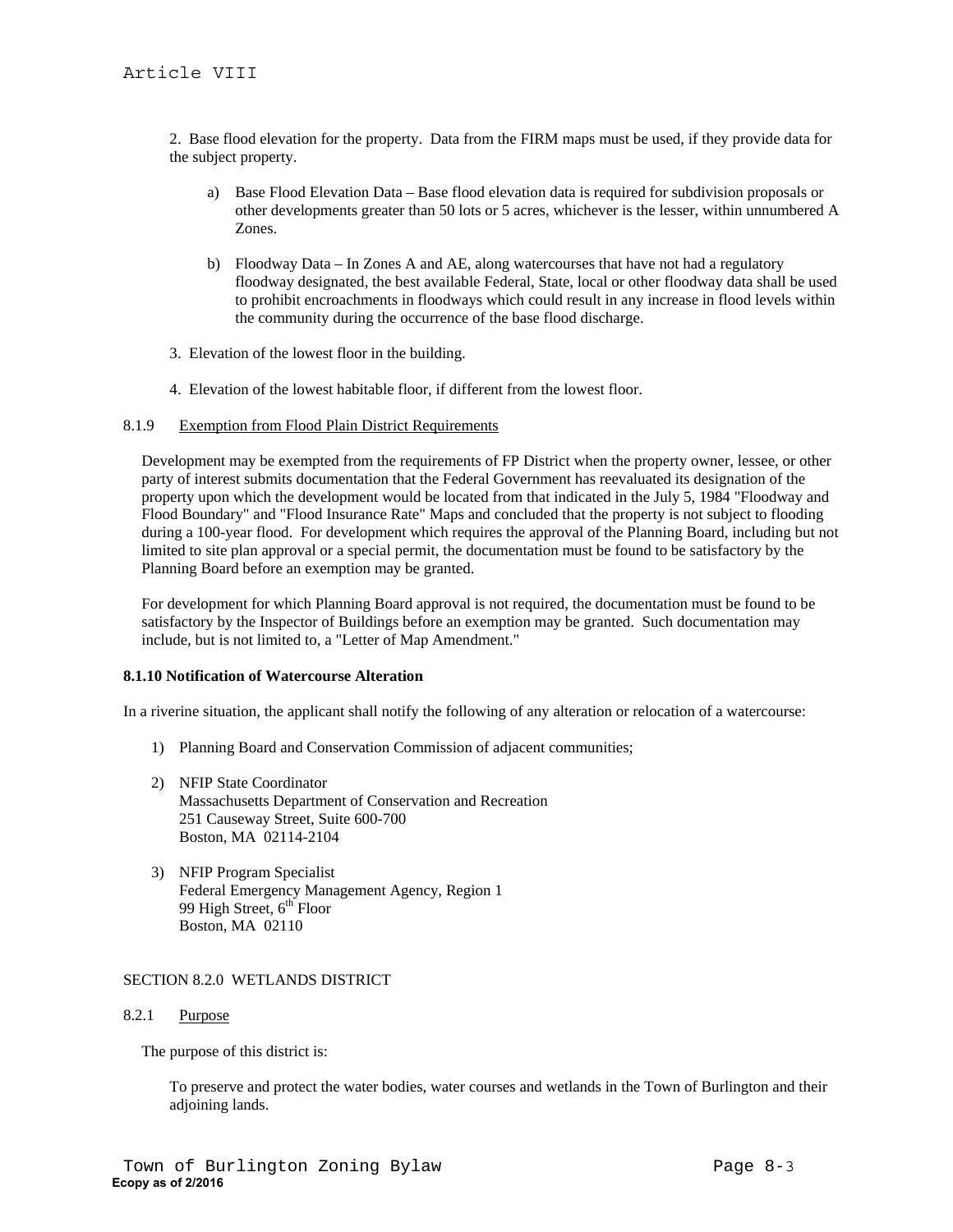To protect the health and safety of persons and property against the hazards of flooding and contamination.

To preserve and maintain the groundwater table for water supply purposes.

To protect the natural environment.

To conserve the watershed areas of the Town of Burlington for the health, safety, and welfare of the public.

### 8.2.2 Definition of Wetlands District

The wetlands district is superimposed over other districts established by this Bylaw. It includes all lands shown with the boundaries designated as wetlands on the Topographic Sheets, Town of Burlington entitled Wetlands 1977. These maps, as may be amended from time to time, are hereby made a part of this Bylaw. The wetlands have been delineated in accordance with the definitions in Chapter 131, Section 40 of the Massachusetts General Laws.

#### 8.2.3 Interpretation and Application

Any use within the limits of the Wetland District shall be governed by this section and all other applicable provisions of this Bylaw. All uses not specifically permitted by Section 4.4.1 or 4.4.2 are prohibited.

### 8.2.4 Special Permit Procedure

Any person(s) desiring a special permit under Section 4.4.1 of this Bylaw shall submit an application to the Planning Board in accordance with the procedures set forth in Article IX, Section 9.2.0 and, when required by the Planning Board, a Site Plan in accordance with the procedures set forth in Section 9.3.0 and shall comply with the conditions set forth in that section. The limits and type of wetlands on the lot in question shall be shown on the site plan.

In granting a special permit under this article, the Planning Board shall insure that no discharge allowed by this section shall by virtue of its chemical or biological characteristics affect the natural productivity of the wetland into which it is discharged, except as approved.

Issuance of a special permit under this section does not constitute approval under the Wetlands Protection Act, Chapter 131, Section 40. Notice of intent to undertake activities governed by the Wetlands Protection Act must be filed with the Conservation Commission.

#### SECTION 8.3.0 AQUIFER AND WATER RESOURCE DISTRICTS

### 8.3.1 Purpose

The purposes of the Aquifer and Water Resource Districts are:

To promote the health, safety, and general welfare of the community;

To protect, preserve, and maintain the existing and potential groundwater supply and groundwater recharge areas within the known aquifers of the Town;

To preserve and protect present and potential sources of water supply for the public health and safety;

To conserve the natural resources of the town;

To protect the groundwater and groundwater recharge areas of the town from adverse development or land use practices; and,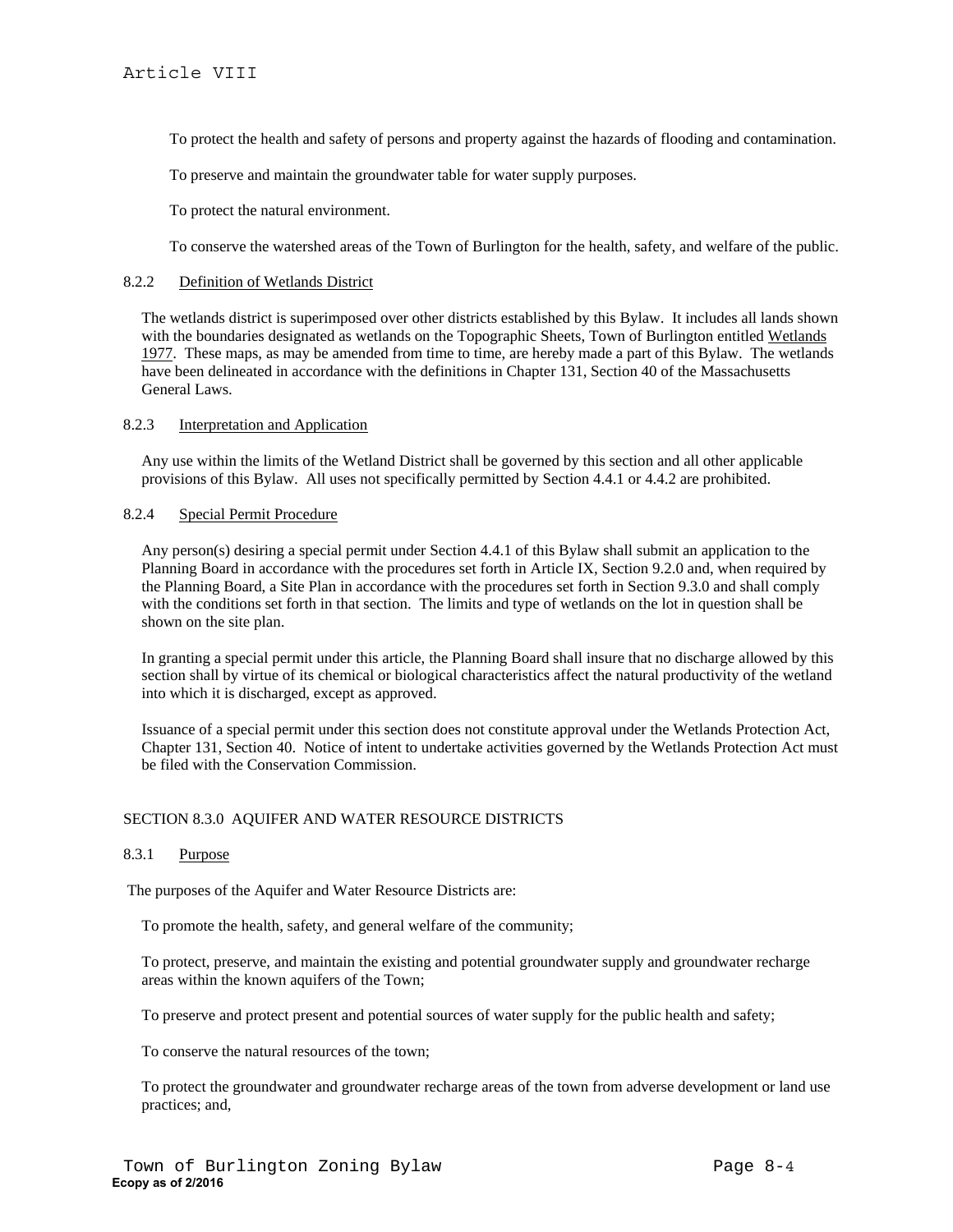To prevent blight and the pollution of the environment.

### 8.3.2 Definition of Aquifer and Water Resource Districts

The Aquifer and Water Resource Districts are superimposed over other districts established by this Bylaw. They include all lands shown with the boundaries designated as Aquifer Districts and Water Resource Districts shown on the map entitled Aquifer and Water Resource Districts, prepared by Town of Burlington Engineering Department, and dated January 9, 1996, and presented to Town Meeting for adoption on September 30, 1996. This map, as may be amended from time to time, is hereby made a part of this Bylaw.

The Aquifer District shall encompass all properties or portions of properties whose ground and surface waters directly recharge the Vine Brook wellfield, including all lands designated as "Zone I" and "Zone II" by the Massachusetts Department of Environmental Protection (DEP). Lands identified as "Zone I" or "Zone II" pursuant to an adjacent community's water supply shall not be considered as an Aquifer District under this Bylaw unless and until the above-referenced map is amended and approved by Town Meeting to include such additional land area.

The Water Resource District shall encompass all properties or portions of properties whose ground and surface waters drain into the watershed contributing to the Vine Brook aquifer, including all areas designated as "Zone III" by the DEP. For purposes of identifying applicable groundwater categories under the Massachusetts Contingency Plan, 310 CMR 40.00 (MCP), the Water Resource District shall be considered a Potential Drinking Water Source under the MCP.

### 8.3.3 Interpretation and Application

The Aquifer and Water Resource Districts are overlay districts and shall be superimposed on all other districts established by this Zoning Bylaw. All regulations of the Zoning Bylaw applicable to such underlying districts shall remain in effect. Where the Aquifer and Water Resource Districts impose additional regulations, such regulations shall be in addition to the requirements of the underlying district. Where the Aquifer and Water Resource Districts impose a prohibition of a use, such prohibition shall control even where the underlying districts impose less strict requirements.

#### 8.3.4 Pertinent Definitions

For the following definitions refer to Article II: Definitions, "Aquifer", "Groundwater", "Hazardous Material", "Hazardous Waste", "Very Small Quantity Generator of Hazardous Waste (VSQG)", "Impervious Surface" "Interim Wellhead Protection District Area", "Leachable Wastes", "Primary Aquifer Recharge Area", "Trucking Terminal", "Watershed", "Zone I",, "Zone II" and "Zone III"

#### 8.3.5 Prohibited Uses and Activities in the Aquifer District

8.3.5.1 Business and industrial uses, not agricultural, which manufacture, generate, use, treat, process, store, or dispose of hazardous materials or wastes as a principal or accessory activity or use, or which involve on-site disposal of process waste waters, except for the following, which may be allowed by special permit in accordance with sections 8.3.7 and 9.2.0 of this Bylaw:

- (a) very small quantity generators (VSQG) of hazardous waste, as defined by 310 CMR 30.00;
- (b) household hazardous waste collection centers or events operated pursuant to 310 CMR 30.390;
- (c) waste oil retention facilities required by MGL Chapter 21, Section 52A; and,
- (d) treatment works approved by the Massachusetts DEP and designed in accordance with 314 CMR 5.00 for the treatment of contaminated ground or surface waters.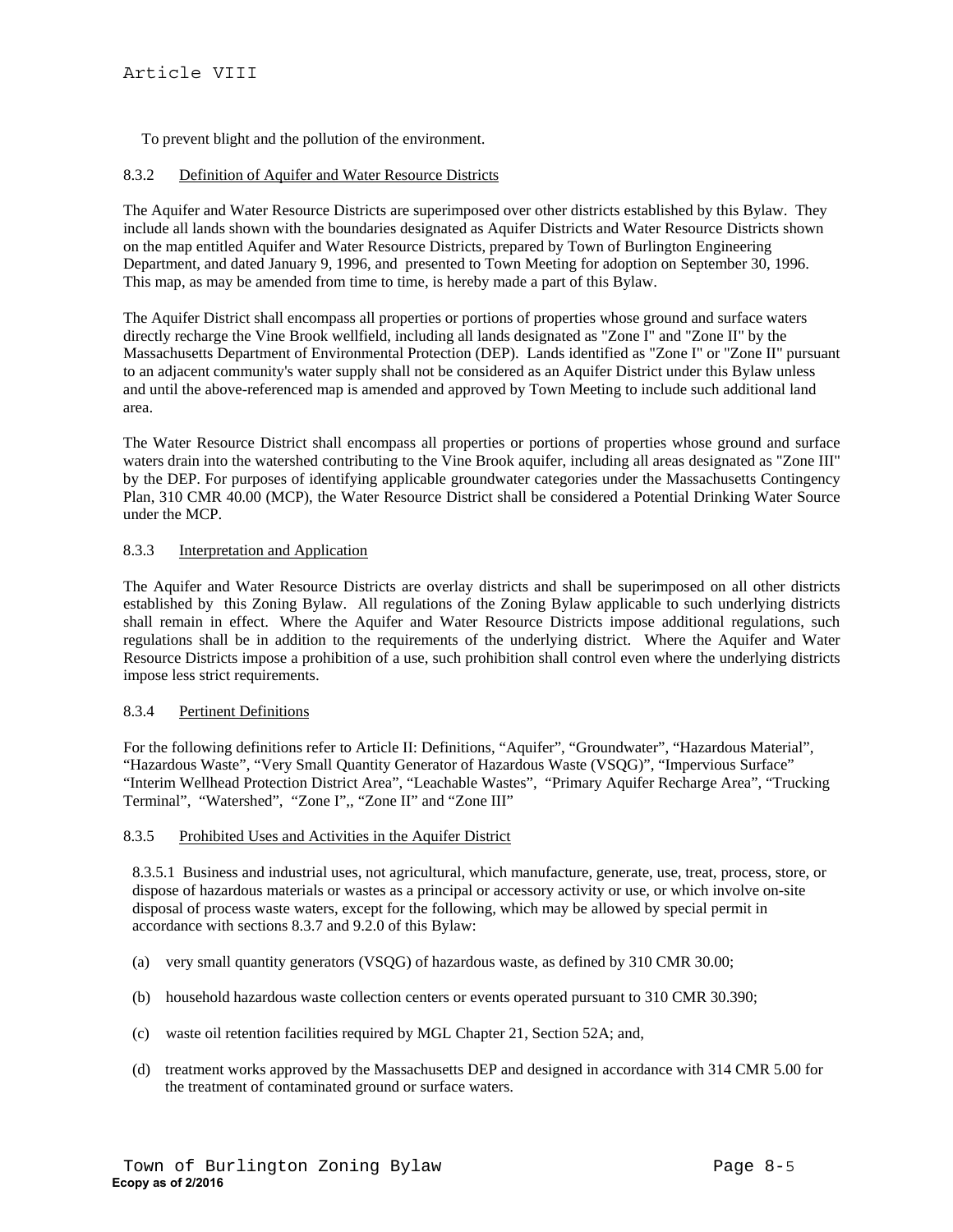8.3.5.2 Trucking terminals, bus terminals, car washes, motor vehicle gasoline sales, automotive service and repair shops.

8.3.5.3 Solid waste landfills, dumps, auto recycling, auto graveyards, junk and salvage yards, landfilling or storage of sludge, and septage with the exception of the disposal of brush or stumps.

8.3.5.4 Storage of liquid petroleum products of any kind, except for the following:

- (a) Storage which is incidental to:
	- 1. normal household use and outdoor maintenance or the heating of a structure;
	- 2. emergency generators required by statute, rule or regulation;
	- 3. waste oil retention centers required by MGL Chapter 21, Section 52A, or
	- 4. treatment works approved by the DEP designed in accordance with 314 CMR 5.00 for the treatment of contaminate ground or surface waters;

provided that such storage shall be in a free standing, above ground container within a structure or within the basement of a structure, within a diked, impermeable areas sufficient to contain the volume of the tank plus ten percent (10%) to prevent spills or leaks from reaching groundwater or surface water. Above ground tanks must comply with all applicable provisions of Massachusetts Board of Fire Prevention regulation 527 CMR 9.00.

- (b) Replacement of storage tanks or systems for the keeping, dispensing or storing of gasoline, which existed at the time of adoption of this Bylaw, provided that:
	- 1. all replacement storage tanks shall be registered with the Board of Health and the Fire Department;
	- 2. all such replacement storage tanks or systems shall be located underground as required by the Massachusetts Board of Fire Prevention regulation 527 CMR 14;
	- 3. all such storage systems shall be protected by one of the secondary containment systems specified in Mass. Board of Fire Prevention regulation 527 CMR 9.08 (3); and,
	- 4. the Fire Department may deny the installation and use of replacement underground storage systems, or approve it subject to conditions if it is determined that such replacement constitutes a danger to public or private water supplies, in accordance with 527 CMR 9.26 (4) (d).

Replacement of all other storage tanks for liquid petroleum products other than gasoline must be above ground, in accordance with Section 8.3.5.5 (a) above.

8.3.5.5 Storage of deicing chemicals, unless such storage is within a structure designed to prevent the generation and escape of contaminated runoff or leachate.

8.3.5.6 Stockpiling and disposal of snow or ice removed from highways and streets located outside of Zone II that contain sodium chloride, calcium chloride, chemically treated abrasives or other chemicals used for snow and ice removal.

8.3.5.7 Dumping or disposal on the ground, in water bodies, or in residential septic systems of any toxic chemical, including but not limited to septic system cleaners which contain toxic chemicals such as methylene chloride and 1-1-1 trichloroethane, or other household hazardous wastes.

8.3.5.8 Treatment works that are subject to a Groundwater Discharge Permit, pursuant to 314 CMR 5.00; except the following: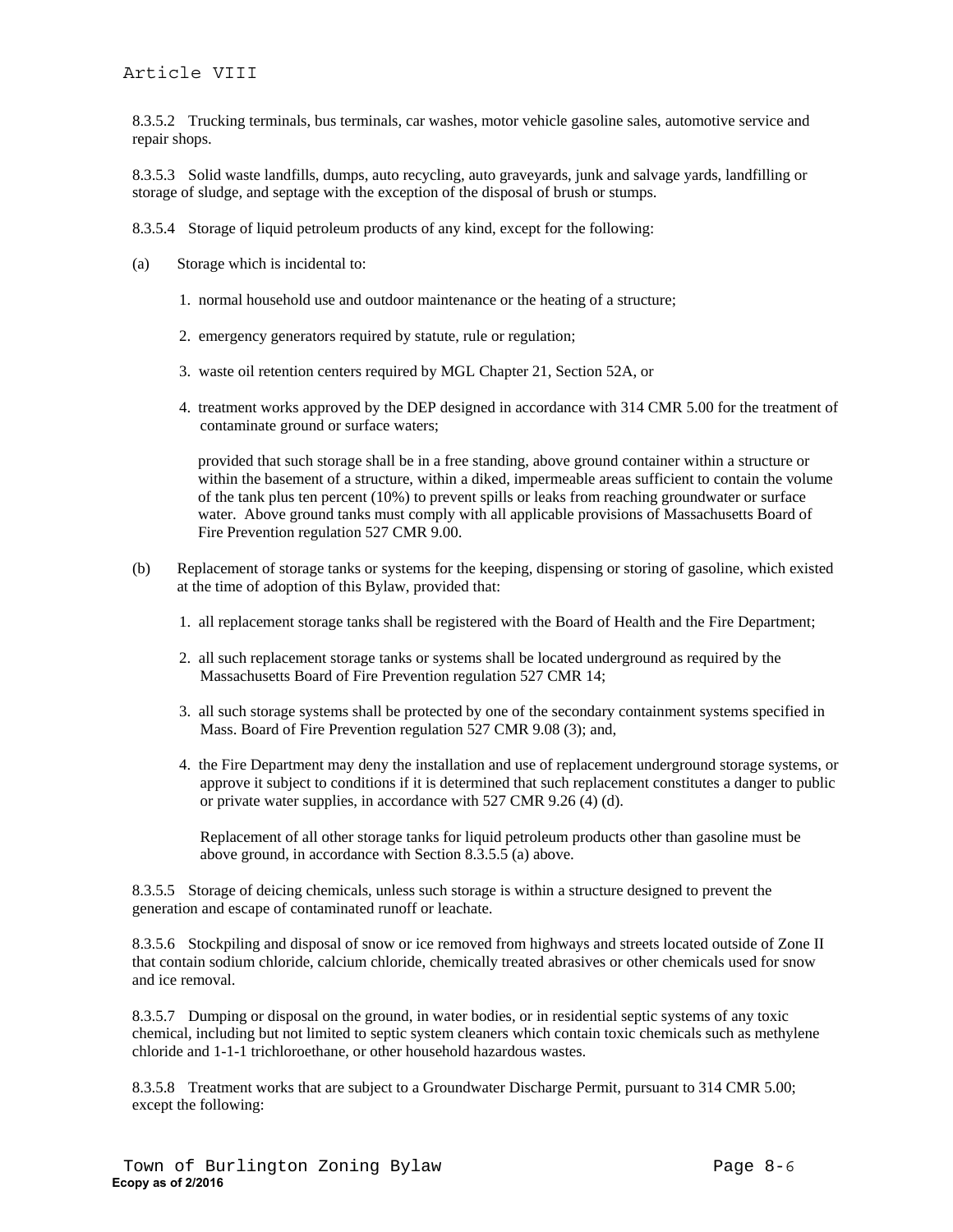(a) the replacement or repair of an existing system(s) that will not result in a design capacity greater than the design capacity of the existing system(s);

(b) the replacement of an existing subsurface sewage disposal system(s) with wastewater treatment works that will not result in a design capacity greater than the design capacity of the existing system(s); and ,

(c) treatment works approved by the DEP designed for the treatment of contaminated ground or surface waters.

8.3.5.9 Individual sewage disposal systems that are designed in accordance with 310 CMR 15.00 to receive more than 110 gallons on any one quarter-acre under one ownership per day, or 440 gallons of sewage on any acre under one ownership per day, whichever is greater, except the replacement or repair of an existing system that will not result in an increase in design capacity above the original design.

8.3.5.10 Any use which is not permitted either as of right or by special permit in the Aquifer District or Water Resource District, as listed in Article IV of this Bylaw.

# 8.3.6 Restricted Uses and Activities in the Aquifer District

The following uses are subject to the Use Regulation Schedules of Sections 4.2.0, 4.3.0, and 4.4.0, and to the restrictions and performance standards as specified below.

8.3.6.1 Excavation for removal of earth, loam, sand, gravel, and other soils or mineral substances shall not extend closer than four (4) feet above the historical high groundwater table (as determined from monitoring wells and historical water table fluctuation data complied by the United States Geological Survey). A minimum of three (3) on-site monitoring wells shall be installed by the property owner to verify groundwater elevations. The monitoring wells shall be installed at the lowest points on the property that is proposed for excavation. A Site Plan indicating the proposed monitoring well locations must be submitted to the Planning Board and the Board of Health for review and approval prior to well installation. Water level measurements to be used to determine the annual high ground water table depth shall be collected during the months of March, April, October, and November, when the underlying soil is most likely to be saturated by groundwater.

This section shall not apply to excavations incidental to permitted uses, including but not limited to providing for the installation or maintenance of structural foundations, freshwater ponds, utility conduits or on-site sewage disposal, however, the lowest point of the excavation for the installation of a sewage disposal system shall not be within four (4) feet of the historical high groundwater table elevation.

Access road(s) to extractive operation sites shall include a gate or other secure mechanism to restrict public access to the site.

Upon completion of earth removal operations, all altered areas shall be restored with topsoil and vegetative plantings. All fine materials, such as clays and silts, removed as part of the earth removal operation and leftover as by-products, shall be disposed of off-site to prevent damage to aquifer recharge characteristics.

The above requirements shall be in addition to the requirements for earth removal or fill specified in Article XIV Section 4.2 of the General Bylaws.

8.3.6.2 Calcium chloride for ice control shall be use consistent with public highway safety requirements, pursuant to Article XIV Section 4.4 of the General Bylaws.

8.3.6.3 The storage of calcium chloride, chemically treated abrasives, and other chemicals used for the removal of ice and snow on roads or other impervious surfaces shall be covered and located on a paved surface, with berms within a structure designed to prevent the generation and escape of contaminated run-off or leachate,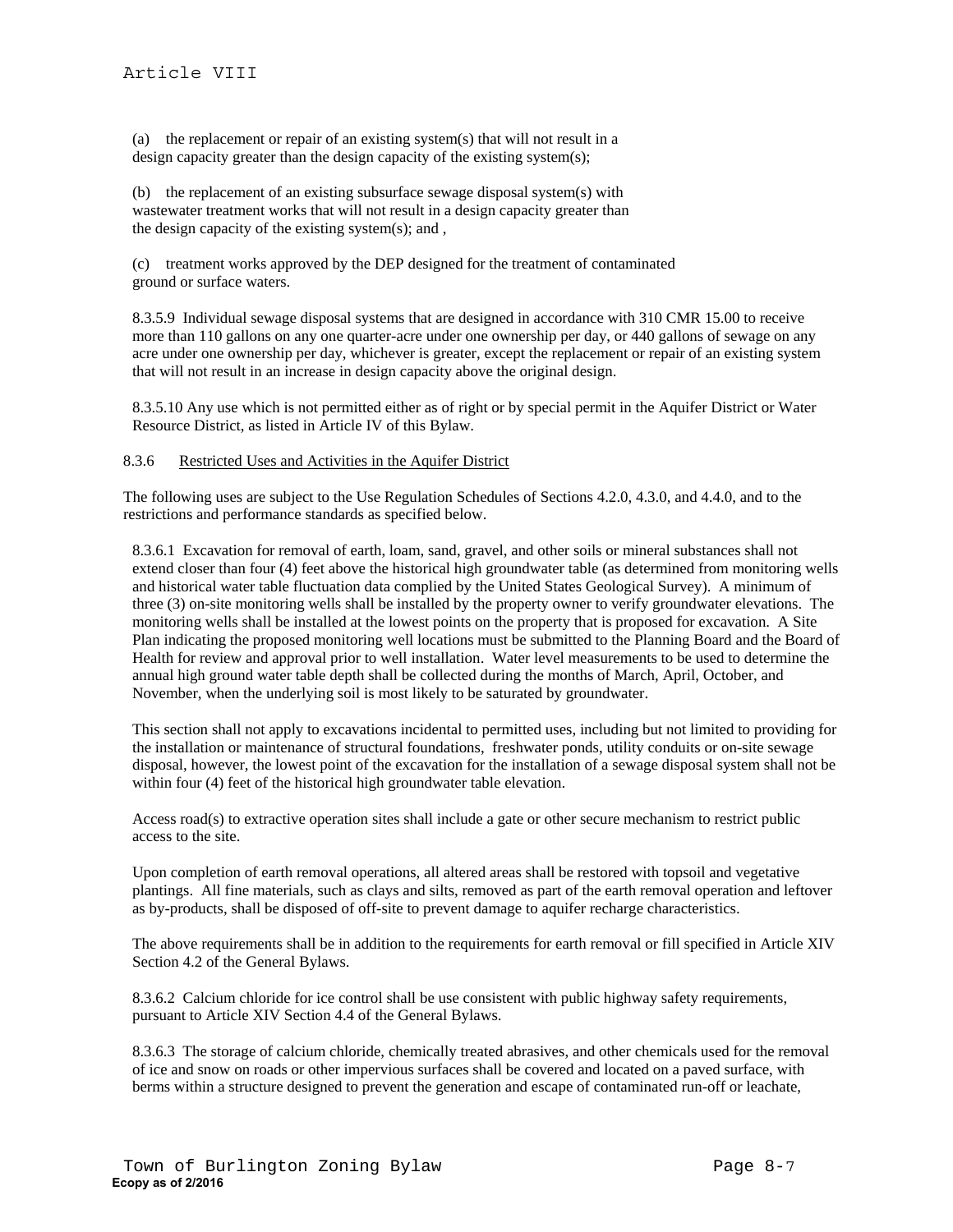subject to the restrictions on the storage of chlorides on parcels abutting Vine Brook, pursuant to Article XIV Section 4.3 of the General Bylaws.

8.3.6.4 Fertilizers, pesticides, herbicides, lawn care chemicals, or other leachable materials shall be used in accordance with the Lawn Care Regulations of the Massachusetts Pesticide Board, 333 CMR 10.03 (30, 31), as amended, with the manufacturer's label instructions, and all other necessary precautions to minimize adverse impacts on surface and groundwater.

8.3.6.5 The storage of commercial fertilizers and soil conditioners shall be within structures designed to prevent the generation and escape of contaminated run-off or leachate.

8.3.6.6 All existing permanent animal manure storage areas shall be covered and contained in accordance with the specification of the Untied States Soil Conservation Service to prevent the generation and escape of contaminated run-off leachate.

 8.3.6.7 On-site sewage disposal systems shall not be installed in areas where soil percolation rates are faster than two (2) minutes per inch without additional measures imposed by the Board of Health.

8.3.6.8 All liquid hazardous materials, as defined in MGL Chapter 21E, must be stored either in a free standing container within a building, or in a free standing container above ground level with protection adequate to contain a spill the size of the container's total storage capacity plus ten percent (10%) to prevent spills or leaks from reaching groundwater or surface waters.

### 8.3.7 Special Permit Procedure

8.3.7.1 Any use or activity identified in the use regulations schedule contained in Sections 4.2.0 through 4.4.0 of this Bylaw which requires a Special Permit in the Aquifer or Water Resource Districts shall require the submission of an application to the Planning Board for approval of such use or activity in accordance with Section 9.2.0.

8.3.7.2 Submittal: The following shall be submitted in addition to the requirements of Section 9.2.0 in applying for a special permit within the Aquifer or Water Resource Districts:

- a) A complete list of all chemicals, pesticides, fuels, and other potentially toxic or hazardous materials to be used or stored on the premises in quantities greater than those associated with normal household use, accompanied by a description of measures proposed to protect from vandalism, corrosion, and leakage, and to provide for spill prevention and countermeasures.
- b) A description of potentially toxic or hazardous wastes to be generated, indicating storage and disposal method.
- c) Evidence of joint permit approval under the Metropolitan District Commission (MDC) Rules and Regulations Covering Discharge of Sewage, Drainage Substances, or Wastes to Sewerage Works within the Metropolitan Sewerage District, and the Town of Burlington's Regulation of Sewer Use for any discharge of industrial wastes to the sewer system.
- d) For storage of toxic and hazardous materials, evidence of qualified professional supervision of system design, installation, and operational management.
- e) Analysis by a qualified professional engineer experienced in groundwater evaluation and/or hydrology certifying compliance with Section 8.3.7.3 below.

8.3.7.3 Special Permit Criteria: Special permits shall only be granted if the Planning Board determines that at the boundaries of the premises the groundwater quality resulting from on-site waste disposal, other on-site operations, natural recharge, and background water quality will not fall below the standards established by the Department of Environmental Protection in "Drinking Water Standards of Massachusetts", or for parameters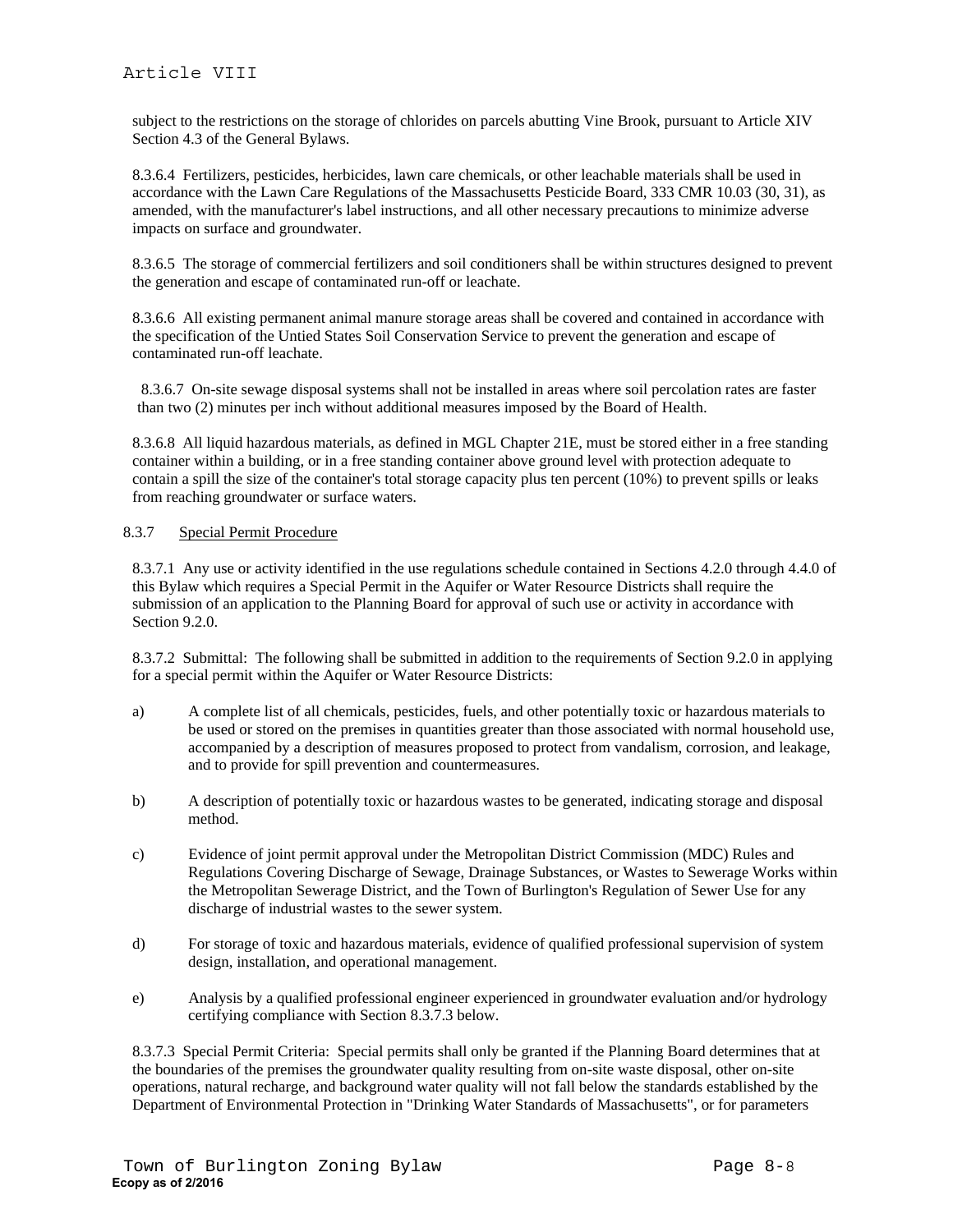where no standard exists, below standards established by the Board of Health and, where existing groundwater quality is already below those standards, upon determination that the proposed activity will result on no further degradation.

8.3.7.4 Approval: Special permit shall be granted only if the Planning Board determines that the intent of this bylaw and the criteria of Section 9.2.4 are met. In making such determination, the Planning Board shall give consideration to the simplicity, reliability, and feasibility of the control measures proposed and the degree of threat to water quality which would result of the control measure(s) were to fail.

## 8.3.8 Design and Operations Requirements

Within Aquifer and Water Resource Districts, the following design and operations requirements shall be observed:

8.3.8.1 Safeguards: Provision shall be made to protect against toxic or hazardous materials discharge or loss through corrosion, accidental damage, spillage, or vandalism through such measures as provision for spill control in the vicinity of chemical or fuel delivery points, secure storage areas for toxic or hazardous materials, and indoor storage provisions for corrodible or dissolvable materials.

8.3.8.2 Location: Where the premises are partially outside of the Aquifer or Water Resource Districts, such potential pollution sources as on-site waste disposal systems shall, to the degree feasible, be located outside the District.

8.3.8.3 Disposal: Provisions shall be made to assure that any waste disposed into the sewers shall conform with the MWRA's Rules and Regulations Covering Discharge of Sewage, Drainage Substances, or Wastes to Sewerage Works within the Metropolitan Sewerage District and the Town of Burlington's Sewer Use Regulations. Connecting sewers from the building shall be vitreous clay pipe or any other pipe shown to provide equivalent protection against corrosion.

8.3.8.4 Impervious Surfaces: Within the Aquifer and Water Resource Districts, not less than forty percent (40%) of the lot shall be landscaped or if wooded, may be left in a natural state. Within the Aquifer and Water Resource Districts all streets, sidewalks, parking areas, driveways, ramps, service areas, loading docks, and exterior service areas shall be paved or surfaced with impervious materials; in areas where contamination or other environmental factors do not preclude infiltration, porous pavement, porous concrete and/or permeable pavers may be used. All systems shall be designed and constructed so that water falling on such areas and on buildings on the same premises, and spilled liquid substances on such areas and in adjacent buildings, will be contained and controlled and directed into an approved system of pipes and/or drainage structures. Such drainage system shall trap for removal, all oil based pollutants and suspended sediment and materials and shall provide for the full recharge of stormwater and precipitation to the ground beneath the site by the use of leaching structures, pipes, and fields, or an approved low impact development technique. The outlet from such drainage system shall be designed to obtain the efficient operation of the leaching structures and to allow the passage of excess amounts of water so that no flooding of the site will occur. Residential lots which render impervious not more than fifteen percent (15%) or 2,500 square feet of the lot, whichever is greater, shall be exempt from this recharge and maintenance requirement. A drainage maintenance schedule shall be developed, subject to the approval of the Board of Health and the Town Engineer, which provides for the periodic inspection and maintenance of all drainage structures and systems. The property owner shall be responsible for continually implementing such drainage system maintenance.

8.3.8.5 Monitoring: Periodic monitoring may be required as a condition of approval of a special permit or site plan by the Planning Board, including sampling of wastewater disposed to off-site systems or drywells and sampling from groundwater monitoring wells to be located and constructed as specified in the special permit with reports to be submitted to the Planning Board and the Board of Health, and costs to be borne by the owner or operator of the premises.

# 8.3.9 Non-Conforming Uses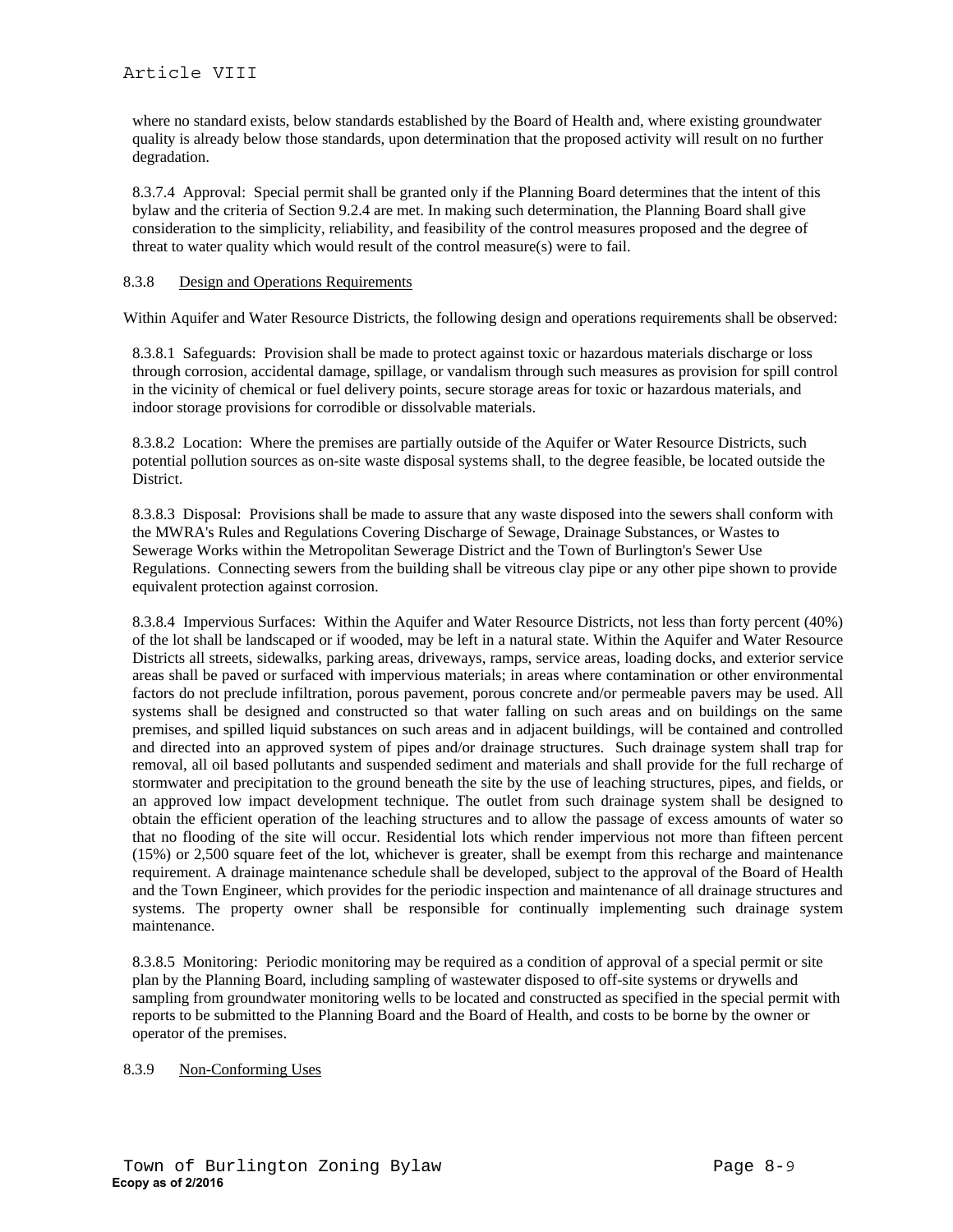# Article VIII

Non-conforming uses which were lawfully existing or having been begun in reliance upon application or receipt of a building permit or special permit prior to the first publication of the notice of the public hearing of this Bylaw amendment, may be continued. In addition, such non-conforming uses may be extended or altered, as specified in MGL Chapter 40A, Section 6, and Section 6 of this Bylaw, provided that, in addition to the other requirements of Section 6.1.0 of this Bylaw, there is a finding by the Planning Board that such extension or alteration does not increase the danger of surface water or groundwater pollution or adversely affect surface water or groundwater quality from such use. The terms extended or altered shall include, but not be limited to, a change in the substance(s) that constitute the hazardous material(s) or waste(s).

# SECTION 8.4.0 WIRELESS COMMUNICATIONS FACILITIES

### 8.4.1 Purpose and Intent

The Town of Burlington recognizes the quasi-public nature of wireless communications systems and finds that these regulations are necessary to protect public safety, to protect the ecological, scenic, historical and recreational values of the Town and to ensure that adverse visual and operational effects will not contribute to blighting, deterioration or other deleterious effects upon the surrounding neighborhood.

It is the intent of this Section to provide for establishment and/or expansion of cellular telephone, mobile radio and personal communication and similar systems within the Town of Burlington while protecting neighborhoods and minimizing the adverse visual and aesthetic effects of wireless telecommunications facilities through careful design, siting and screening and in furtherance of the requirements of the federal Telecommunications Act of 1996. More specifically the Section has been developed in order to:

- a) Comply with the intent and obligations of the Federal Telecommunications Act of 1996;
- b) Increase and promote competition in the telecommunications industry;
- c) Regulate the siting of wireless communications facilities relative to visual and aesthetic concerns;
- d) Encourage the use of screening and camouflaging techniques to minimize adverse visual and aesthetic impacts of wireless communications facilities on adjacent properties and residential neighborhoods;
- e) Minimize the overall number of wireless communications facilities and structures as may be necessary to provide wireless communications services within the community, by promoting shared use of facilities among multiple providers while providing reasonable opportunity for all providers to operate facilities within the community;
- f) Maximize use of existing and approved towers and other structures to accommodate new antennas and transmitters in order to reduce the number of wireless communications facilities needed to serve the community;
- g) Minimize the location of facilities in visually sensitive areas;
- h) Site facilities below visually prominent ridge lines;
- i) Protect historic and residential areas from potential adverse impacts of such facilities;
- j) Avoid potential damage to adjacent properties from facility failure through engineering and careful siting of facilities.

### 8.4.2 Definitions

For the following definitions refer to Article II: Definitions, "Wireless Communication Facilities" (WCF) and "Wireless Communication Services" (WCS).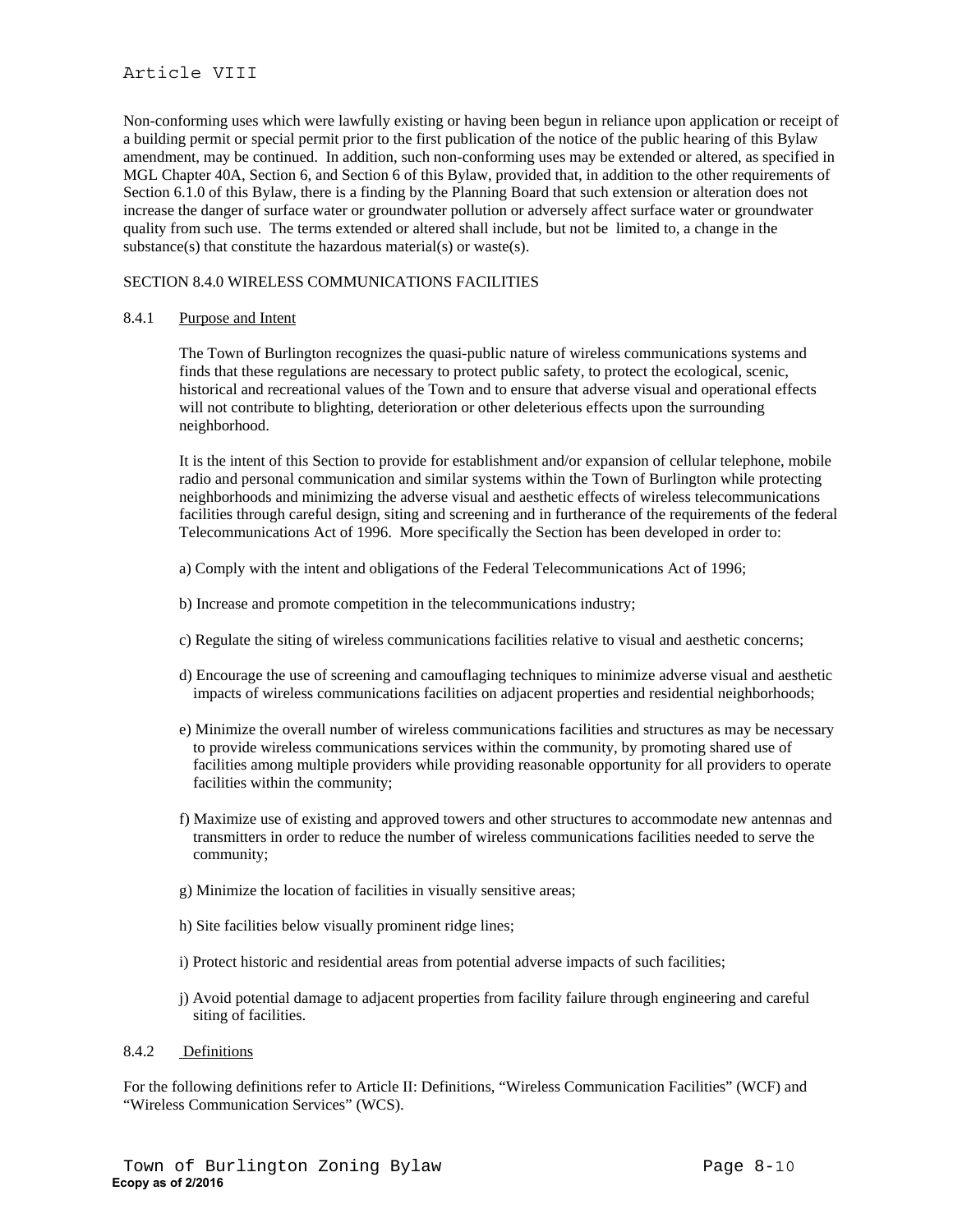# 8.4.3 General Requirements

- a) Wireless communications facilities, including towers, poles, antennas, satellite dishes, and accessory equipment cabinets, shall be considered structures under this Zoning Bylaw and shall be subject to the density and dimensional requirements of Section 5.2.0.
- b) No wireless communications facility, including towers, poles, antennas, and satellite dishes shall be erected or installed except in compliance with the provisions of this Section. Unless otherwise noted in Section 4.3.0 "Accessory Use Regulations Schedule" or in subsection "c" below, a special permit is required from the Planning Board. Any proposed construction of a new freestanding support structure, extension in height of an existing freestanding facility, or replacement of an existing freestanding facility, shall be subject to a new application for a special permit.
- c) Wireless communication facilities may only be located within the overlay districts identified on the map entitled "Town of Burlington - Wireless Communications Overlay Districts". Such properties are also enumerated by Assessor's Map and Parcel number in the "Comprehensive Plan for Wireless Communication Facilities in Burlington, MA." WCF's involving new freestanding support structures, or any facility proposed to be located within 200 feet of a property occupied by a residence shall be permitted in these overlay districts by special permit, pursuant to the criteria set out under Section 9.2.0 of this Bylaw, in addition to the approval criteria of this Section. WCF's proposed to co-locate on a previously approved free-standing support structure shall be permitted by right in these overlay districts. Building facade-mounted facilities and building rooftop facilities which are more than 200 feet from a property occupied by a residence shall be permitted by right in the overlay districts. (Municipal communication facilities shall be exempt from this section).
- d) Wireless communications facilities shall be screened and/or camouflaged to minimize their visual and aesthetic impacts upon the surrounding neighborhood.
- e) Wireless communications facilities shall be sited so as to minimize visibility from abutting streets and nearby buildings and to limit the need to remove existing vegetation.
- f) Collocation is generally viewed as preferable to construction of a new freestanding support structure where it is assumed that collocation may often be less imposing on the landscape. To minimize the number of wireless communications facility sites in the community in the future, the proposed facility shall be designed and constructed so it is reasonably capable of accommodating other users, including other wireless communication companies and local police, fire and ambulance companies, unless the Planning Board determines that such use is technically infeasible, based upon the evidence submitted.
- g) Where a new freestanding support structure is proposed, alternative structures that employ "stealth" or camouflage techniques, such as artificial trees and flagpoles, shall be considered preferred. Free standing monopoles are less preferential, but may be acceptable where the applicant can successfully demonstrate to the Planning Board that the proposed facility will have minimal visual impact on the landscape. Lattice towers and guyed towers shall not be permitted unless the Planning Board determines that no other structure is feasible due to subsurface conditions, topography, or other extenuating geologic or geographic circumstances. (Structures that were existing when this bylaw became effective shall be exempt from this provision)
- h) For freestanding support structures, any principal part of the structure shall be setback from the nearest residential dwelling by a minimum distance equal to the height of the facility (as measured to its highest point, including antennae, etc.), or a distance of two hundred feet (200'), whichever is greater.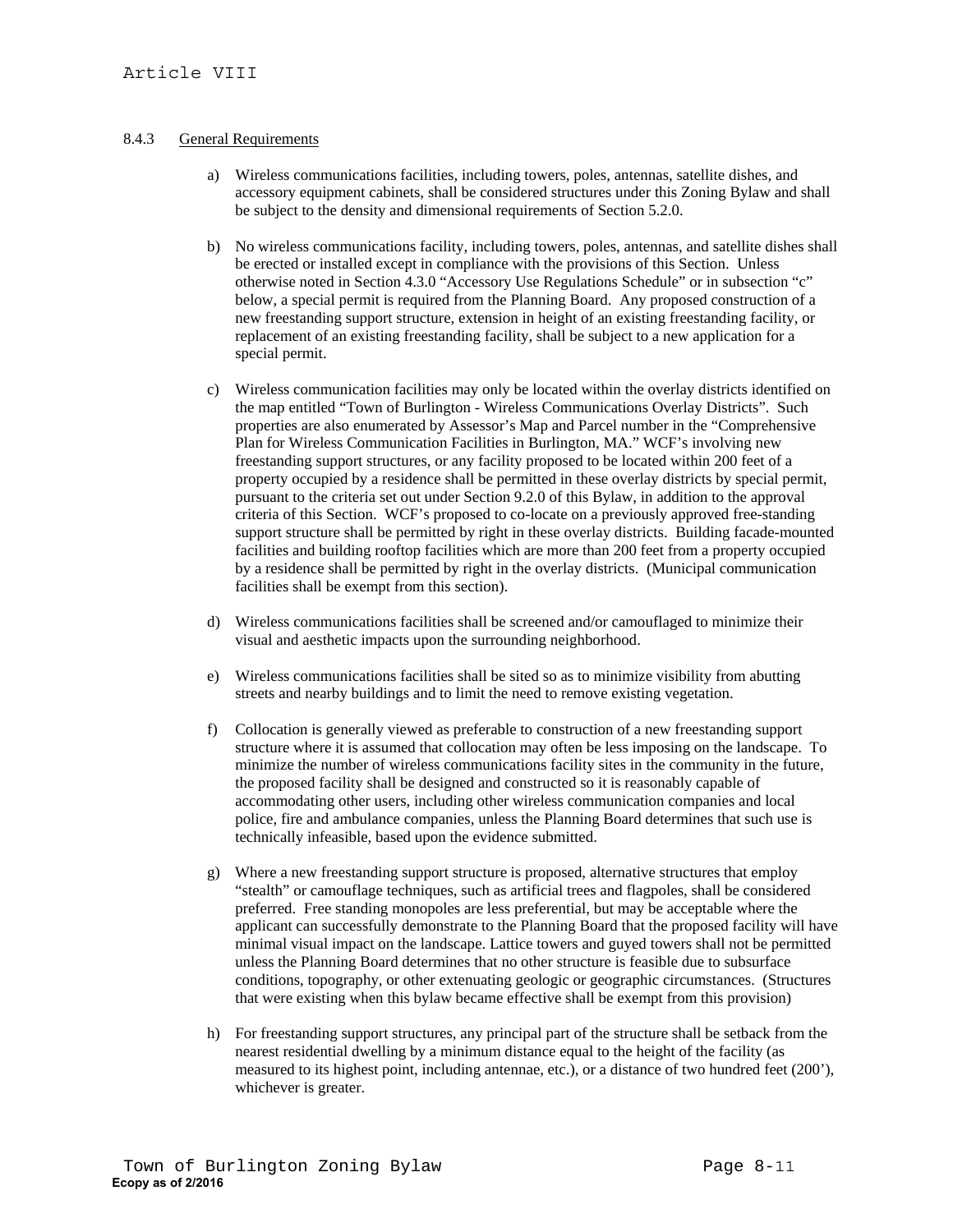- i) Wireless communication facilities shall not be permitted within eight hundred (800) feet of a public school building.
- j) No artificial lighting shall be installed unless required by the Federal Aviation Administration. If such lighting is required, it shall be screened so as not to project its light below the horizontal plane in which it is located.
- k) No interference to existing television, cable television or radio signals, including emergency systems and public safety communications, shall be permitted from the facility or components thereon. If interference occurs, it shall be the responsibility of the facility owner to immediately remedy it.
- l) A wireless communications facility may be sited on a lot which already accommodates a lawful principal use. Due consideration will be given to the use, size, and other structures on the lot, and other applicable sections of this bylaw, during the Board's review of the special permit application.
- m) All structures and/or equipment erected for providing wireless communication services shall be removed within six (6) months of cessation of use at the owner's expense.
- n) Antennas and directly related facilities used exclusively for communication for the purpose of federally licensed amateur radio operators shall be exempt from this section.

# 8.4.4 Design Criteria

The following guidelines shall be used when preparing plans for the siting and construction of all wireless communications facilities:

- a) All free standing towers and monopoles shall be designed to be constructed at the minimum height necessary to accommodate the anticipated and future users.
- b) All satellite dishes and antennas attached to a structure shall be screened or camouflaged so as to minimize visibility from abutting streets and residences. All support equipment shall be painted, colored, molded, and/or installed to blend into the structure or background horizon/landscape.
- c) Free standing wireless communications facilities shall be located on the landscape in such a manner so as to minimize visibility from abutting streets and residences and to minimize the need to remove existing vegetation. All equipment shall be painted, colored, molded, and/or installed to blend into the landscape.
- d) Wireless communications facilities shall be designed to accommodate the maximum number of users. The intent of this requirement is to reduce the total number of structures which will be required to provide service throughout the community by multiple providers.
- e) All free standing towers, poles, and similar support structures shall maintain a fall zone from any adjacent residential buildings or structures not associated with the wireless communications facility, or the proponent shall submit a structural analysis from a professional structural engineer certifying that the proposed structure does not need a fall zone due to its design specifications. A fall zone shall not be required for antenna panels, whip antennas, or satellite dishes, which are attached to existing structure facades or erected on building rooftops.
- f) Fencing shall be provided to provide security and control access to freestanding wireless communications facilities and ground mounted support equipment. Additional landscaping shall be required to provide additional screening for safety as well as to enhance the visual and aesthetic appearance of the facility, in consideration of the character of the neighborhood in which the facility is proposed. The fencing style and specific landscaping species and quantities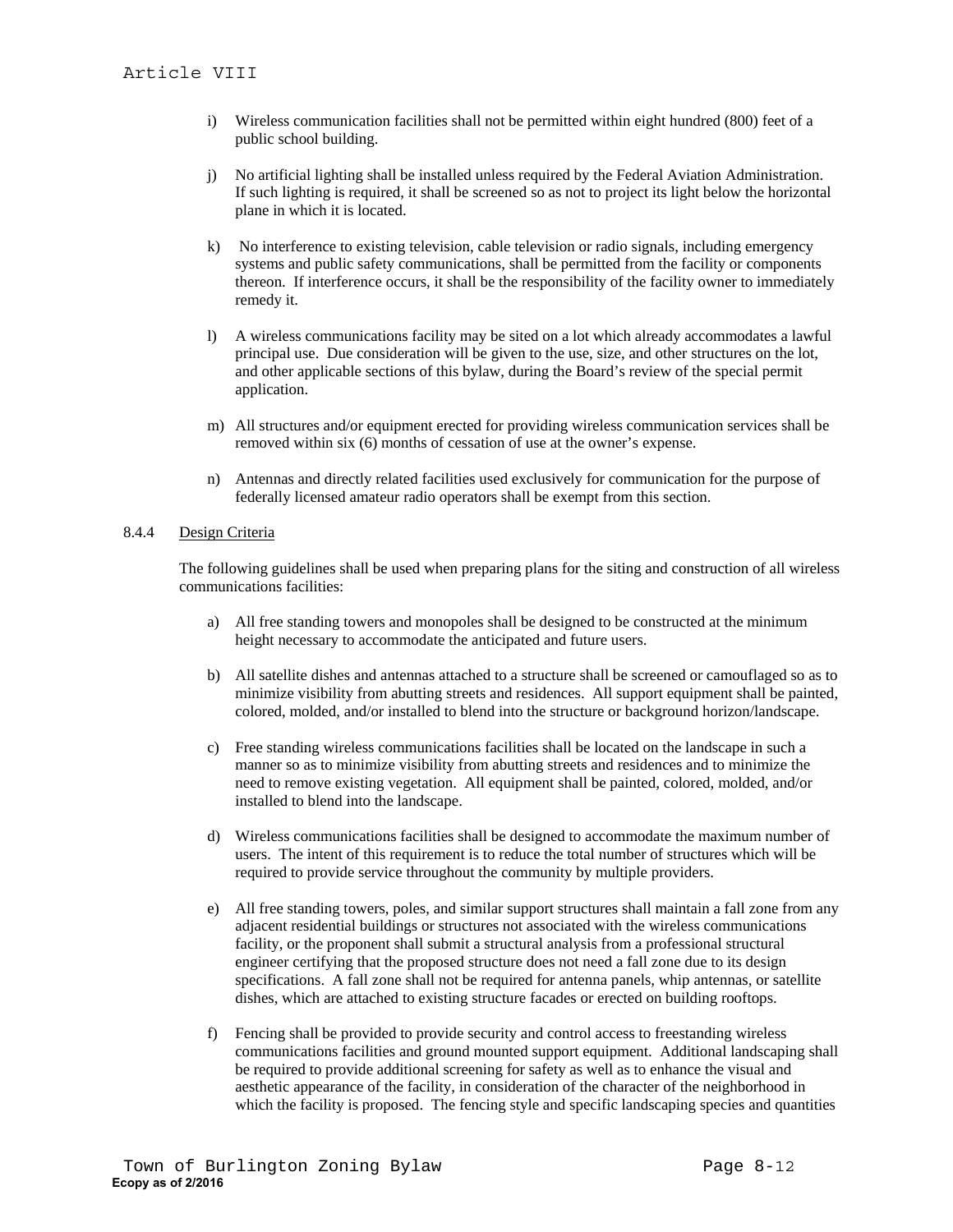shall be shown on a landscaping plan to be approved by the Planning Board as part of the special permit approval process.

- g) There shall be no signs, except for "no trespassing" signs, and any required safety signage. No advertising shall be permitted on the facility. All signs shall conform with the sign regulations of Article XIII of this Bylaw.
- h) Night lighting of facilities shall be prohibited unless required by the Federal Aviation Administration. Lighting shall be limited to that needed for emergencies and/or as required by the FAA. If such lighting is required, it shall be screened so as not to project its light below the horizontal plane in which it is located.
- i) For free standing towers, monopoles, or satellite dishes, there shall be a minimum and maximum of one (1) off street parking space for each facility, to be used in connection with the maintenance of the site, and not to be used for the permanent storage of vehicles or other equipment. When abutting residential districts, such parking space shall be suitably situated and screened to minimize its potential visual impact on such abutting residences.
- j) Unless otherwise required by the Federal Communications Commission or the Federal Aviation Administration, facilities shall be painted noncontrasting gray or blue in color, or camouflaged with some other treatment deemed acceptable by the Board. Facade mounted antenna(e) shall be non-contrasting or camouflaged to match the background color of the surface to which they are attached.
- k) Any related equipment and appurtenances shall not be more than twelve (12) feet in height.
- l) All utilities proposed to serve the facility shall preferably be installed underground.
- m) Dish antennae shall be no more than six (6) feet in diameter, and shall be mesh (rather than solid). Panel antennae shall be no more than five (5) feet in height.
- n) Antennas or panels which are located on nonresidential buildings shall be mounted so as to be less than twelve (12) feet in height above the roof of the building**.**

#### 8.4.5 Additional Submittal Requirements for WCF Requiring a Special Permit

In addition to the submittal requirements of Section 9.2.2 of the zoning bylaw, the following items and information are required to be submitted at the time an application under this section is filed:

- a) A locus plan at a suitable scale, which shall show all property lines, the exact location of the proposed structure(s), streets, landscape features, residential dwellings and neighborhoods, and all buildings within three hundred (300) feet of the proposed facility.
- b) A color photograph or rendition of the proposed wireless communications facility. A rendition shall also be prepared illustrating a view of the proposed facility from the nearest street or streets.
- c) A description of the facilities and structures, and the technical, economic and other reasons for the proposed location, height, and design in relation to the regional network of facilities existing and proposed by the provider.
- d) A description of the capacity of the proposed facility with respect to the number and type of panel antennas, drum antennas, and or transmitter receivers that it can accommodate and the basis for these calculations, and the technical specifications for the antennas proposed.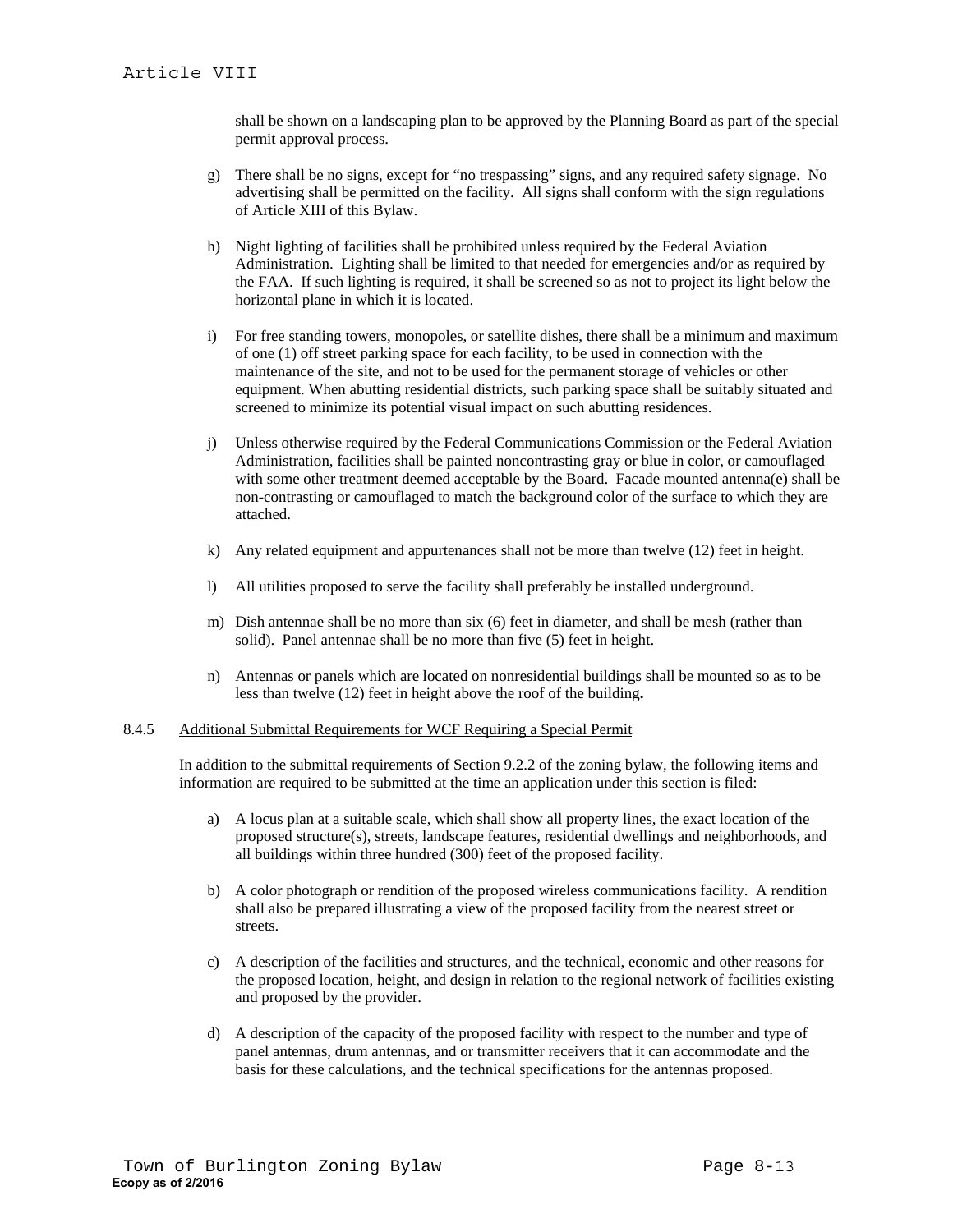- e) Coverage Maps reflecting current coverage and proposed coverage, including a breakdown of "excellent", "good", "fair", and "poor" reception areas, using the same criteria as the Comp Comm analysis in the "Comprehensive Plan for the Siting of Wireless Communications Facilities in Burlington": > -74.0 DBM, -74.0 to -80.0 DBM, -80.0 to -86.0 DBM, -86.0 to -93.9 DBM, and  $\lt$  -93.0 DBM (nonexistent), with each range to be illustrated by a different color or shading pattern. Such coverage maps shall include facilities existing or proposed in Burlington and adjoining towns which provide coverage in Burlington.
- f) If a rooftop installation, the layout of the equipment on the rooftop, and/or a floor plan of any interior space to be occupied by such supporting equipment cabinets or backup power sources.
- g) If a ground installation, a site plan layout of all equipment and structures, access drives, and any other site improvements or alterations involved.
- h) Documentation that the proposed facility complies with, or is exempt from, applicable regulations administered by the Federal Aviation Administration and the Federal Communications Commission.
- i) A report by a professional or radio frequency engineer describing the general design and capacity of any proposed installation, including but not limited to the following: The number and type of antenna(e) proposed; A description of the proposed antenna(e) and all related fixtures, structures, appurtenances and apparatus, including height, materials, color and lighting; A description of the proposed antenna(e) function and purpose; The frequency, modulation and class or service; Direction of maximum lobes; An evaluation of the potential to utilize existing facilities for the proposed facility; An evaluation of the feasibility of attaching the proposed facility to existing buildings; Copies of all applicable permits, including but not limited to all State and Federal permits required for this project and a certification of compliance with the terms and provisions

of the license issued for this purpose by the Federal Communications Commission (FCC).

- j) Site Justification or Appropriateness Statement, including a description of the selection process that eliminated other potential sites;
- k) Evidence that the applicant has filed a notice of proposed construction with the Federal Aviation Administration if the proposed facility exceeds 200 feet in height or in the event such notice is otherwise required.
- l) Material describing a specific plan for a "balloon" or similar test, including the date and time, as well as a rain date and time, suitably and clearly described for inclusion in a legal notice in the newspaper and for inclusion in a notice to abutters. The expense of such publication and notice shall be paid by the applicant.
- m) A statement indicating how the proposal meets, in the opinion of the applicant, the intents and purposes of this Bylaw.
- n) For free standing structures proposed to be sited closer to the lot line than the height of the proposed structure, the proponent shall submit a structural analysis from a professional structural engineer certifying that the proposed structure does not need a fall zone due to its design specifications.
- o) An application may be required to undergo review by an independent technical consultant to be selected by the Planning Board for the purposes of evaluating the evidence submitted by the applicant, such review to be performed at the applicant's expense.

#### 8.4.6 Approval Criteria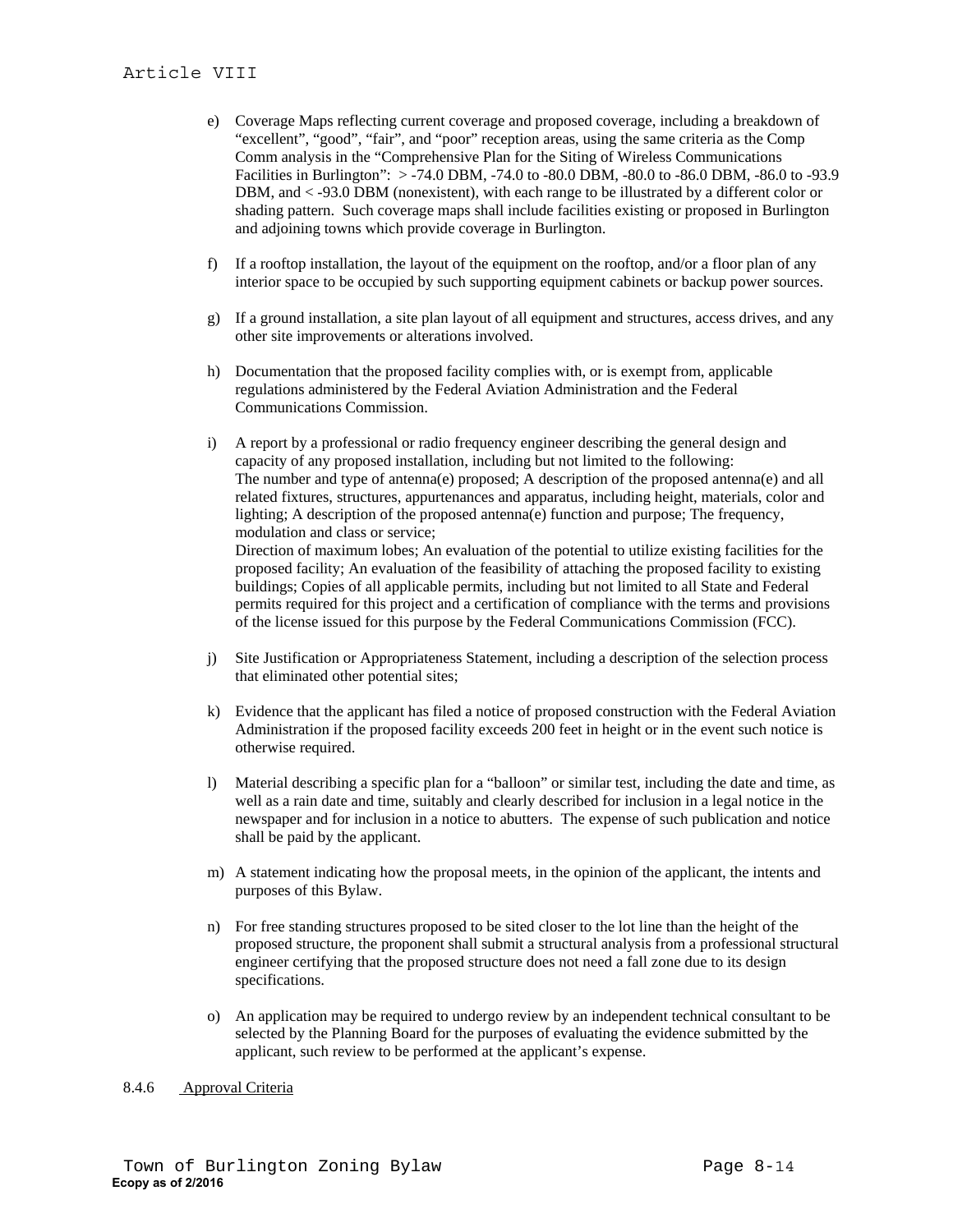8.4.6.1 In addition to the approval criteria for special permits pursuant to Section 9.2.4 of this bylaw, the Planning Board shall make findings on which to base its determination on the specific issues of:

- a) how well the use and proposal meet all required conditions and specifications of the Zoning Bylaw;
- b) how well the use and proposal meet the policies and recommendations of the Comprehensive Plan for the Siting of Wireless Communications Facilities in Burlington;
- c) whether the proposed facility employs available stealth techniques, or is otherwise camouflaged to the extent possible, in order to minimize the visual impact of the facility upon the adjoining streets and surrounding neighborhood.
- d) the proximity of the facility to residential dwellings and the visual and aesthetic impacts on such residences.

8.4.6.2 Annual RF emissions monitoring is required for all sites by an independent RF engineer to be hired with the Planning Board approval and at the applicant's expense. Test results will be submitted to the Town as soon as available, and not later than the close of the calendar year. Annual testing of electromagnet emission shall be required to ensure continual compliance with the FCC regulations.

8.4.6.3 A special permit shall only be granted if the Planning Board determines that the intent of this Bylaw and the criteria of Section 9.2.4 are met.

### 8.4.7 Severability

The invalidity of any section or provision of this bylaw shall not invalidate any other section or provision herein.

# SECTION 8.5.0 TOWN CENTER OVERLAY DISTRICTS

#### 8.5.1 The Town Center is hereby adopted to achieve the following purposes and objectives:

The fulfillment of goals and strategies enumerated in the 1993 Land Use Element of the Master Plan and the 2004 Community Development Plan involving aesthetic and functional improvements to the Town Center;

The enhancement and improvement of existing historic structures and properties around the Town Common;

The enhancement and improvement of existing properties and/or structures relative to pedestrian access, vehicular circulation, and signage;

The implementation of design and development standards to guide future development and re-use proposals which reflect the historic and governmental features of the neighborhood;

The implementation of design and development standards that encourage parking areas to be subordinated in relation to buildings, landscaping, and pedestrian access;

The encouragement of communication and shared redevelopment efforts among adjoining property owners to help achieve their long term goals and objectives; and,

The promotion of increased density where utility and transportation infrastructure already exist to better accommodate future growth;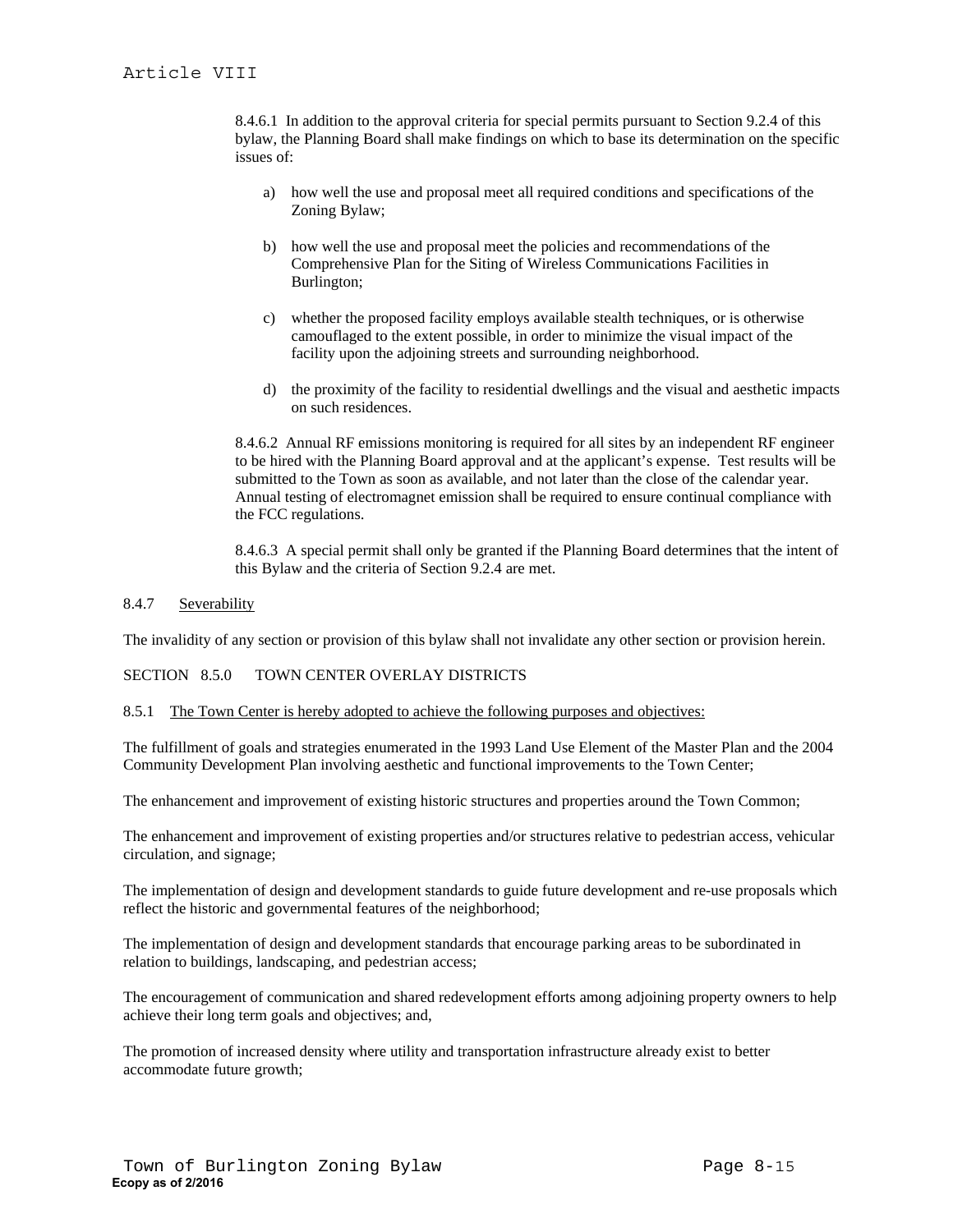# Article VIII

The promotion of a mixture of uses to reduce vehicle trips, such that residents and area employees can walk to needed services and amenities, and to conversely provide a built-in demand for the local commercial and retail uses;

The encouragement of in-fill development;

The reutilization of properties that have reached their market or physical obsolescence;

The clustering of buildings and mixing of uses in exchange for some portion of land to be set aside as public area or green space;

The application of "Smart Growth Principles" as enumerated by the Commonwealth of Massachusetts to the future redevelopment of the Town Center;

The provision of incentives to accomplish the above objectives.

#### 8.5.2 District Boundaries

The Town Center is herein incorporated as two (2) overlay districts, superimposed over other districts established by this Bylaw said districts to be known as: the "Civic Center" (CC) and the "Central Business District" (CBD). The districts shall include all areas as reflected on a map titled "Town Center Overlay Map: Civic Center and Central Business Districts", prepared by Town of Burlington Planning Department, dated December 2005. This map as may be amended from time to time is hereby made a part of this Bylaw.

### 8.5.3 General Requirements and Applicability

All land located within the Civic Center and Central Business Districts shall be subject to the use restrictions or prohibitions as identified in Sections 4.2.0, 4.3.0 and 4.4.0 of this Zoning Bylaw. Uses not specifically permitted in these schedules shall be prohibited. Where land falls within the 100-Year Flood Plain District, Wetlands Districts, Aquifer or Water Resource Districts, such land shall be governed by the additional requirements or prohibitions of such districts.

#### 8.5.4 Permitted Uses

#### 8.5.4.1 Uses permitted by Site Plan and Special Permit

A Site Plan for all uses and activities proposed in the Town Center, except for single family dwellings, shall be required to be submitted in accordance with Section 9.3.0 of this Bylaw and the Site Plan Rules and Regulations of the Planning Board.

In the use regulations schedules of Sections 4.2.0, 4.3.0 and 4.4.0 of this Zoning Bylaw:

Where a use is designated as "YES" in the CC and CBD Districts, such use shall be permitted only if said use is permitted in the underlying zoning district, and any requirement for a special permit in the underlying zoning district shall govern.

Where a use is designated as "YES1" in the CC or CBD Districts, such use shall be permitted by right, even where the underlying zoning district may prohibit such use or require a special permit for such use.

Where a use is designated as "SP" in the CC or CBD Districts, such use shall require a Special Permit in accordance with the procedures specified in Section 9.2.0 of this Bylaw, even where the underlying zoning district may permit such use by right. Such designation shall not supersede a prohibition of an underlying zoning district.

Where a use is designated as "SP1" in the CC or CBD Districts, such use may be permitted by a Special Permit, even where the underlying zoning district may prohibit such use.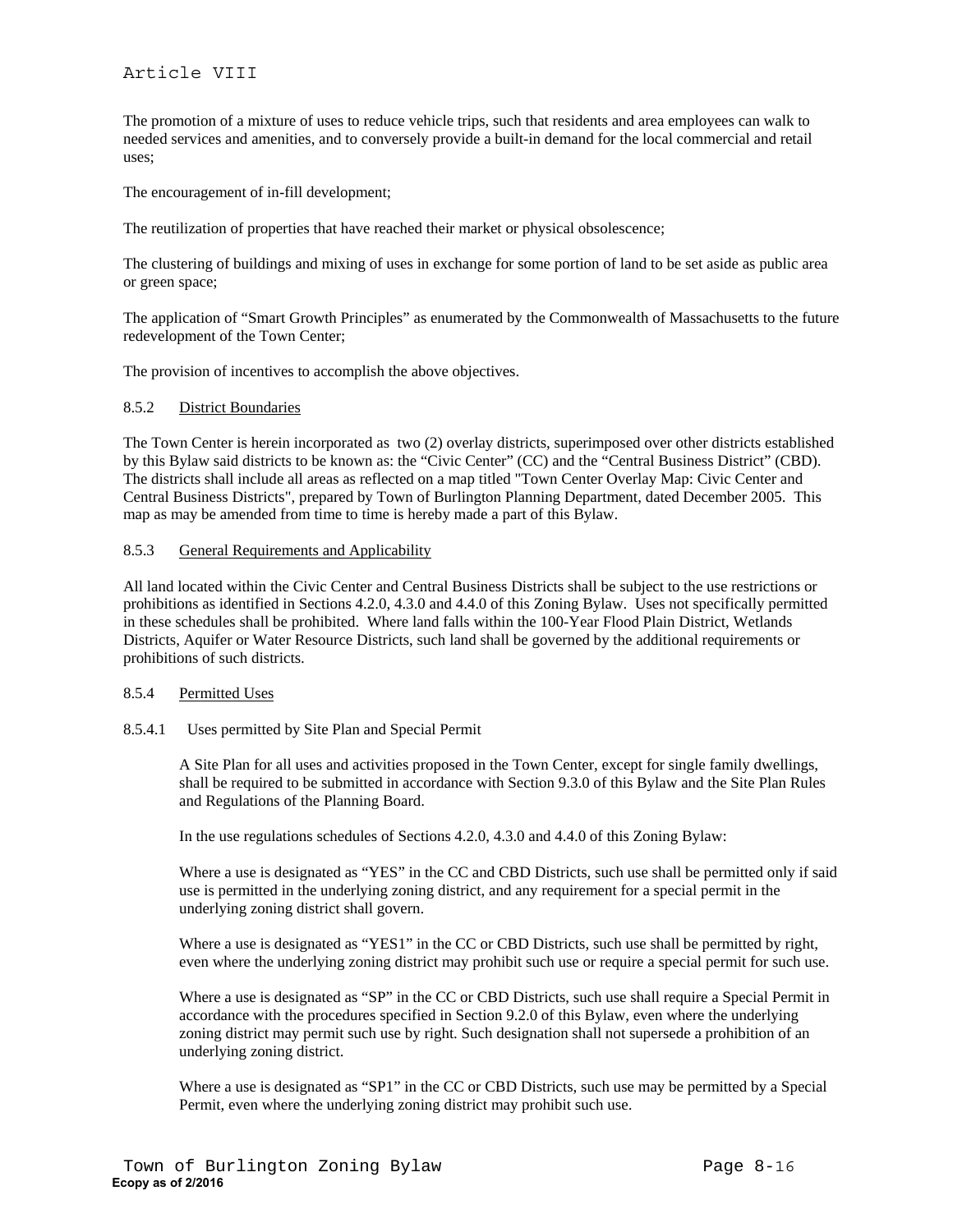Where a use if designated as "NO" in the CC or CBD Districts, such use shall be prohibited regardless of the provisions of the underlying zoning district.

8.5.4.2 Housing Production and Residential Uses in the Town Center

8.5.4.2.1 *(This section deleted in it's entirety September 2010 Town Meeting)*

8.5.4.2.2 Maximum Residential Component: No additional Multiple-Family Dwellings shall be permitted beyond those units already permitted or applied for as of June 8,2010

### 8.5.5 Dimensional Requirements

8.5.5.1 Minimum Lot area

Lot area requirements shall be as required in the underlying zoning district pursuant to Section 5.2.0 of this Bylaw.

8.5.5.2 Minimum Lot Frontage

Frontage requirements shall be as required in the underlying zoning district pursuant to Section 5.2.0 of this Bylaw.

8.5.5.3 Minimum Front Yard

Front yard setback may be zero, subject to inclusion of minimum 10 feet wide pedestrian area along the front face of any structure, where such area may include walkways and other pedestrian amenities including seating areas, benches, landscaping, lighting, awnings, trash receptacles, and similar features as may be approved by the Planning Board pursuant to a Site Plan.

#### 8.5.5.4 Minimum Side Yard and Rear Yard

Side yard setback may be zero, except where abutting use is a one family dwelling, in which case a minimum 15' landscaped buffer is required.

#### 8.5.5.5 Minimum Buffer to Adjoining RO Districts

The minimum buffer to adjoining residentially zoned property shall be 20% of the average depth and/or width of the lot as applicable, with a minimum of 25' and a maximum requirement of 50'. Abutting residentially zoned property shall include lots that are adjacent to a private or public way, connecting said residential property and the CC or CBD Districts. This buffer is not applicable to front yard setbacks on Cambridge Street, Center Street, and Winn Street. The buffer shall consist of natural vegetation and/or landscaping designed and constructed to mitigate the impact of any commercial use within the CC or CBD Districts on the abutting residential district. The buffer shall be designed and constructed to minimize the visual effect of the bulk and height of buildings, structures, parking areas, lights, or signs, and shall be kept free of encroachment by all buildings, structures, storage areas, and parking, except that bicycle paths and fences may be sited within such buffer area if approved pursuant to a site plan review by the Planning Board but subject to a minimum 20' setback for bicycle paths.

#### 8.5.5.6 Maximum Aggregate Building-to-Ground Area Percentage

33 1/3 %, except that the Planning Board pursuant to a Site Plan or Special Permit may permit the Maximum Aggregate Building to Ground Area Percentage to increase to 40% where such application is consistent with the purposes of the Town Center and meets one or more of the following criteria: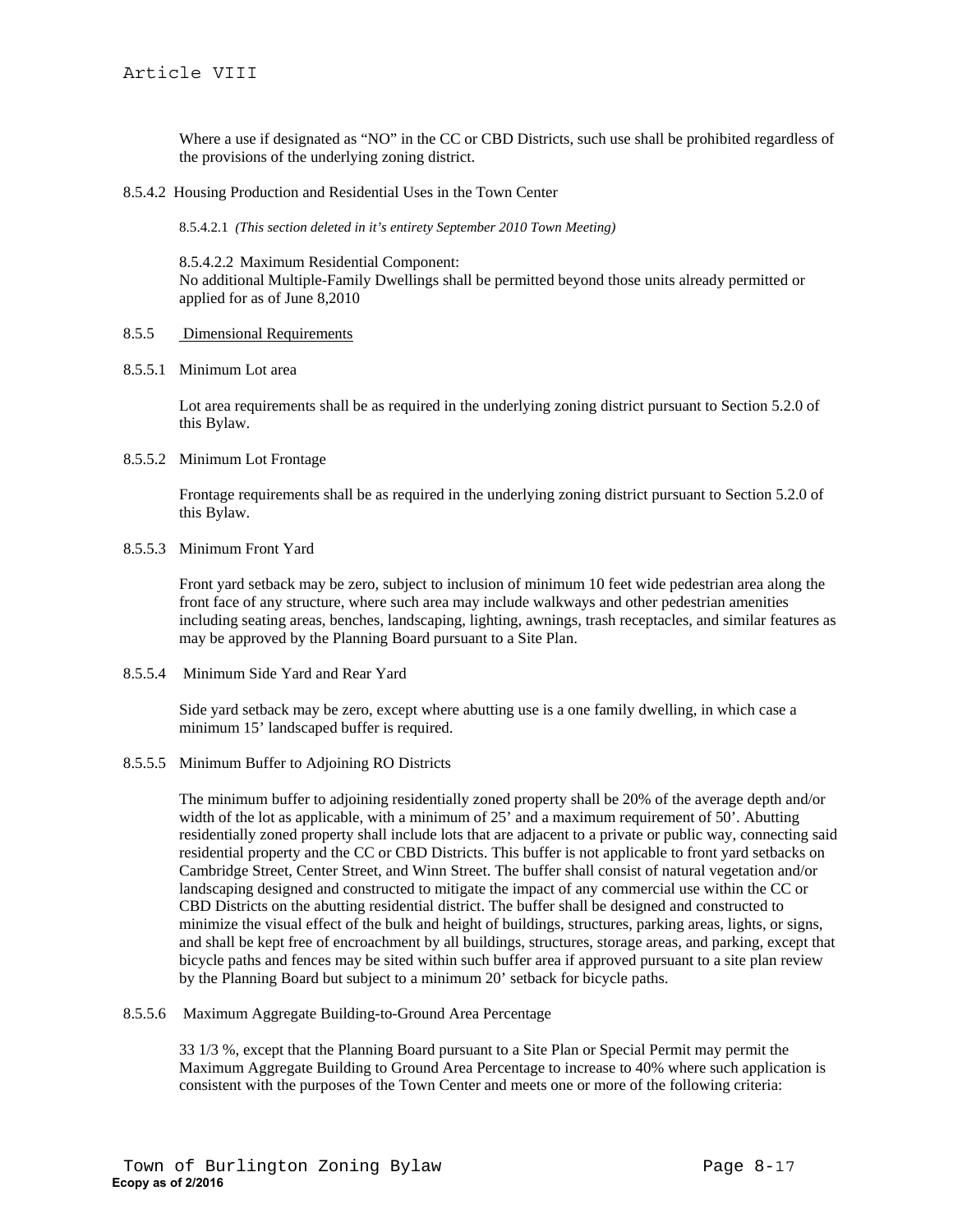a) Pedestrian and bicycle amenities are provided that are distinctly separated from drive aisles and parking, that provide active public spaces to foster social interaction, that encourage walking between businesses, that offer ease of access to public transit systems, and that enhance safety and access to adjoining properties and streets;

b) Landscaping is provided of a density, diversity, and maturity that fosters the creation of public spaces, and that promotes connections to landscaped spaces on adjoining properties;

c) Any housing component where at least 15% of the units are set aside as permanently affordable housing units.

d) Offsite mitigation is implemented within the Town Center that substantially advances the purposes and objectives of the Town Center.

Pursuant to a special permit granted under Section 8.5.9 Transfer of Development Rights, the Planning Board may permit a Maximum Aggregate Building to Ground Area Percentage to increase to 50% where such application is consistent with the purposes of the Town Center and meets the criteria of any design review guidelines established by the Planning Board.

### 8.5.5.7 Maximum Building & Structure Height

For nonresidential and mixed use structures within 100' of abutting residential district, including measurement across public or private ways = 30'.

For nonresidential and mixed use structures greater than 100' but less than 200' from abutting residential district, including measurement across public or private ways = 35'.

For nonresidential and mixed use structures greater than 200' from abutting residential districts, including measurement across public ways  $= 40$ .

For multifamily structures within 100' of abutting residential district  $=$  30'

For multifamily structures greater than 100' from abutting residential district  $= 40'$ .

For one family dwellings  $= 30'$ .

#### 8.5.5.8 Minimum Feet between Buildings

Not less than required by the State Building Code.

# 8.5.5.9 Maximum Floor Area Ratio

For properties whose underlying zoning designation is General Industrial, the Floor Area Ratio may be increased to 0.50 pursuant to a special permit granted by the Planning Board in accordance with the provisions of Section 8.5.5.6. Floor Area Ratio shall not apply to other properties in the CC or CBD.

#### 8.5.6 Nonconforming Uses, buildings, structures and premises

In addition to the criteria of Sections 6.1.1 and 6.1.2 of this Bylaw, proposed alteration, expansion, and/or change of nonconforming uses, buildings, structures or premises shall be subject to site plan review and aesthetic criteria of any design review regulations adopted by the Planning Board.

### 8.5.7 Parking Requirements

Parking requirements shall be as specified in Article VII of this Bylaw.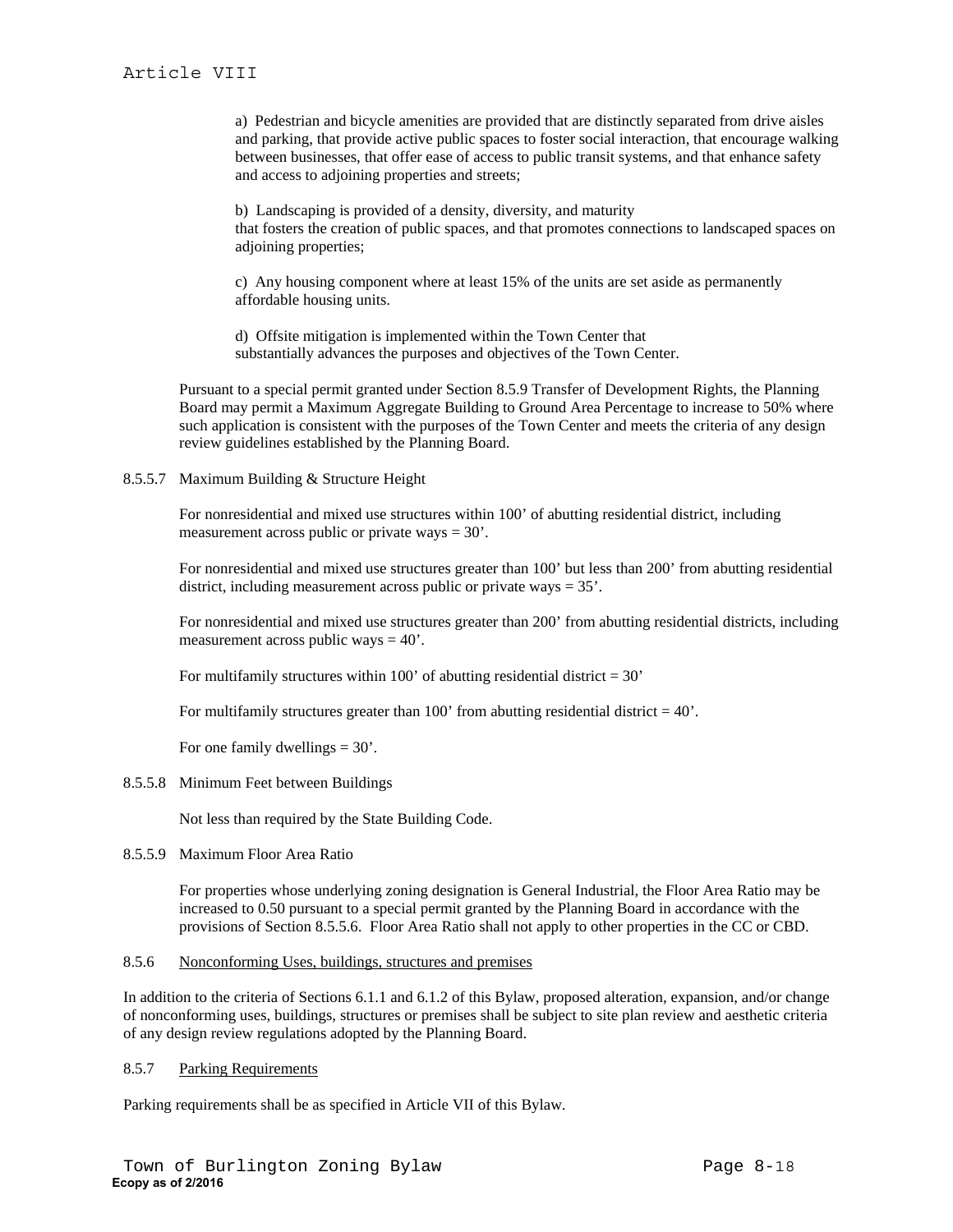# 8.5.8 Design Requirements

The Planning Board shall adopt and maintain design review regulations to govern the future construction and reuse of properties in the Town Center. Adoption and amendment to such regulations shall require a public hearing in accordance with Section 9.6.0 of this Bylaw, and with notice to Town Meeting Members. Such regulations shall address:

1. Facade and exterior building treatment, including the style and sizes of all signage affixed to buildings;

2. A minimum percentage of landscaped surface area;. All open space, landscaped and usable, shall be designed to add to the visual amenities of the area by maximizing, in so far as practical, its visibility for persons passing the site or overlooking it from nearby properties.

3. A reduction in the number of existing curb openings that exist on the premises;

4. The placement of utilities and wiring underground to the extent possible;

5. The placement of HVAC equipment, fans, generators, and other site related structures and items so that they are not visible on roofs or building frontage areas, or that such features are suitably screened from view;

6. The layout & design of parking and loading spaces;

7. Other design standards and conditions deemed appropriate by the Planning Board; and,

8. Pedestrian amenities - sidewalks to provide access between parking areas and uses, and between properties.

9. Preservation and enhancement of landscaping. The landscape shall be preserved in its natural state, insofar as practicable, by minimizing tree and soil remove and any grade changes shall be in keeping with the general appearance or neighboring developed area.

10. Relation of buildings to environment. The proposed development shall be related harmoniously to the terrain and to the design, scale, and architecture of existing buildings in the surrounding area that have visual relationship to the proposed buildings, in so far as practical. Proposed buildings shall be related to their surroundings with respect to:

- a) Street facade and exterior walls visible from public ways.
- b) Variations and breaks in wall and/or roof planes.

c) Materials, textures and color

d) Roof slopes and materials

e) Domestic scale should be produced through massing devices such as breaks in wall and roof planes and through design of architectural features.

f) The building should not be made, in effect, a sign, through painting with bold patterns, checks, logos or other graphic devices, use of lighting or use of unconventional building form.

g) External lighting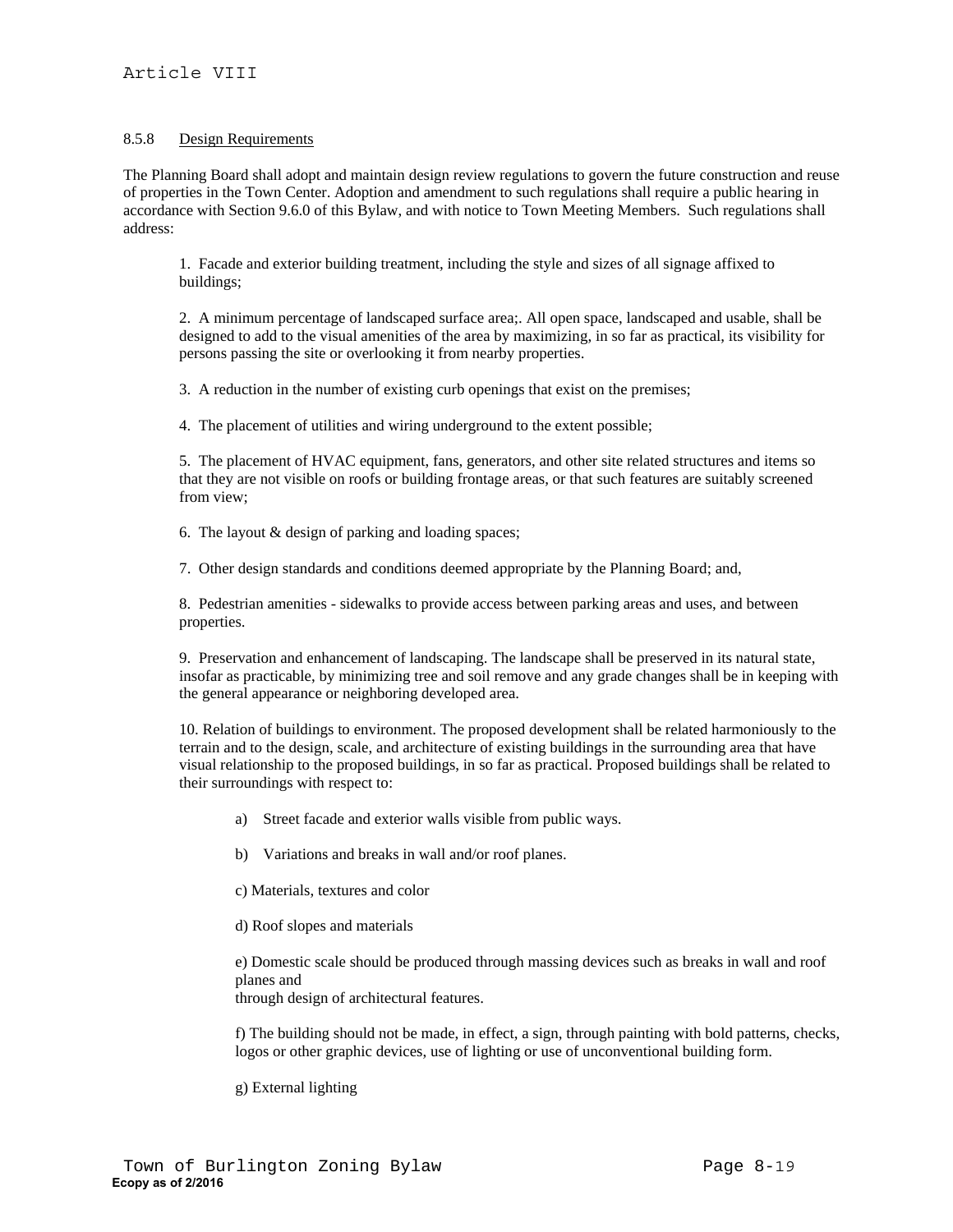# h) External windows

11. Heritage. Proposals to remove or disrupt historic or traditional structures, or architectural elements shall be minimized.

12. Cost. The Planning Board shall be obligated to be sensitive to potential financial burden to the applicant, where the applicant is only making improvements to comply with the Americans with Disabilities Act requirements.

# 8.5.9 Transfer of Development Rights

The Planning Board may, by Special Permit, consider requests to transfer development capacity between parcels of land in the Town Center. The Planning Board shall base its decision on the purposes and objectives criteria of Section 8.5.1. A major purpose of this provision is to provide a buffer between the adjoining established neighborhoods and the Town Center where no such buffer currently exists. Transferred development rights may be used for residential or nonresidential uses.

Development rights may not be transferred from land which may not be otherwise developed because of deed restrictions, easements, prior transfer of development rights, or other reasons that render the land not developable, including land with conservation restrictions, land owned by a government agency or a nonprofit corporation or other entity for park, open space, agricultural, historical, or conservation purposes.

Transfer of development rights is contingent upon placing a permanent deed restriction and recording such restriction at the South Middlesex Registry of Deeds, the form of which is subject to approval by Town Counsel, on the land from which the development rights are being transferred and restricting the use of the land to agriculture, forestry, open space, passive or active recreation, or deeding the land to the Town of Burlington as permanent open space or parkland.

Development rights may be transferred from a sending parcel with the accompanying deed restriction and held indefinitely by the owner of the parcel before being transferred to a receiving parcel. Development rights may be transferred by sale or other means and may subsequently be transferred to any owner of receiving parcels in the Town Center allowed pursuant to this bylaw.

#### 8.5.10 Criteria for approval

The Planning Board shall not approve any application for approval of a site plan or special permit in the Town Center District unless it finds that all the following conditions are met:

1. The use or uses as proposed to be developed, and as reflected on the Site Plan and/or Special Permit application, will further the goals enumerated in the 1993 Land Use Element of the Master Plan and 2004 Community Development Plan for the Town Center, and the objectives listed in this section;

2. The use or uses proposed to be developed will enhance and improve pedestrian access, vehicular circulation, and the aesthetic appearance and function of the property and the area; and,

3. All criteria for approval listed in Sections 9.2.4 and 9.3.4 of this Bylaw.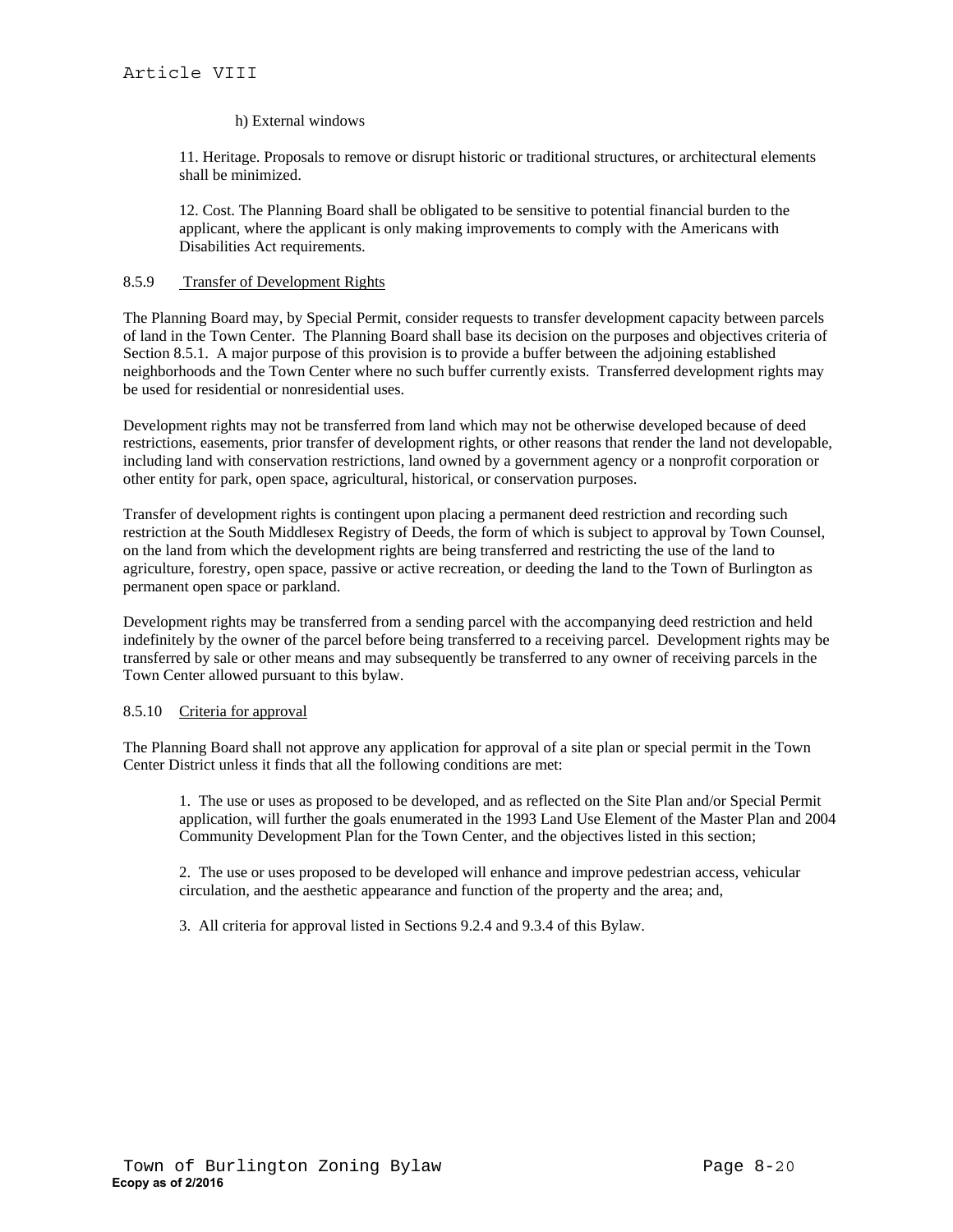# **ARTICLE IX: ADMINISTRATION AND PROCEDURES**

#### SECTION 9.1.0 ENFORCEMENT

The Inspector of Buildings shall be primarily responsible for enforcing this Bylaw, but it shall be binding upon all employees and officers of the Town including the police, and they shall, when acting within the scope of their duties, fully enforce this Bylaw.

### 9.1.1 Building Permit

The Inspector of Buildings shall issue no permit nor approve any application of any kind unless the plans, specifications and intended use are in all respects in conformity with this Bylaw. Whenever such permit is refused, the reasons therefor shall be clearly stated in writing to the applicant within fourteen (14) days after receipt of the application.

### 9.1.2 Occupancy Permit

No building or structure hereafter erected, altered or changed as to construction or use, shall be occupied or used, nor shall any owner of the building or structure allow such building or structure to be occupied or used, nor shall any owner, builder or contractor allow such building or structure to be sold or occupied or used without any occupancy permit issued by the Inspector of Buildings with the approval of the Board of Health. No such permit shall be issued unless the building or structure and its uses and accessory use shall comply in all respects with this Bylaw and the Laws of the Commonwealth. Return of a non-approval of the occupancy permit from the Board of Health will have to be received by the Inspector of Buildings within ten (10) days of notification or he will consider the permit approved. Notification of the granting of an occupancy permit shall be sent to the Board of Assessors, the Fire Chief, the DPW, the Conservation Commission and the Planning Board.

### 9.1.3 Penalty

Any person violating any of the provisions of this Bylaw shall be fined not more than three-hundred (\$300) dollars for each offense. Each day that such violation continues shall constitute a separate offense. However, when enforced by way of the non-criminal disposition method, the fine for each violation shall be \$50.00.

#### 9.1.4 Request for Enforcement

If the Inspector of Buildings is requested in writing to enforce this Bylaw against any person allegedly in violation of the same, he shall notify, in writing, the party requesting such enforcement of any action or refusal to act, and the reasons therefore, within fourteen (14) days of receipt of such request.

# SECTION 9.2.0 SPECIAL PERMIT

#### 9.2.1 Requirements

In all districts, any use or accessory use designated by SP in the Principal Use Regulations Schedule and the Accessory Use Regulations Schedule (Article IV, Sections 4.2.0 and 4.3.0) shall require a Special Permit granted by the Planning Board.

# 9.2.2 Procedure

9.2.2.1 Any person desiring a special permit shall submit an application to the Town Clerk, together with the required filing fee as specified in the Planning Board's Rules and Regulations, and twelve (12) copies of a Site Plan and/or other supporting documentation. The Town Clerk shall within three (3) days transmit the original application and four (4) copies of the plan and any supporting documentation to the Planning Board; and one (1) copy each of the application, plan, and supporting documentation to the

Town of Burlington Zoning Bylaw Page 9-1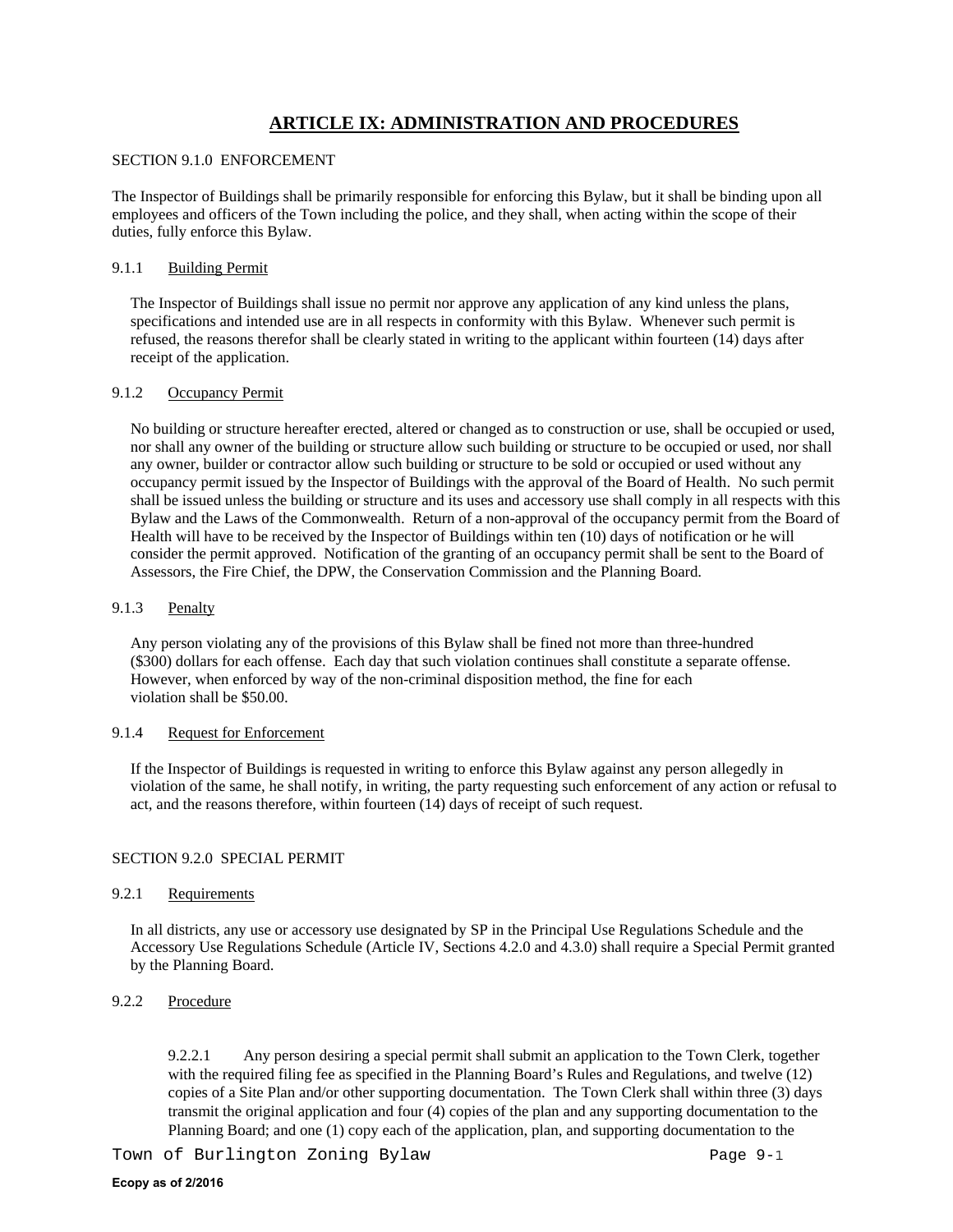Inspector of Buildings, the Board of Selectmen, the DPW, the Town Engineer, the Board of Health, the Conservation Commission, the Fire Chief, and the Police Chief, who shall consider the application and submit a report thereon with recommendations to the Planning Board. The Planning Board shall not make a finding and determination upon the application until it has received the reports from the Building Commissioner, the Board of Selectmen, the Board of Health, the Fire Chief or designated representative, the Police Chief or designated representative, the Town Engineer, and the Conservation Commission or until thirty-five (35) days shall have elapsed without such reports being submitted and until a public hearing has been held.

9.2.2.2 The Planning Board shall adopt and from time to time amend rules and regulations relative to the issuance of such permits and shall file a copy of said rules in the office of the Town Clerk. Such rules shall prescribe a size, form, contents, style and number of copies of application forms, plans and specifications and the procedure for a submission and approval of such permits.

# 9.2.2.3 Special Permit Fees

 Where Special Permits are required for uses pursuant to this Bylaw, filing fees shall be as established in the Planning Board Rules and Regulations for Special Permits, as may be amended from time to time to offset the cost of interdepartmental review.

# 9.2.3 Public Hearing

The Planning Board shall hold a public hearing within sixty-five (65) days after the special permit application has been transmitted to the Planning Board giving notice as prescribed G.L. c. 40A, s. 11.

## 9.2.4 Criteria for Approval

Special permits shall be granted by the Planning Board, unless otherwise specified herein, only upon its written determination that the adverse effects of the proposed use will not outweigh its beneficial impacts to the town or the neighborhood, in view of the particular characteristics of the site, and of the proposal in relation to that site. In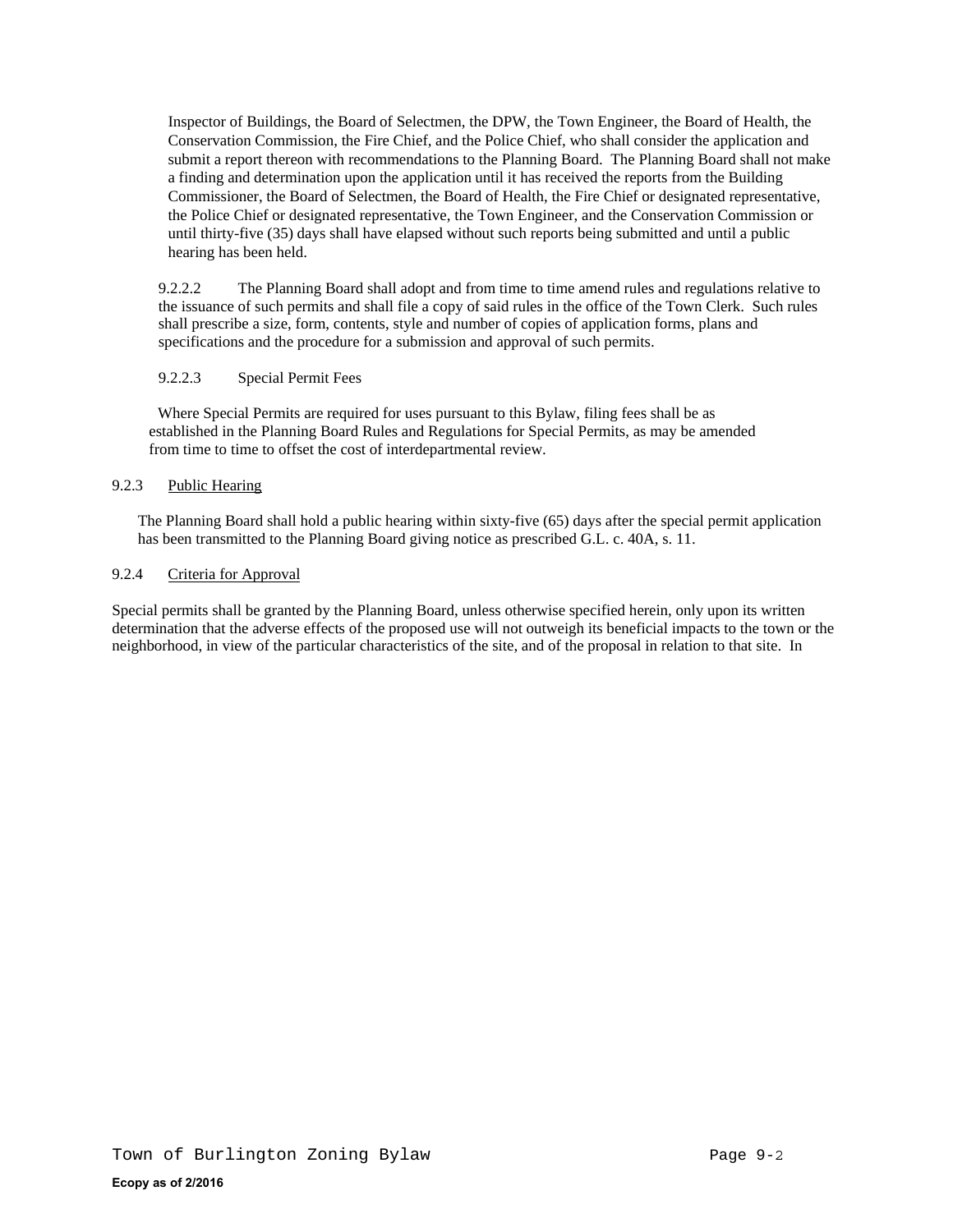addition to any specific factors that may be set forth in this Zoning Bylaw, the determination shall include consideration of each of the following:

- 1. Social, economic, or community needs which are served by the proposal;
- 2. Traffic flow and safety, including parking and loading;
- 3. Adequacy of utilities and other public services;
- 4. Neighborhood character and social structures;
- 5. Impacts on the natural environment; and
- 6. Potential fiscal impact, including impact on town services, tax base, and employment.

# 9.2.5 Final Action

The Planning Board shall take final action on a special permit application within ninety (90) days after the public hearing has been closed. The failure to do so will constitute a favorable action by the Planning Board. Final action shall consist of (1) a written approval of the special permit, or (2) a written denial of the special permit application, stating reasons for such approval or denial. Special permits may be granted with such reasonable conditions, safeguards, or limitations on time or use, including performance guarantees, as the Planning Board may deem necessary to serve the purposes of this Zoning Bylaw.

# 9.2.5.1 Expedited Permitting for Priority Development Sites

Town Meeting may, by majority vote, accept the expedited permitting provisions of G.L. c. 43D and designate any particular lot or lots as Priority Development Sites. In such cases, the Planning Board shall undertake review and render a decision on any special permit application so affected within 180 days of submission. The Planning Board may address provisions for such expedited permitting in its rules and regulations.

# 9.2.6 Implementation

Special permits shall lapse if a substantial use thereof or construction thereunder has not begun, except for good cause, within 24 months following the filing of the special permit approval (plus such time required to pursue or await the determination of an appeal referred to in G.L. c. 40A, s. 17, from the grant thereof) with the Town Clerk. The Planning Board may at the time of approval or thereafter, upon application therefore, grant such extensions of time, each not longer than one (1) year, as it shall deem necessary to carry the use into effect.

# 9.2.7 Repetitive Application

No application for a special permit which has been unfavorably and finally acted upon by the Planning Board shall be acted favorably upon within two (2) years after the date of final unfavorable action, unless the Planning Board by a three-fourths vote finds specific and material changes in the conditions upon which the previous unfavorable action was based.

# SECTION 9.3.0 SITE PLAN

#### 9.3.1 Requirements of Plan

# 9.3.1 Requirements of Plan.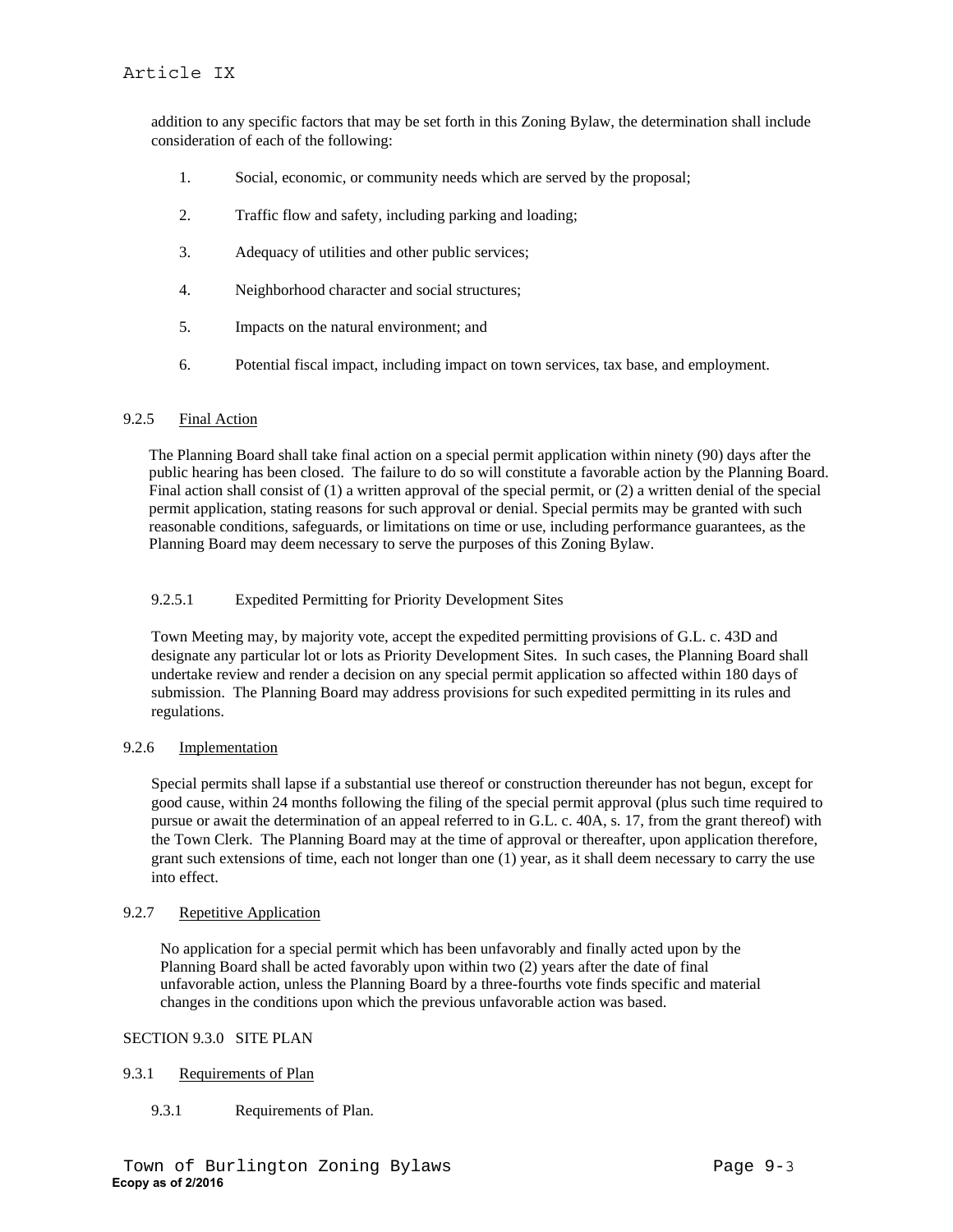In all districts except RO and FP, no structure or premises shall be constructed, reconstructed, altered, or used except in conformity with a site plan, prepared by a professional land surveyor, or registered professional engineer, and bearing an endorsement of approval by the Planning Board. Said site plan shall show, among other things, all existing and proposed buildings with ground floor plan and elevations, structures, parking spaces, driveway openings, driveways, service areas, and other open uses; all facilities for sewage, refuse and other waste disposal and for surface water drainage; and all principal landscape features, such as fences, walks, walls, signs, exterior lighting, and planting areas showing size and kind of plants to be used.

The Planning Board may in any particular case where such action is in the public interest and not inconsistent with the intent and purpose of this section, waive strict compliance with its rules and regulations and with the requirements herein.

9.3.1.1 Waived Requirements: When in the opinion of the Planning Board, the alteration or reconstruction of a structure does not substantially change the relationship of the structure to the site and to abutting properties and structures, the Planning Board may determine, without a public hearing, that submission of a site plan is not required. Upon application, such a determination may be made by an affirmative vote of not less than all members of the Planning Board present except one, and in no event less than four members, and all abutters must be notified by certified mail, return receipt requested, at least seven days prior to the meeting at which such vote is to be taken. The involved structure shall be as shown on a site plan previously approved under this section or on a plan determined by the Planning Board to be equivalent to a site plan. Such plan, with all proposed changes shown thereon, shall be included with the application. The structure, as changed, shall comply in every respect with all provisions of the Zoning Bylaw and other applicable laws and bylaws. Notice of final action shall be sent to the Inspector of Buildings and to the applicant.

#### 9.3.2 Procedure

Any person desiring approval of a site plan under this section shall submit twelve (12) copies of said plan to the Town Clerk (together with a filing fee as specified in the Planning Board Site Plan Rules and Regulations) who shall within three (3) days transmit two (2) copies to the Planning Board; and one (1) copy each to the Inspector of Buildings, the Board of Selectmen, the DPW, the Board of Health, the Conservation Commission, the Town Engineer, the Fire Department, and the Police Department who shall consider the plan and submit a report thereon with recommendations to the Planning Board. The Planning Board shall not make a finding and determination upon an application until it has received these recommendations or until thirty-five (35) days have elapsed without such recommendations being submitted and until a public hearing has been held.

9.3.2.1 A filing fee shall be submitted to the Town Clerk with an application for a site plan or site plan waiver. The filing fees shall be as set by the Planning Board in its Site Plan Rules and Regulations from time to time. In no case shall the filing fee for a site plan or site plan waiver be less than \$350.00. (Amended 9/11/95)

#### 9.3.3 Public Hearings

The Planning Board shall hold a public hearing within sixty-five (65) days after the site plan has been transmitted to the Planning Board, giving notice as prescribed in G.L. c. 40A, s. 11.

## 9.3.4 Criteria for Approval

In considering a site plan under this section, the Planning Board shall require conformance with the following conditions:

9.3.4.1 Internal circulation and egress shall provide for traffic safety, and access to and from minor streets servicing one family dwellings shall be minimized.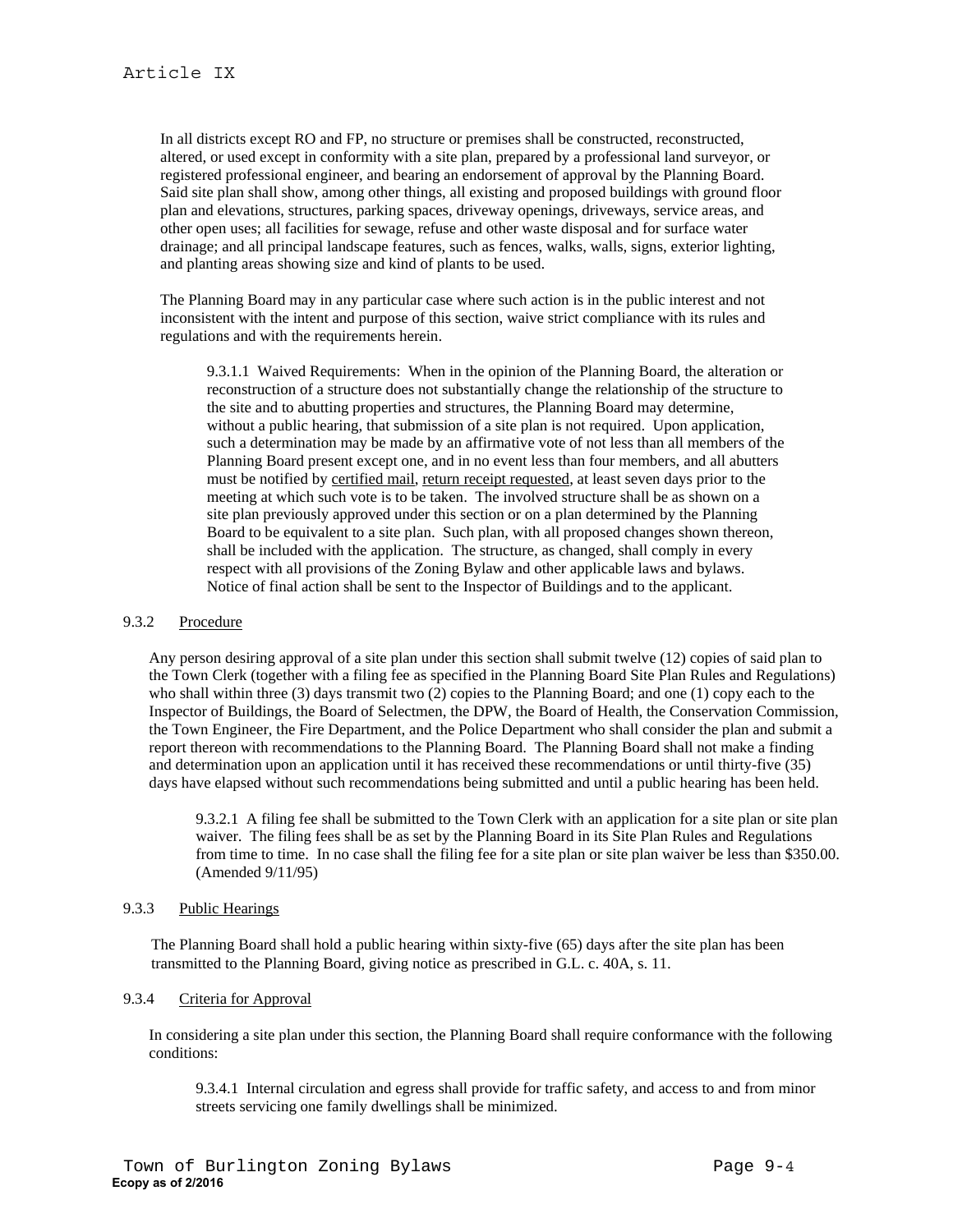9.3.4.2 Visibility of parking and service areas from adjoining streets and districts shall be minimized.

9.3.4.3 Adequate access to each structure for fire and service equipment shall be provided.

9.3.4.4 Utilities and drainage in the vicinity shall be adequate.

9.3.4.5 Exterior lighting shall not shine on adjoining properties.

9.3.4.6 Effective use shall be made of topography, landscaping, and building placement to enhance the neighborhood.

9.3.4.7 All other requirements of the Bylaw have been satisfied.

### 9.3.5 Final Action

The Planning Board shall take final action on an application for site plan approval within ninety (90) days after the public hearing has been closed. The failure to do so shall constitute approval of the site plan as submitted.

The Planning Board shall take final action on an application for site plan approval within ninety (90) days after the public hearing has been closed. The failure to do so shall constitute approval of the site plan as submitted. Final action shall consist of (1) approval of the site plan as submitted; or (2) approval of the site plan subject to conditions, modifications, and/or restrictions set forth thereon which in the opinion of the Planning Board are necessary to cause the site plan to meet the criteria for approval set forth herein; or (3) denial of the application for site plan approval if in the opinion of the Planning Board the site plan fails to meet any one or more of the criteria for approval set forth herein, and the applicant fails or refuses to make such amendments to the site plan as are necessary in the opinion of the Planning Board to cause the site plan to meet the criteria for approval.

# 9.3.5.1 Expedited Permitting for Priority Development Sites

Town Meeting may, by majority vote, accept the expedited permitting provisions of G.L. c. 43D and designate any particular lot or lots as Priority Development Sites. In such cases, the Planning Board shall undertake review and render a decision on any site plan application so affected within 180 days of submission. The Planning Board may address provisions for such expedited permitting in its rules and regulations.

#### 9.3.6 Implementation and Completion of Plan

An approved or conditionally approved site plan shall be carried into effect and completed by the applicant within one (1) year of the date of approval. The Planning Board may at the time of the approval or conditional approval of any site plan or thereafter, upon application therefor, grant such extensions of time, each not longer than one (1) year, as it shall deem necessary to carry the site plan into effect.

# 9.3.7 Appeal.

The appeal of a decision of the Planning Board pursuant to this Section 9.3.0 shall be made to a court or competent jurisdiction as set forth in G.L. c. 40A, s. 17.

#### SECTION 9.4.0 AMENDMENT

#### 9.4.1 Initiation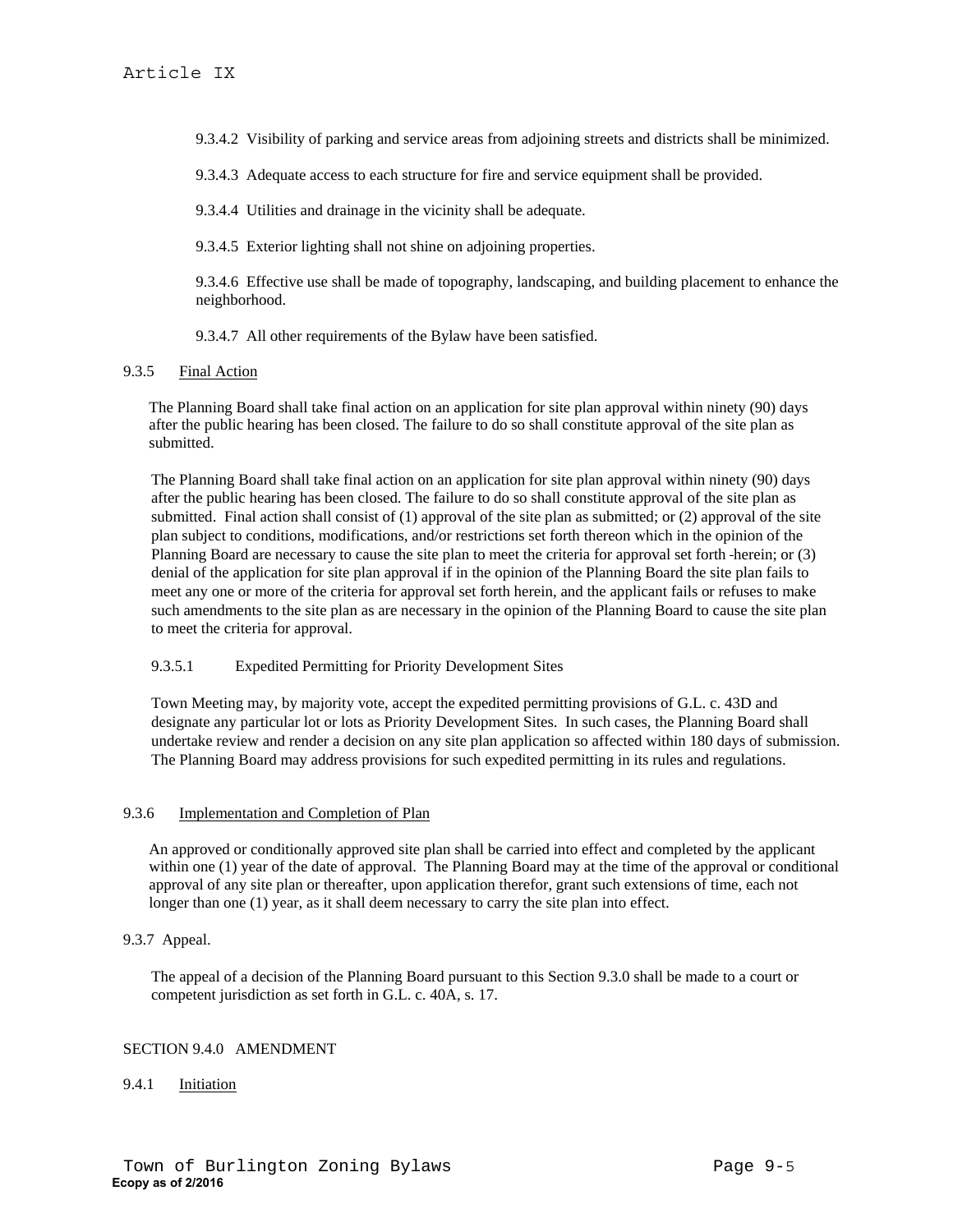Amendments to this Bylaw may be initiated by an elected or appointed Town Board, committee, officer or other person permitted by law, an individual owning land to be affected by an amendment, ten (10) registered voters, or a regional planning agency. Unless initiated by the Board of Selectmen, the proposed amendment shall be submitted to that Board. The Board of Selectmen shall within fourteen (14) days of receipt of such a proposal submit it to the Planning Board for review.

### 9.4.2 Public Hearing

The Planning Board shall hold a public hearing within sixty-five (65) days after the proposed amendment is submitted to it by the Board of Selectmen, giving notice as prescribed in Section 9.6.0.

### 9.4.3 Report of the Planning Board and Town Meeting Action

After the Public Hearing the Planning Board shall report its recommendations to the Town Meeting. No vote to adopt a proposed amendment shall be taken until a report or recommendations by the Planning Board has been submitted to the Town Meeting or twenty-one (21) days after said hearing have elapsed without submission of such report or recommendations. A Town Meeting may adopt, reject, or amend and adopt a proposed amendment only by a two-thirds vote. If a Town Meeting fails to vote on any proposed amendment within six (6) months after the public hearing, no action shall be taken thereon until after a subsequent public hearing is held with notice and report as above provided.

### 9.4.4 Effective Date

The effective date of an amendment to this Bylaw is the date when voted upon by a Town Meeting.

## 9.4.5 Repetitive Petition for Amendments

No proposed Zoning Bylaw amendment which has been unfavorably acted upon by a Town Meeting shall be considered by the Town Meeting within two (2) years after the date of such unfavorable action unless the adoption of such proposed Bylaw amendment is recommended in the report of the Planning Board on the current petition.

# 9.4.6 Lots Excluded from Amendment Changes

Any increase in area, frontage, width, yard, or depth requirements of a Zoning Bylaw shall not apply to a lot for one family residential use which at the time of the first notice of the public hearing was not held in common ownership with any adjoining land, conformed to the then existing requirements, and had less than the proposed requirement but at least five thousand (5,000) square feet of area and fifty (50) feet of frontage.

# SECTION 9.5.0 APPEALS

# 9.5.1 Board of Appeals

There shall be a Board of Appeals comprised of five (5) members appointed by the Board of Selectmen for terms of five (5) years and so arranged that the term of one (1) member expires each year. The members of the Board of Appeals duly appointed on the effective date of this Bylaw shall continue to serve until the expiration of their term, but in all other respects this Bylaw shall be binding upon said Board. Associate members shall be appointed by the Board of Selectmen to sit on the Board of Appeals in case of absence, inability to act, or conflict of interest. The Board of Appeals shall also act as the Board of Appeals under the Building Regulations. No member of such Board shall entertain, hear, vote upon, or take action upon any matter before the Board in which such member has an interest, direct or indirect, personal or professional. For the purposes of this Bylaw, interest shall include membership in a firm, partnership, or corporation which has a direct or indirect financial interest in the subject. No Town Officer elected or appointed, may represent any petitioner other than himself before the Board of Appeals.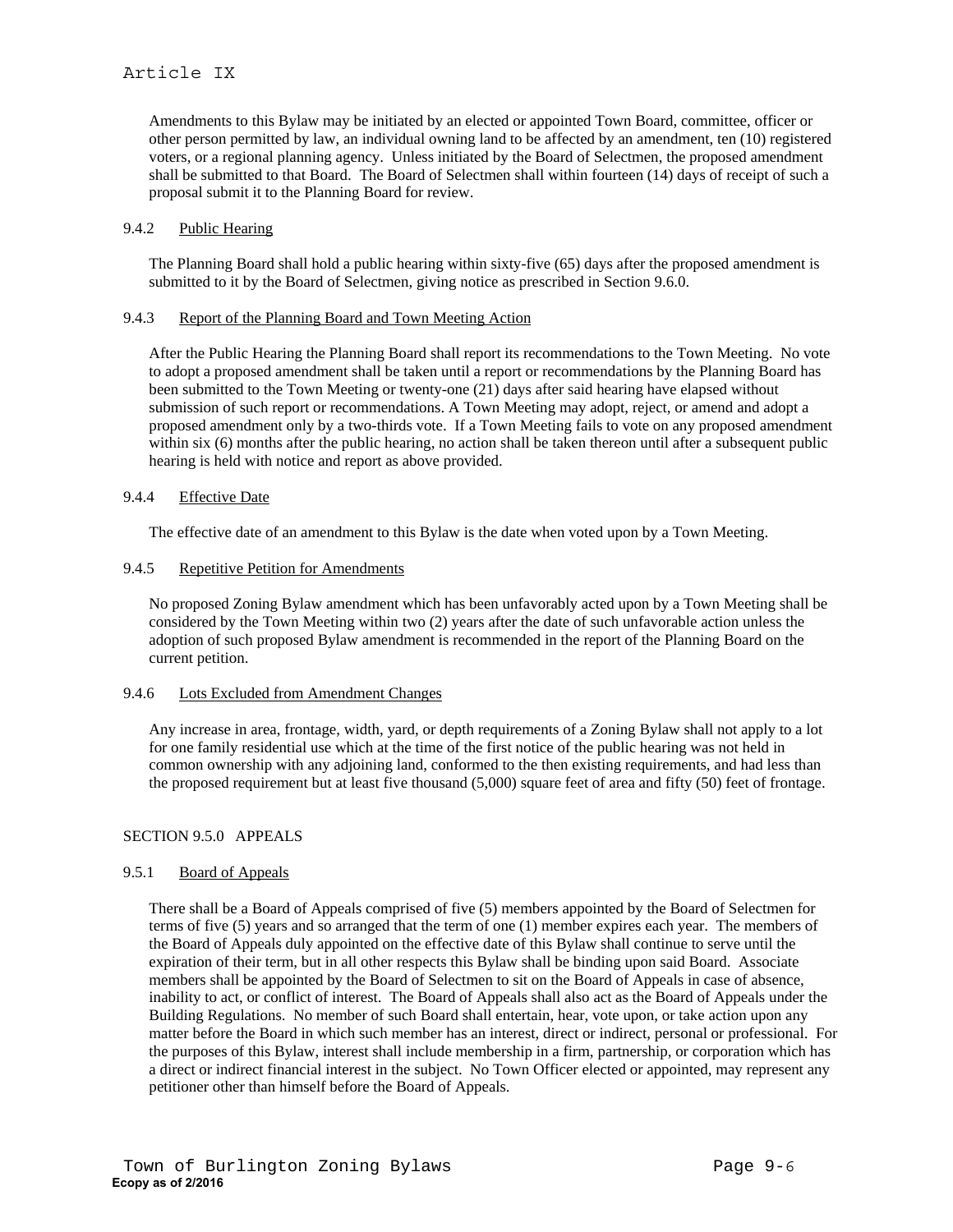# Article IX

# 9.5.2 Duties

The duties of the Board of Appeals shall be to hear and decide appeals, and to hear and decide petitions for variances, except that no variance may authorize a use or activity not otherwise permitted in the district in which the land or structure in question is located.

### 9.5.3 Appeal Notice and Variance Petition

Any person or any municipal officer or Board aggrieved by any order, act or refusal of the Inspector of Buildings or other administrative officer, having authority under this Bylaw or under the Building Regulations, may within thirty (30) days from the date of the order or decision which is being appealed, file a notice of appeal, specifying the grounds thereof, with the Town Clerk, who shall transmit copies thereof to such officer whose order or decision is being appealed and to the Board of Appeals. Such officer shall forthwith transmit to the Board of Appeals all documents constituting the record of the case in which the appeal is taken. Actions of the Board of Appeals and the Planning Board under the Zoning Bylaw may be appealed to the Massachusetts Courts in accordance with the provisions of Section 17 of Chapter 40A of Massachusetts General Laws.

Any person desiring a variance from the provisions of this Bylaw may file a petition with the Town Clerk who shall transmit the petition to the Board of Appeals.

## 9.5.4 Hearing

The Board of Appeals shall hold a hearing on any appeal or petition for a variance within sixty-five (65) days after the notice for such appeal or petition has been transmitted to the Board by the Town Clerk, giving notice in the manner prescribed in Section 9.6.0.

### 9.5.5 Decision

The decision of the Board of Appeals shall be made within one hundred (100) days after the date of the filing of an appeal or petition, or other deadline pursuant to Massachusetts General Law, Chapter 40A, Section 15. The concurring vote of all except one (1) member of the Board of Appeals shall be necessary to reverse any order or decision of the Inspector of Buildings or Board having authority under this Bylaw or under the Building Regulations to effect any variance.

#### 9.5.6 Repetitive Appeal or Petition

No appeal or petition which has been unfavorably acted upon by the Board of Appeals shall be acted favorably upon within two (2) years after the date of final unfavorable action unless the Board finds, by a vote of four (4) members of the Board, specific and materials changes in the conditions upon which the previous unfavorable action was based; and unless all but one (1) of the members of the Planning Board consent thereto and after notice is given to parties in interest of the time and place at the proceedings when the question of such consent will be considered.

#### SECTION 9.6.0 NOTICE OF PUBLIC HEARINGS

# 9.6.1 Method of Publication

In all cases where notice of a public hearing is required by the provisions of Sections 9.2.0, 9.3.0, 9.4.0, and 9.5.0, or by any statute of the Commonwealth, it shall be given by publication in a newspaper of general circulation in the Town once in each of two (2) successive weeks, the first publication to be not less than fourteen (14) days before the day of the hearing and by posting such notice in a conspicuous place in the Town Hall for a period of not less than fourteen (14) days before the day of such hearing; except that where a different means of notice is provided by statute the statute shall be followed.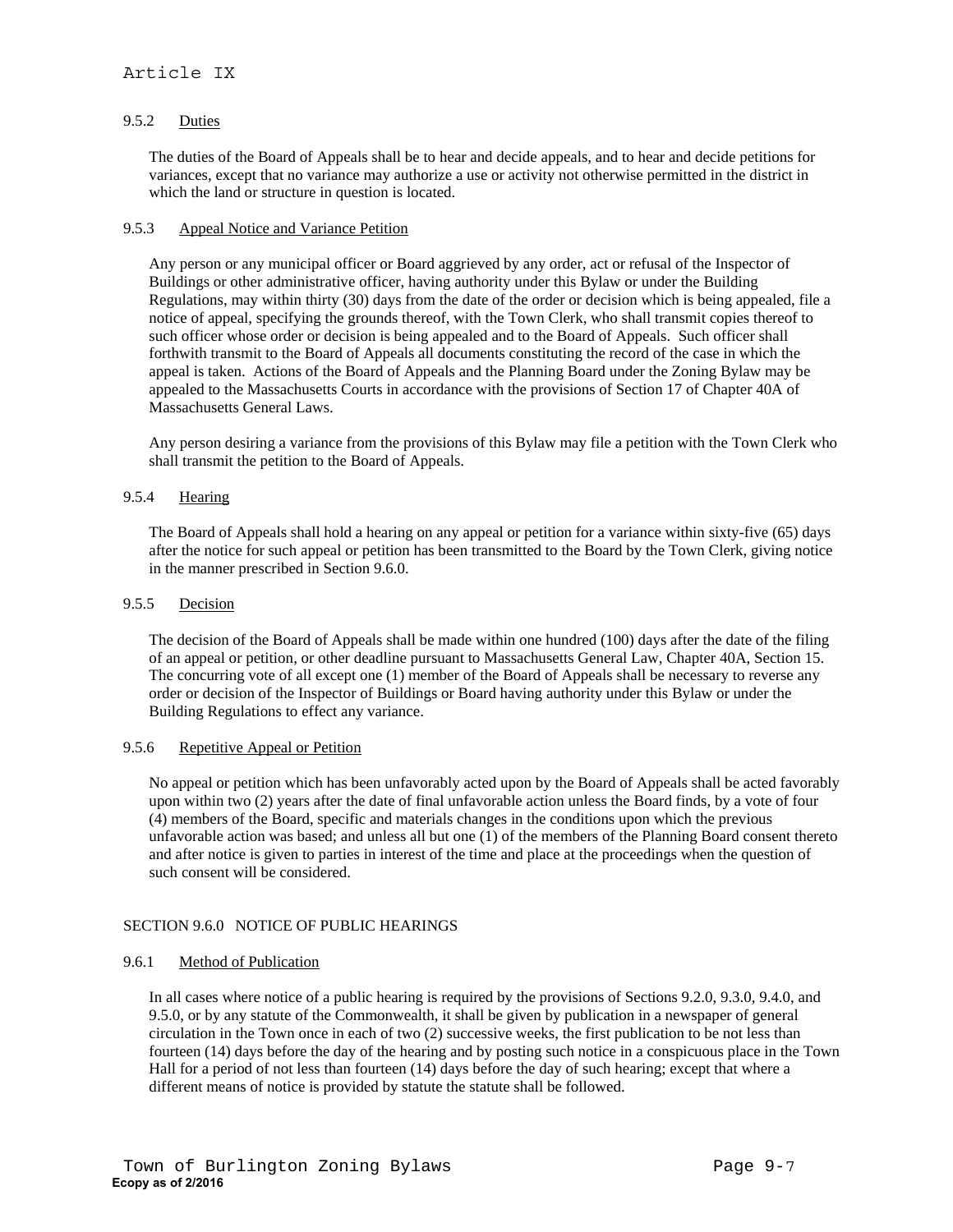# Article IX

## 9.6.2 Notices to be Mailed, Post Prepaid

In the case of Special Permit, Site Plan Approval, Appeal, and Variance, notice shall be mailed, post prepaid, to the petitioner, abutters, owners of land directly opposite on any public or private street or way, and owners of land within three-hundred (300) feet of the property line all as they appear on the most recent applicable tax list, notwithstanding that the land of any such owner is located in another city or town; to the Planning Board; and to the Planning Board of every adjoining city or town. In the case of amendments to this Bylaw, notice shall be mailed to the Department of Housing and Community Development, the regional planning agency, and to the planning boards of every adjoining city or town. In cases involving boundary or use changes within a district, notice shall be sent to any such nonresident property owner who has filed a request with the Town Clerk and whose property lies in the district where the change is sought. In the case of all Rezoning Petitions, notice shall be mailed, by the applicant, post prepaid, to all Town Meeting Members, based upon the active list of Town Meeting Members as maintained by the Town Clerk at the time of submission of the petition.

### 9.6.3 Content for Publications and Notices for Amendments

Publications and notices shall contain the date, time, and place of the public hearing; the subject matter sufficient for identification; and the place where texts and maps thereof may be inspected.

## 9.6.4 Content for Publications and Notices for All Other Hearings

Publications and notices shall contain (a) the name of the petitioner; (b) a description of the area or premises; (c) street address, if any, or other adequate identification of the location of the subject area or premises; (d) the date, time, and place of the public hearing; (e) the subject matter of the hearing; and (f) the nature of action or relief requested, if any.

# 9.6.5 Days When Public Hearings Shall Not Be Held

No public hearing shall be held on any day on which a national, state or municipal election, caucus or primary is held; or any day on which a Town Meeting is held.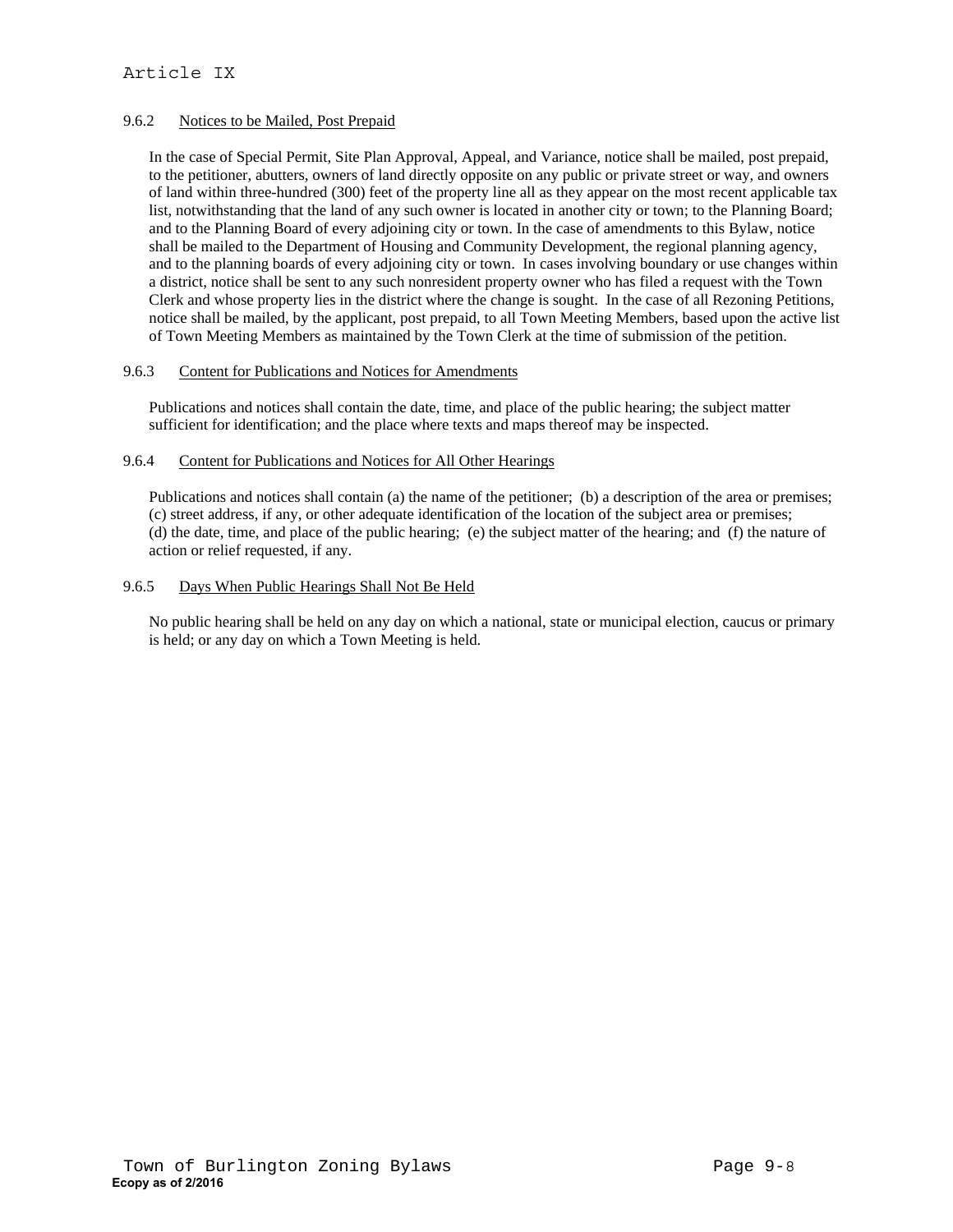# **ARTICLE X: MISCELLANEOUS AND SPECIAL REGULATIONS**

# SECTION 10.1.0 ADDITIONAL REGULATIONS FOR HOME OCCUPATIONS

An occupation conducted in a dwelling unit, provided that:

(a) No person other than members of the family residing on the premises shall be engaged in such occupation;

(b) The use of the dwelling unit for the home occupation shall be clearly incidental and subordinate to its use for residential purposes by its occupants, and not more than 25 percent of the floor area of the dwelling unit shall be used in the conduct of the home occupation;

(c) There shall be no change in the outside appearance of the building or premises, or other visible evidence of the conduct of such home occupation other than one sign, not exceeding one square foot in area, non-illuminated, and mounted flat against the wall of the principal building;

(d) No traffic shall be generated by such occupation in greater volumes than would normally be expected in a residential neighborhood, and any need for parking generated by the conduct of such home occupation shall be met off the street and other than in a required front yard.

(e) No equipment or process shall be used in such home occupation which created noise, vibrating, glare, fumes, odors, or electrical interference detectable to the normal senses off the lot, if the occupation is conducted in a single-family residence, or outside the dwelling unit if conducted in other than a single-family residence. In the case of electrical interference, no equipment of process shall be used which creates visual or audible interference in any radio or television receivers off the premises.

# SECTION 10.2.0 EXCEPTIONS FOR HOTELS, MOTELS OR MOTOR HOTELS

Hotels, motels, or motor hotels shall be subject to the following density regulations:

- 10.2.1 The minimum Lot Area shall be 120,000 square feet.
- 10.2.2 No sleeping rooms shall be located below the mean finished grade of land adjoining the building.
- 10.2.3 Each building must contain fifteen (15) or more sleeping rooms.

# SECTION 10.3.0 ADDITIONAL REGULATIONS FOR ADULT ENTERTAINMENT USES

10.3.1 This bylaw is enacted pursuant to MGL, Chapter 40A, Section 9A and pursuant to the Town's authority under the Home Rule Amendment to the Massachusetts Constitution to serve the compelling Town interests of preventing the clustering and concentration of adult entertainment enterprises as defined herein because of their deleterious effect on adjacent areas and in response to studies demonstrating their effect in generating crime and blight.

10.3.2 Any establishment or business enterprise which is comprised of a use or uses classified as adult entertainment, including but not limited to adult bookstore, adult club, adult paraphernalia store, adult theater, or adult video store, which singly or in combination constitute more than twenty-five (25) percent of the stock in trade and/or floor area of the establishment shall be considered as an adult entertainment use.

10.3.3 Adult bookstores, adult clubs, adult paraphernalia stores, adult theaters, and adult video stores, shall be subject to the following regulations: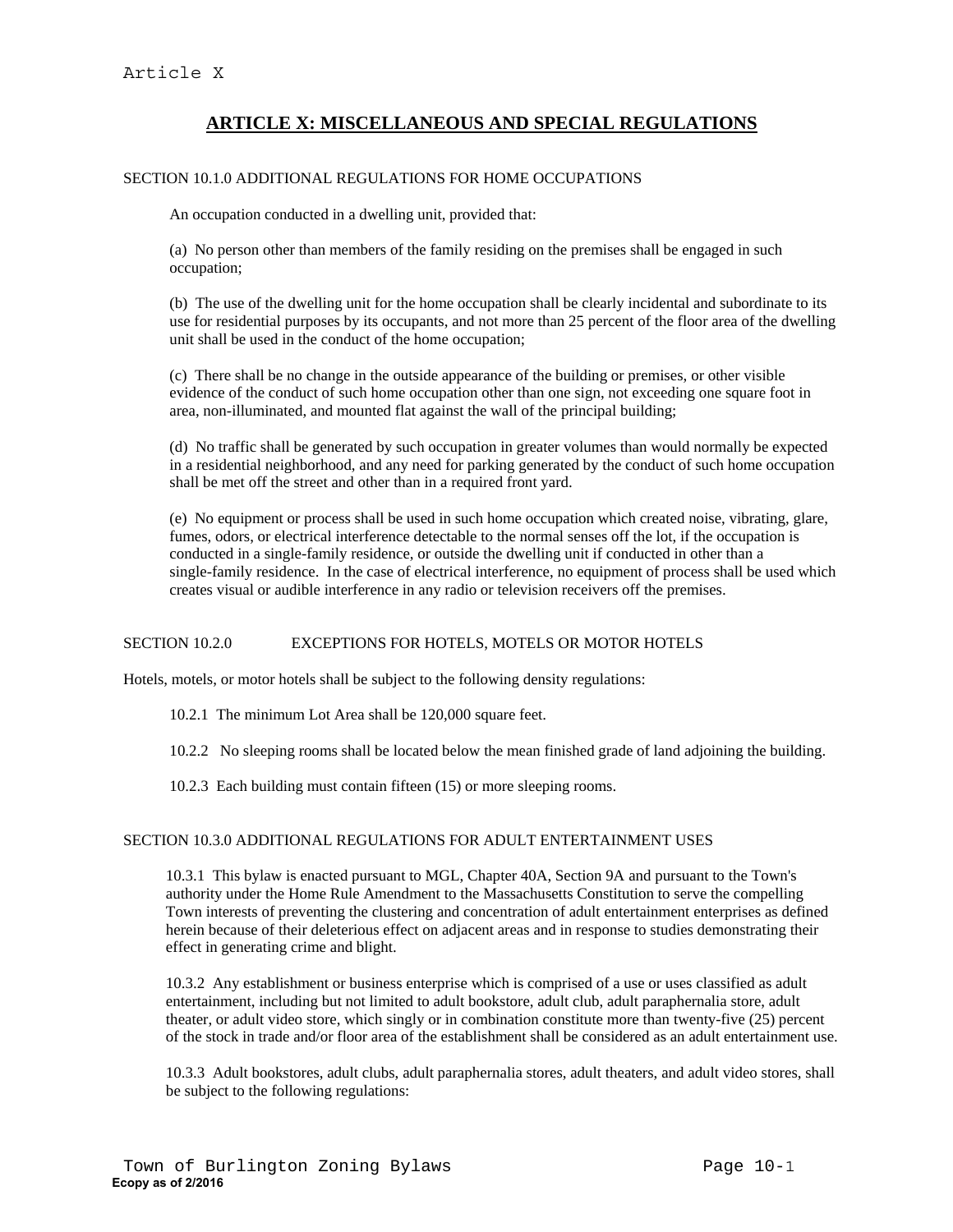Adult bookstores, adult clubs, adult paraphernalia stores, adult theaters, and adult video stores may not be located:

- 1. Within one thousand (1000) feet of each other;
- 2. Within five hundred (500) feet of the nearest lot line of a place of worship or a building used for religious purposes; and,
- 3. Within one thousand (1000) feet of a school, nonprofit educational use, library, or museum.

10.3.4. Adult bookstores, adult clubs, adult paraphernalia stores, adult theaters, and adult video stores must meet the setback requirements of the appropriate district. All signage must meet the requirements of the sign bylaw. No advertisement, display, or other promotional material which contains sexually explicit graphics or sexually explicit text is to be visible to the public from any public way, including but not limited to pedestrian walkways and sidewalks.

10.3.5. No special permit may be issued under this section to any person convicted of violating the provisions of G.L. c.119, '63 or G.L. c.272, '28.

# SECTION 10.4.0 ADDITIONAL REGULATIONS FOR RESTAURANTS IN AN (IG) DISTRICT

The Planning Board may grant a Special Permit for a restaurant use within a General Industrial (IG) District, subject to the following restrictions:

10.4.1 Purpose

The purpose of allowing restaurants by Special Permit within an office/commercial park setting is to enhance previously established commercial areas by permitting a mixture of uses which reduce the number of vehicular trips generated during peak hour periods and promote pedestrian activities through the interconnection of compatible uses and facilities.

#### 10.4.2 Procedures

All requests for consideration by the Planning Board for a Special Permit pursuant to this section shall be consistent with Section 9.2.0 "Special Permit" of this bylaw.

## 10.4.3 Approval Criteria

In addition to the approval criteria for special permits pursuant to Section 9.2.4 of this bylaw, the applicant shall comply with additional criteria as detailed below and the Planning Board shall make findings pursuant to these specific requirements:

a) Any proposed restaurant within an IG District shall be located within a previously established office/commercial park of 600,000 square feet or more.

b) Prior to the submission of any formal application to the Planning Board for consideration of a Special Permit under this section, the Planning Board shall make a determination as to whether the property qualifies as part of a previously established office/commercial park. An "office/commercial park" shall be defined as a property which, when taken as a whole with other properties in the general area, possesses a commonality of purpose, use, management, maintenance, and other indicia which provides to the general public a perception of a unified operation and character. In an office/commercial park, the individual parcels do not have to be under the same ownership. The delineation of a particular office/commercial park may change over time based upon the Planning Board's determination that other properties have been incorporated into a commonality of operation and character. The determination of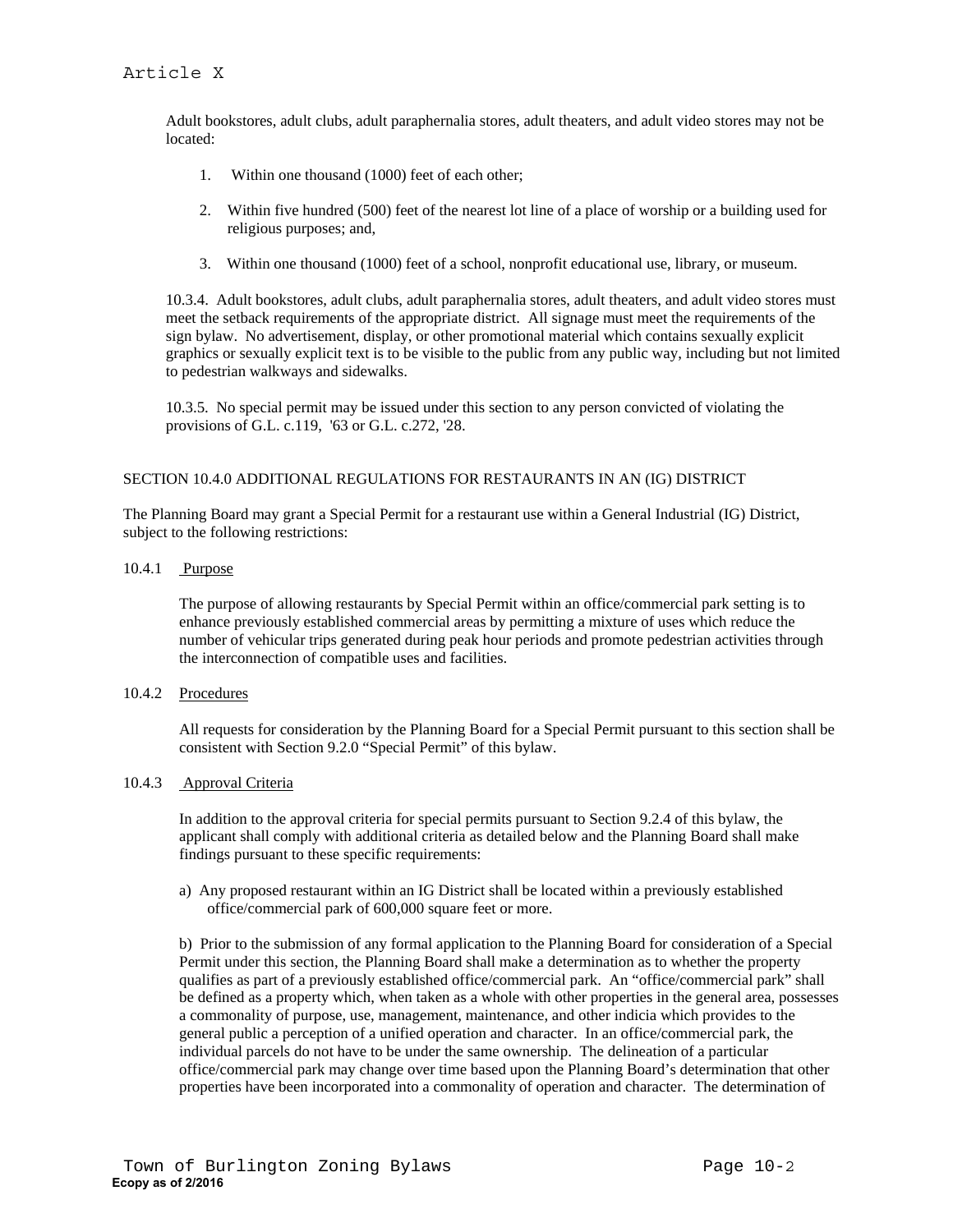whether a property qualifies under this definition shall be at the discretion of the Planning Board.

c) Once an area has been designated by the Planning Board as an office/commercial park, any addition or removal of a parcel, shall require authorization by the Planning Board prior to the submission of any Special Permit application under this Section.

d) Any proposal for a restaurant submitted pursuant to this section of the bylaw shall be required to incorporate pedestrian enhancements which interconnect adjacent commercial buildings/properties through a network of sidewalks and/or bike paths. These amenities shall be considered by the Planning Board when analyzing any applicable traffic analysis and/or transportation demand management alternatives.

e) The total square footage of each restaurant pad and the total number of restaurants within an office/commercial park shall not exceed the following criteria:

- i) No individual restaurant pad shall exceed 12,000 square feet.
- ii) An office/commercial park with a square footage of 600,000 square feet or more shall be limited to no more than two (2) restaurant pads.
- iii) In no case shall the maximum permitted square footage of a restaurant space within an office/commercial park include existing or proposed accessory cafeteria space.
- f) Any restaurant proposed under this bylaw shall be a full service, sit down restaurant.

## SECTION 10.5.0 ADDITIONAL REGULATIONS FOR BIOTECHNOLOGY

The Planning Board may grant a Special Permit for a Biotechnology use, subject to the following restrictions:

#### 10.5.1 Purpose and Intent

Applications for Biotechnology uses shall be subject to the following additional criteria.

#### 10.5.2 Procedures

All requests for consideration by the Planning Board for a Special Permit pursuant to this section shall be consistent with Section 9.2.0 "Special Permit" of this bylaw, except that the Board of Health shall have 65 days under Section 9.2.2.1 to complete its review.

## 10.5.3 Approval Criteria

The Planning Board shall not make a finding and determination upon the application until it has received the recommendation of the Board of Health, or 65 days have passed without such recommendation, and until a public hearing has been held, pursuant to MGL 40A, §11.

In addition to the approval criteria for Special Permits pursuant to Section 9.2.4 of this bylaw, the Planning Board shall incorporate the recommendations of the Board of Health as conditions of approval for any Biotechnology Special Permit.

An unfavorable recommendation from the Board of Health shall result in a denial of any biotechnology special permit application.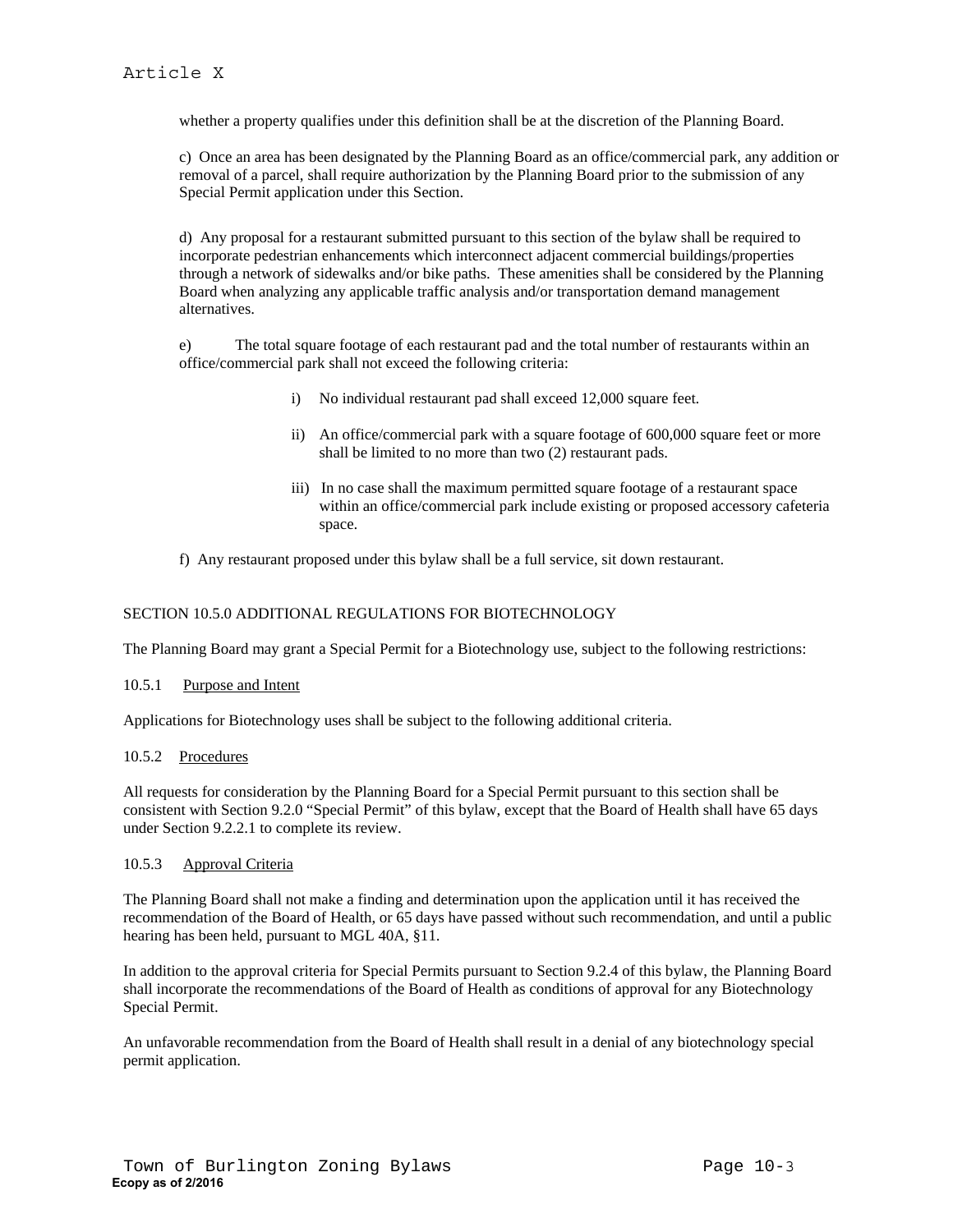# Article X

# SECTION 10.6.0 REGISTERED MARIJUANA DISPENSARY

#### 10.6.1 Purpose and Intent

Applications for a Registered Marijuana Dispensary (RMD) shall be subject to additional criteria herein.

## 10.6.2 Procedures

All requests for consideration by the Planning Board for Special Permit approval of an RMD shall be consistent with this section and Section 9.2.0 of the Zoning Bylaw. All RMDs must be licensed by the state Department of Public Health (DPH) or successor agency. At the time of application for approval of a Special Permit, the proponent is required to submit documentation to the Town that the state DPH has issued a valid license and/or permit to operate a Registered Marijuana Dispensary.

### 10.6.2.1 Notification

The abutter notification requirement is hereby extended to a distance of one thousand feet (1000), to correspond with the buffer requirements below.

### 10.6.3 Approval criteria

In addition to the approval criteria for Special Permit in Section 9.2.4 of the Zoning Bylaw, the Planning Board shall incorporate the recommendations of the Board of Health, Police Department, Fire Department, Building Department as conditions of approval for any Registered Marijuana Dispensary.

#### 10.6.4 Additional Dimensional Requirements

In addition to the dimensional requirements set forth in Section 5.2.0 Density Regulation Schedule of the Zoning Bylaw, the following requirements shall apply.

#### 10.6.4.1 Buffer Requirement

The parcel boundary within which a Registered Marijuana Dispensary is located shall not be:

- 1. Within one thousand (1000) feet of the nearest parcel boundary of another RMD;
- 2. Within five hundred (500) feet of the nearest parcel boundary of a religious institution;
- 3. Within one thousand (1000) feet of the nearest parcel boundary of a place where children commonly congregate.

 3.1 For these purposes, a place where children commonly congregate shall include: Dance schools; gymnastic schools; technical schools; vocational schools; public and private K-12 schools; facilities that offer tutoring or after school instruction; licensed daycare facilities (including private home daycare); parks that have play structures and athletic fields intended for use by children; accredited Headstart facilities; commercial establishments that host children's parties. This bylaw regulates intentional congregation of children--such as at schools, play structures, athletic fields, and the like, rather than incidental congregation of children, such as at ice cream parlors, pediatrics offices, and shopping venues, and the like. The applicant shall demonstrate compliance with buffer requirements under this regulation by provision of maps, and by an inventory of tenants and owners within the buffer, or by any other means the Planning Board might require. The buffer requirement applies to facilities in adjacent communities as well as facilities within Burlington.

## 10.6.4.2 Amending the buffer requirement

The Planning Board shall have discretion to amend the buffer requirement as follows: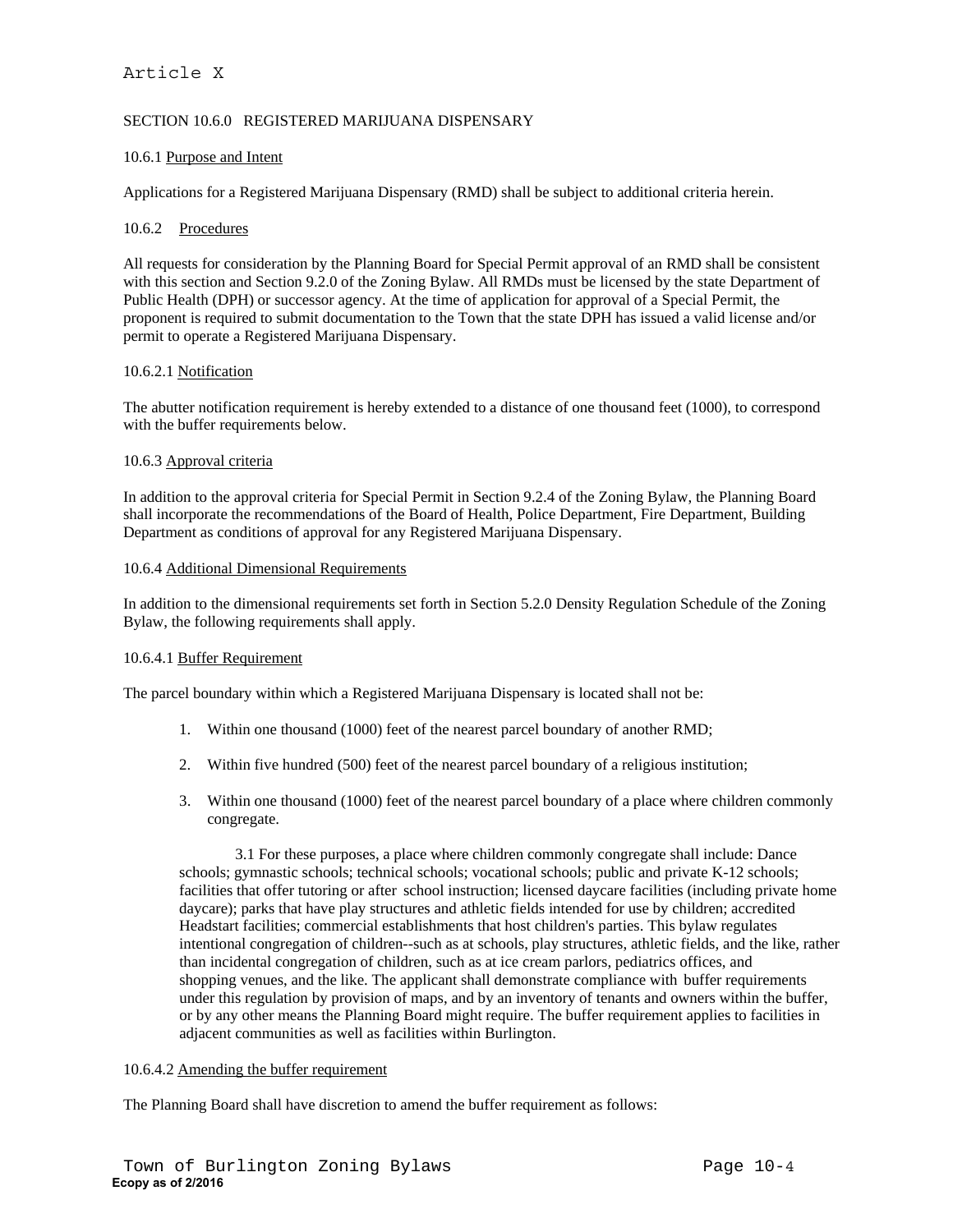1) Where the Planning Board clearly distinguishes between uses within a single parcel, and finds that the intent of the buffer requirement can be met, as set forth in 10.6.4.1 above, the Board, in the exercise of its reasonable discretion, may waive the requirement that the 1,000 foot buffer be measured between the nearest points of parcel boundaries and instead require that measuring between nearest points of facilities, for example, measuring building to building, shall be the method of measurement where circumstances warrant the change.

## 10.6.4.3 Adjacency to residentially zoned land

A RMD shall not be located on a parcel that touches residentially zoned property (excluding Town-owned property that is zoned RO and is not used for residential purposes).

#### 10.6.5 Parking Requirements

Parking requirements shall be regulated under 7.2.5.12 "Other Uses" of the Zoning Bylaw.

#### 10.6.6 Nuisance

No equipment or process shall be used in such Registered Marijuana Dispensary which creates noise, vibration, glare, fumes, odors, or electrical interference detectable to the normal senses off the parcel.

### 10.6.7 Compliance and Suspension of License

The Special Permit for this use is subject to review for compliance on an annual basis by the Planning Board. Any new owner and or operator shall require a new Special Permit. In the event that the state Department of Public Health (DPH) (or any successor agency) suspends the license or registration of a RMD, the Planning Board may require the licensee's appearance at a public meeting.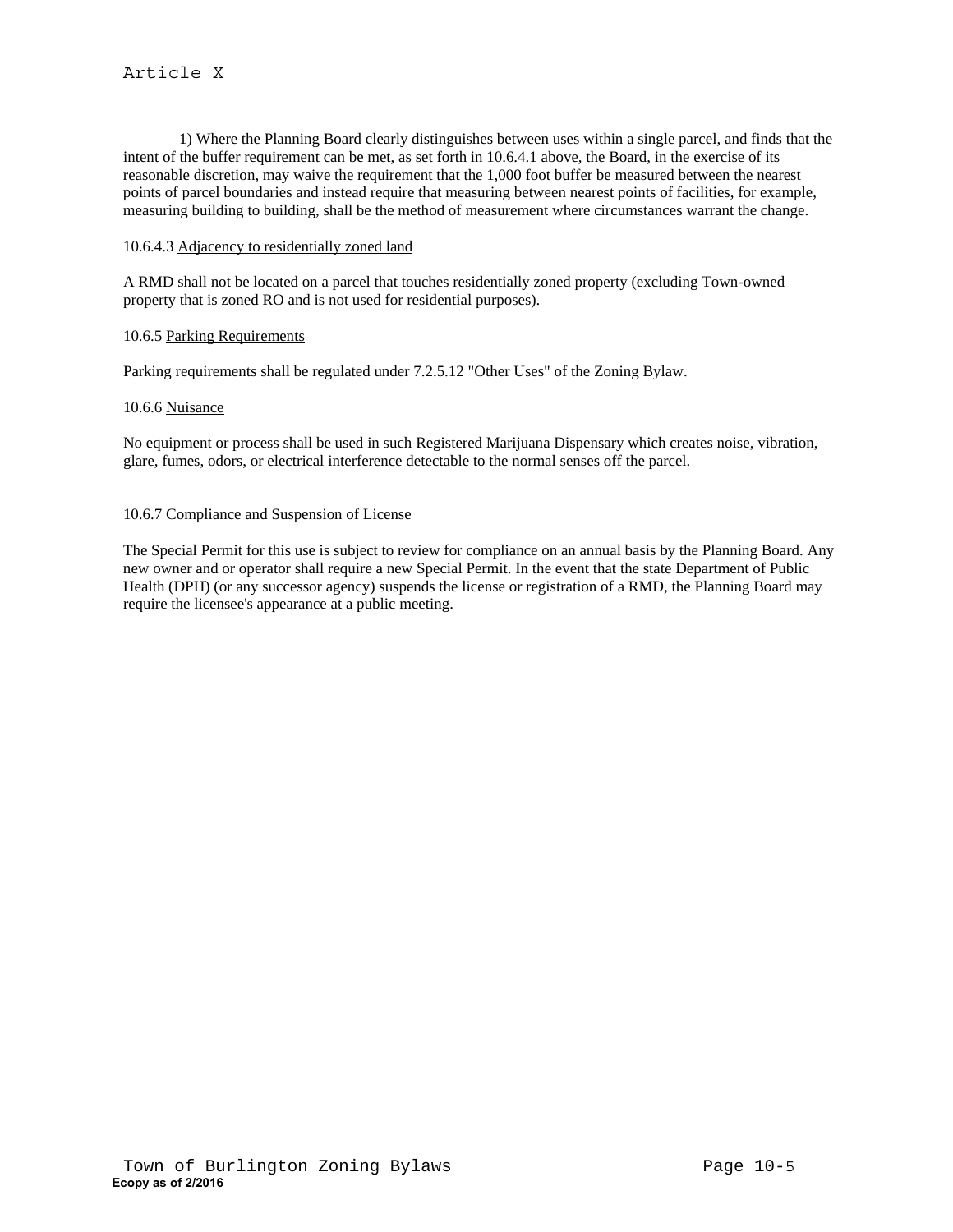# **ARTICLE XI: SPECIAL RESIDENTIAL REGULATIONS**

### SECTION 11.1.0 DEVELOPMENT INCENTIVE FOR AFFORDABLE HOUSING

11.1.1 An owner or owners of land in all residential districts may, in connection with the submission of an application for a special permit and site plan to the Planning Board, pursuant to the requirements for particular uses within such districts, apply for a special permit to increase the number of dwelling units which would otherwise be permitted under this Bylaw up to a maximum of 10% of the units otherwise permitted on the tract under this Bylaw and provided that a minimum of 10% of all units in the tract are affordable to persons of low and moderate income. In all cases, affordable units shall be reasonably mixed with market rate housing units.

11.1.2 No development shall take place pursuant to a special permit under this section until and unless a site plan is submitted to and approved by the Planning Board.

11.1.3 In the event that a special permit under this section is granted, the lot area, frontage, width of lot at building and yards of the development shall be as shown by a site plan submitted to and approved by the Planning Board, which site plan shall conform generally to the pattern of development permitted in the district in which the land lies with such deviations as are reasonable, in the judgment of the Planning Board, to permit the increased density.

11.1.4 The Board may require, as a condition of said permit that, in lieu of all or some of the units for use by low and moderate income being provided within the development, the developer shall:

1. Make a cash payment to be used for low and moderate income units, which payment, as determined by the Board using accepted valuation methods, is equivalent in value to the units which otherwise would have been provided within the development;

2. Provide all or some of the required low and moderate income units on a site different from the development; and provided that in all cases it is reasonably mixed with market rate housing.

3. Provide all or some of the required low and moderate income housing through an alternative means other than those already listed in this subsection; or

4. Provide all or some of the required low and moderate income housing through a combination of any or all of the methods in this subsection.

If the Board allows the provision of some or all of the low and moderate income housing by a method different from this subsection, the Board shall first find that such alternative method will help alleviate the undue concentration of population and encourage housing for persons of all income levels; and will (a) encourage the most appropriate use of land and buildings, or (b) avoid undue hardship to land and buildings.

### SECTION 11.2.0 ACCESORY RESIDENTDENTIAL USES IN ONE-FAMILY DWELLINGS: ACCESSORY APARTMENTS

An accessory apartment is a second dwelling unit located within a structure constructed as a detached one family dwelling, subordinate in size to the principal dwelling unit and separated from it, in a manner that maintains the appearance of the structure as a one family unit.

## 11.2.1 General Objectives

 The provision of accessory dwelling units in owner occupied one family dwellings is intended to: 1) increase the number of small dwelling units available for rent in town, 2) increase the range of choice of housing accommodations, 3) encourage greater diversity of population with particular attention to young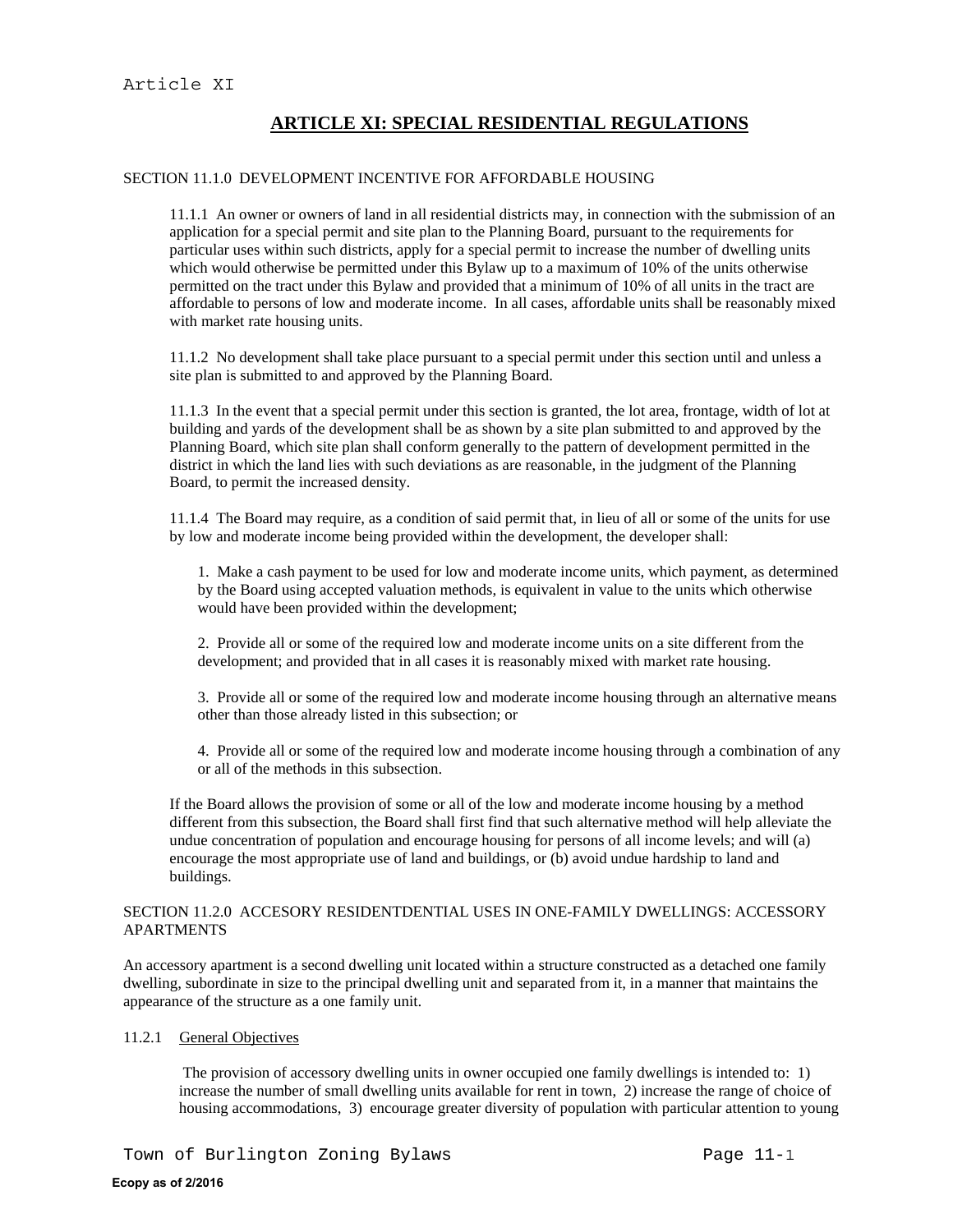# Article XI

adults and senior citizens, and 4) encourage a more economic and energy-efficient use of the town's housing supply while maintaining the appearance and character of the town's single family neighborhoods.

## 11.2.2 Conditions and Requirements:

The Building Inspector shall issue a building permit for an accessory apartment in a detached, one family dwelling in any residential district provided that the unit meets the standards of the building code and each of the following conditions and requirements is met:

(a) General

1. The owner of the dwelling in which the accessory apartment is created, shall occupy either of the dwelling units in the located structure in question, except for temporary absences of up to six months. For the purposes of this section, the "owner" shall be one or more individuals residing in a dwelling, who hold title and for whom the dwelling is the primary residence for voting and tax purposes.

2. There shall be no more than one accessory apartment within a one family dwelling.

3. There shall be no boarders or lodgers within either unit of a dwelling with an accessory apartment.

4. The gross floor area of the dwelling, including the basement, shall have been at least 1,800 square feet as of January 1, 1989, which amount shall be verified in the records of the Building Inspector. (Note: Gross floor area is defined as the sum of the gross horizontal areas of the several floors of a building measured from the exterior face of exterior walls, or from the center line of a wall separating two buildings, but not including interior parking spaces or any space where the floor to ceiling height is less than six feet.)

5. The maximum net floor area of the accessory apartment shall not exceed 30 percent of the net floor area of the dwelling as of January 1, 1989.

6. There shall be no more than two bedrooms in an accessory apartment.

(b) Exterior Appearance of a Dwelling with an Accessory Apartment: The accessory apartment shall be designed so that the appearance of the structure remains that of a one family dwelling, subject further to the following conditions and requirements:

1. All stairways to second or third stories shall be enclosed within the exterior walls of the dwelling.

2. There shall be no enlargements or extensions of the dwelling in connection with any accessory apartment except for minimal additions necessary to comply with building, safety or health codes, or for enclosure of an entryway, or for enclosure of a stairway to a second or third story.

3. Any new entrance shall be located on the side or in the rear of the dwelling.

4. Where there are two or more existing entrances on the front facade of a dwelling, if modifications are made to any entrance, the result shall be that one appears to be the principal entrance and the other entrances appear to be secondary.

(c) Off-Street Parking: There shall be provided at least two off-street parking spaces for the principal dwelling unit and at least two off-street parking spaces for the accessory unit.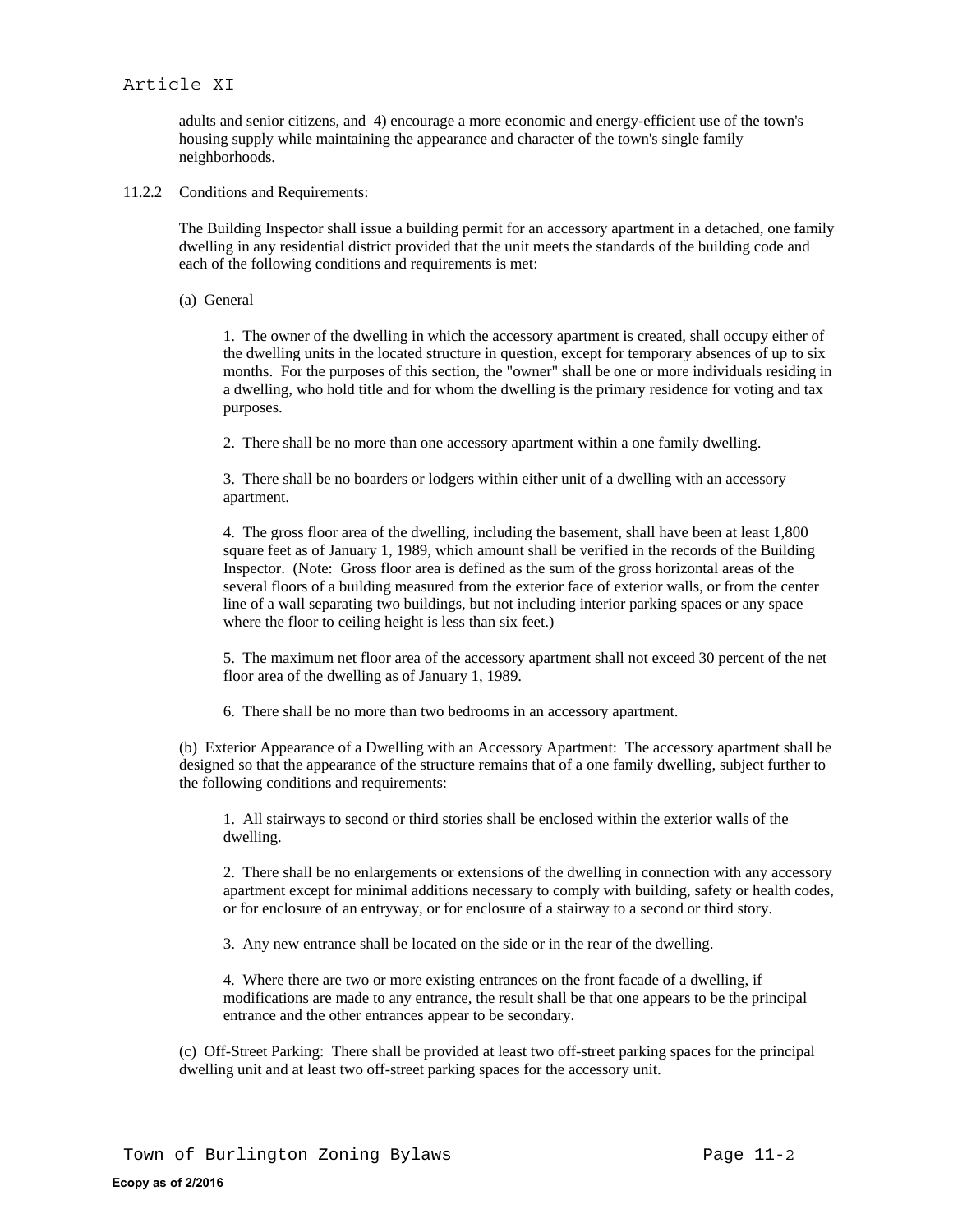# SECTION 11.3.0 ADDITIONAL REGULATIONS AND EXCEPTIONS FOR GARDEN APARTMENTS AND DORM ITORIES

11.3.1 No building shall contain less than six (6) nor more than twelve (12) units.

11.3.2 No apartment dwelling unit shall contain more than two (2) bedrooms, and not less than fifty (50) percent of the apartment dwelling units in a district shall have one (1) bedroom only. Dormitories shall have one (1) bedroom units only and may have dining and lounging facilities.

11.3.3 No living spaces or rooms shall be located below the finish grade of the adjoining ground or above the second story.

11.3.4 Not more than three (3) buildings may be constructed in an attached group.

11.3.5 No space in an apartment building or dormitory shall be used for storage of gasoline powered vehicles and equipment or combustible materials not part of the building.

### SECTION 11.4.0 ADDITIONAL REGULATIONS FOR HOUSINGS FOR THE ELDERLY IN AN RO-ONE FAMILY RESIDENTCE DISTRICT

11.4.1 No building shall contain less than four nor more than eight units.

11.4.2 Minimum lot size shall be 60,000 square feet.

11.4.3 No building shall exceed two (2) stories in height.

# SECTION 11.5.0 ADDITIONAL REGULATIONS IN THE CONTINUNING CARE (RC) DISTRICT

11.5.1 The following types of senior housing facilities may be proposed in a RC District: Assisted Living, Congregate Living, Continuing Care Retirement Community, Elderly Housing, Independent Living, Long Term Care Facility, Nursing Home, Rest Home.

11.5.2 Non-residential Uses

The operator of a senior housing facility may also provide optional accessory use services on the site including but not limited to local transportation, barber/beauty services, sundries for personal consumption, and other amenities, provided:

a) such uses serve primarily the residents of the development;

b) such uses are conducted within and may be entered only from within a principal building;

c) there is no external evidence of such uses visible beyond the property; and,

d) the appearance and character of the commercial uses are compatible with a residential development.

11.5.3 All senior housing facilities proposed in or adjacent to residential districts shall be constructed so as to be residential in appearance. No structure shall exceed three (3) stories in height, and shall have sloped roofs. No driveways, parking areas, or circulation aisles may be constructed in a side or rear yard setback abutting a residential district. Side and rear yard setbacks shall be landscaped to provide a buffer between adjacent uses. However, walking paths for the residents of a senior housing facility may be located within the side or rear yard setbacks.

11.5.4 No living space shall be located below the finish grade of the adjoining ground.

11.5.5 The maximum number of residential units or beds on a site shall be determined by the Planning Board based on such factors as but not limited to, impact on the neighborhood, affordability for residents, quality of life, and provisions for adequate open space, recreational facilities, parking, landscaping, and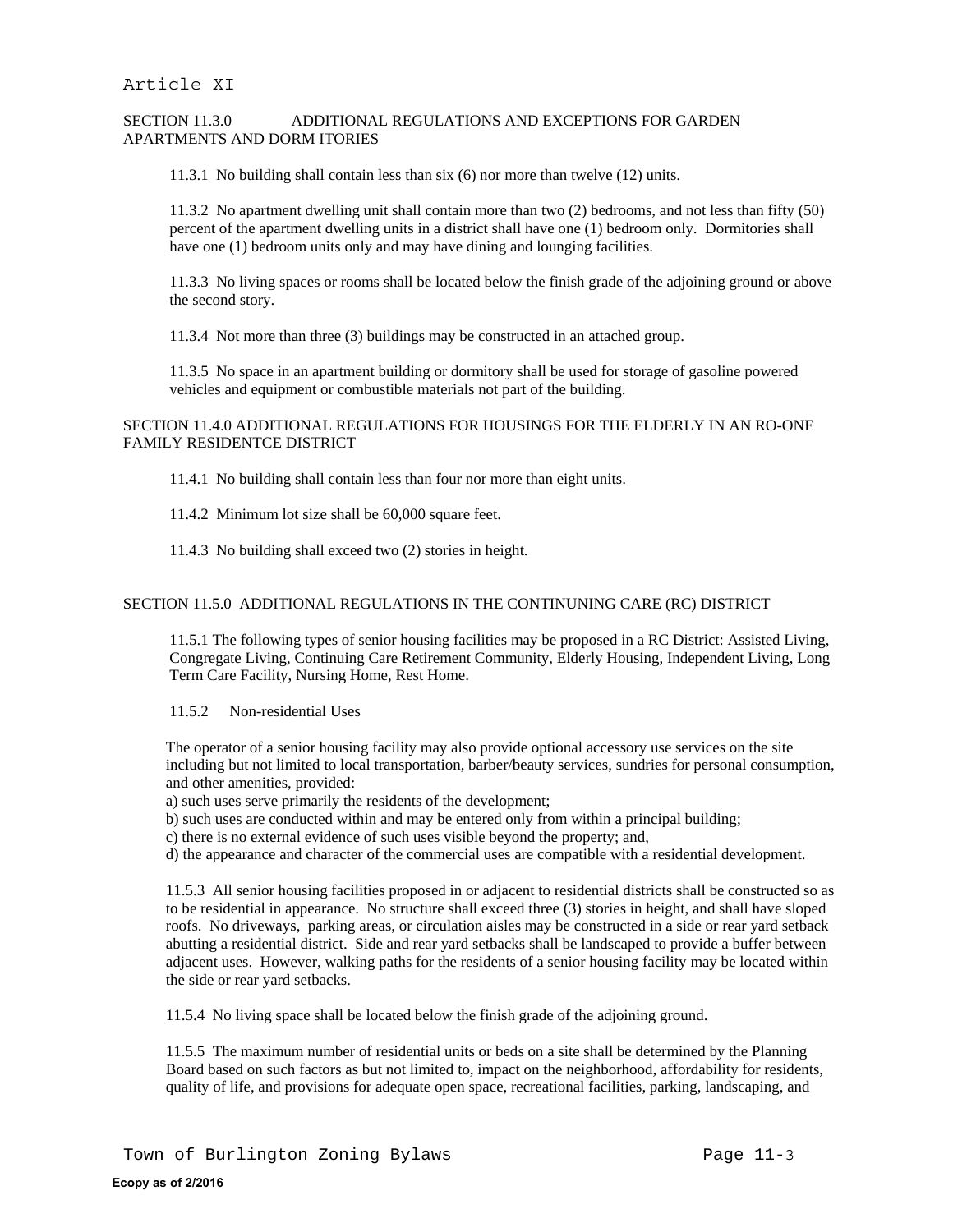# Article XI

buffers: provided, however, that the number of residential units or the density of the development shall be at least as large as was permitted under the zoning for the site immediately before it was rezoned to RC.

## SECTION 11.6.0 OPEN SPACE RESIDENTIAL DEVELOPMENT

The Planning Board may grant a special permit for an Open Space Residential Development in any residential district subject to the following:

#### 11.6.1 Purpose

The purpose of Open Space Residential Development is to encourage the preservation of common land for conservation, agriculture, open space and recreational use; to provide increased opportunities for affordable housing; to preserve historical or archaeological resources; to protect existing or potential municipal water supplies; to protect the value of real property; to promote more sensitive siting of buildings and better overall site planning; to promote better utilization of land in harmony with its natural features and with the general intent of the zoning bylaw through a greater flexibility in design; and to allow more efficient provision of municipal services.

# 11.6.2 Procedures

(a) Filing of Application: Each application for a special permit for Open Space Residential Development shall be filed with the Planning Board, with a copy filed forthwith with the Town Clerk, and shall be accompanied by 10 copies of a plan, pursuant to Section B below, of the entire parcel under consideration, prepared by a professional architect, engineer or landscape architect.

(b) Contents of Application: Said application and plan shall be prepared in accordance with the requirements of special permits and with the Planning Board's Site Plan Review Rules and Regulations, and where applicable, the filing of a Subdivision Plan, and shall include proposed location, bulk and height of all proposed buildings. In addition, the applicant shall provide the following information:

1. The number of dwellings which could be constructed under the zoning provisions which govern the parcel at the time of application, considering the whole parcel, excluding water bodies, flood plain, and land prohibited from development by legally enforceable restrictions, easements or covenants. The number of dwelling units shall be determined by the Planning Board using the standards the Board would normally apply to a One-Family Dwelling District (RO) residential subdivision plan submitted according to the Subdivision Control Law and Zoning Bylaws of the Town of Burlington, including but not limited to Section 6.6.0 Lot Interpretation and Restrictions. The number of dwelling units so determined by the Planning Board shall be divided by the total gross acreage of the parcel to establish the base density of units per acre. In no event may the base density of units per acre exceed the Maximum base density of 2.2 units per acre.

2. An analysis of the site, including wetlands, wetlands zoning district boundaries, water bodies, slopes, soil conditions, areas within the 100-year flood, and such other natural features as the Planning Board may request. As well, an existing topographic map and a proposed topographic map at two feet intervals must be provided.

3. A summary of the environmental concerns relating to the proposed plan.

4. A description of the neighborhood in which the tract lies, including utilities and other public facilities, and the impact of the proposed plan upon them.

5. Evaluation of the open land proposed within the Open Space Residential Development, with respect to use, size, shape, location, natural resource value, and accessibility by residents of the Town or of the Open Space Residential Development.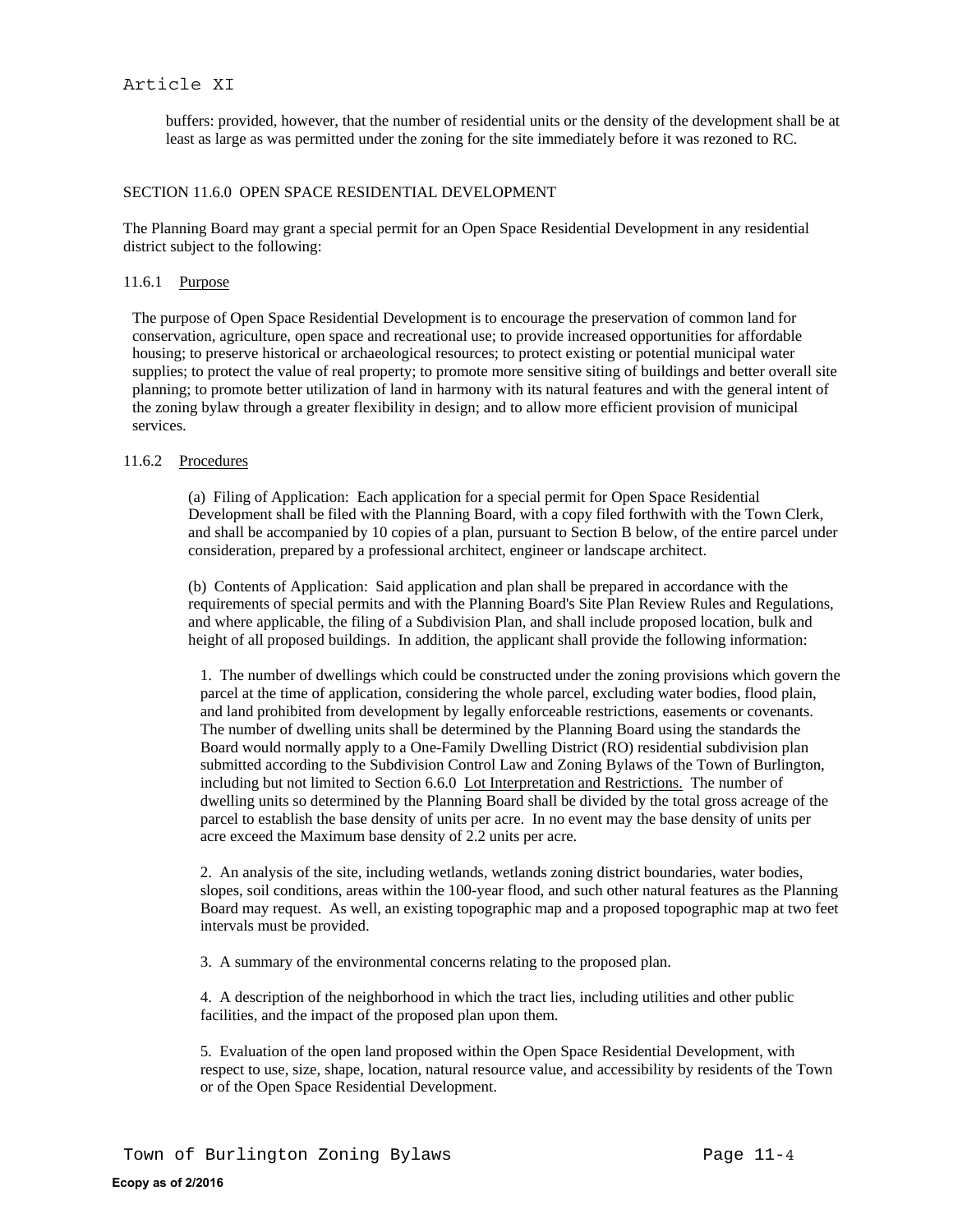(c) Review by Other Boards: Before acting upon the application, the Board shall submit it with the plan to the following boards, which may review it jointly or separately: the Building Inspector, the Department of Public Works, the Board of Selectmen, the Police Department, the Board of Health, the Town Engineer, the Conservation Commission, and the Fire Department. Any such board or agency to which petitions are referred for review shall submit such recommendations as it deems appropriate to the Planning Board and the applicant. Failure to make recommendations within 35 days of receipt shall be deemed lack of opposition.

(d) Public Hearing: After the opportunity for review by other boards has taken place, the Planning Board shall hold a hearing under this section, in conformity with the provisions of G.L. Chapter 40A, S9, and of the zoning bylaw and regulations of the Planning Board. The hearing shall be held within 65 days after filing of the application with the Board and the Clerk. Notice shall be given by publication and posted and by first-class mailings to "parties in interest" as defined in G.L. Chapter 40A, #11. The decision of the Board, and any extension, modification or renewal thereof, shall be filed with the Board and Clerk within 90 days following the public hearing. Failure of the Board to act within 90 days shall be deemed a grant of the permit applied for. The required time limits for a public hearing and Board action may be extended by written agreement between the applicant and the Planning Board. Issuance of the permit requires an affirmative vote of two-thirds of the Planning Board.

(e) Relation to Subdivision Control Act: Planning Board approval of a special permit hereunder shall not substitute for compliance with the subdivision control act, nor oblige the Planning Board to approve any related definitive plan for subdivision, nor reduce any time periods for Board consideration under that law. However, in order to facilitate processing, the Planning Board shall, insofar as practical under existing law, adopt regulations establishing procedures for submission of a combined plan and application which shall satisfy this section and the Board's regulations under the subdivision control act.

### 11.6.3 Findings of Board

The Board may grant a special permit under this section only if it finds that the applicant has demonstrated the following: that the Open Space Residential Development plan will be in harmony with the general purpose of the bylaw and the requirements of G.L. Chapter 40A, and the long range plan of the town; that it will not have a detrimental impact on the neighborhood, will be designed with due consideration for health and safety, and is superior to a conventional plan in preserving open space, minimizing environmental disruption, allowing for more efficient provision of services, or allowing for greater variety in prices or types of housing.

#### 11.6.4 Minimum Dimensional Requirements

- (a) The area of the parcel to be developed is not less than ten acres.
- (b) The minimum parcel frontage shall be 50 feet.

(c) Every single family detached dwelling is placed upon a lot with the height, frontage, side and rear yard requirements in accordance with the requirements of Table 11.6.8. Dimensional Requirements -- Open Space Residential (see page11-8).

(d) Every two family or multi-family building is built with the setbacks from lot lines and other buildings, and the limitations as to size and height in accordance with the requirements of Table 11.6.8 Dimensional Requirements -- Open Space Residential.

(e) The minimum buffer in width around the perimeter of the parcel shall be 30 feet for clusters comprised of single family units, 50 feet for multi-family units, and 120 feet for multi-family units adjacent to an RO District.

(f) Except as specified in a special permit granted under this section, all requirements of the Zoning Bylaw shall continue to apply.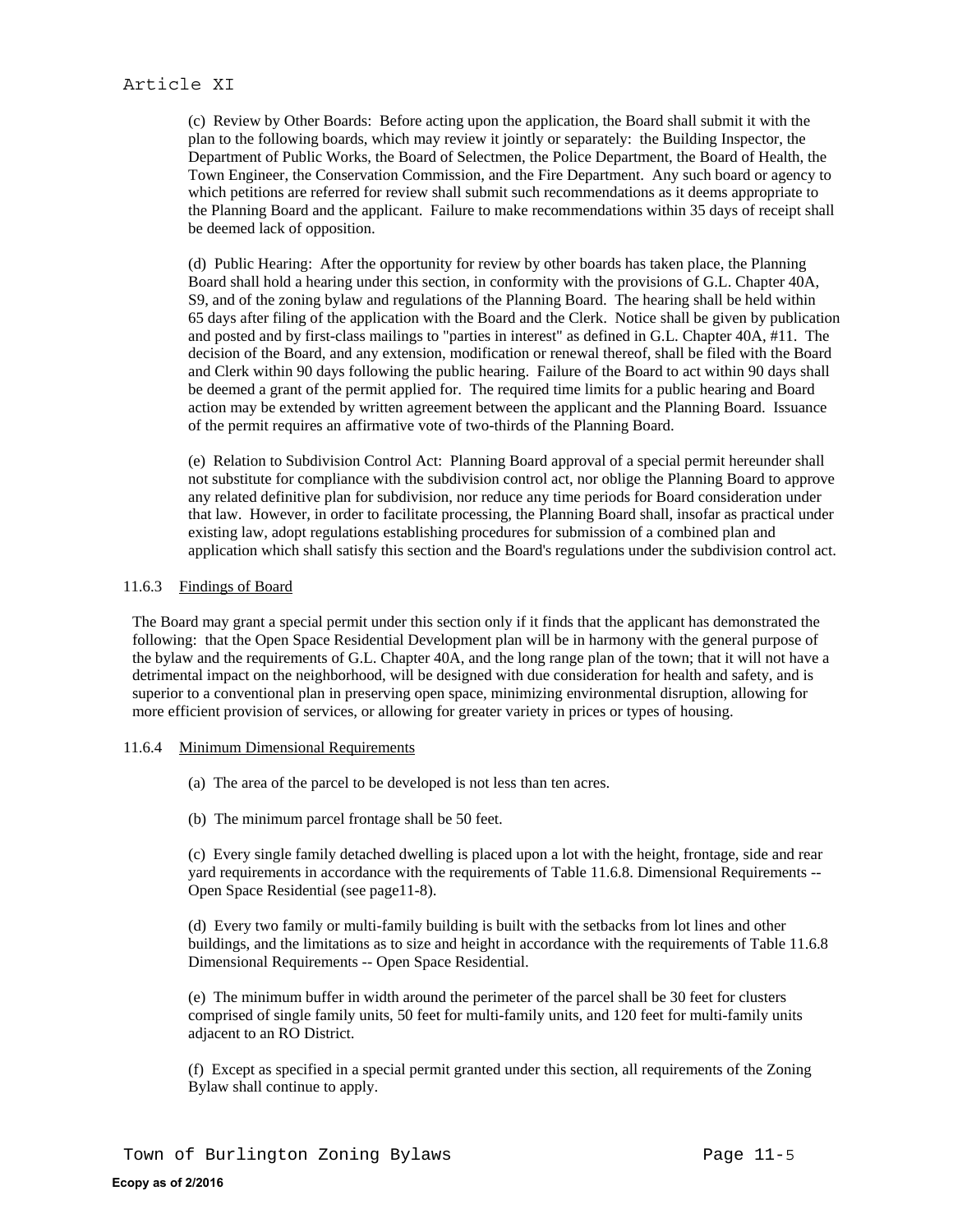(g) The requirements related to the ownership, upkeep, liability, and maintenance of the open land are in perpetuity and as such become the responsibility of the owners' heirs and assigns.

### 11.6.5 Required Open Land

(a) At least 40% of the parcel exclusive of land set aside for roads and parking, shall be open land.

(b) The open land and such other facilities as may be held in common shall be conveyed to one of the following, as determined by the Planning Board, subject to the following guidelines. In general, natural resource land such as wetlands not suitable for any public use, or suitable for extensive public recreational use, should be conveyed to the Town or to a trust; whereas land which will be principally used by the residents of the Open Space Residential Development should be conveyed to a home association. At least 10% of the open land shall be useable for active or passive recreation.

1. To a corporation or trust comprising a home association whose membership includes the owners of all lots or units contained in the parcel. The developer shall include in the deed to owners of individual lots beneficial rights in said open land, and shall grant a conservation restriction to the Town of Burlington over such land pursuant to M.G.L. Chapter 184, S131-33, to insure that such land be kept in an open or natural state and not be built upon for residential use or developed for accessory uses such as parking or roadways. This restriction shall be enforceable by the Town through its Conservation Commission in any proceeding authorized by S33 of Chapter 184 of M.G.L.

In addition, the developer shall be responsible for the maintenance of the common land and any other facilities to be held in common until such time as the homes association is capable of assuming said responsibility. In order to ensure that the association will properly maintain the land deeded to it under this section, the developer shall cause to be recorded at the Middlesex South County Registry of Deeds a Declaration of Covenants and Restrictions which shall, at a minimum, provide for the following:

- Mandatory membership in an established homes association, as a requirement of ownership of any lot in the parcel.

- Provisions for maintenance assessments of all lots in order to ensure that the open land is maintained in a condition suitable for the uses approved by the homes association. Failure to pay such assessment shall create a lien on the property assessed, enforceable by either the homes association or the owner of any lot. (Note: At no time shall the Town assume the responsibility for maintenance.)

- Provision which, so far as possible under the existing law, will ensure that the restriction placed on the use of the open land will not terminate by operation of law.

2. To a nonprofit organization, the principal purpose of which is the conservation of open space.

3. To the Conservation Commission of the Town for a park or open space use, subject to the approval of Town Meeting, with a trust clause insuring that it be maintained as open space.

(c) Subject to the above, the open space may be used for recreational purposes including golf courses, riding trails, tennis courts, gardens, swimming pools and temporary structures (i.e., tents, stages for special events and other structures that are intended to be assembled and disassembled within a 14 day period). The Board may permit open land owned by a homes association to be used for individual septic systems, or for communal septic systems if it, and the Board of Health so recommends.

## 11.6.6 Further Requirements

(a) No use of the parcel other than residential or recreational shall be permitted.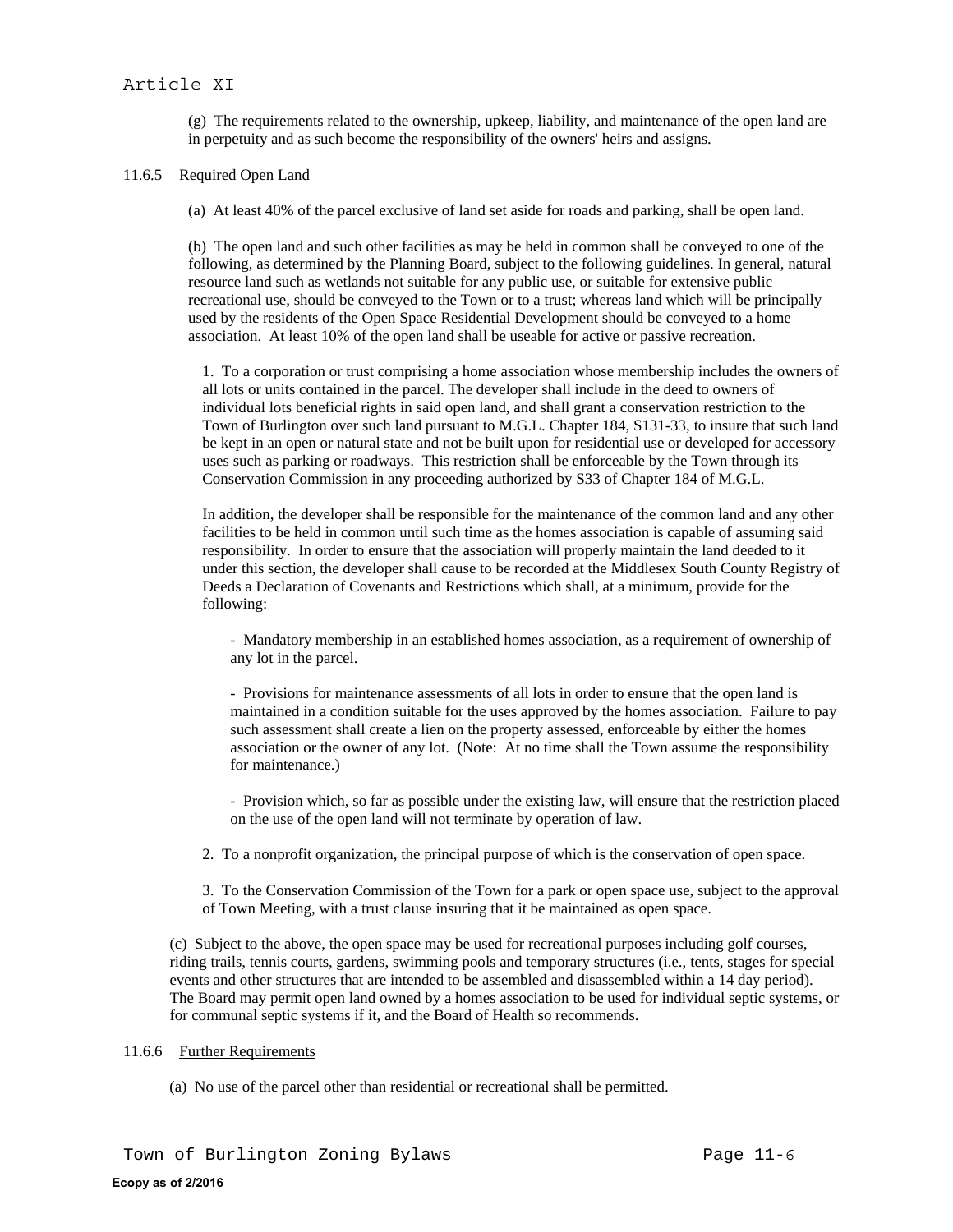(b) No lot shown on a plan for which a permit is granted under this section may be further subdivided, and a notation to this effect shall be shown upon the plan.

(c) No certificate of occupancy shall be issued by the Building Inspector until he has certified to the Planning Board that the premises have been built in accordance with the plan approved by the Board hereunder.

(d) The Planning Board may impose other conditions, safeguards, limitations on time and use, pursuant to its regulations.

(e) The Planning Board may grant a special permit hereunder for Open Space Residential Development even if the proposed development is not subject to the subdivision control law.

(f) Special Permits granted under this section shall lapse within two years (or less), excluding time required to pursue or await the determination of an appeal, from the grant thereof, if a substantial use has not sooner commenced or if construction has not begun, except that the Planning Board may grant an extension for good cause and shall grant an extension if the delay was caused by the need to seek other permits.

(g) Subsequent to granting of the permit, the Planning Board may permit relocation of lot lines within the Open Space Residential Development. However, any change in overall density, street layout, or open space layout will require further hearings.

### 11.6.7 Optional Units Incentive

(a) Notwithstanding the limitations set out above, the Planning Board, if it deems it otherwise advisable to do so, shall as a provision of a special permit issued hereunder authorize increases in the permissible intensity of use in the proposed Open Space Residential Development over the base units per acre providing that the tract is tied to the public sewer system and that the number of units within the tract shall not exceed a density of 4 dwelling units per acre. The additional units may be obtained at the discretion of the Planning Board over the base density of units per acre by providing one or more of the following:

1. Traffic or pedestrian improvements (e.g., bike paths, bridle paths, screened parking): up to 0.3 units added.

2. Open space which is landscaped or has unusual value to the community or to the residents and comprises an unusually large percent of the tract: up to 0.5 units added.

3. Units that permanently contribute to the Town's Affordable Housing Action Plan: up to 1.0 units added.

(Note A: The maximum density per acre with bonus shall be no more than 180% of the base density as determined by the Planning Board pursuant to Section 11.6.2, subsection (b)1.) (Note B: The Planning Board may grant less than the maximum bonus provision for affordable housing if there are only minimal number of units that are affordable and/or where severe environmental constraints exist on the parcel.)

- (b) Such bonus may include any or all of the following:
	- 1. Decrease of minimum lot size.
	- 2. Increase in number of lots.

(c) Off Premises Improvements: The Planning Board may approve a density bonus when the applicant agrees to make public improvements or improvements in the public interest on property not under the applicant's control.

Town of Burlington Zoning Bylaws Page 11-7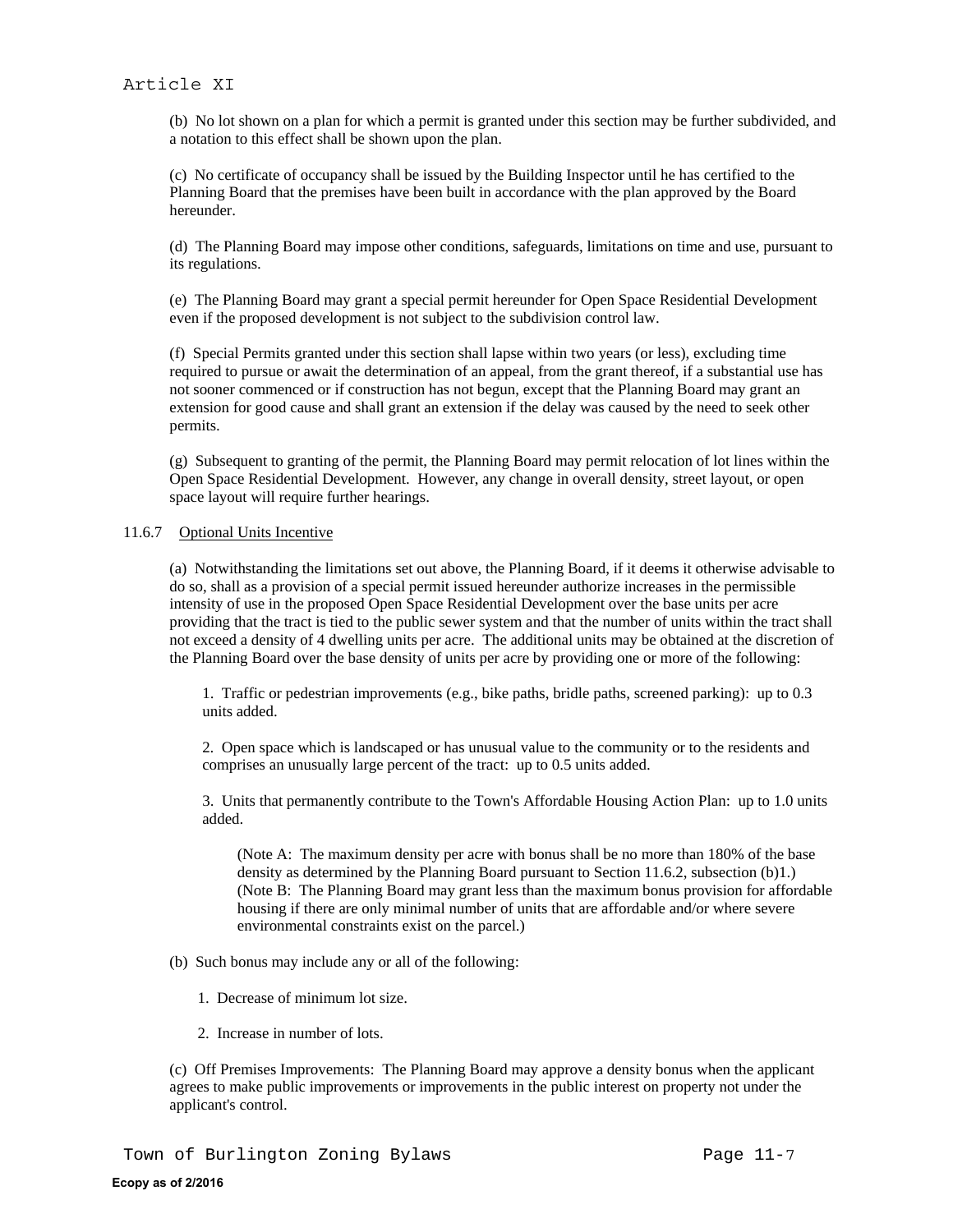# TABLE 11.6.8: OPEN SPACE RESIDENTIAL-DIMENSIONAL REQUIREMENTS

| Minimum area of parcel feet                             | 10 Acres (435,600 square feet)                                                                                   |
|---------------------------------------------------------|------------------------------------------------------------------------------------------------------------------|
| Maximum height of buildings                             | 40 feet<br>30 feet when within 100 feet of an RO<br><b>District</b>                                              |
| Minimum frontage of the tract on the<br>existing street | 50 feet                                                                                                          |
| Minimum frontage setback                                | 25 feet for single family<br>50 feet for multi-family                                                            |
| Minimum distance between<br>individual buildings        | 30 feet                                                                                                          |
| Maximum distance between                                | 100 feet (unless otherwise groups of<br>buildings<br>permitted by the<br>Planning Board)                         |
| Minimum percent of open space                           | 40% (Note: 10% of this 40% must be<br>useable for active or passive recreation<br>purposes and must be unpaved.) |
| Buffer requirements                                     | 30 feet in width for developments with<br>single family units                                                    |
|                                                         | 50 feet for developments with<br>multi-family units                                                              |
|                                                         | 120 feet for developments with<br>multi-family units adjacent to an RO<br><b>District</b>                        |
| Maximum base density without<br>bonus per acre          | 2.2 units                                                                                                        |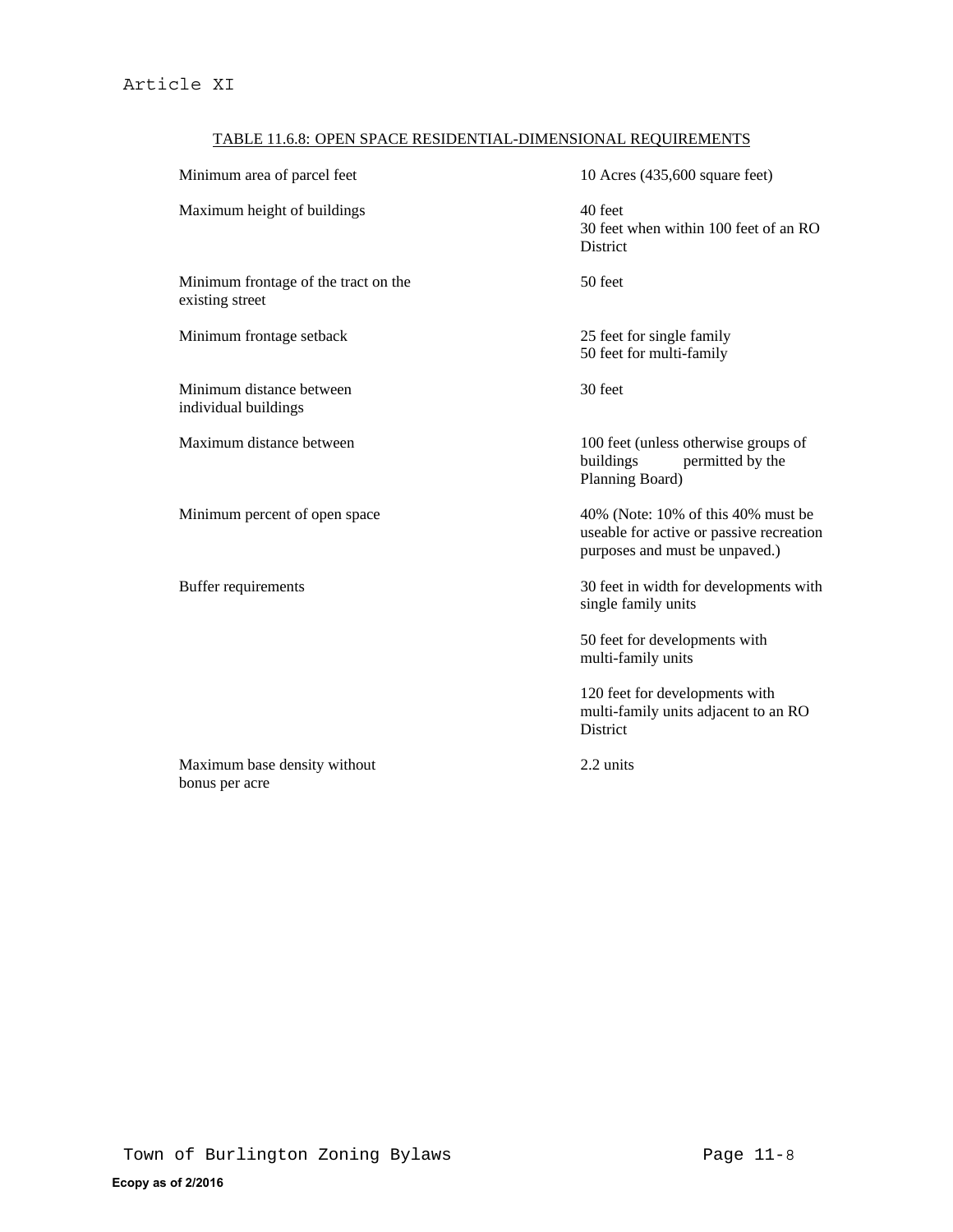# Article XI

# SECTION 11.7.0 RESIDENTIAL 2 (R2) DISTRICT

## 11.7.1 Purposes

The Residential 2 (R2) District is intended:

To stimulate more affordable housing units through the creation of two family or duplex development on individual lots, or on a larger single lot in which internal lot lines may have been drawn and established and where open space and other site amenities may be held or used in common by all unit owners.

To permit a developer, public agency, or developer in conjunction with a public agency, to propose two family or duplex development and units which shall be affordable to individuals of low and moderate incomes, and to first time home buyers, as defined by the Massachusetts Housing Finance Agency, the Executive Office of Communities and Development, or the income and price guidelines for Middlesex County, and as may be periodically amended.

To help the community to meet the requirements and objectives of Massachusetts General Laws, Chapter 40B, S20-23.

To achieve a broader range of housing choice within the community.

To permit such development on parcels which can be divided into numerous lots, or which can contain numerous units, so as to form a well-planned district rather than a single or substantial deviation from surrounding land uses and neighborhood pattern.

To encourage such development on parcels zoned for industrial and commercial purposes, but which may be appropriate for residential purposes.

### 11.7.2 Uses by Special Permit and Permitted Uses in an R2 District

The following use shall require a special permit as set forth in Section 13.1.7:

(a) Two Family Dwellings: The following uses shall be permitted by right without need of a special permit once R2 zoning is obtained:

1. One family dwellings and one family dwellings purchased or erected and maintained by the Burlington Housing Authority or any other nonprofit housing development agency developing affordable housing as described in Section 4.2.1.6 of the Zoning Bylaw.

2. Places primarily used for religious purposes, including rectories and parish houses as described in Section 4.2.2.1 of the Zoning Bylaw.

3. Public parks as described in Section 4.2.2.8 of the Zoning Bylaw.

#### 11.7.3 Dimensional Requirements

Where lots within an R2 District are proposed for subdivision, all two family structures/dwellings must be situated on individual lots which conform to the density and dimensional regulations of an RO- One Family Dwelling District specified in Article V, Section 5.2.0 of these Bylaws.

All two family structures/dwellings which are proposed to be developed within a single consolidated parcel must also be developed and laid out so that all two family structures within the site conform to the density and dimensional regulations of an RO- One Family Dwelling District specified in Article V, Section 5.2.0 of these Bylaws.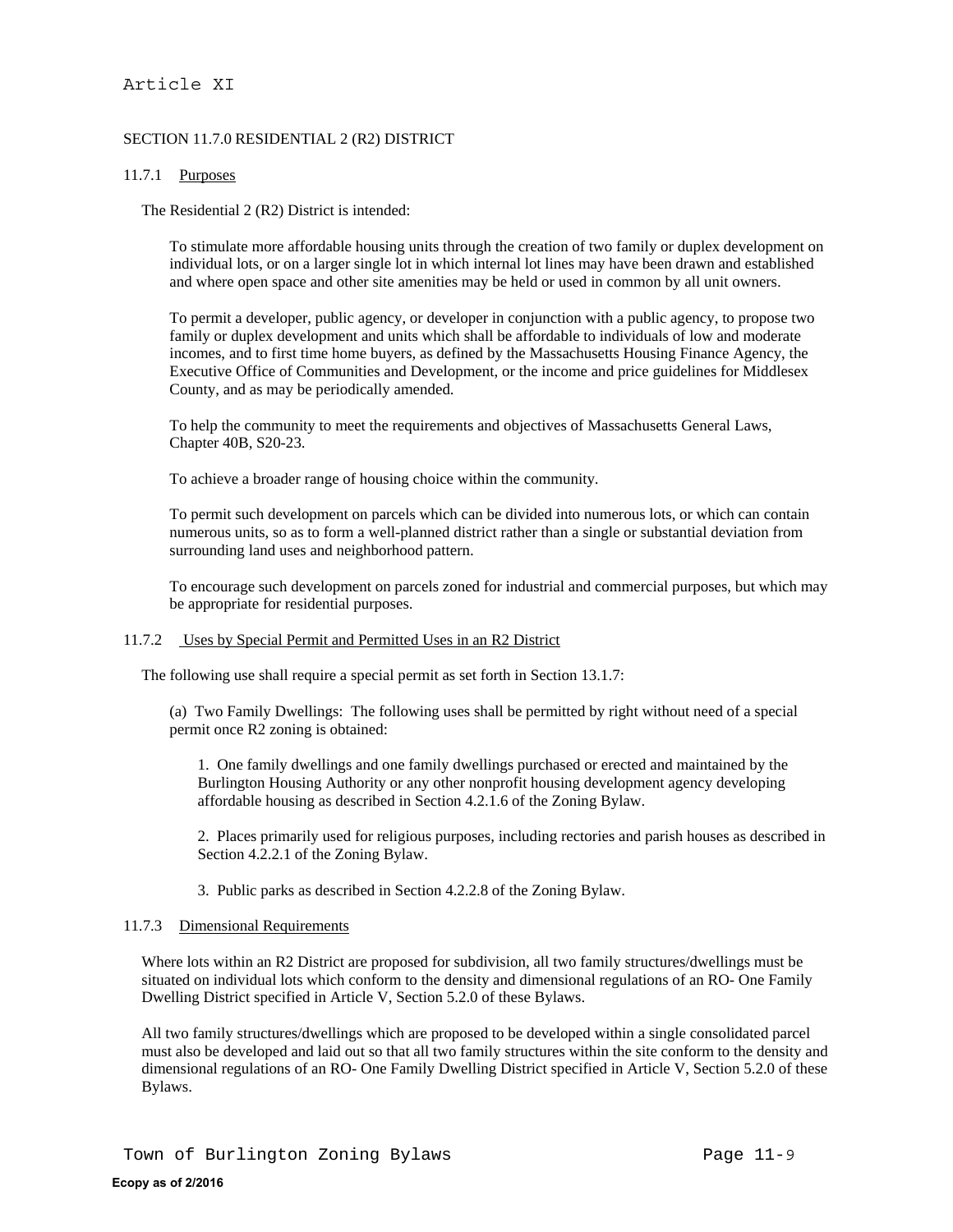# 11.7.4 General Requirements

No land shall be rezoned to R2 unless a Concept Plan as described in Subsection 13.1.6 is presented to Town Meeting and approved as part of the Warrant Article with the rezoning petition.

No development may occur in an R2 District except in conformity with the Concept Plan approved by Town Meeting.

Further, two family development in an R2 District may only occur by obtaining an R2 Special Permit as described in Section 13.1.7. The obtaining of a special permit as outlined in Section 13.1.7 must commence within two years or the property shall be governed by the provisions presently in effect in the zoning district for which the land was zoned immediately prior to its inclusion in the R2 District.

Where a subdivision plan shall not be presented and proposed, Site Plan review will occur concurrently with the review of the special permit process outlined in Section 13.1.7.

### 11.7.5 Procedure for Rezoning to an R2 District

The developer and property owner, if different from the developer, shall submit a Concept Plan to the Board of Selectmen together with a letter petitioning for a rezoning to the R2 District requesting that the matter be placed on the next Town Meeting warrant.

The Board of Selectmen shall refer the rezoning application and the Concept Plan to the Planning Board within 14 days, and within 65 days of receiving the rezoning application from the Board of Selectmen and the Concept Plan, the Planning Board shall hold a public hearing on the requested rezoning.

Following the public hearing, the Planning Board shall prepare a detailed report regarding the requested rezoning and Concept Plan and shall recommend to Town Meeting whether the requested rezoning should be approved, amended and approved or denied.

In order to be approved a rezoning to the R2 District must receive a two-thirds vote at Town Meeting.

#### 11.7.6 Submission Requirements for an R2 District Rezoning

The application for an R2 District rezoning shall include a Concept Plan and the required submission fee.

(a) Submission Fee: The Planning Board shall specify submission fees for an R2 District Rezoning in its Rules and Regulations. In no case shall the fee be less than \$350, however the Planning Board may waive the fee if the developer is the Town or other public agency. The required fee shall be submitted with the rezoning request and Concept Plan.

(b) Concept Plan Requirements: A Concept Plan shall include the following:

1. In addition to the submission requirements outlined in this section, the Planning Board may impose additional submission requirements through the adoption of Rules and Regulations for an R2 District Rezoning.

2. A preliminary site plan showing in a general manner:

The location of buildings; number of stories, approximate floor area and maximum height of each building.

Existing and proposed contours.

Proposed lot lines.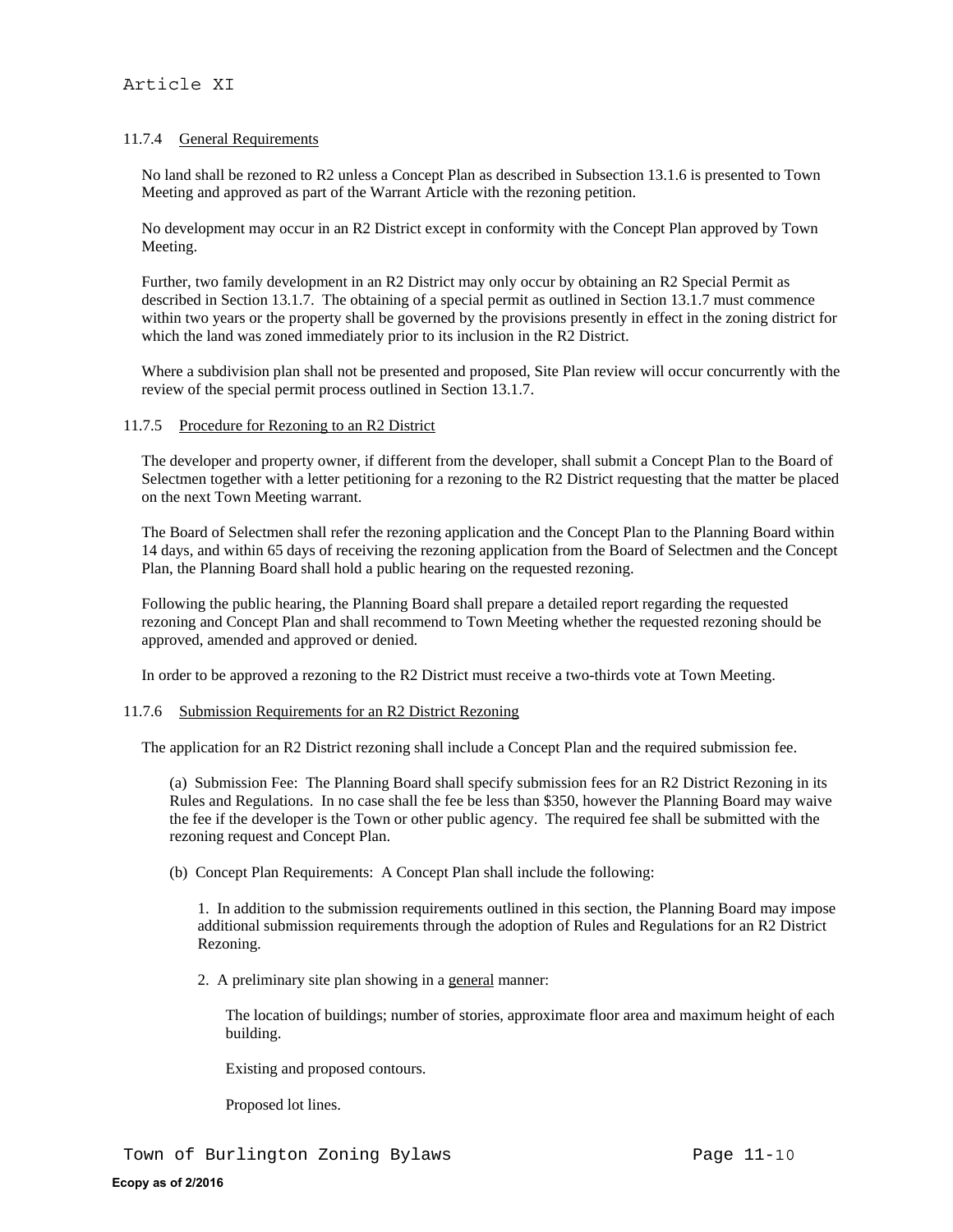Grading and landscape treatment.

The location and dimensions of driveways and anticipated parking areas and capacity.

The location and characteristics of any common open space or usable open space to be conveyed to the Town or to be dedicated for use by adjoining lots and the general neighborhood.

The proposed drainage system.

General building elevations (cross section including a general rendering and building treatment.)

The approximate location of the affordable units.

(c) A project narrative which details specific project conditions and amenities proposed. The narrative shall also include information about the project development team and marketing approach to attract individuals and families seeking affordable housing within the community.

Further, the project narrative shall specify which affordable housing program(s) and/or guidelines are being utilized within the development to achieve the thirty (30%) percent low/moderate income unit affordability which will be required as part of the granting of the R2 Special Permit.

The applicant shall agree not to file a subdivision plan or plan showing a division of land pursuant to M.G.L. Chapter 41.

(d) Special conditions, if any, applicable to the proposed development which may include grants of benefits to the Town such as land for public purposes, construction of improvements (or financial contributions therefore) in behalf of the Town.

- (e) A table showing:
	- 1. Total land area.
	- 2. Developable site area.
	- 3. Common or usable open space, if any.
	- 4. Site coverage of buildings.
	- 5. Area covered with impervious surface.
	- 6. Impervious surface ratio.
	- 7. Gross floor area of all proposed two family buildings.
- (f) A locus-context map of all land within 500 feet of any part of the tract and showing:
	- 1. All dwellings and principal buildings.
	- 2. The land use of each lot.
	- 3. Lot and right-of-way lines.
	- 4. Existing contours at two-feet intervals.
	- 5. Principal natural features in general use such as: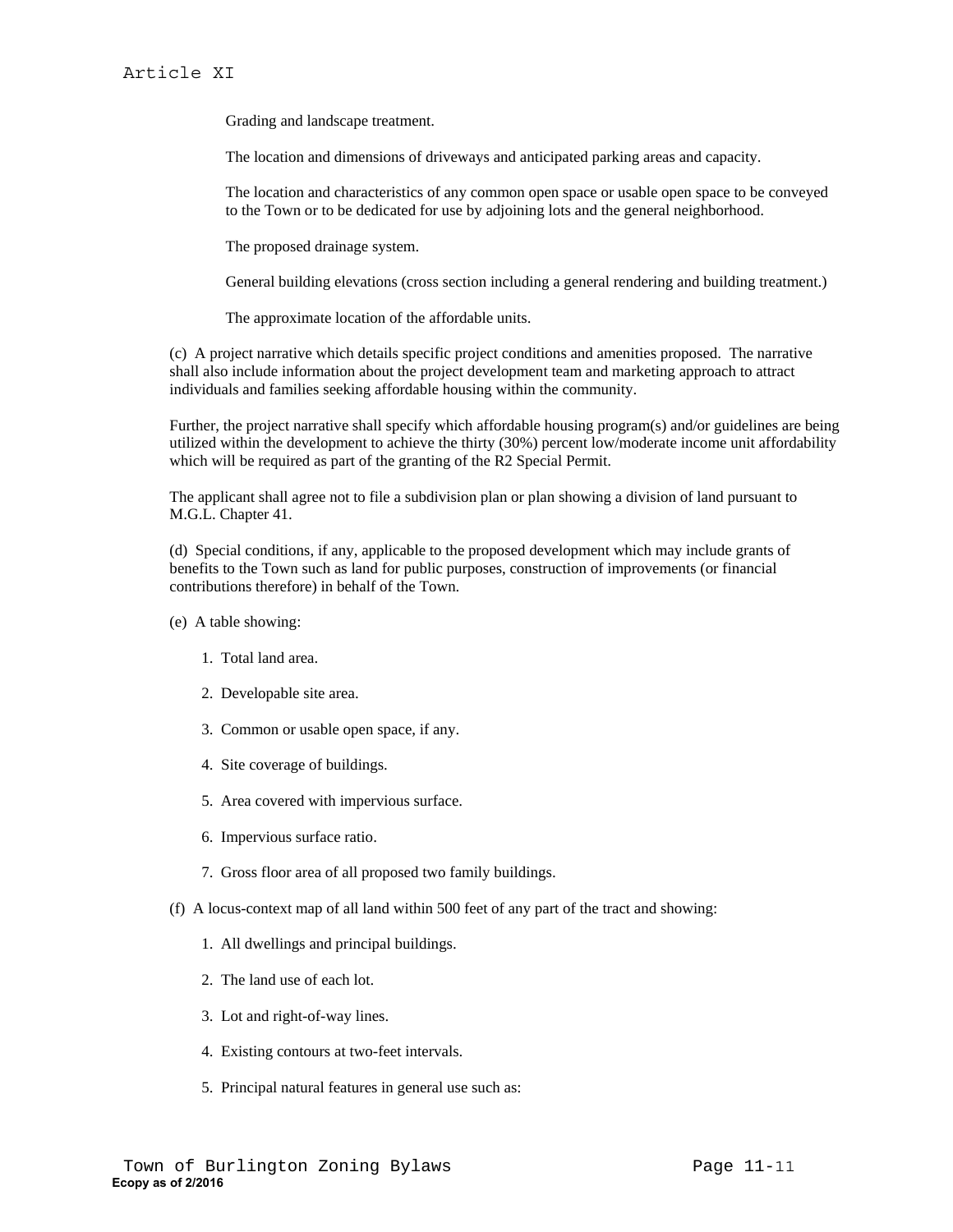Significant rock outcroppings.

Water systems (including standing surface water, brooks or streams, the direction of drainage, wetlands, and the 100-year flood elevation).

Significant vegetation (including mature trees, unique specimens of vegetation, and vegetation that indicates wetness).

6. Zoning district boundaries.

7. Recorded easements on the site and within the 500 feet locus.

8. Public facilities, such as conservation or recreation land, footpaths, bicycle paths, or streets.

 9. Significant noise/visual impact (including views from the site and sources of noise affecting the site).

10. Historically or architecturally significant structures and sites on or adjacent to the site.

(g) A property rights and dimensional standards plan showing:

1. The location of existing easements or other property rights affecting the development.

2. The approximate location of any sections of the land to which the Town would be granted property right, either easements or transfer of ownership for street, utility, conservation or other purposes.

3. The anticipated size and dimensions of each lot to be certified, and internal lot lines when applicable.

4. The minimum yard setback lines and distances from the adjacent zoning district boundaries.

5. The boundaries of any common open space or usable open space.

(h) The following information shall be required for all R2 rezonings which shall not involve the presentation and proposal of a subdivision plan after rezoning:

1. The location and size of the Town's existing water mains, fire hydrants, sanitary sewers, and storm drains.

2. The proposed location and the approximate size of utilities to be constructed on the site and their proposed connections to the Town's utilities, and any special features, such as culverts or pumping stations, that might affect the ability of the Town to service the development.

(i) A traffic analysis to be conducted by a traffic engineer who will certify that he/she qualifies for the position of member of the Institute of Transportation Engineers (ITE). The analysis shall include:

1. Traffic counts on arterial streets that provide access to the development site showing data on Average Daily Traffic (ADT) and a.m. and p.m. peak periods (conducted for two hours divided into fifteen-minute segments);

2. Intersection turning movement counts at intersections likely to be affected by the proposed development (conducted for two hours in the a.m. peak and the p.m. peak divided into fifteen-minute segments);

3. An inventory of roadway characteristics showing the width of the principal approach streets and the presence or absence of sidewalks and their conditions and existing traffic control devices;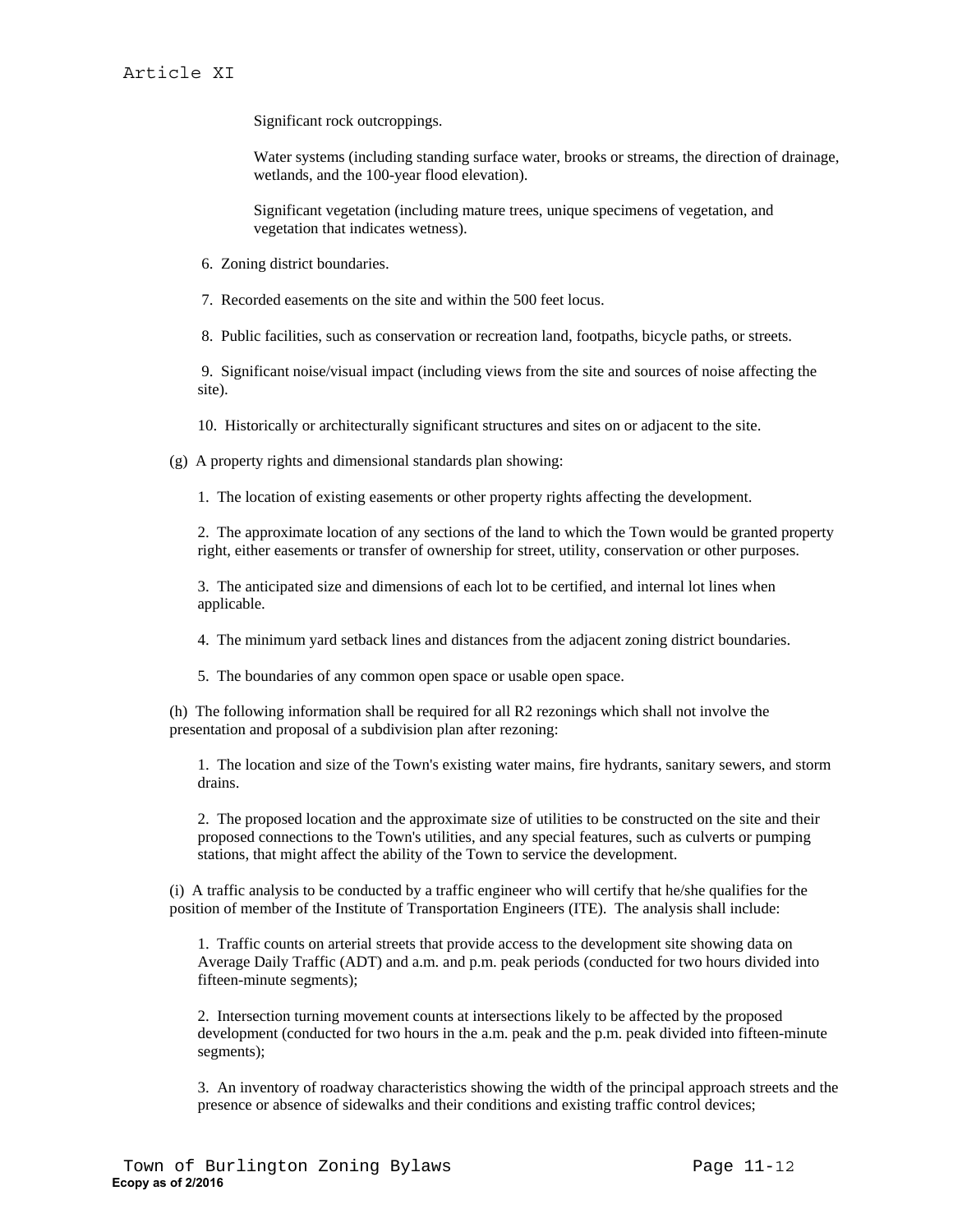4. Estimated trip generation showing the projected inbound and outbound vehicular trips for the a.m. and p.m. peak periods and a typical one hour off-peak trip generation;

5. The estimated distribution of new trips by approach streets and each intersection likely to be affected;

6. The effect of additional traffic generated by the development on traffic "levels of service" on each approach street;

7. Estimated off-street parking and loading requirements and time of peak accumulation.

### 11.7.7 Special Permit Requirements

Two family development pursuant to an R2 District rezoning is subject to the approval of R2 Special Permit as outlined in this subsection.

Application for an R2 Special Permit under this section shall be made to the Town Clerk by submitting ten (10) copies of all submission material and paying the required application fee. Circulation of the R2 Special Permit application to Town departments shall be outlined in subsection 9.2.2.1.

The application for an R2 Special Permit under this section shall include a Site Development Plan as described in this section together with the required submission fee.

Application for an R2 Special Permit under this section shall include a project narrative and Site Development Plan which specifies that no less than thirty (30%) percent of all proposed units will be set aside for persons of low and moderate income levels.

(a) Submission Fee: The Planning Board shall specify a submission fee for an R2 Special Permit in its Rules and Regulations and in no case shall the fee be less than \$350.

(b) Site Development Plan and Application Requirements: The Site Development Plan and Special Permit Application shall include all of the material and information contained in the Concept Plan with the following modifications, additions, and provisions:

1. All information typically required on a site plan in accordance with Planning Board Site Plan Rules and Regulations.

2. Long-term provisions, in the form of a recordable instrument to provide for retention of all affordable housing units proposed.

3. The location and size of the Town's existing water mains, sanitary sewers, storm drains and fire hydrants.

4. Proposed utilities, including the location, size of mains, materials and any proposed connection to existing Town facilities.

5. A property rights plan based on an instrument survey identifying parcels, if any, to be conveyed to the Town by deed or easement.

6. A site grading plan showing proposed changes in contours and identifying landscaping materials, species of plants and sizes and specific plans for any common open space.

7. A traffic analysis including proposed mitigating measures, if any, to maintain an acceptable traffic level of service.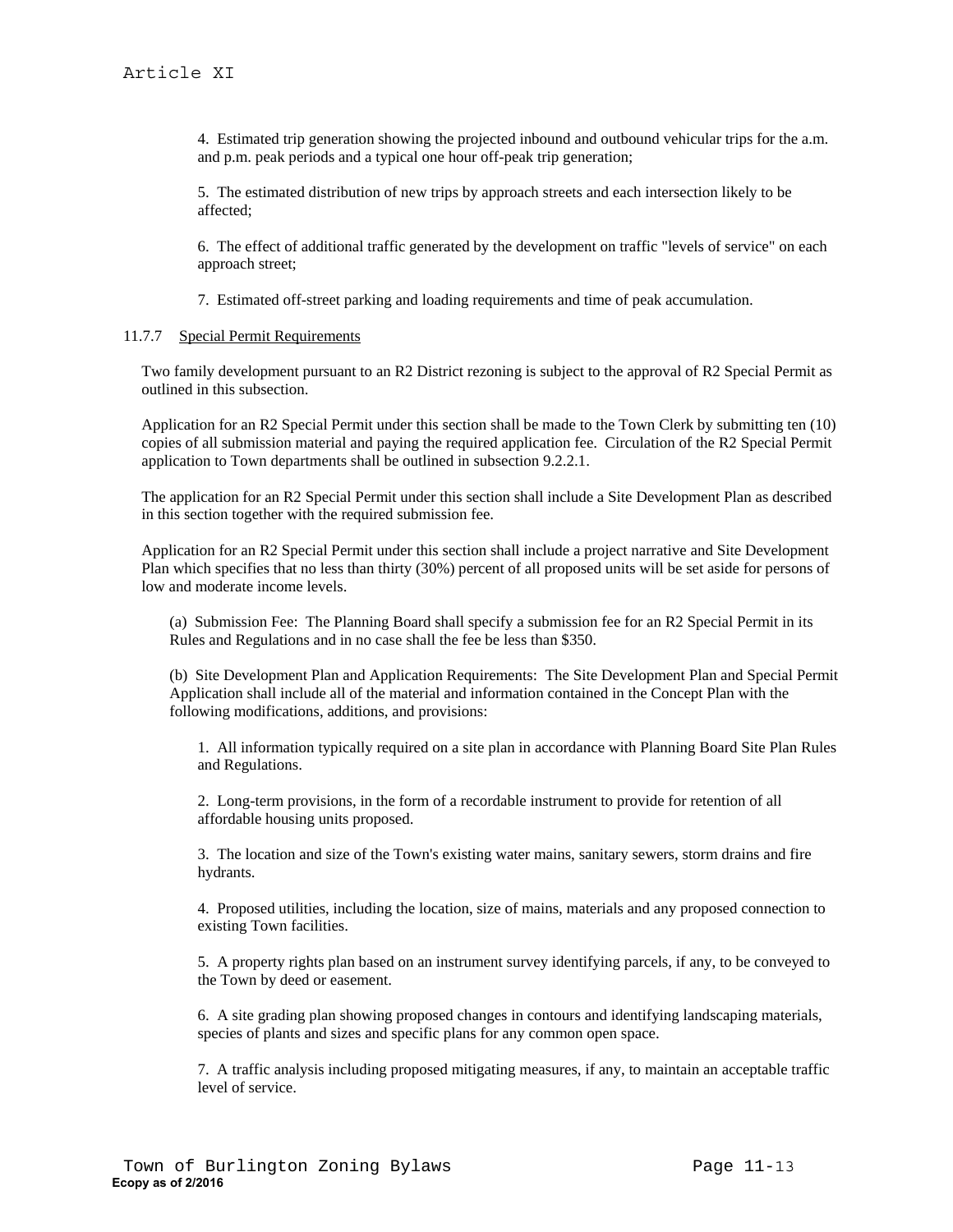8. An assessment of the impacts that the proposed project will have on community character, the environment, and municipal finances.

9. Such other information as the Planning Board may specify in its Rules and Regulations from time to time for special permits pursuant to an R2 District rezoning.

#### 11.7.8 Public Hearing

The Public Hearing shall be held in accordance with the provisions of Section 9.6.0.

## 11.7.9 Criteria for Approval

The Planning Board may approve the R2 Special Permit if the Board finds that all the following conditions are met:

1. The Site Development Plan is substantially in conformance with the Concept Plan approved by Town Meeting, and meets the affordable housing criteria and objectives set forth in Sections 13.1.1 and 13.1.7 of this Article. The Planning Board may permit minor changes in light of the more detailed survey and engineering design, provided that they do not conflict with the intent of the Concept Plan, but the Board shall not approve any change in proposed setbacks, maximum building height, or maximum total square feet of two family development.

2. The Concept Plan approved by Town Meeting and the Site Development Plan are incorporated into the R2 Special Permit by reference.

3. Methods satisfactory to the Planning Board of ensuring the performance of any special conditions included in the Concept Plan have been submitted by the developer.

4. Any land designated as common space on the Concept Plan shall be either conveyed to the Town or protected by an easement granted to the Town.

The Planning Board in granting an R2 Special Permit may impose such additional conditions as the Planning Board finds will serve the public interest and are consistent with the intent of the Concept Plan approved by the Town Meeting.

The Planning Board may deny an application for R2 Special Permit and base its denial on the finding that the development proposed in the Site Development Plan did not meet one or more of the four criteria for approval.

#### 11.7.10 Changes in a Site Development and Use Plan

Substantial changes in the site development from that shown on the Site Development Plan referenced in the R2 Special Permit are not permitted without the approval by Town Meeting of a new Concept Plan in accordance with the procedures outlined in Section 13.1.5 followed by the issuance by the Planning Board of a new R2 Special Permit based on the new plan.

## SECTION 11.8.0 INCLUSIONARY ZONING REQUIRMENTS FOR MULTIFAMILY HOUSING

#### 11.8.1 Purpose and Intent

The purpose of this Bylaw is to outline and implement a coherent set of policies and objectives for the development of affordable housing in compliance with the 2004 Burlington Community Development Plan, G.L. c. 40B sec. 20-23 and ongoing initiatives of the Burlington Housing Partnership to promote a reasonable percentage of housing that is affordable to low and moderate income buyers. It is intended that the affordable housing units that result from this Bylaw be considered as Local Initiative Program (LIP) dwelling units in compliance with the requirements for the same as specified by the Massachusetts Department of Housing and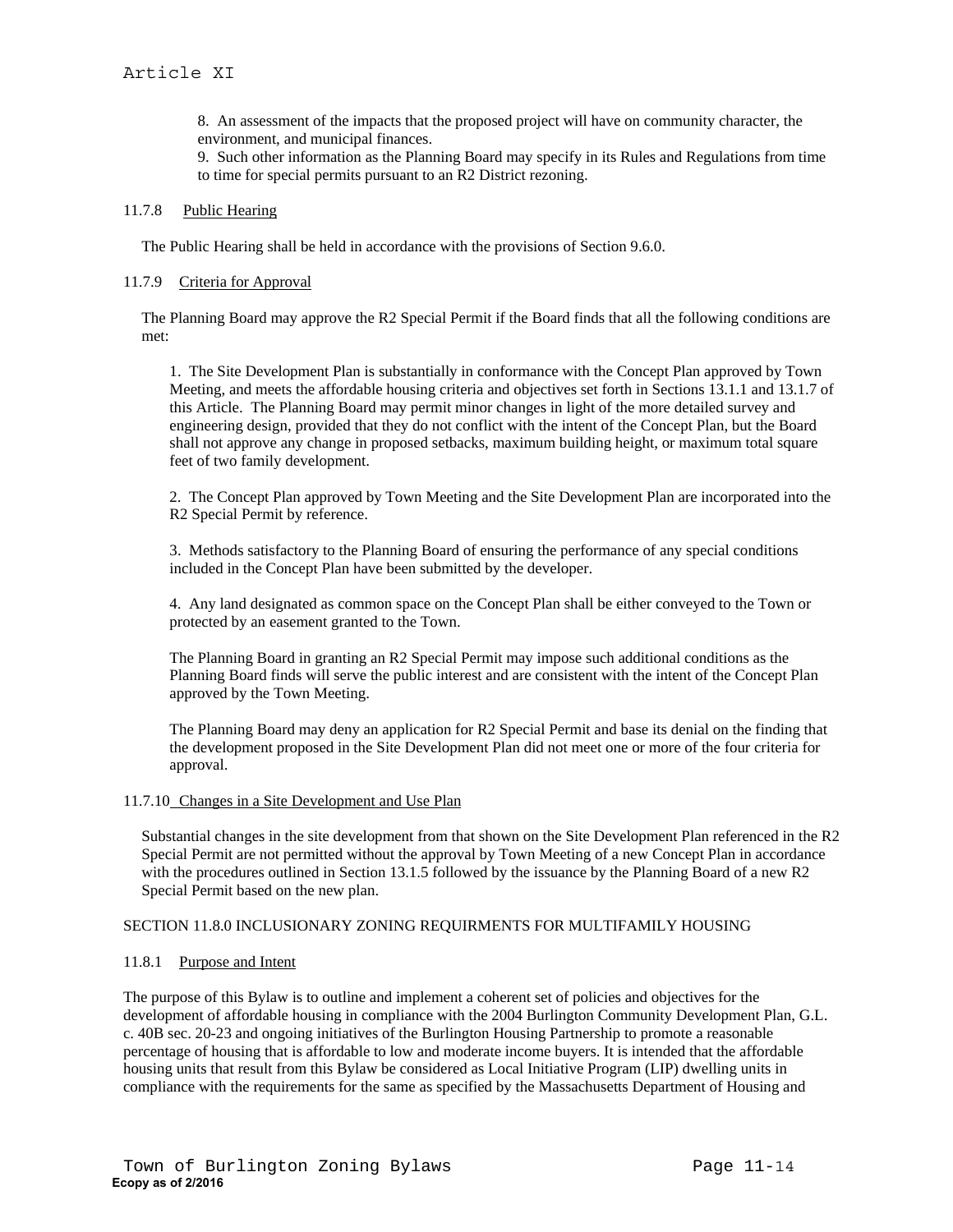# Article XI

Community Development (DHCD), or successor, or additional programs adopted by the Commonwealth or its agencies, and that said units count toward the Town's requirements under G. L. c. 40B sec. 20-23, as amended.

## 11.8.2 Definitions

For the following definitions refer to Article II: Definitions, "Affordable Housing Unit", "*(Qualified)* Affordable Housing Unit Purchaser" and "*(DHCD)* Affordable Housing Unit Sales Price or Rent".

### 11.8.3 Applicability

Beginning with the adoption of this Bylaw by Town Meeting, applications for approval of all multifamily housing developments creating 4 or more new or converted units, including housing within mixed use developments, whether on one or more contiguous parcels, owned or controlled by the applicant or a related entity, now or in the future, shall provide an affordable component within the project pursuant to the provisions in this Bylaw. The Affordable Housing Units to be provided shall remain affordable in perpetuity. This provision shall apply whether the proposal is for rental or ownership units. The Affordable Housing Units required above shall be affordable to persons and households of low and moderate income as defined by G.L. c. 40B, Section 20. The applicant shall be responsible for preparing a Massachusetts Local Initiative Program Units Only Application, as administered by the DHCD or any successor program, or an application for any other program that provides for inclusion of such Affordable Housing Units as part of the Town's affordable housing inventory under G.L. c. 40B Section 20.

11.8.3.1 For multifamily housing developments, the applicant shall provide one and a-half (1.5) Affordable Housing Unit within the development for every ten (10) housing units constructed. When the calculation of the number of Affordable Housing Units to be provided yields a fraction, the applicant shall round up to the next whole number of Affordable Housing Units (Figure 1). The applicant may choose to provide an Affordable Housing Unit off-site, pursuant to the off-site provisions in Section 11.8.3.2.

| <b>Proposed Units</b> | <b>Required Affordable Units</b> |
|-----------------------|----------------------------------|
| $4 - 6$               |                                  |
| $7-13$                | 2                                |
| 14-20                 | 3                                |
| $21 - 26$             | 4                                |
| 27-33                 | 5                                |
| 34-40                 | 6                                |
| 41-46                 | 7                                |
| 47-52                 | 8                                |
| 53-60                 | 9                                |
| 61-66                 | 10                               |
| And so on             |                                  |

#### **Figure 1**

#### 11.8.3.2 Provisions for off-site affordable units

Affordable Housing Units shall be provided within any multifamily housing project, unless the Planning Board finds that unique or extraordinary circumstances exist and that the public purpose may be better served by authorizing off-site Affordable Housing Units. The off-site Affordable Housing Units shall be affordable to persons and households of low and moderate income as defined by G.L. c. 40B, Section 20. The applicant shall be responsible for preparing a Massachusetts Local Initiative Program Units Only Application, as administered by the Department of Housing and Community Development, or any successor program, or an application for any other program that provides for inclusion of such affordable units as part of the Town's affordable housing inventory under G.L. c. 40B Section 20. The units shall be equivalent or better in bedroom count to the on-site project and be phased with the project pursuant to 11.8.5. Timing of construction or provision of off-site Affordable Housing Units shall be provided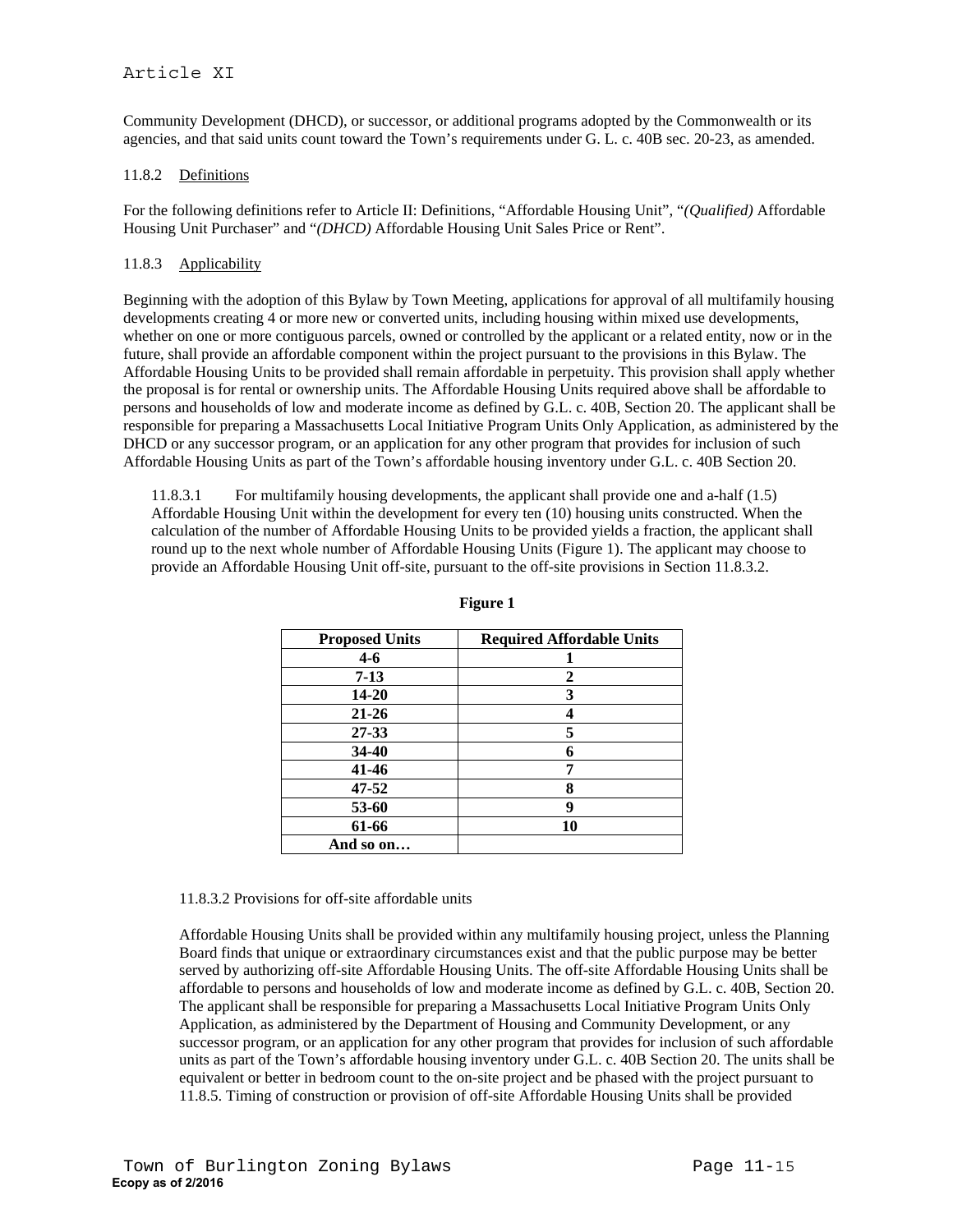coincident to the development of market rate units, but in no event shall the development of the Affordable Housing Units be delayed beyond the schedule noted in Section 11.8.5

11.8.3.3 Payments to the Affordable Housing Fund

If the Affordable Housing Trust Fund has not yet been established at the time of said payment, the payment shall be placed in such fund(s) as the Town Treasurer shall determine appropriate for the purpose of being held and used for affordable housing purposes. Such fund shall be established by the Town Treasurer to receive all payments made under this Section, and shall be kept separate and apart from other monies by the Town Treasurer. Any moneys in said fund shall be expended in accordance with G.L. c. 44 Section 55C or other applicable statutes, to support the creation of low and moderate income housing units which meet the definition of "low or moderate income housing" as defined by MGL Chapter 40B, Section 20. All moneys which are collected as a result of any contribution to this fund shall be transferred to the principal of said fund, and the Town Treasurer shall be the custodian of the fund and shall deposit the proceeds in a bank or invest the same in such securities as are legal for the investment of funds of savings banks under the laws of the Commonwealth of Massachusetts, or in federal savings and loan associates situated in the Commonwealth. Any interest earned thereon shall be credited to and become a part of such fund.

# 11.8.4 Monitoring

The monitoring of affordability for rental units, including changes in tenants, shall be supervised by the Burlington Housing Partnership (BHP) pursuant to a Memorandum of Agreement (MOA) between the applicant and the BHP. Such MOA shall provide for monitoring fees for the administration of such affordable units by the BHP and shall be subject to approval by the Board of Selectmen.

The monitoring of home ownership units shall be supervised by the BHP. Affordability of these units shall be established by deed rider, covenant, or equivalent mechanism, subject to review and approval of the Board of Selectmen. Funding for oversight of conducting a lottery and other administrative actions shall be provided by the applicant for first sale. Subsequent sales shall be subject to the guidelines and requirements established by the DHCD.

# 11.8.5 Provisions Applicable to Affordable Housing Units

- 1. Siting of Affordable Housing Units All Affordable Housing Units constructed or rehabilitated under this Bylaw shall be situated within the development so as not to be in less desirable locations than market-rate units in the development and shall, on average, be no less accessible to public amenities, such as open space or recreational facilities, as the market-rate units.
- 2. Minimum design and construction standards for Affordable Housing Units Affordable Housing Units within market rate developments shall be integrated with the rest of the development and shall be compatible in size, design, appearance, construction and quality of materials with other units.
- 3. Timing of construction or provision of Affordable Housing Units or lots Where feasible, Affordable Housing Units shall be provided coincident to the development of market rate units, but in no event shall the development of Affordable Housing Units be delayed beyond the schedule noted below: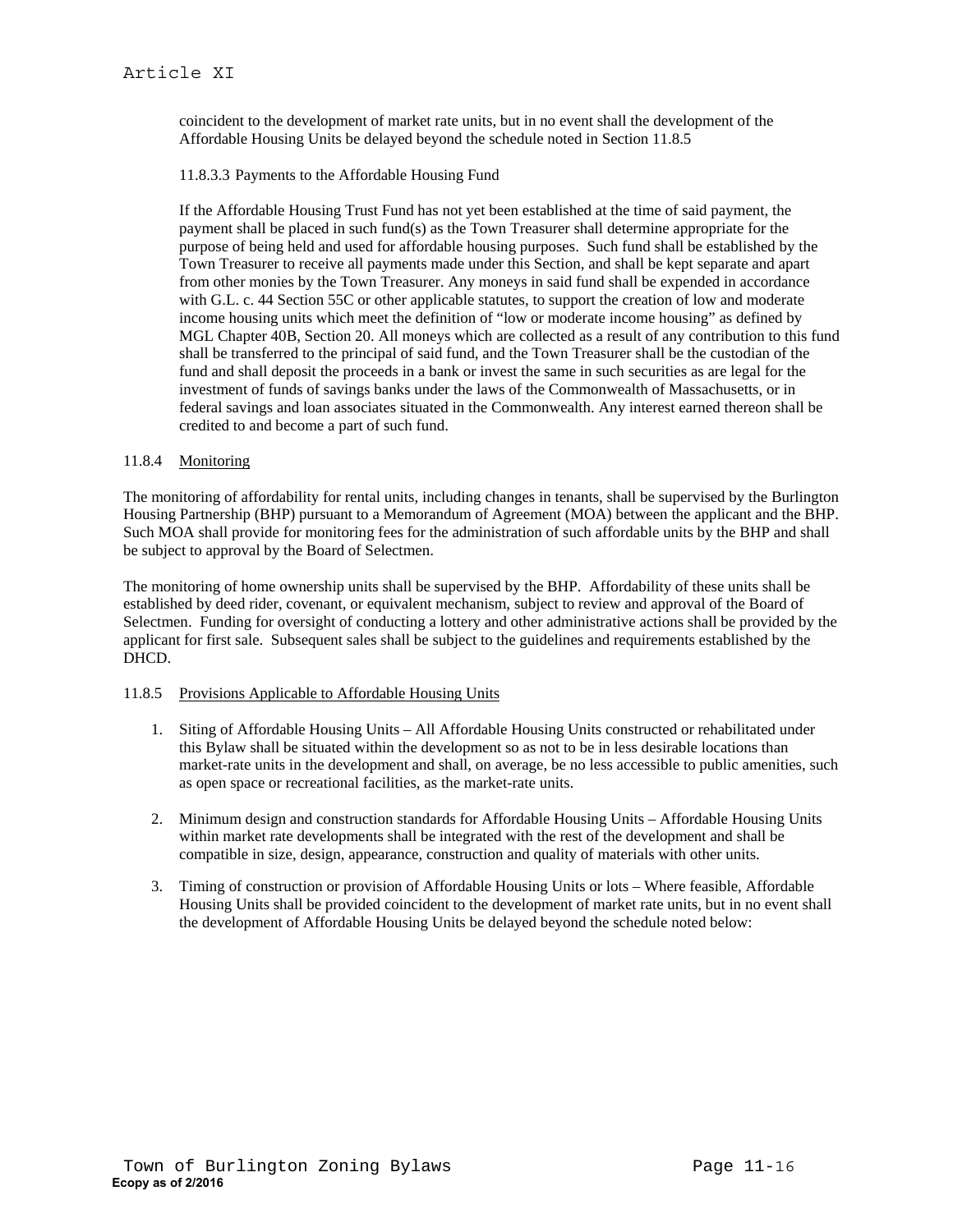| <b>MARKET RATE UNIT %</b> | AFFORDABLE HOUSING UNIT % |
|---------------------------|---------------------------|
| Up to $30\%$              | None required             |
| 30% plus 1 unit           | At least 10%              |
| Up to $50\%$              | At least 30%              |
| Up to $75%$               | At least 50%              |
| Up to 90%                 | 100\%                     |

# **Timing of construction or provision of affordable units or lots**

# 11.8.6 Administration

The Planning Board shall adopt and maintain regulations incorporating the necessary policies, procedures and requirements to implement the provisions of this Section. Such regulations may include criteria of maximum incomes, sales or rental prices, resale price, preservation of affordability and calculation of payments for fractional units.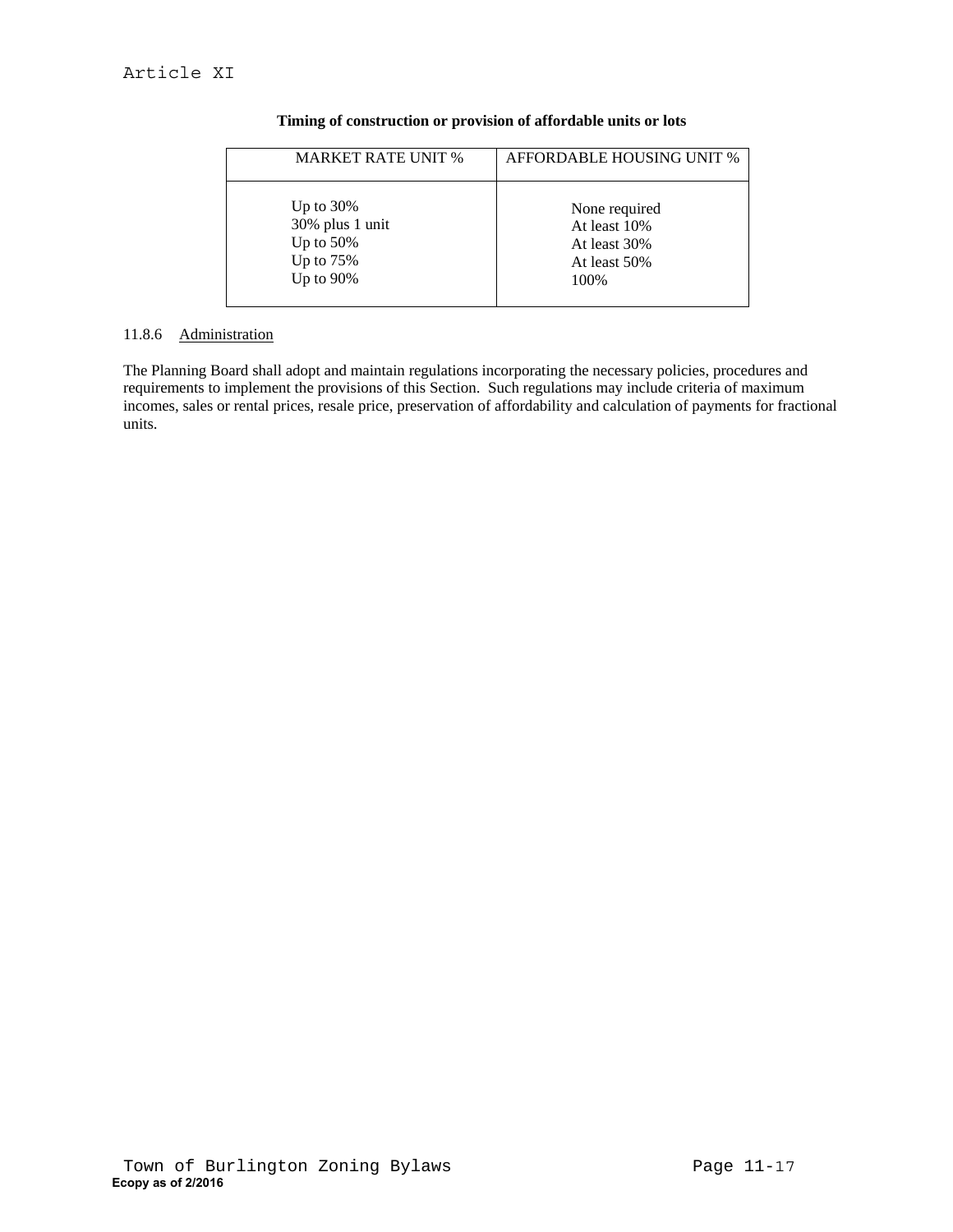# **ARTICLE XII: PLANNED DEVELOPMENT DISTRICT**

## **SECTION 12.1.0 PLANNED DEVELOPMENT DISTRICT**

#### 12.1.1 Purpose and Intent

The Planned Development District (PDD) is intended to:

Permit an entity to propose, and for Town Meeting to vote on, a development proposal that specifies a mixture of commercial, industrial, residential, open space or other uses and the site development requirements to be used for a specific site.

Permit some flexibility in the development of individual tracts of land by required and predetermined standards.

Permit the use of development standards tailored to a specific site and more detailed than those for the standard zoning districts.

Permit the Town to evaluate the potential impacts of a proposed development and to authorize the Planning Board, as the Special Permit Granting Authority, to require that the development of the site substantially conforms to site development standards approved as part of the rezoning to a PDD, including mitigation of a project's impacts.

### 12.1.2 Permissible Uses and Requirements

A Planned Development District may be composed of commercial, industrial, residential, open space, or other uses, alone or in combination. A Planned Development District requires a rezoning amendment to the Burlington Zoning Bylaw. The minimum lot size for a PDD is 10 acres, pursuant to the lot area calculation of Article V, Section 5.1.2.of the Zoning Bylaw.

#### 12.1.3 Procedures

Proponents for a PDD Rezoning Amendment shall follow the following procedures in order to promote review of the proposed amendment and to facilitate public-private cooperation in the establishment of the PDD.

#### 12.1.3.1 Pre-Application Review

a. Proponents are strongly encouraged to schedule a pre-application review with The Pre-Application Review Committee. This Committee shall be appointed by the Planning Board Chair and the Land Use Committee Chair and shall consist of at least (2) members from the Planning Board and (2) Members from the Land Use Committee. A meeting shall be scheduled at least 180 days before the anticipated Town Meeting date at which the PD rezoning proposal will be considered. Pre-application review meetings shall be coordinated through the Planning Department.

b. The Pre-Application Review should precede the preparation of detailed plans or specifications. Documents recommended for the Pre-Application review include, but are not limited to: An existing conditions plan of subject propert(ies), a project description (either in narrative or sketch form), a listing of proposed uses to be permitted or allowed by special permit, which may be a narrative describing the type and character of uses and/or a listing, by cross reference, of uses to be permitted as they appear in Section 4.2.0, 4.3.0 and 4.4.0 "Use Regulations Schedules". An explanation of why existing zoning districts do not meet the needs of the proposal shall also be submitted.

# 12.1.3.2 Planning Board Rezoning Application Submission

a. Proponents must submit an Application for Rezoning to a Planned Development District ("the Application") to the Planning Department at least 120 days prior to the anticipated Town Meeting date at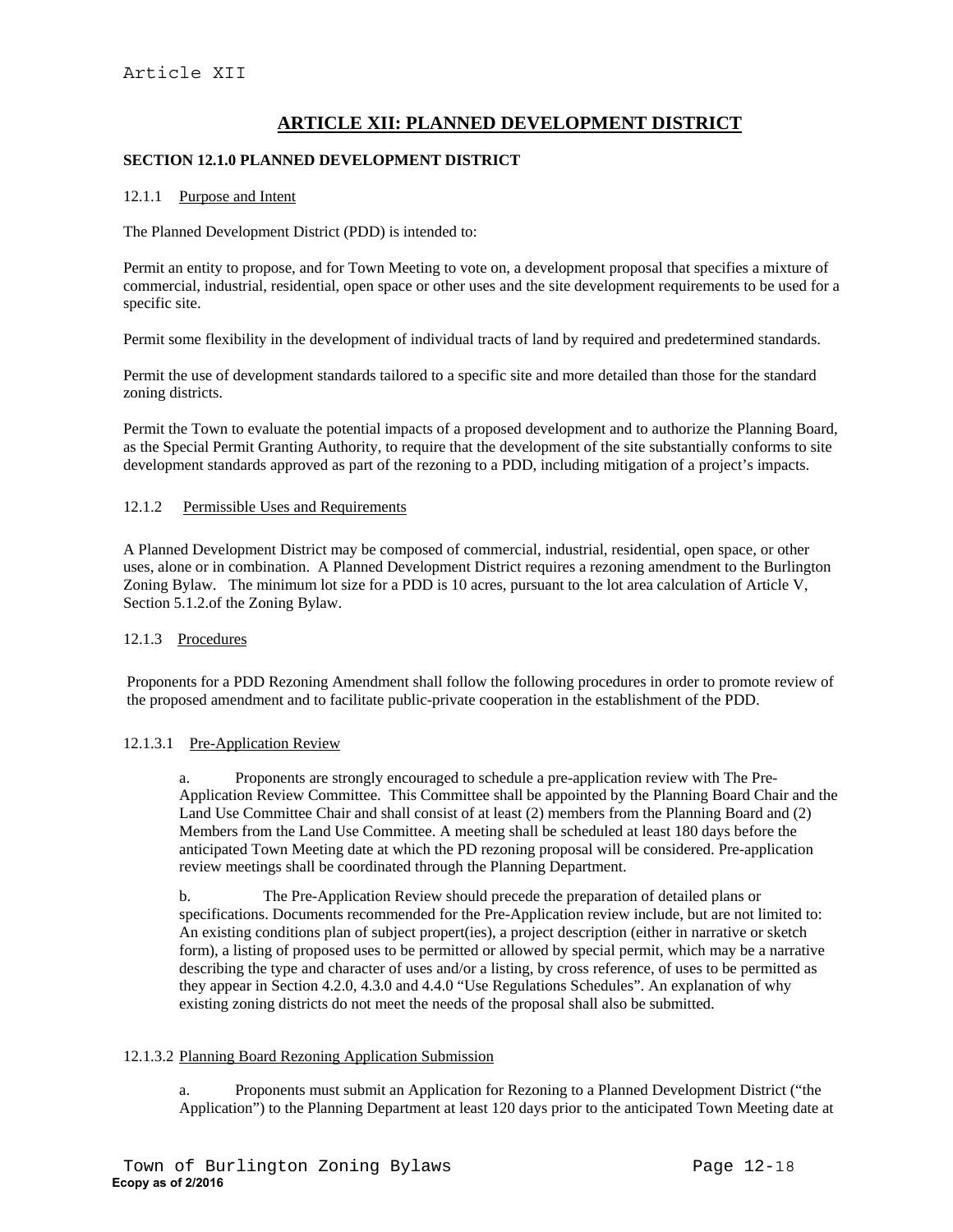which the Rezoning Warrant Article will be considered. The application shall contain the requirements set forth in Section 12.1.4. Incomplete applications will not be accepted. Refer to Section 12.1.5 for Administrative Requirements.

b. Review: When reviewing an application for Planned Development District Rezoning, the Planning Board may determine that the assistance of outside consultants, including attorneys, is warranted. This review shall include but is not limited to the size, scale and/or complexity of a proposed project and a project's potential impacts. The Planning Board shall request that Proponent enter into a Memorandum of Agreement with the Board of Selectmen to set up an account, under MGL Chapter 44, Section 53A consisting of the reasonable costs incurred by the Town for the employment of outside consultants to conduct a review engaged by the Town to assist in the review of a proposed project.

### 12.1.3.3 Rezoning Warrant Article Submission Schedule

At least 90 days before the Town Meeting at which it is anticipated to be considered, the Proponent shall submit a proposed warrant article to the Board of Selectman, in hard copy and electronic format for the PDD rezoning as developed in consultation with the Planning Board and the Land Use Committee.

### 12.1.3.4 Statutory Requirements

The zoning amendment shall thereafter be processed in accordance with G.L. c. 40A, s. 5.

### 12.1.4 Submission Requirements for a PDD Rezoning

The application for a PDD Rezoning shall include a Development Proposal which consists of the following 5 (five) requirements and detailed in the PD Rules and Regulations. All materials shall be submitted in both hard copy and electronic format.

- 1. Completed Application to the Planning Board
- 2. Submission Fee
- 3. Development Plan (Site Plan)
- 4. Zoning and Special Conditions
- 5. Impact Analysis

# 12.1.4.1 Completed PDD Rezoning Application

PDD rezoning Applications can be obtained from the Planning Department.

# 12.1.4.2 Submission Fee

The Planning Board shall specify submission fees for a PDD rezoning in the PD District Rules and Regulations. The required fee shall be submitted with the PD rezoning Application to the Planning Board.

# 12.1.4.3 Development Plan (Site Plan)

a. A Development Plan shall include the following, at a scale of no smaller than 1:40 unless otherwise noted, containing all of the following proposed site construction information:

- 1. Location of buildings; number of stories, approximate floor area and maximum height of each building; the distance in feet between buildings.
- 2. Existing and proposed contours.
- 3. Proposed lot lines.
- 4. Grading and landscaping.
- 5. Location and dimensions of drives and parking areas.
- 6. Location and characteristics of any common open space or usable open space.
- 7. Proposed drainage system.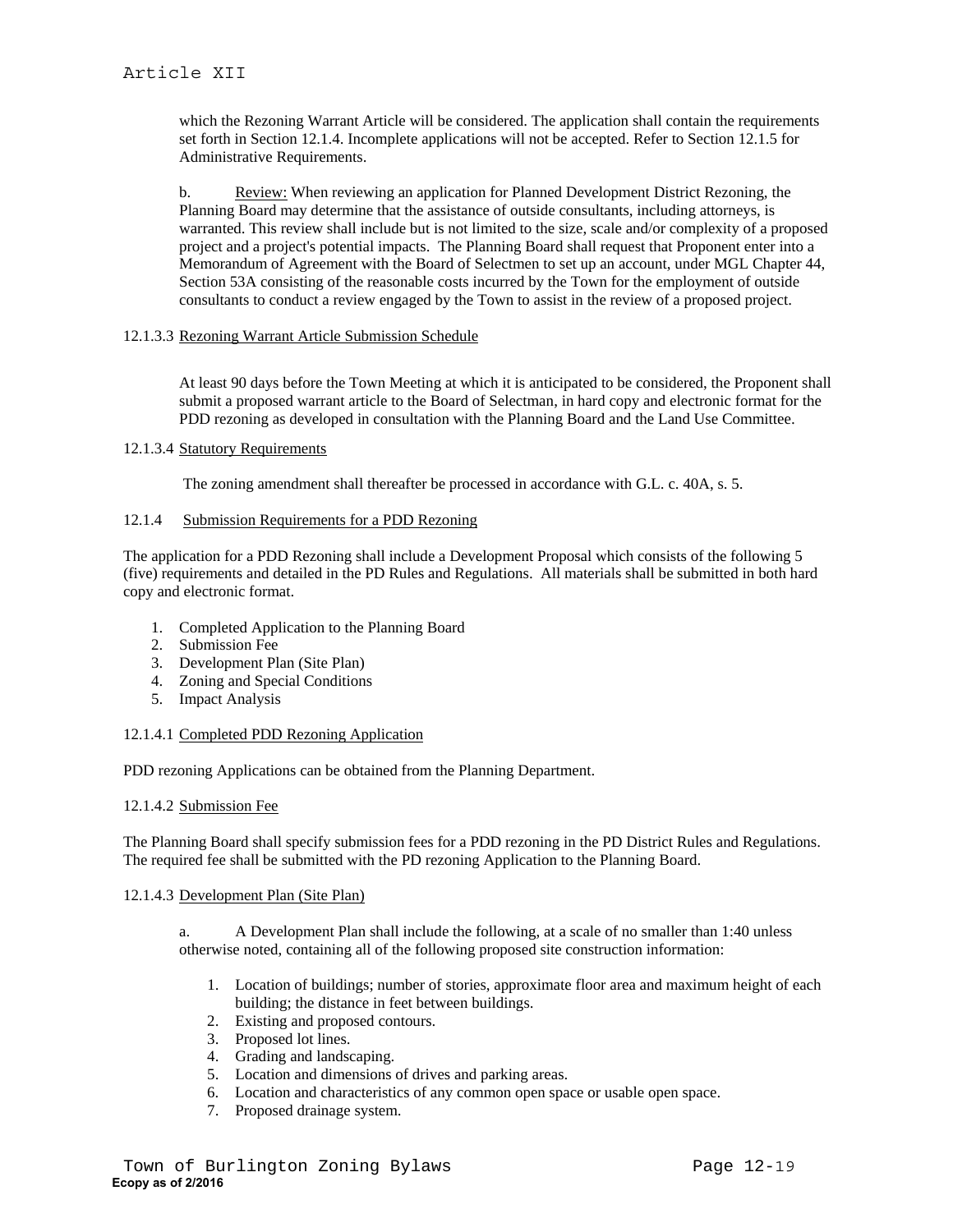- 8. Proposed landscaping.
- 9. Building elevations.
- 10. Building Envelope.
- b. A table within the plan set containing all of the following information:
	- 1. Total land area (square feet).
	- 2. Building envelope (square feet and percentage of the total land area).
	- 3. Common and open space, if any (square feet and percentage of the total land area).
	- 4. Site coverage of buildings (square feet and percentage of the total land area).
	- 5. Impervious surface area (square feet and percentage of the total land area).
	- 6. Pervious surface area (square feet and percentage of the total land area).
	- 7. Gross floor area of all nonresidential buildings.
	- 8. Floor area ratio if applicable
	- 9. Density of dwelling units, or their equivalent, if applicable.
	- 10. Number of off-street parking spaces and, if applicable, loading bays.

c. A locus-context map of all land within 500 feet of any part of the proposed PDD containing all of the following information (the scale on this map may be no smaller than 1:600):

- 1. All dwellings and principal buildings.
- 2. Land use of each lot.
- 3. Lot and right-of-way lines.
- 4. Existing contours at two-foot intervals.
- 5. Principal natural features in general, including but not limited to: Significant rock outcroppings, Water systems (including standing surface water, brooks or streams, the direction of drainage, wetlands, and the 100-year flood elevation.)
- 6. Significant vegetation, including, but not limited to: mature trees, unique specimens of vegetation, and vegetation that indicates wetlands.
- 7. Zoning district boundaries.
- 9. Recorded easements on the proposed PDD and within the 500-foot limit.
- 10. Public facilities, including, but not limited to: conservation or recreation land, footpaths, bicycle paths, and streets.
- 11. Significant noise/visual impact, including, but not limited to: views from the site and sources of noise affecting the site.
- 12. Historically or architecturally significant structures and sites on or adjacent to the proposed PDD.
- 13. Areas of known contamination and a delineation of the disposal site area within 500 feet.
- d. A property rights and dimensional standards plan containing the following information:
	- 1. The location of existing easements or other property rights affecting the proposed development.
	- 2. The approximate locations of any sections of the land to which the Town would be granted property rights, either easements or transfer of ownership for street, utility, conservation or other purposes.
	- 3. The anticipated division of the property into parcels in private ownership, if any, if it affects zoning provisions.
	- 4. The yard setback in feet for buildings and parking lots from lot lines and, where applicable, a zoning district boundary, a brook or a pond.
	- 5. The boundaries of any common open space or usable open space.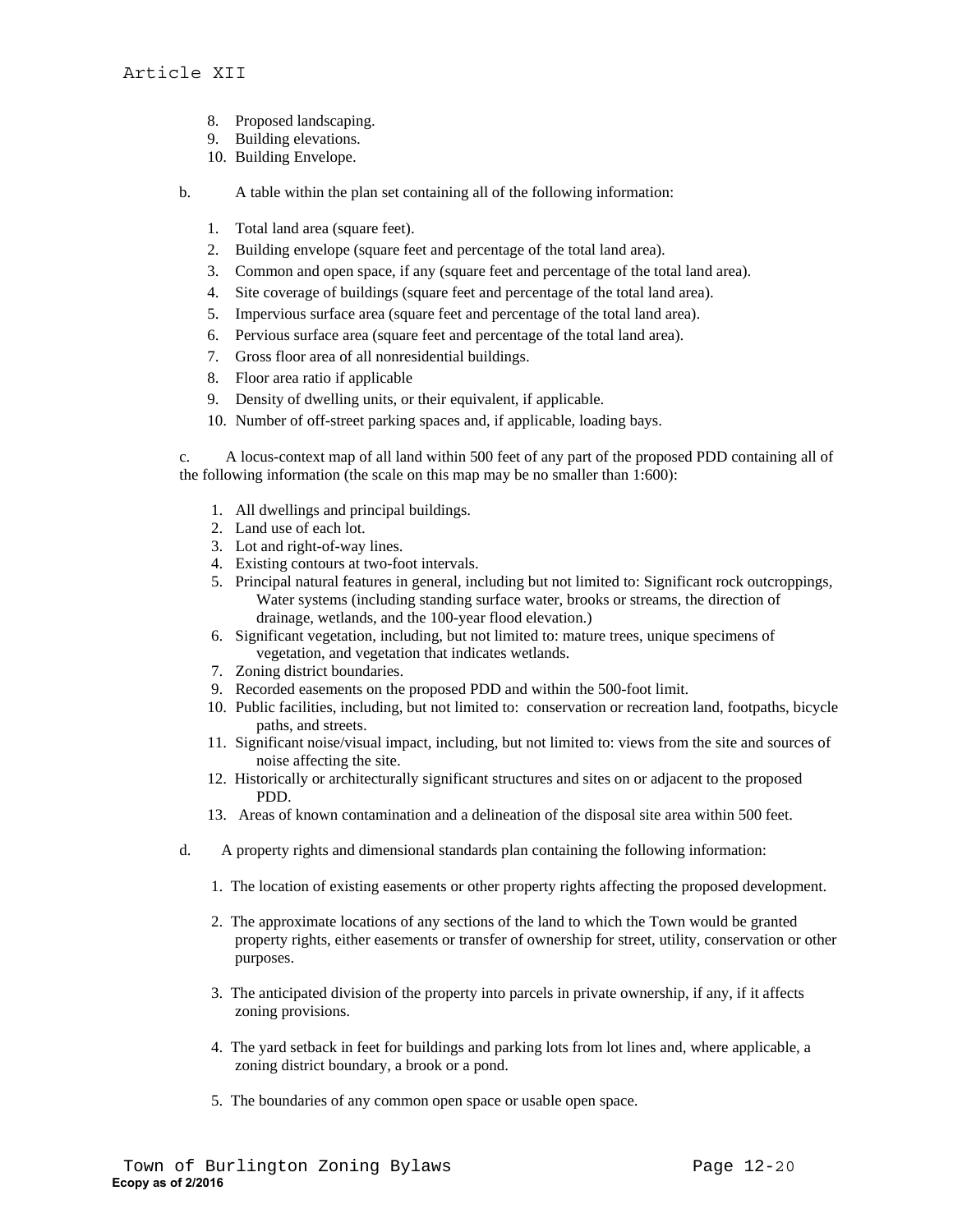- e. A utilities analysis showing:
	- 1. The location and size of the Town's existing water mains, fire hydrants, sanitary sewers, and storm drains.
	- 2. The proposed locations and the approximate size of utilities to be constructed on the site and their proposed connections to the Town's utilities, and any special features, such as culverts or pumping stations, that might affect the ability of the Town to service the development.
- f. An existing conditions plan.

# 12.1.4.4 Zoning and Special Conditions

a. Completed Templates (Templates can be found in the Planned Development Rules and Regulations)

- 1. Template A: "Use Table" Uses to be permitted by right or allowed by special permit in the buildings by cross reference, of uses to be permitted as they appear in Section 4.2.0, 4.3.0 and 4.4.0 "Use Regulations Schedules".
- 2. Template B: "Zoning Provisions" Describing special regulations unique to the development and/or a cross reference to provisions of this Bylaw that will apply to the PD District.
- 3. Template C: "Special Conditions" Applicable to the proposed development which may include but are mot limited to, grants of benefits to the Town such as land for public purposes, traffic mitigation, drainage mitigation, construction of improvements or financial contributions on behalf of the Town, or other development limitations such as but are not limited to aesthetic features.

# 12.1.4.5 Impact Analysis

The Proponent shall submit an impact statement, the purpose of which is to enable the officials of the Town to determine what methods are used by the Proponent to promote the environmental health of the community and to minimize adverse effects on the natural resources and the Town's roads and utilities. The analysis must include the following components: Traffic, Drainage, Utility, Environmental, and Community Impact as set forth below.

In reviewing the statement, the Planning Board shall consider the degree to which impact on Town roads and utilities is mitigated, to which stormwater is recycled back into the ground, the maintenance and improvement of the flow and quality of surface water, the preservation or promotion of wildlife refuges, historic sites, unique geological, botanical and archaeological features, existing or potential trails, access to open space areas, and the health and safety of the inhabitants of the area.

a. Traffic Analysis

To address traffic flow and safety, including parking and loading. To be conducted by a traffic engineer certified as qualified as a member of the Institute of Transportation Engineers (ITE). The analysis shall include:

 1. Traffic counts on arterial streets that provide access to the proposed PDD showing data on Average Daily Traffic (ADT) and a.m. and p.m. peak periods (conducted for two hours divided into fifteen-minute segments.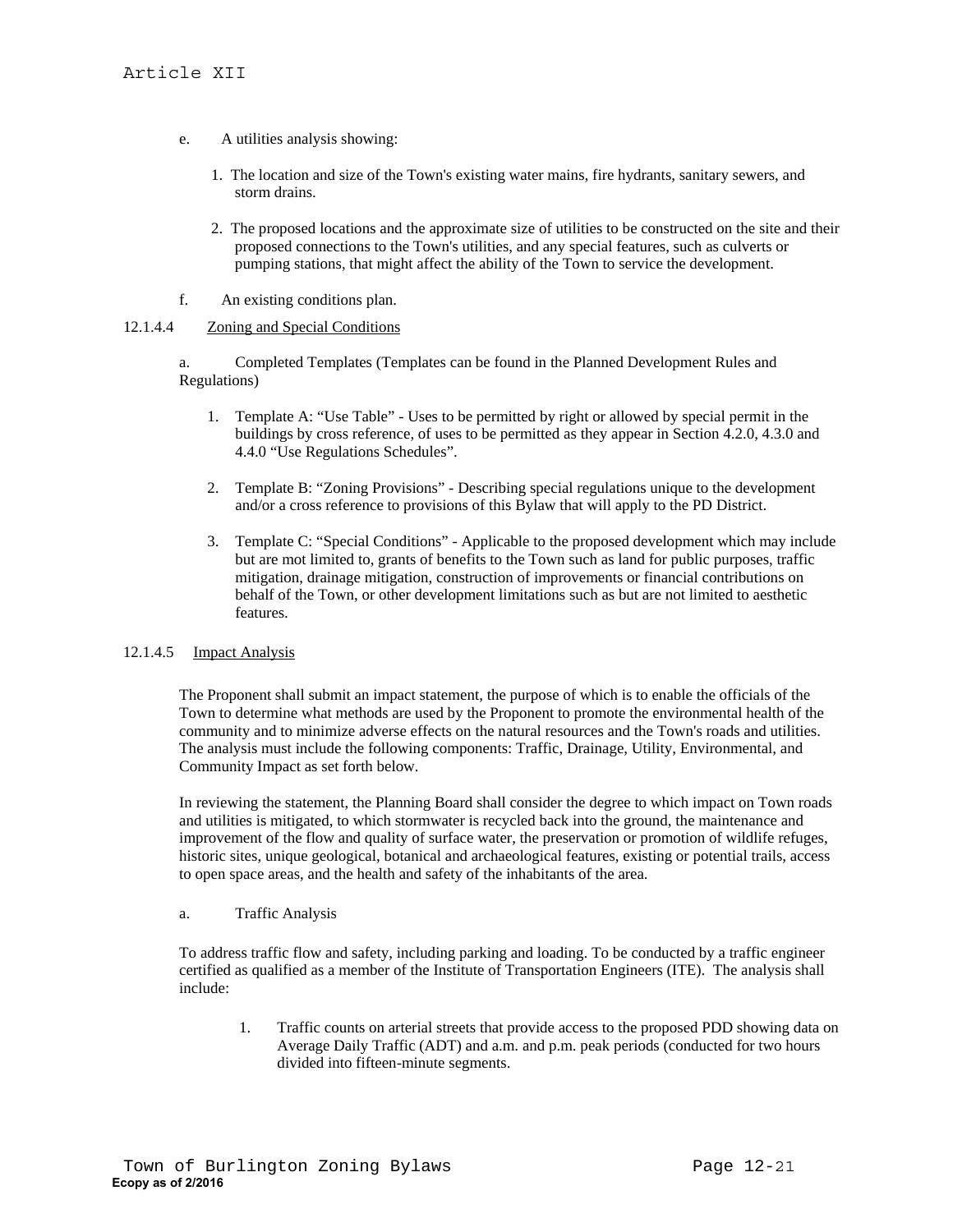- 2. Intersection turning movement counts at intersections likely to be affected by the proposed development.
- 3. An inventory of roadway characteristics showing the width of the principal approach streets and the presence or absence of sidewalks and their conditions.
- 4. Estimated trip generation showing the projected inbound and outbound vehicular trips for the a.m. and p.m. peak periods and a typical one hour off-peak trip generation.
- 5. The estimated distribution of new trips by approach streets.
- 6. The effect of additional traffic generated by the development on traffic "levels of service" on each approach street.
- 7. Estimated off-street parking and loading requirements and time of peak accumulation.
- b. Stormwater and Drainage Analysis
	- 1. Infiltration, including soils analysis and contamination if applicable.
	- 2. Watershed analysis.
	- 3. Pre and Post Development Drainage Calculations, including Peak Flow analysis (2, 10, 25 and 100 year storm events).
	- 4. Narrative of how the proposed project meets the State Stormwater Standards (including how LID features have been incorporated)
	- 5. Proposed land grading and permanent vegetative cover.
- c. Utility Analysis
	- 1. Describe the effect of the project on the public sewer system.
	- 2. Describe the effect of the project on the Town water supply and distribution system.
	- 3. Describe the effect of the project on the natural gas and electrical power distribution system.
- d. Environmental Impact report
	- 1. Neighborhood character: Describe how the proposed development proposal fits in with the neighborhood, surrounding properties and land uses.
	- 2. Impacts on the natural environment: Describe any impacts on archaeological or historical resources, rare or irreplaceable natural areas, including the habitat of endangered species. Describe how the proposal will affect these features.
- e. Community Impact Report
	- 1. Social, economic, or community needs which are served by the proposed development.
	- 2. Preliminary fiscal impact, including impact on town services, tax base, and employment.
	- 3. The special impact, if any, on municipal and governmental services.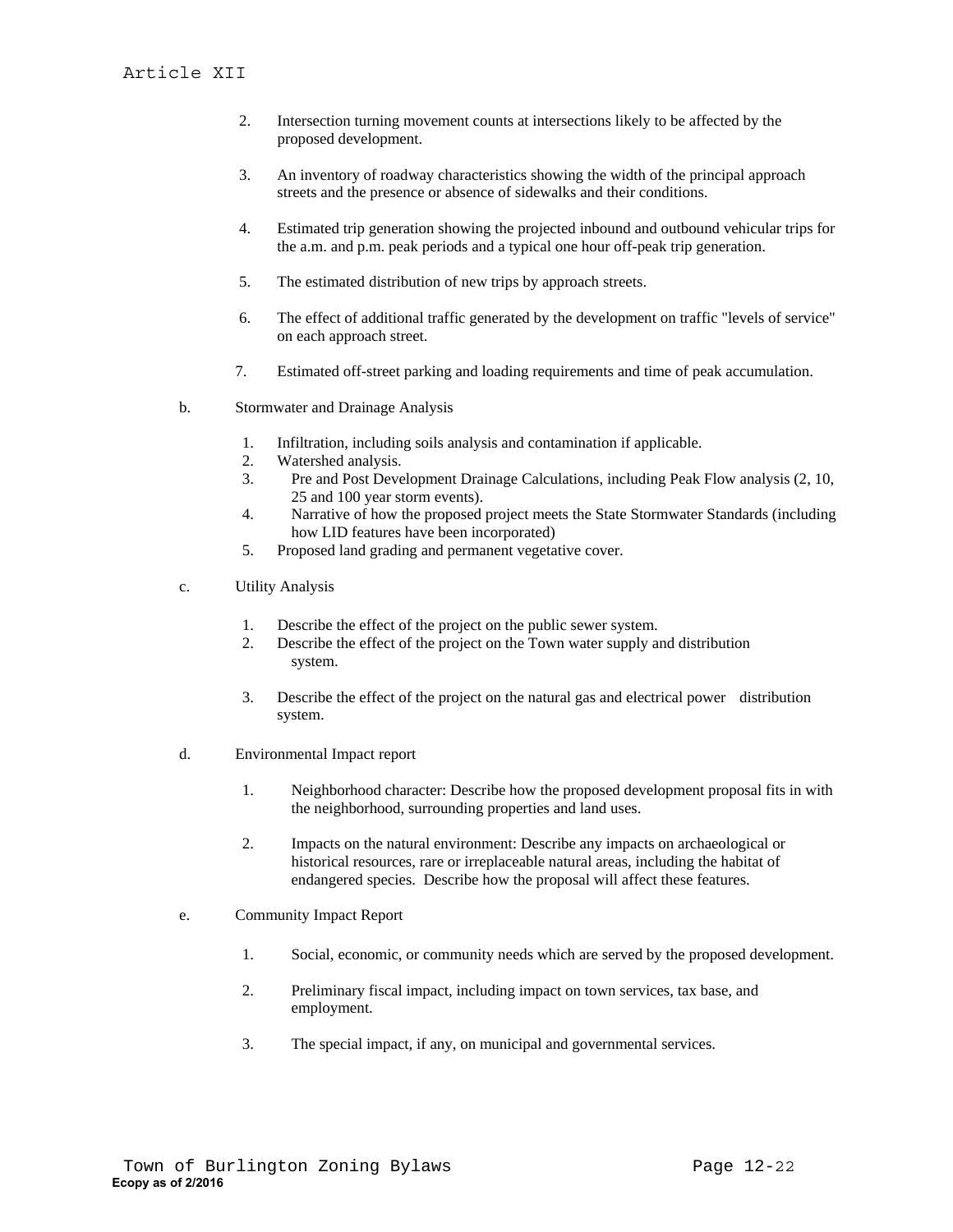# Article XII

4. If the proposed project includes a residential component, an estimate of the number of additional children who will attend school and the number of total new persons added to the Town's population.

## 12.1.4.6 Additional Requirements

In addition to the submission requirements outlined in this section, the Planning Board may impose additional submission requirements through the adoption of Rules and Regulations for a PD District rezoning.

## 12.1.5 Administrative Requirements

The Proponent of a PD Rezoning shall submit an application and all supporting documentation to the Planning Department, together with the required filing fee as specified in this Section 12 and in the Planning Board's PD Rules and Regulations:

### 12.1.5.1 Distribution:

The Proponent shall submit (14) hard copies of all of the items required under Section 12.1.4 and (2) compact disc copies of the electronic data to be distributed as follows:

Land Use Committee - The Planning Board shall deliver (1) hard copy and (1) compact disc electronic copy of the full application and supporting materials to the Land Use Committee.

Interdepartmental review: The Planning Board shall distribute one (1) copy each of the application and all supporting documentation to the Inspector of Buildings, the Board of Selectmen, the Town Engineer, the Board of Health, the Conservation Commission, the Fire Chief, and the Police Chief, all of whom shall consider the application and submit a report thereon with recommendations to the Planning Board. The Planning Board shall not make a finding and determination upon the application until it has received the reports from the Building Commissioner, the Board of Selectmen, the Board of Health, the Fire Chief or designated representative, the Police Chief or designated representative, the Town Engineer, and the Conservation Commission or until thirty-five (35) days shall have elapsed without such reports being submitted and until a public hearing has been held.

Town Clerk: The Planning Board shall distribute one (1) copy each of the application and all supporting documentation to the Town Clerk

The Planning Board: shall retain the remaining (4) hard copies and (1) compact disc for review

The Planning Board may require and if that is the case, the proponent shall provide additional copies as deemed necessary for review.

- 12.1.5.2 Hearing: A hearing shall be held pursuant to MGL 40A, §5 with the following additional criteria and requirements.
	- a. The Planning Board shall prepare the legal notice for the rezoning.
	- b. The legal notice of the public hearing shall be mailed, by the Proponent, post prepaid, to all current Town Meeting Members, based on the active list of Town Meeting Members as maintained by the Town Clerk at the time of submission of the application.
	- c. The Planning Board shall open the public hearings within 30 days of receipt of a completed application submission. If within 30 days there is not a regularly scheduled Planning Board, then the hearing for the rezoning must be scheduled for the next regularly scheduled Planning Board Meeting and noticed pursuant to MGL 40A, §5.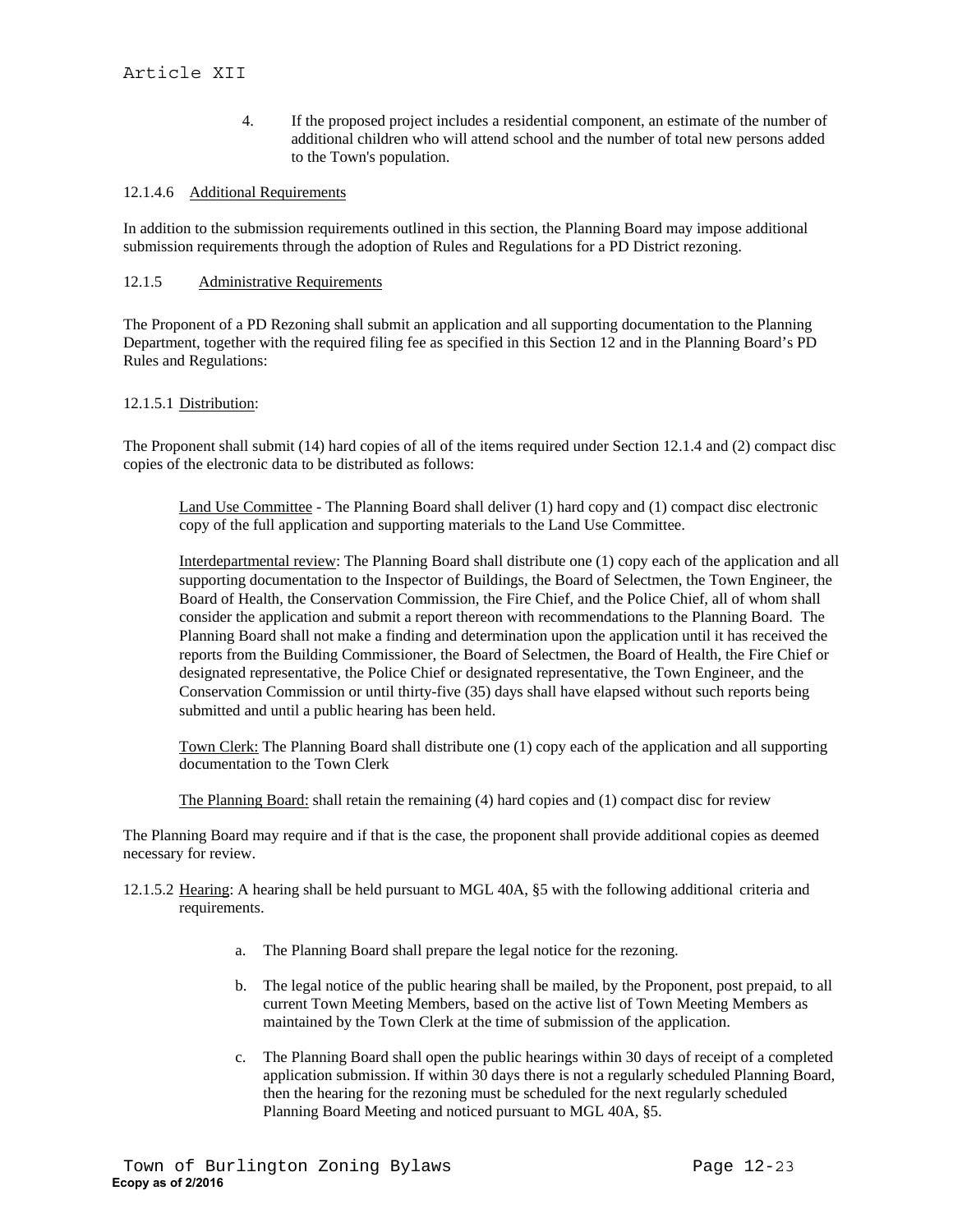d. Any supplemental and/or revised documents from the Proponent must be submitted to the Planning Department no later than the Friday prior to Planning Board meetings at which the rezoning will be considered.

## 12.1.5.3 Warrant Preparation and distribution

- a. After the original warrant submission to the Board of Selectman by the Proponent, the Planning Department staff shall be responsible for preparation and editing of all zoning requirements and special conditions.
- b. All zoning documents and special conditions submitted to Town Meeting Members shall be sent by the Planning Department staff. All postage shall be paid by the Proponent.
- c. The Planning Board Chair shall review and confirm that the draft motion submitted to the Town Clerk that is to be voted on at Town Meeting is the same as the version recommended and voted by the Planning Board. This is not meant to preclude further amendments at Town Meeting.

### 12.1.5.4 Covenant Agreement

After any Special Conditions have been approved by the Planning Board in consultation with the Land Use Committee, the Land Use Committee may request the Board of Selectmen to include any special conditions in the PDD rezoning article in a Covenant Agreement with the Proponent. The Proponent shall prepare the Covenant Agreement in consultation with the Planning Department and Land Use Committee. If agreed to, the Board of Selectmen shall execute the Covenant Agreement on behalf of the Town.

#### 12.1.5.5 Covenant Administration

The Covenant shall be held in escrow until such time as Town Meeting votes on the article to rezone the PDD. If Town Meeting votes to approve the PDD rezoning, the Covenant shall be recorded, at the Middlesex South Registry of Deeds. Within fifteen (15) days of recording the Proponent must promptly inform the Board of Selectman and the Planning Board of the book and page reference as proof of the recording.

#### 12.1.6 Lapse

The development and uses approved in a rezoning to a PDD may not be commenced unless the Planning Board issues a PD Special Permit, as required in Section 12.2.0, for substantial development or reuse within the PD, within two (2) years from the date of approval by Town Meeting. Until such time as a PD Special Permit is granted by the Planning Board pursuant to Section 12.2.0 and recorded by the property owner the development of the property shall be governed by the zoning provisions in effect for the zoning district for which the land was zoned immediately prior to its inclusion in a PDD.

If a PD Special permit is not obtained within two (2) years, the PDD zoning shall lapse and the development of the property shall be governed by the zoning provisions in effect for the zoning district which the land was zoned immediately prior to its inclusion in a PDD.

The foregoing two (2) year time period shall not be applicable to any Planned Development District which involves land owned by the Town. For any such Planned Development District involving such Town owned land as part of the original PD rezoning proposal, the zoning established by the Planned Development District shall be effective upon the date of approval by Town Meeting.

## 12.2.0 PD Special Permit Requirements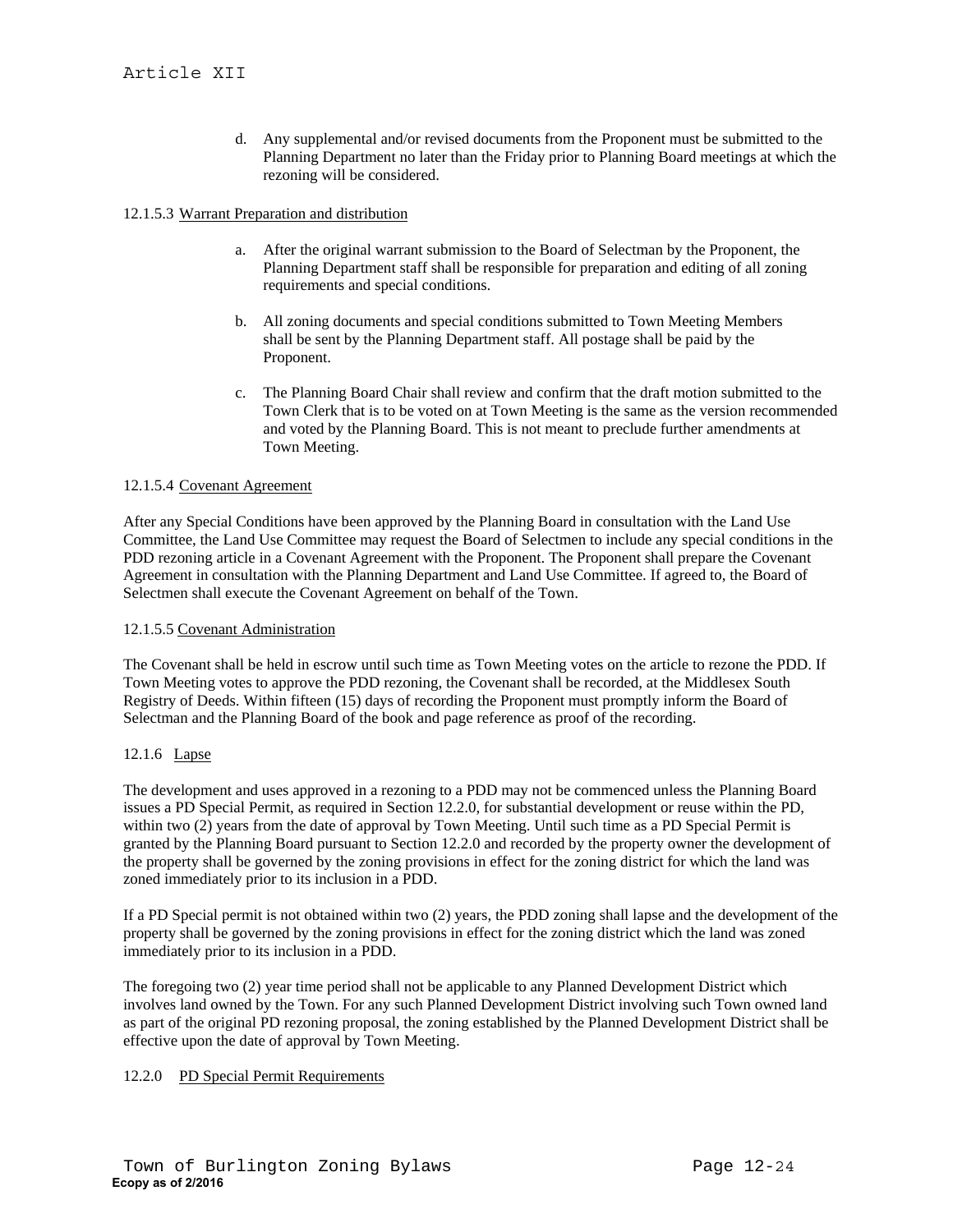# Article XII

Development pursuant to a PDD rezoning is subject to the approval of a PDD Special Permit as set forth in this section.

An application for a PDD Special Permit will be made to the Town Clerk by submitting (12) copies of all submission materials. The materials shall include a Final Site Development and Use Plan, as described in this section, together with the required submission fee. The PDD Special Permit application to Town Departments shall be distributed as outlined in Article IX Section 9.2.2.1. The Planning Board shall specify a submission fee for a PDD Special Permit in its PDD Rules and Regulations. The required submission fee shall be submitted with the Final Development and Use Plan and following accompanying materials:

#### 12.2.1 Final Site Development and Use Plan Requirements:

The Final Site Development and Use Plan shall include the following information.

- a. Information typically required on a site plan in accordance with Planning Board Site Plan Rules and Regulations.
- b. A Utilities Plan showing the location, size, materials and connections to the Town's utilities
- c. A Property Rights Plan based on an instrument survey identifying parcels, if any, to be conveyed to the Town by deed or easement
- d. A Site Grading Plan showing changes in contours and identifying landscaping materials, species of plants and sizes and specific plans for any open space
- e. A Traffic Analysis including proposed mitigating measures, if any, to maintain an acceptable traffic level of service
- f. A Storm water and Drainage Analysis
- g. A Utility Analysis
- h. An Environmental Impact report
- i. A Fiscal Impact Report
- j. Preliminary drafts of any deed, easement, offer or agreement to carry out any special condition, and
- k. Such information as the Planning Board may specify in its Rules and Regulations or in response to matters which may arise in the course of public hearings.
- l. A PD Zoning Block table

#### 12.2.2 Additional Requirements

Application for a special permit for a particular use within a PD District shall be made concurrent with a PDD Special Permit or at any time following approval of a PDD Special Permit. The approval criteria for the special permit for a particular use shall be those set forth in Article IX Section 9.2.0.

In addition to the submission requirements set forth in this section, the Planning Board may adopt Rules and Regulations for a PD District rezoning that establish additional submission requirements.

#### 12.2.3 Public Hearing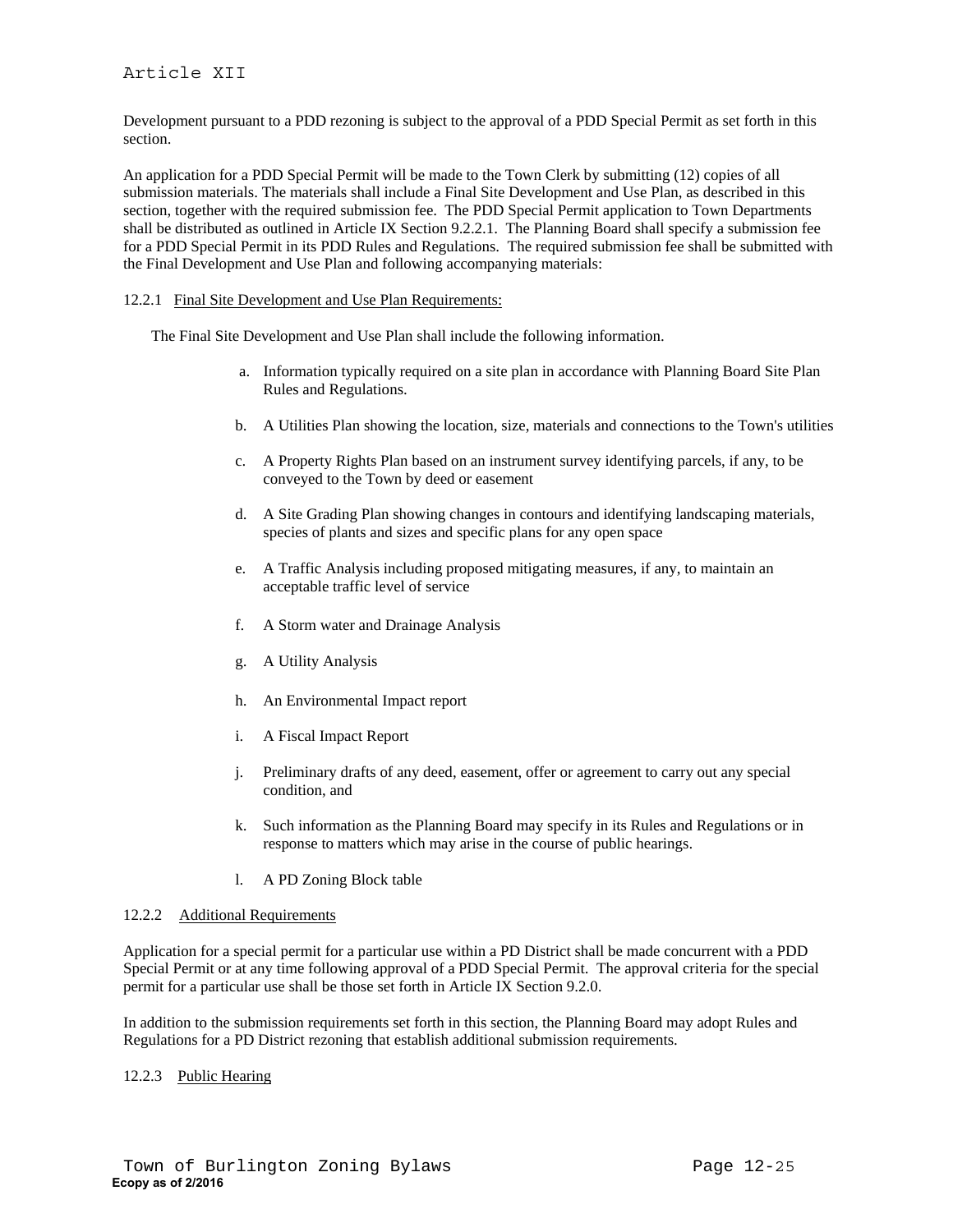# Article XII

The Public Hearing shall be held in accordance with the provisions of Article IX Section 9.6.0. Additionally, notice of the public hearing shall be mailed, by the Proponent, post prepaid, to all current Town Meeting Members, based on the active list of Town Meeting Members as maintained by the Town Clerk at the time of submission of the Application.

#### 12.2.4 Criteria for Approval

The Planning Board may approve the PD Special Permit if the Board finds that all the following conditions are met:

- 1. The Final Site Development and Use Plan is substantially in conformance with the PDD Rezoning Amendment approved by Town Meeting. The Planning Board may permit insubstantial changes in view of the more detailed survey and engineering design, provided that such changes do not conflict with the intent of the PDD Rezoning Amendment. The following changes are not "insubstantial" and thus may not be approved by the Planning Board as part of a PD Special Permit:
	- a. Any change in the composition or number of uses that result in any increase over the maximum limitations specified in the PDD Zoning Provisions and/or Special Conditions.
	- b. A use(s) which results in an increase in traffic generation above the vehicle trips predicted in the traffic study submitted as part of the PDD Rezoning Application.
	- c. A proposal that is inconsistent with the PDD Rezoning Amendment as approved by Town Meeting.
	- d. A use(s) which results in an increase in Town services or infrastructure needs above the predicted impacts identified within the impact analyses submitted as part of the PDD Rezoning Application and that cannot or will not be mitigated by the Applicant.
- 2. The PDD Rezoning Amendment approved by Town Meeting and the Site Development and Use Plan are incorporated into the PD Special Permit by reference.
- 3. Methods satisfactory to the Planning Board of ensuring the performance of any Special Conditions and/or applicable Covenant Agreement included in the PDD Rezoning Amendment have been submitted by the developer.
- 4. Any land designated as common or open space on the PDD Rezoning Amendment shall, at the Town's discretion, be either conveyed to the Town or protected by an easement granted to the Town.
- 5. The Planning Board reserves the right to require that up to 30% of all new housing units be made affordable to persons of low and moderate income, according to the standards of the State and/or Town of Burlington, as determined by the Planning Board.
- 6. The project meets the criteria specified in the Planning Board's Planned Development District Rules and Regulations.

The Planning may impose additional mitigation conditions if it finds that the proposed development results in impacts that differ from those identified during the PDD rezoning process.

The Planning Board in granting a PDD Special Permit may impose such additional conditions as the Planning Board finds will serve the public interest and are consistent with the intent of the PDD Rezoning Amendment approved by Town Meeting.

The Planning Board may deny an application for PDD Special Permit and base its denial on the finding that the development proposed in the Final Site Development and Use Plan did not meet one or more of the above listed criteria for approval.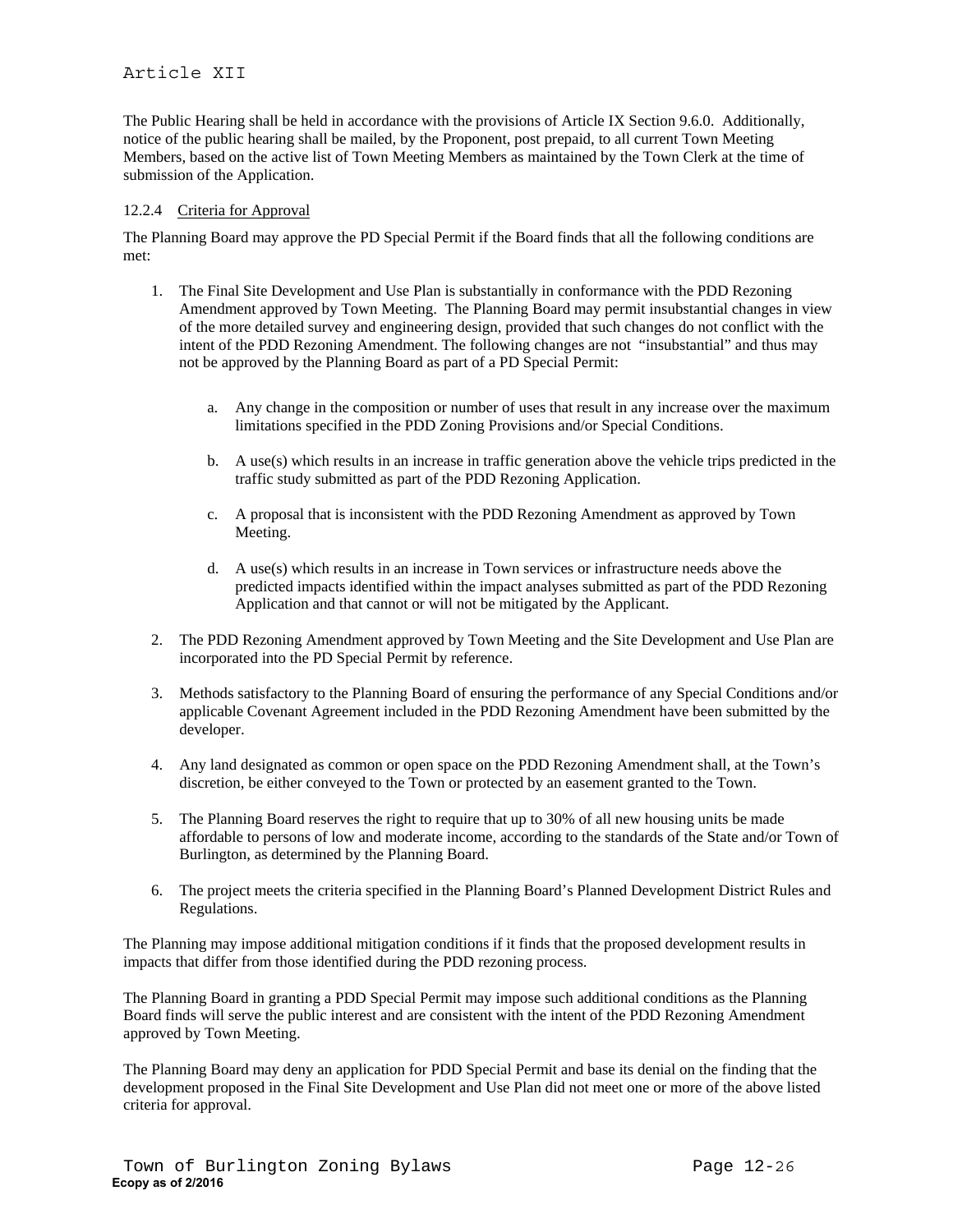In the event the Planning Board determines that the Final Site Development and Use Plan is not in substantial conformance with the PDD Rezoning Amendment approved by Town Meeting, the application for a PDD Special Permit shall be denied. A new PDD Rezoning would be required in order to proceed.

No changes to the obligations contained in the special conditions or to the specifications contained in the PD Zoning Table, or changes in uses as shown on the Development Proposal, may be permitted except by a vote of Town Meeting.

## 12.2.5 Changes in a Final Site Development and Use Plan

All improvements shall be constructed in accordance with the Approved Site Development and Use Plan. No deviations from the Site Development and Use Plan may be permitted without prior approval from the Planning Board. If the Proponent and property owner seek to make minor modification to the Approved Site Development and Use Plan, prior to undertaking any such modification they must consult with the Planning Staff, who shall determine if the proposed modification is minor and may be undertaken without further approval, or if an application must be filed for further review and determination by the Planning Board.

## 12.3.0 Changes in a Proposed PD District While a PD Rezoning is pending

12.3.1 Alterations to existing buildings prior to the adoption of the PD District shall be governed by the zoning district provisions for which the land was zoned immediately prior to it's inclusion in a PD District.

12.3.2 Minor changes to existing structures after the commencement of the PD premises but prior to the submission of a Site Development and Use Plan for the affected area shall be governed by the PDD Zoning Provisions but may be submitted under the Site Plan Waiver, Minor Engineering Change or Insignificant Change requirements specified in the Planning Board Site Plan Rules and Regulations as may be applicable.

12.3.4 In addition to the requirements outlined in this section, the Planning Board may impose additional submission requirements through the adoption of Rules and Regulations for a PD District rezoning.

## 12.4.0 Amendment

12.4.1 Proposed amendments to any existing Planned Development District that change any allowable uses or the size/land area of the PDD or the permitted building square footage within the PDD, shall be made pursuant to the procedures set forth as stated in Article XII, Section 12.1.0 Planned Development District, to the same extent as if the proposed amendment was a new PDD.

12.4.2 Hearings on proposed amendments to the PDD Rules and Regulations as established by the Planning Board shall require mailing of a legal notice by the Planning Board to all Town Meeting Members and all members of the Land Use Committee.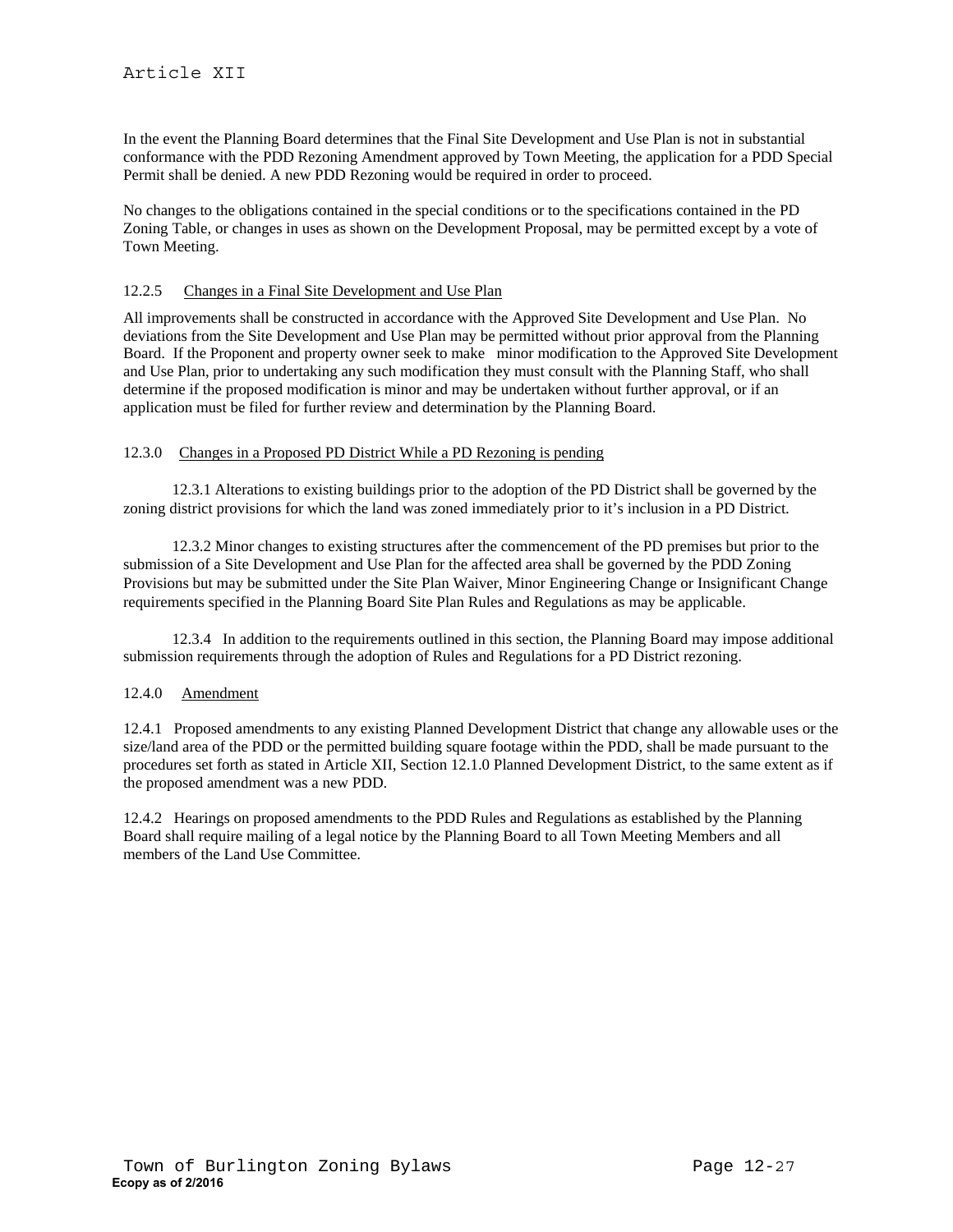# **ARTICLE XIII: SIGN REGULATIONS**

#### SECTION 13.1.0 SIGNS

For the purpose of this section, SIGN shall include any letter, word, symbol, drawing, picture, design, device, article or object that advertises, calls attention to or indicates any premises, person or activity, whatever the nature of material and manner of composition or construction.

Signs are permitted as follows:

#### 13.1.1 One Family Dwelling Districts (RO)

13.1.1.1 A temporary sign advertising rental, lease or sale of the premises which shall be six (6) sq. ft. or less.

13.1.1.2 A sign stating the home occupation or profession of a resident, which shall be one (1) sq. ft. or less.

#### 13.1.2 Continuing Care Districts (RC)

13.1.2.1 Wall Signs

| 13.1.2.1.1 | One wall sign shall be permitted for each building.                                    |
|------------|----------------------------------------------------------------------------------------|
| 13.1.2.1.2 | A wall sign shall be less than 4 feet in height.                                       |
| 13.1.2.1.3 | A wall sign shall be less than 6 feet in length                                        |
| 13.1.2.1.4 | One building directory shall be permitted on the exterior wall of the building at each |
|            | entrance. Each building directory shall be 5 square feet or less.                      |

#### 13.1.2.2 Marquee Signs

| 13.1.2.2.1 | Signs shall only be attached to the sides or front of a marquee and shall be 7 feet or |
|------------|----------------------------------------------------------------------------------------|
|            | more above the ground.                                                                 |
| 13.1.2.2.2 | The sign shall be 6 square feet or less.                                               |

13.1.2.3 Free Standing Signs

| 13.1.2.3.1 | A temporary sign erected during construction of a building shall be 48 square feet |
|------------|------------------------------------------------------------------------------------|
|            | or less and 10 feet or less in any other dimension.                                |
| 13.1.2.3.2 | A free standing sign may be permitted provided that no such sign shall exceed 48   |
|            | total square feet, and shall not exceed twelve (12) feet in height.                |

#### 13.1.3 General Business Districts (BG), Neighborhood Business Districts (BN), Limited Business Districts (BL), Continuous Traffic Business Districts (BT)

13.1.3.1 A temporary sign advertising rental, lease or sale of the premises which shall be six (6) sq. ft. or less.

13.1.3.2 Wall Signs:

13.1.3.2.1 One wall sign shall be permitted for each business side of a building and direct entrance into a store.

13.1.3.2.2 At gasoline stations and garages the front wall sign may be divided into separate signs indicating operations or departments, provided the total width of the separate signs does not exceed the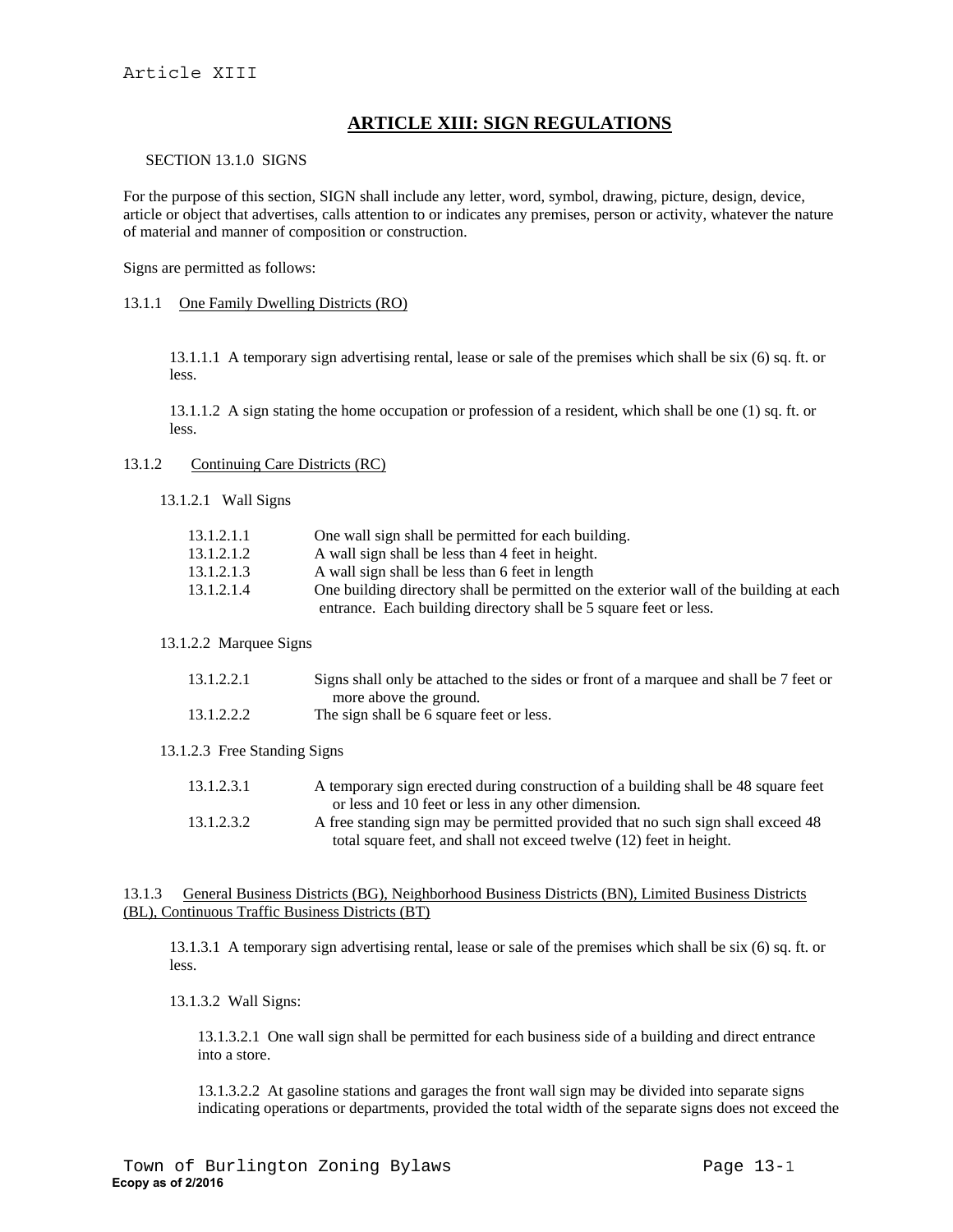maximum permitted for a wall sign.

13.1.3.2.3 A wall sign shall be four feet or less in height.

13.1.3.2.4 At the first floor level a sign may extend across the full width of the wall. At other than the first floor level, a sign shall be six (6) feet or less in length.

13.1.3.2.5 One building directory shall be permitted on the exterior wall of the building at each entrance. A building directory shall be one (1) sq. ft. or less for each tenant or occupant of the building.

13.1.3.3 Projecting Signs:

13.1.3.3.1 One sign shall be permitted for each business.

13.1.3.3.2 The sign shall be four (4) ft. or less in height and shall not project more than six (6) ft. from the face of the building, nor closer than 15 ft. from the property line.

13.1.3.4 Marquee Signs:

13.1.3.4.1 Signs shall only be attached to the sides or front of a marquee and shall be seven (7) ft. or more above the ground.

13.1.3.4.2 The sign shall be six (6) sq. ft. or less. An individual letter sign shall be two (2) ft. or less in height.

13.1.3.5 Free Standing Signs:

13.1.3.5.1 No free standing signs shall be permitted except temporary signs which shall be 10 ft. or more from any property line.

13.1.3.5.2 A temporary sign erected during construction of a building shall be 48 sq. ft. or less and 10 ft. or less in any dimension.

#### 13.1.4 Retail Industrial (IR), General Industrial (IG), and High-Rise Industrial Districts (IH)

13.1.4.1 A temporary sign advertising rental, sale or lease of premises not exceeding 24 sq. ft.

13.1.4.2 Wall Signs:

13.1.4.2.1 Wall signs shall be the same as for business zones except that signs shall be six (6) feet or less in height.

13.1.4.3 Roof Signs

13.1.4.3.1 One roof sign shall be permitted for each building, but no roof sign shall be permitted for a building exceeding eighty (80) feet in height.

13.1.4.3.2 A roof sign shall be ten (10) ft. or less in height and shall not exceed 100 sq. ft. An individual letter roof sign shall be six (6) ft. or less in height.

13.1.4.4 Projecting Signs - Same as Business Districts.

13.1.4.5 Marquee Signs - Same as Business Districts.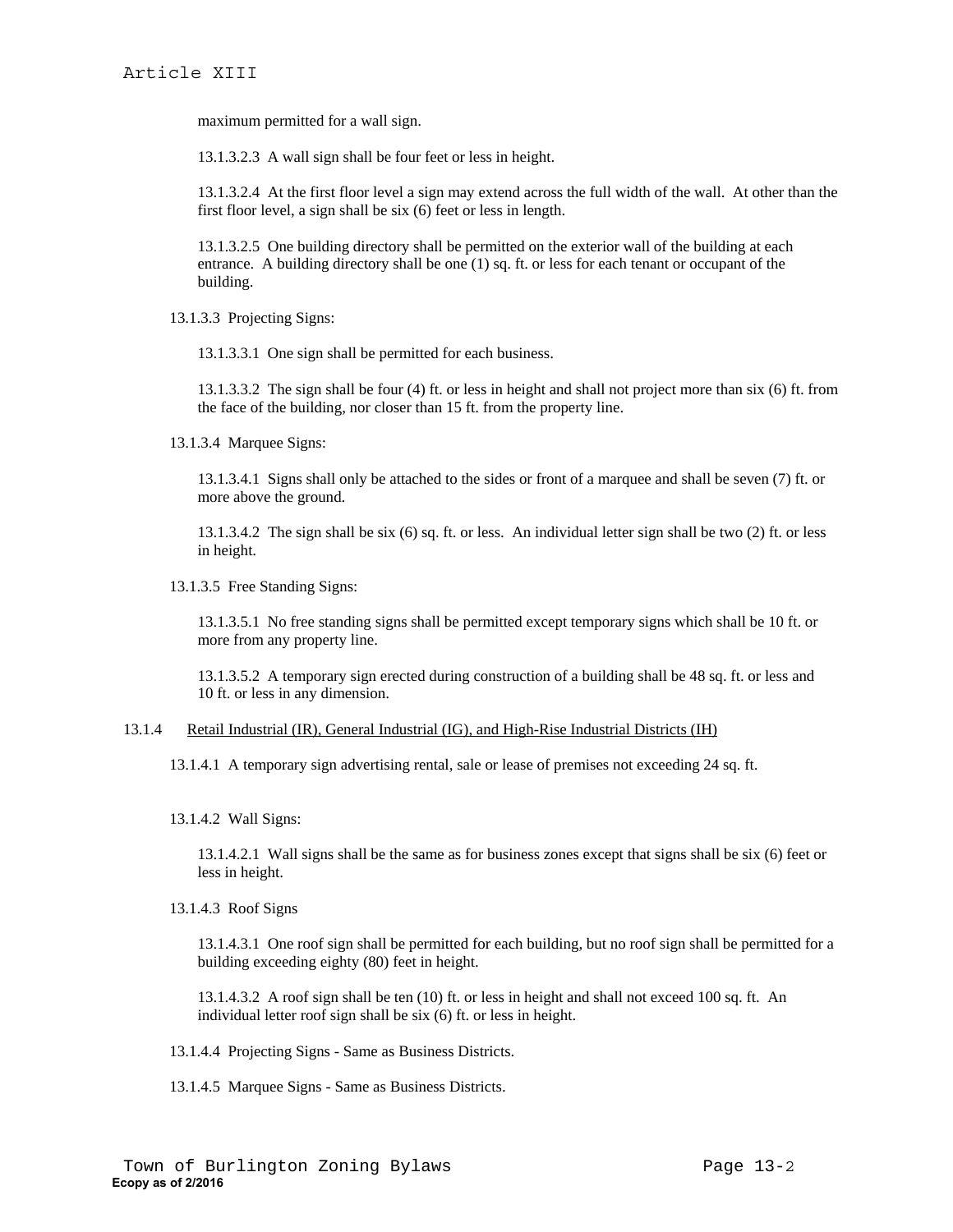13.1.4.6 Free Standing Signs:

13.1.4.6.1 No free standing signs shall be permitted except temporary, traffic control, or directory signs which shall be ten (10) ft. or more from any property line.

13.1.4.6.2 A temporary sign erected during the construction of a building shall be 48 sq. ft. or less and 10 feet or less in any dimension.

13.1.4.6.3 A free standing sign may be permitted for purposes of a business directory provided that no more than 20 sq. ft. shall be permitted for each business.

13.1.4.6.4 Size and location of traffic control signs to be approved by the Inspector of Buildings when building permit is issued.

#### **13.1.5 Municipal Uses (Town of Burlington)**

13.1.5.1 Wall Signs

| 13.1.5.1.1 | Wall Signs shall be the same as Business Districts                                    |
|------------|---------------------------------------------------------------------------------------|
| 13.1.5.1.2 | One (1) Building Directory shall be permitted on the exterior wall of the building at |
|            | each entrance. A building directory shall not exceed one (1) s.f. for each Town       |
|            | Department.                                                                           |

13.1.5.2 Marquee Signs

13.1.5.2.1 Marquee Signs shall be the same as Business Districts.

#### 13.1.5.3 Freestanding Ground Signs

| 13.1.5.3.1 | One (1) freestanding sign shall be permitted for each Town owned property.                     |
|------------|------------------------------------------------------------------------------------------------|
| 13.1.5.3.2 | The freestanding sign shall be at least ten $(10)$ ft. or more from any property line.         |
| 13.1.5.3.3 | The maximum size for any freestanding sign shall be six $(6)$ ft. in height and ten $(10)$ ft. |
|            | in length. The height of the sign shall be measured from the average adjoining grade to        |
|            | the top of the sign. The free standing sign is permitted to be double sided.                   |
| 13.1.5.3.4 | The freestanding sign shall be landscaped around its base so as to help diminish the           |
|            | exposure above grade of the sign structure. The freestanding sign is permitted to have a       |
|            | base. The base shall be included in the height calculation.                                    |

- 13.1.5.4 Freestanding Message Monument Sign
	- 13.1.5.4.1 The Town of Burlington shall be permitted to install two (2) manually changeable letter freestanding signs. The location of said signs shall be determined by the Board of Selectmen.
	- 13.1.5.4.2 The freestanding sign(s) shall be subject to the provisions of sections 13.1.5.3.2 through 13.1.5.3.4 for size and landscaping requirements,

## SECTION 13.2.0 SPECIAL SIGNS

In particular instances, the Board of Appeals may permit signs of larger maximum sizes than specified herein when any such sign is located at least 100 feet from the nearest residential zoning district boundary or public way, whichever is more distant, and within a Business or Industrial Zoning District, and when such a permit is in the public interest.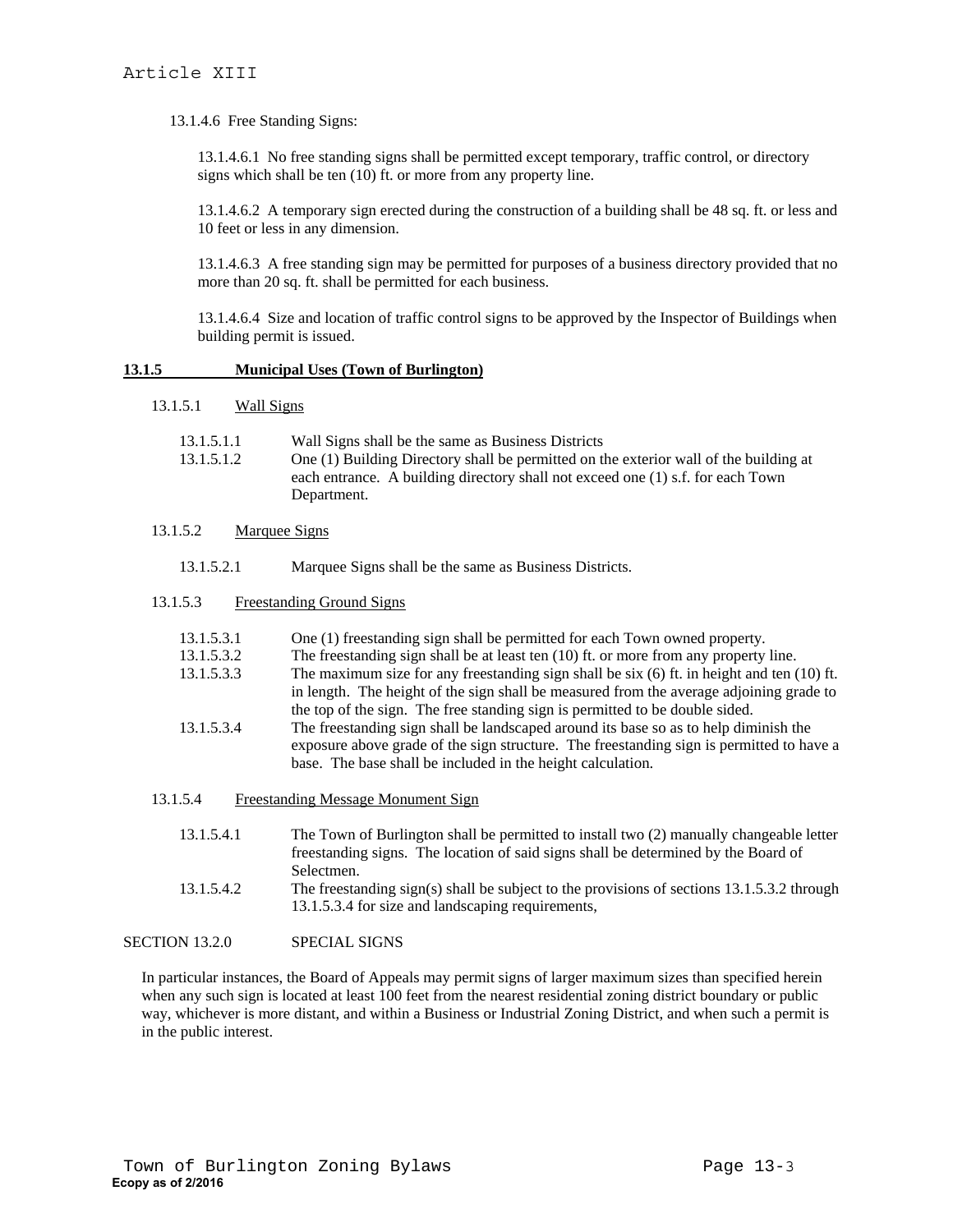# **APPENDIX A: HISTORIC DIMENSIONAL REQUIREMENTS**

The following is a summary of the dimensional requirements for various zoning districts that were contained in the Burlington Zoning Bylaws from time to time. This information is included to assist individuals in determining what the dimensional requirements were at the time a lot was created or a building was constructed. This appendix is informational only and shall not be considered a part of the Zoning Bylaw.

# MINIMUM REQUIREMENTS

| District                                                                                            | Lot Area                     | Frontage | Front | YARDS<br>Side | Rear |
|-----------------------------------------------------------------------------------------------------|------------------------------|----------|-------|---------------|------|
| <b>RO</b> - One Family Dwelling Districts                                                           |                              |          |       |               |      |
| Prior to 11/13/43 for any Residence<br>Zone lots of record at that time.                            | $5,000$ s.f.                 | 50'      | any   | any           | any  |
| On or after $11/13/43$ and prior to<br>8/18/55 for Residence A Zone lots<br>of record at that time. | 10,000 s.f.                  | 60'      | 25'   | 15'           | 30'  |
| On or after $11/13/43$ and prior to<br>1/31/77 for Residence B Zone lots<br>of record at that time. | 20,000 s.f.                  | 100'     | 25'   | 15'           | 30'  |
| On or after $8/18/55$ and prior to<br>1/31/77 for Residence A Zone lots<br>of record at that time.  | 20,000 s.f.                  | 100'     | 25'   | 15'           | 30'  |
|                                                                                                     |                              |          |       |               |      |
| <b>BG</b> - General Business Districts                                                              |                              |          |       |               |      |
| Prior to 11/13/43 for Business Zone<br>lots of record at that time.                                 | $5,000$ s.f.                 | 50'      | any   | any           | any  |
| On or after $11/13/43$ and prior to<br>1/31/77 for Business Zone lots of<br>record at that time.    | $5,000$ s.f.<br>(See Note 1) | 50'      | 10'   | 10'           | 10'  |

Note 1: See single asterisk note following the Density Regulation Table.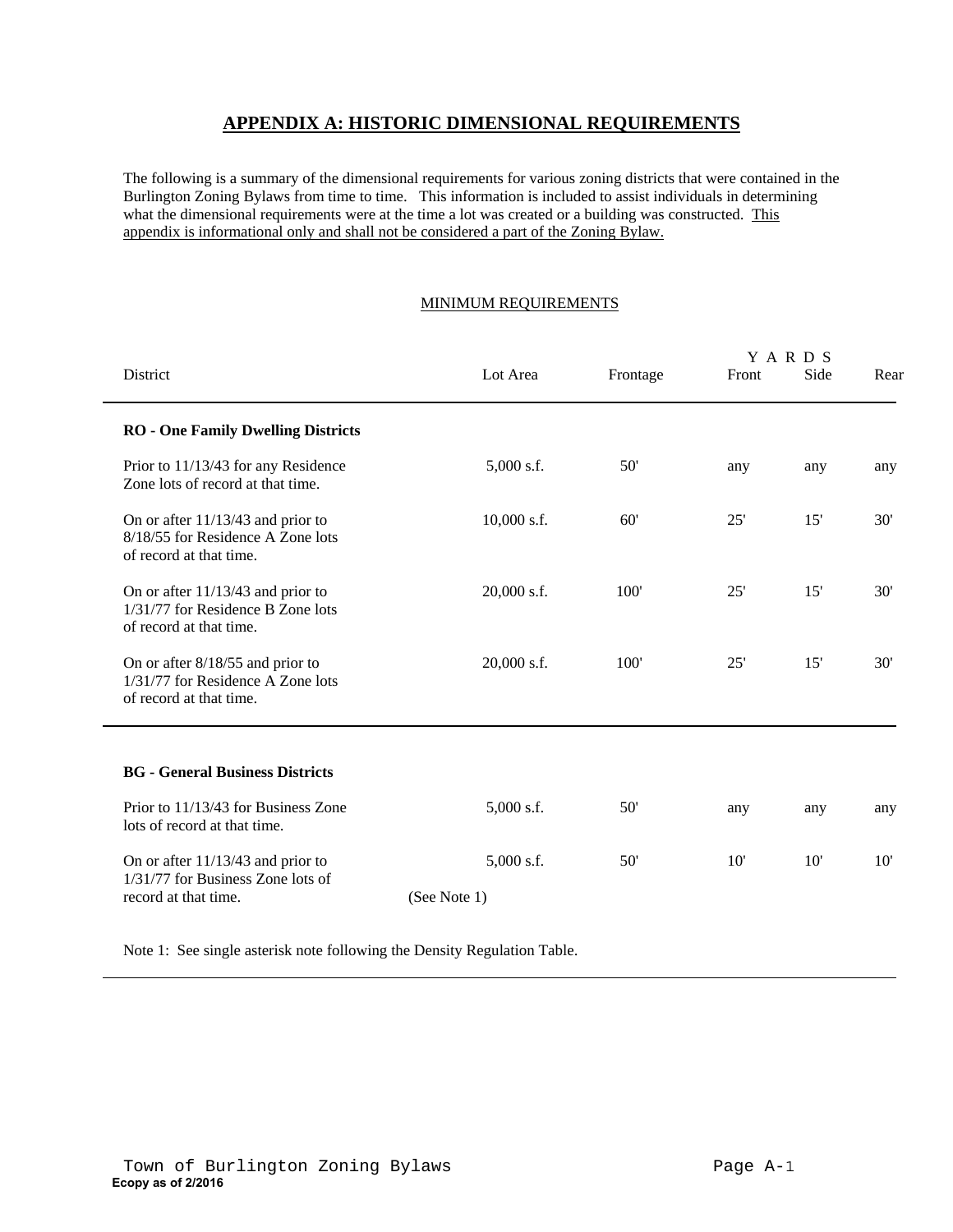## MINIMUM REQUIREMENTS

| S                                                                                                            |               |                     | Y A R D      |      |      |
|--------------------------------------------------------------------------------------------------------------|---------------|---------------------|--------------|------|------|
| District                                                                                                     | Lot Area      | Frontage            | Front        | Side | Rear |
| <b>BL</b> - Limited Business Districts                                                                       |               |                     |              |      |      |
| Prior to 11/13/43 for Limited<br>Business District lots of record<br>at that time.                           | $5,000$ s.f.  | 50'                 | any          | any  | any  |
| On or after $11/13/43$ and prior to<br>1/31/77 for Limited Business<br>District lots of record at that time. | $5,000$ s.f.  | 50'<br>(See Note 1) | $10^{\circ}$ | 10'  | 10'  |
| Note 1: See note 5 following the Density Regulation Table.                                                   |               |                     |              |      |      |
|                                                                                                              |               |                     |              |      |      |
| <b>BT</b> - Continuous Traffic Business Districts                                                            |               |                     |              |      |      |
| Prior to 11/13/43 for High Density<br>Traffic Business Districts of record<br>at that time.                  | $5,000$ s.f.  | 50'                 | any          | any  | any  |
| On or after 11/13/43 and prior to<br>1/31/77 for High Density Traffic<br>Districts of record at that time.   | $5,000$ s.f.  | 50'<br>(See Note 1) | 10'          | 10'  | 10'  |
| Note 1: See note 5 following the Density Regulation Table.                                                   |               |                     |              |      |      |
| <b>IG</b> - General Industrial Districts                                                                     |               |                     |              |      |      |
| Prior to 11/13/43 for Industrial<br>lots of record at that time.                                             | 5,000 s.f.    | 50'                 | any          | any  | any  |
| On or after $11/13/43$ and prior to<br>1/31/77 for Industrial Zone<br>lots of record at that time.           | $10,000$ s.f. | 50'<br>(See Note 1) | 10'          | 10'  | 10'  |

Note 1: See note 5 following the Density Regulation Table.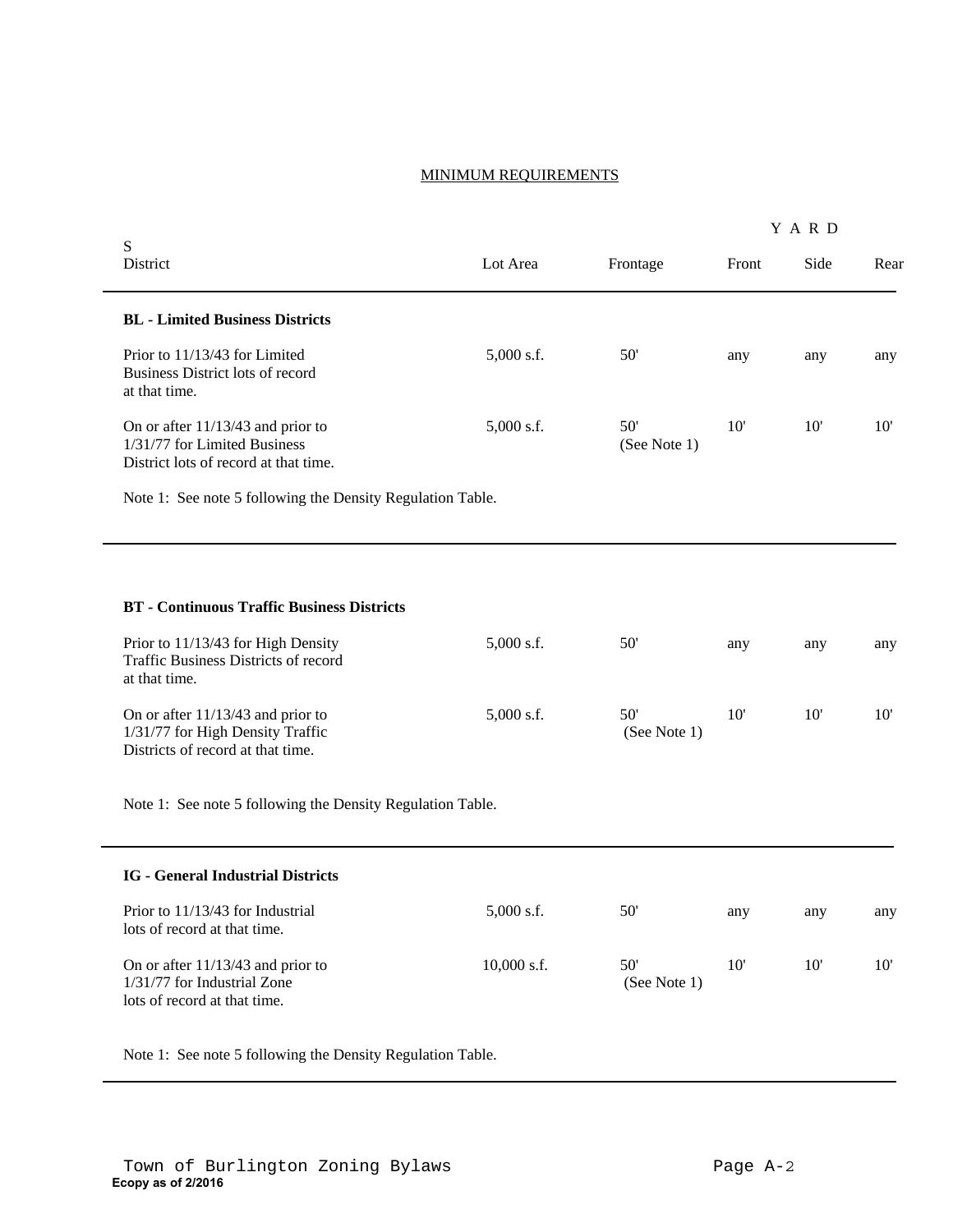# **APPENDIX B: AMENDMENTS TO ZONING BYLAWS**

Amended under Article 63 at the Adjourned (Second) Town Meeting June 8, 1977 (Housekeeping Article). Approved by the Att. Gen. 9/16/77. Adv. Burl. News 9/22,29/77.

Amended under Article 22 at the Adjourned (Third) Town Meeting September 28, 1977. (Kiosk) Section 2.38.1, Sections 4.2.6.19 & 4.3.2.13. Approved by the Att. Gen. 12/8/77. Adv. Burl. News 12/15,22/77.

Amended under Article 24 at the Adjourned (First) Town Meeting, 1/25/78. (9.3.1.1 Waived Requirements site plan approval by Planning Board.) Approved by the Att. Gen. 4/13/78. Adv. Burl. News 4/20,27/78.

Amended under Article 71 at the Adjourned (Second) Town Meeting, June 7, 1978. (4.3.2.14 Accessory Use Regulations Schedule.) Approved by failure of Att. Gen. to act within 90 days. Adv. Burl. News 10/12,19/78. Amended under Article 15 at the Adjourned (First) Town Meeting 1/24/79. (9.3.1.1 Waived Requirements site plan approval by Planning Board.) Approved by the Att. Gen. 3/20/79. Adv. Burl. News 3/29, 4/5/79.

Amended under Article 23 at the Adjourned (First) Town Meeting 1/24/79. (Art. VIII, Sec. 8.2.0 Wetlands District.) Approved by the Att. Gen. 3/20/79. Adv. Burl. News 3/29, 4/5/79.

Amended under Article 24 at the Adjourned (First) Town Meeting 1/24/79. (Art. IV, Sec. 4.4.0, Permitted uses in the Wetlands District.) Approved by the Att. Gen. 3/20/79. Adv. Burl. News 3/29, 4/5/79.

Amended under Article 25 at the Adjourned (First) Town Meeting 1/24/79. (Art. II, Definitions - Essential Services.) Approved by the Att. Gen. 3/20/79. Adv. Burl. News 3/29, 4/5/79.

Amended under Article 61 at the Adjourned (Second) Town Meeting 6/11/79 (Art. V, Sec. 5.1.8, Compliance with Density Regulations Schedule) Approved by the Att. Gen. 10/9/79, Adv. Burl. News 10/18,25/79.

Amended under Article 18 at the Adjourned (First) Town Meeting 1/21/80. Article V, Section 5.2.0, Density Regulations Table. Approved by the Att. Gen 5/14/80, Adv. Burl. News 5/22,29/80.

Amended under Article 28 at the Adjourned (First) Town Meeting 1/26/81. (9.3.1 Requirements of Site Plan.) Approved by the Att. Gen 5/14/81. Adv. Burl. News 5/21,28/81.

Amended under Article 29 at the Adjourned (First) Town Meeting 1/26/81. (9.3.1.1 Waived Requirements of Site Plan.) Approved by the Att. Gen. 5/14/81. Adv. Bur. News 5/21,28/81.

Amended under Article 30 at the Adjourned (First) Town Meeting 1/26/81. (9.2.2.1 Procedure-Special Permits.) Approved by the Att. Gen. 5/18/81. Adv. in Burl. News 5/28, 6/4/81.

Amended under Article 33 at the Adjourned (Second) Town Meeting 5/18/81. (8.1.1 Definition - Flood Hazards.) Approved by the Att. Gen. 10/6/81. Adv. in Burl. News 10/22,29/81.

Amended under Article 34 at the Adjourned (Second) Town Meeting 5/18/81. (9.3.2.1 Filing Fee - Site Plan.) Approved by the Att. Gen. 10/6/81. Adv. in Burl. News 10/22,29/81.

Amended under Article 36 at the Adjourned (Second) Town Meeting 5/18/81. (4.2.6.4 Post Offices, Banks.) Approved by the Att. Gen. 10/6/81. Adv. in Burl. News 10/22,29/81.

Amended under Article 37 at the Adjourned (Second) Town Meeting 5/18/81. (2.66 Definition of Public Assembly - striking in its entirety.) Approved by the Att. Gen. 10/6/81. Adv. in Burl. News 10/22,29/81.

Amended under Article 35 at the Adjourned (Second) Town Meeting 6/22/81. (Article VII - Parking and Loading Regulations.) Approved by the Att. Gen. 10/6/81. Adv. in Burl. News 10/22,29/81.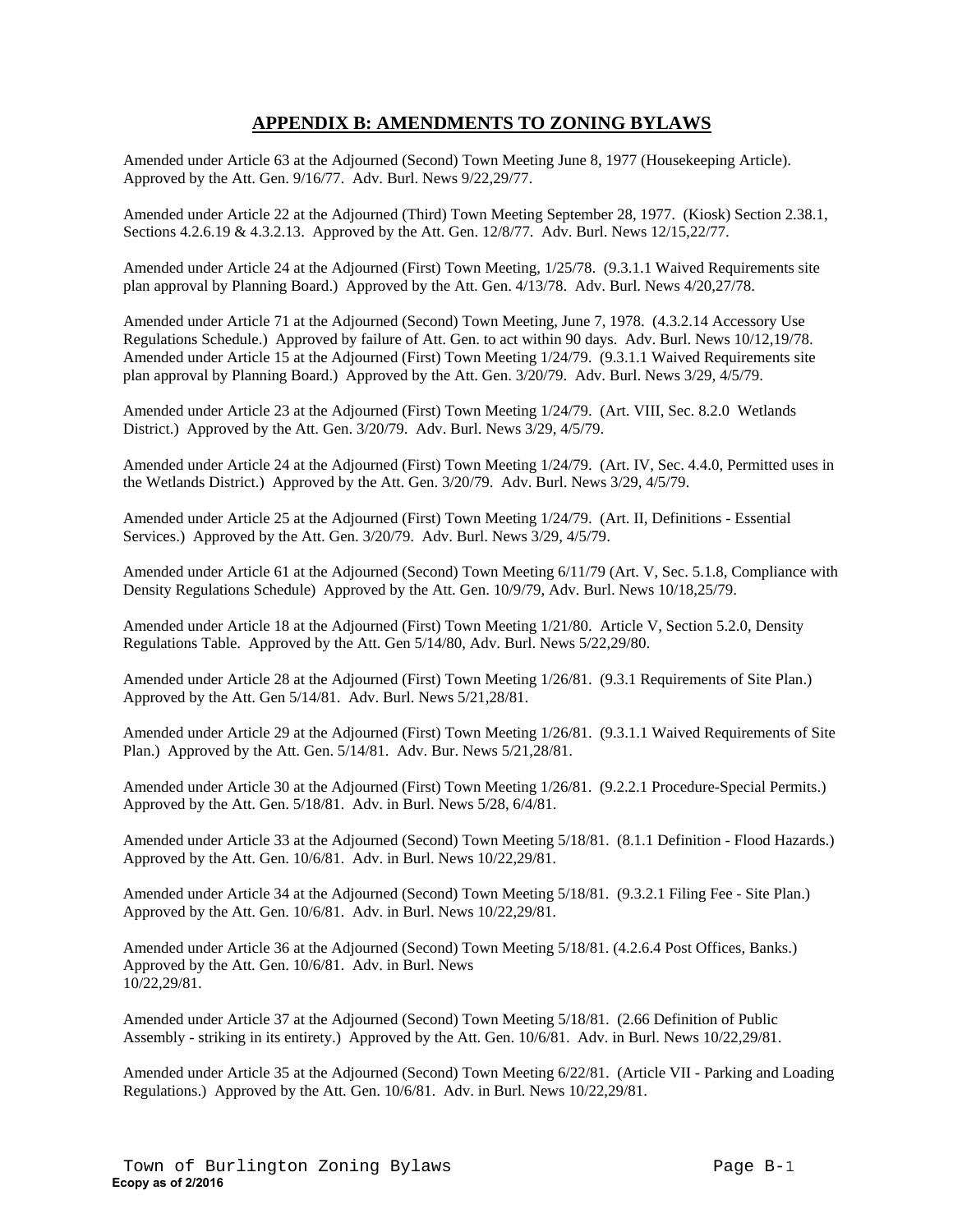Amended under Article 18 at the Adjourned (Third) Town Meeting 10/21/81. (4.2.6.20 - Massage Parlors.) Approved by the Att. Gen. 2/4/82. Adv. in Burl. News 2/11,18/82.

Amended under Articles 17/19 at the Adjourned (First) Town Meeting 1/12/83 (4.3.2.9 – Use Designation; Water Resource & Aquifer Zoning Districts. Approved by the Att. Gen. 3/22/83. Adv. in Burl. News 3/31 and 4/7/83.

Amended under Article 59 at the Adjourned (Second) Town Meeting 5/25/83. (8.3.5.5 - Impervious Surfaces.) Approved by the Att. Gen. 8/10/83. Adv. in Burl. News 8/18,25/83.

Amended under Article 61 at the Adjourned (Second) Town Meeting 6/1/83. (4.3.2.9 - Use Designation.) Approved by the Att. Gen. 8/10/83. Adv. in Burl. News 8/18,25/83.

Amended under Article 35 at the Adjourned (Third) Town Meeting 9/28/83. (6.8.0 - Streets, Driveways, Parking and Service Areas.) Approved by the Att. Gen. 11/8/83. Adv. in Burl. News 11/17,24/83.

Amended under Article 36 at the Adjourned (Third) Town Meeting 9/28/83. (2.38 - Definitions.) Approved by the Att. Gen. 11/8/83. Adv. in Burl. News 11/17,24/83.

Amended under Article 37 at the Adjourned (Third) Town Meeting 9/28/83. (9.2.5 - Final Action.) Approved by the Att. Gen. 11/8/83. Adv. in Burl. News 11/17,24/83.

Amended under Article 38 at the Adjourned (Third) Town Meeting 9/28/83. (9.3.5 - Final Action.) Approved by the Attn. Gen. 11/8/83. Adv. in Burl. News 11/17,24/83.

Amended under Article 19 at the Adjourned (First) Town Meeting 1/23/85. (8.1.0 Adoption of the 100-Year Flood Plain District.) Approved by the Att. Gen. 4/12/85. Adv. in Burl. News 4/25 and 5/2/85.

Amended under Article 20 at the Adjourned (First) Town Meeting 1/23/85. (9.5.1 Duties of the Board of Appeals in Flood Hazard Districts.) Approved by the Att. en. 4/12/85. Adv. in Burl. News 4/25 and 5/2/85.

Amended under Article 21 at the Adjourned (First) Town Meeting 1/23/85. (6.1.1, 6.1.2 Nonconforming Structures & Nonconforming Uses.) Approved by the Att. Gen. 4/12/85. Adv. in Burl. News 4/25 and 5/2/85.

Amended under Article 22 at the Adjourned (First) Town Meeting 1/23/85. (9.5.3 Appeals under the Zoning Bylaws.) Approved by the Att. Gen. 4/12/85. Adv. in Burl. News 4/25 and 5/2/85.

Amended under Article 23 at the Adjourned (First) Town Meeting 1/23/85. (8.3.5.5 Revision to Aquifer and Water Resource District.) Approved by the Att. Gen. 4/12/85. Adv. in Burl. News 4/25 and 5/2/85.

Amended under Article 24 at the Adjourned (First) Town Meeting 1/23/85. (6.4.0, 6.5.0 Performance of Screening and Landscaping Requirements.) Approved by the Att. Gen. 4/12/85. Adv. in Burl. News 4/25 and 5/2/85.

Amended -- Section 6.6.1, "Determination of Area and Frontage," and Section 2.41, "Lot," in Article II, "Definitions," and Section 8.2.3, "Interpretation and Application (of the Wetlands District)." Public notice published 3/28 and 4/4/85. Planning Board public hearing 4/18/85. Adopted Adj. (Second) Town Meeting 6/5/85, Art. 59. Approved by the Att. Gen. 9/5/85. Adv. in Burl. News 9/12,19/85.

Adopted -- Section 6.6.4, "Calculation of Aggregate Building Area to Ground Percentage." Public notice published 3/28 and 4/4/85. Planning Board public hearing 4/18/85. Adopted Adj. (Second) Town Meeting 6/5/85, Art. 60. Approved by the Att. Gen. 9/5/85. Adv. in Burl. News 9/12,19/85.

Adopted -- Section 6.6.5, "Lot-Slope Requirements in One Family Dwelling (RO) Districts." Public notice published 3/28 and 4/4/85. Planning Board public hearing 4/18/85. Adopted Adj. (Second) Town Meeting 6/5/85, Art. 61. Approved by the Att. Gen. 9/5/85. Adv. in Burl. News 9/12,19/85.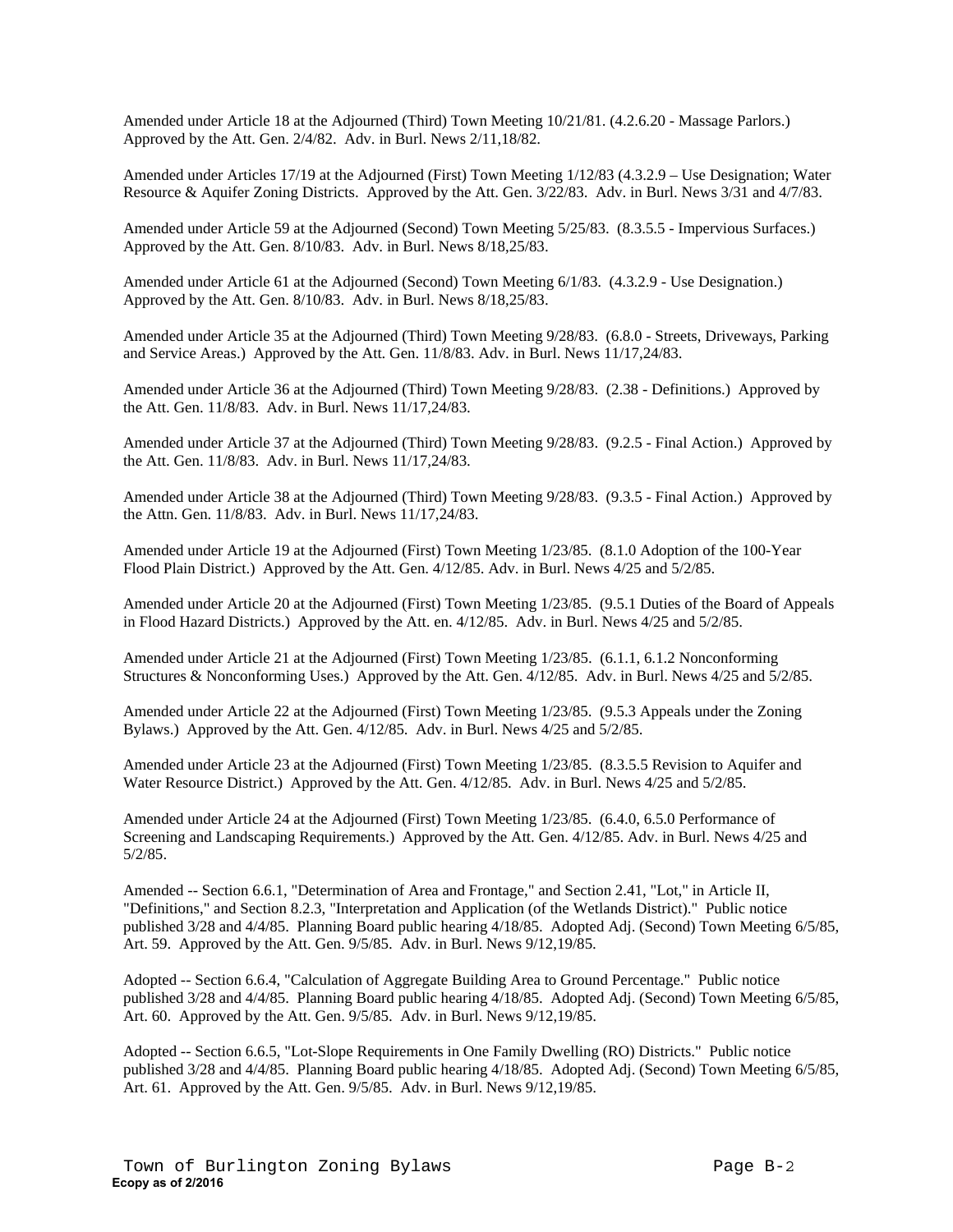Amended -- Section 8.3.5.5, "Impervious Surfaces (In the Aquifer and Water Resource District)." Public notice published 3/28 and 4/4/85. Planning Board public hearing 4/18 and 5/2/85. Adopted Adj. (Second) Town Meeting 6/3/85, Art. 56. Approved by the Att. Gen. 9/5/85. Adv. in Burl. News 9/12,19/85.

Amended -- Section 9.1.3, "Penalty." Public notice published 3/28 and 4/4/85. Planning Board public hearing 4/18/85. Adopted Adj. (Second) Town Meeting 6/5/85, Art. 58. Approved by the Att. Gen. 9/5/85. Adv. in Burl. News 9/12,19/85.

Adopted -- Article XI, "Moratorium on Uses Requiring Site Plans and Special Permits." Public notice published 4/4,11/85. Planning Board public hearing 4/18/85. Adopted Adj. (Second) Town Meeting 5/13/85, Art. 63. Approved by the Att. Gen. 9/5/85. Adv. in Burl. News 9/12,19/85.

Amended -- Section 3.1.1, "Special Districts," and Section 3.2.0, "Location of Districts." Public notice published 8/22,29/85. Planning Board public hearing 9/5/85. Adopted Adj. (Third) Town Meeting 9/30/85, Art. 28. Approved by the Att. Gen. 11/19/85. Adv. in Burl. News 11/28 and 12/5/85.

Amended -- Subsection 4.3.1.14, "Towers, Antenna, etc." Public notice published 3/17,24/86. Planning Board public hearing 5/1,15/86. Adopted Adj. (Second) Town Meeting 6/2/86, Art. 66. Approved by Att. Gen. 7/25/86. Adv. in Burl. News 8/7,14/86.

Amended -- Section 6.6.1, "Determination of Area & Frontage." Public notice published 3/17,24/86. Planning Board public hearing 5/1,15/86. Adopted Adj. Second) Town Meeting 6/2/86, Art. 65. Approved by Att. Gen. 7/25/86. Adv. in Burl. News 8/7,14/86.

Amended -- Section 11.1 of Article XI, "Moratorium on Uses Requiring Site Plans and Special Permits." Public notice published 3/17,24/86. Planning Board public hearing 5/1/86. Adopted Adj. (Second) Town Meeting 5/12/86, Art. 69. Approved by Att. Gen. 7/25/86. Adv. in Burl. News 8/7,14/86.

Amended -- Article III, Section 3.2.0, "Location of Districts," and Article VIII, Section 8.3.2, "Definition of Aquifer and Water Resource Districts" to adopt a new map. Public notice published 4/23 and 4/30/87. Planning Board public hearing 5/7/87. Adopted Adj. (Second) Town Meeting 6/8/87, Art. 72. Approved by Att. Gen. 9/16/87. Adv. in Burl. News 9/24 and 10/1/87.

Deleted -- Article V, existing Section 5.3.0, "Exemptions" and Adopted a new Section 5.3.0 "Separate Lot Protection," and informational appendix for historic setback, frontage and area requirements. Public notice published 4/23,30/87. Planning Board public hearing 5/7/87. Adopted Adj. (Second) Town Meeting 6/8/87, Art. 75. Approved by Att. Gen. 9/16/87. Adv. in Burl. News 9/24 and 10/1/87.

Amended -- Article VIII, Section 8.1.2, "(100-Year Flood Plain District)Definitions" and Section 8.1.6, "Requirements for Development within the Flood Plain District." Public notice published 4/23,30/87. Planning Board public hearing 5/7/87. Adopted Adj. (Second) Town Meeting 6/8/87, Art. 73. Approved by Att. Gen. 9/16/87. Adv. in Burl. News 9/24 and 10/1/87.

Amended -- Article IX, Section 9.3.2, "(Site Plan) Procedure," Subsection 9.3.2.1. Public notice published 4/23,30/87. Planning Board public hearing 5/7/87. Adopted Adj. (Second) Town Meeting 6/8/87, Art. 74. Approved by Att. Gen. 9/16/87. Adv. in Burl. News 9/24 and 10/1/87.

Amended -- Article XI "Moratorium." Public notice published 4/23,30/87. Planning Board public hearing 5/7/87. Adopted Adj. (Second) Town Meeting 6/8/87, Art. 76. Approved by Att. Gen. 9/16/87. Adv. in Burl. News 9/24 and 10/1/87.

Adopted -- Article XII, "Special Zoning Districts," Section 12.1, "Planned Development District." Public notice published 4/23,30/87. Planning Board public hearing 5/7/87. Adopted Adj. (Second) Town Meeting 6/8/87, Art. 77. Approved by Att. Gen. 9/16/87. Adv. in Burl. News 9/24 and 10/1/87.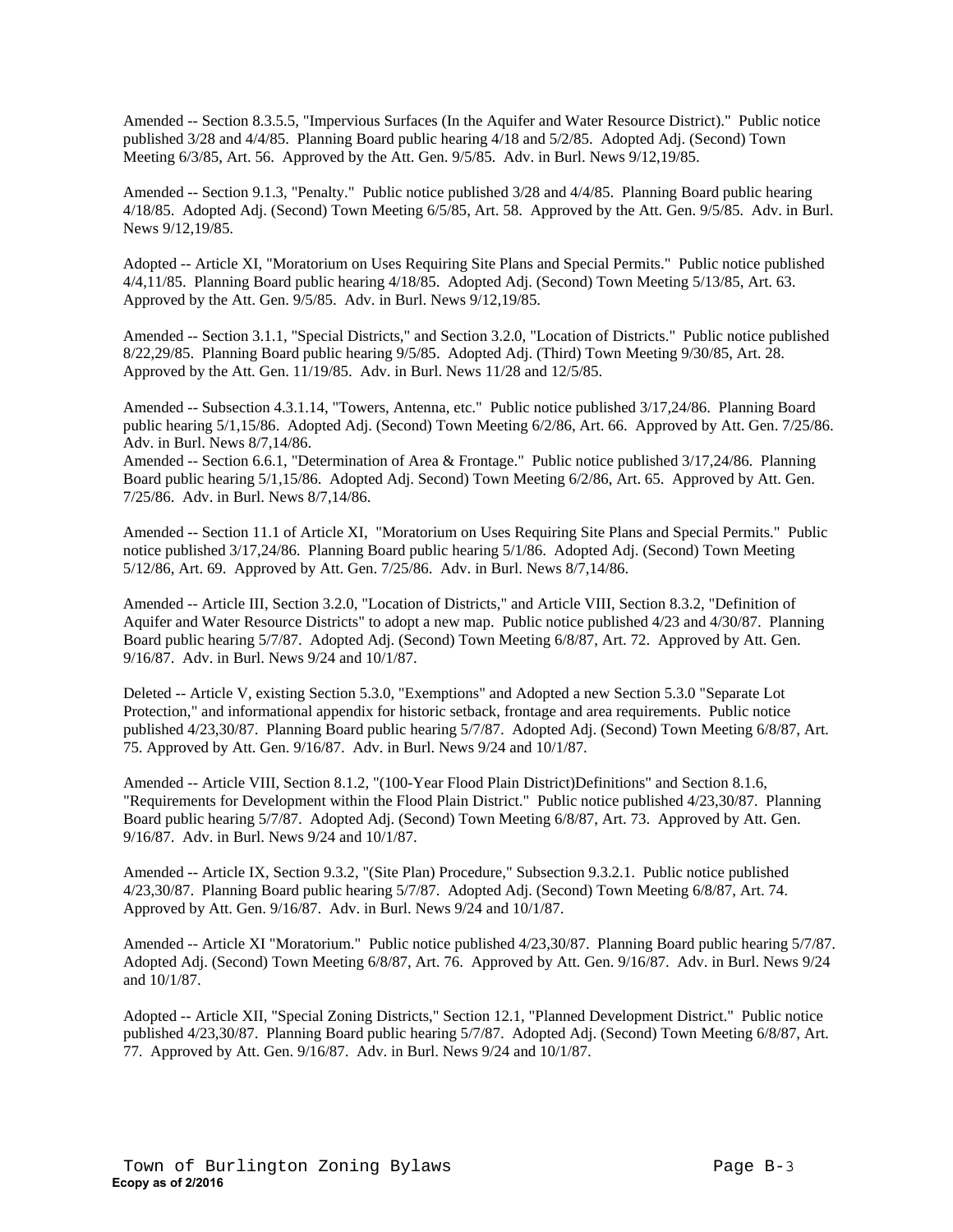Amended -- Article II, "Definitions," Section 2.29, "Frontage," and Section 2.49, "Lot, through." Public notice published 8/13,20/87. Planning Board public hearing 9/3/87. Adopted Adj. (Third) Town Meeting 9/28/87, Art. 12. Approved by Att. Gen. 10/16/87. Adv. in Burl. News 10/26 and 11/3/87.

Adopted -- Article IV, "Use Regulations," Sections 4.1.3 and 4.3.0, "Temporary tents." Public notice published 3/17,24/88. Planning Board public hearing 4/7/88 continued to 4/21/88. Adopted Adj. (Second) Town Meeting 5/23/88, Art. 72. Approved by Att. Gen. 7/28/88. Adv. in Burl. News 8/4,ll/88.

Adopted -- Article V, "Density Regulations," Section 5.1.9, "Development Incentive for Affordable Housing." Public notice published 7/27, 8/3/88. Planning Board public hearing 8/11/88. Adopted Adj. (Third) Town Meeting 9/19/88, Art. 1. Approved by Att. Gen. 10/20/88. Adv. in Burl. News 10/27, 11/4/88.

Amended -- Article IX, "Administration and Procedures," Section 9.2.4, "Criteria for Approval of a Special Permit." Public notice published 7/27, 8/3/88. Planning Board public hearing 8/11/88. Amended Adj. (Third) Town Meeting 9/19/88, Art. 1. Approved by Att. Gen. 10/20/88. Adv. in Burl. News 10/27, 11/4/88.

Adopted -- Article IV, "Use Regulations," Section 4.1.5 "Accessory Residential Uses in One Family Dwellings: Accessory Apartments." Public notice published 7/27, 8/3/88. Planning Board public hearing 8/11/88. Adopted Adj. (Third) Town Meeting 9/19/88, Art. 2. Approved by Att. Gen. 10/20/88. Adv. Burl. News 10/27, 11/4/88.

Adopted -- Article IV, "Use Regulations," Section 4.3.1.1.1 Accessory Apartment." Public notice published 7/27, 8/3/88. Planning Board public hearing 8/11/88. Adopted Adj. (Third) Town Meeting 9/19/88, Art. 2. Approved by Att. Gen. 10/20/88. Adv. Burl. News 10/27, 11/4/88.

Adopted -- Article XII, "Special Zoning Districts," Section 12.1.7 5. Public notice published 7/27, 8/3/88. Planning Board public hearing 8/11/88. Adopted Adj. (Third) Town Meeting 9/19/88, Art. 3. Approved by Att. Gen. 10/20/88. Adv. Burl. News 10/27, 11/4/88.

Adopted -- Article VIII, "Special Districts," Section 8.4 "Open Space Residential Development." Public notice published 7/27, 8/3/88. Planning Board public hearing 8/11/88. Adopted Adj. (Third) Town Meeting 9/19/88, Art. 4. Approved by Att. Gen. 10/20/88. Adv. Burl. News 10/27, 11/4/88.

Adopted -- Article IV, "Use Regulations," Section 4.2.1.10 "Open Space Residential." Public notice published 7/27, 8/3/88. Planning Board public hearing 8/11/88. Adopted Adj. (Third) Town Meeting 9/19/88, Art. 4. Approved by Att. Gen. 10/20/88. Adv. Burl. News 10/27, 11/4/88.

Adopted -- Article XIII, "Two-Family Units in the R2 District." Public notice published 7/27, 8/3/88. Planning Board public hearing 8/11/88. Adopted Adj. (Third) Town Meeting 9/19/88, Art. 5. Approved by Att. Gen. 10/20/88. Adv. Burl. News 10/27, 11/4/88.

Amended -- Article IX, "Penalty." Public notice published 11/30/88 and 12/7/88. Planning Board public hearing 1/5/89. Adopted Adj. (First) Town Meeting 1/9/89, Art. 11. Approved by Att. Gen. 3/16/89. Adv. Burl. News 3/23, 3/30/89.

Amended -- Article II, Section 2.28 "Floor Area, Floor Area Ratio, and Maximum Floor Area Ratio." Public notice published 4/11,18/89. Planning Board public hearing 5/4/89. Adopted Adj. (Second) Town Meeting 4/10/89, Art. 53. Approved by Att. Gen. 7/5/89. Adv. Burl. News 7/13,20/89.

Amended -- Article V, Section 5.2.0 "Density Regulation Schedule." Public notice published 4/11,18/89. Planning Board public hearing 5/4/89. Adopted Adj. (Second) Town Meeting 4/10/89, Art. 54. Approved by Att. Gen. 7/5/89. Adv. Burl. News 7/13,20/89.

Adopted -- Article V, "Floor Area Ratio Incentive". Public notice published 4/11,18/89. Planning Board public hearing 5/4/89. Adopted Adj. (Second) Town Meeting 5/10/89, Art. 55. Approved by Att. Gen. 7/5/89. Adv. Burl News 7/13,20/89.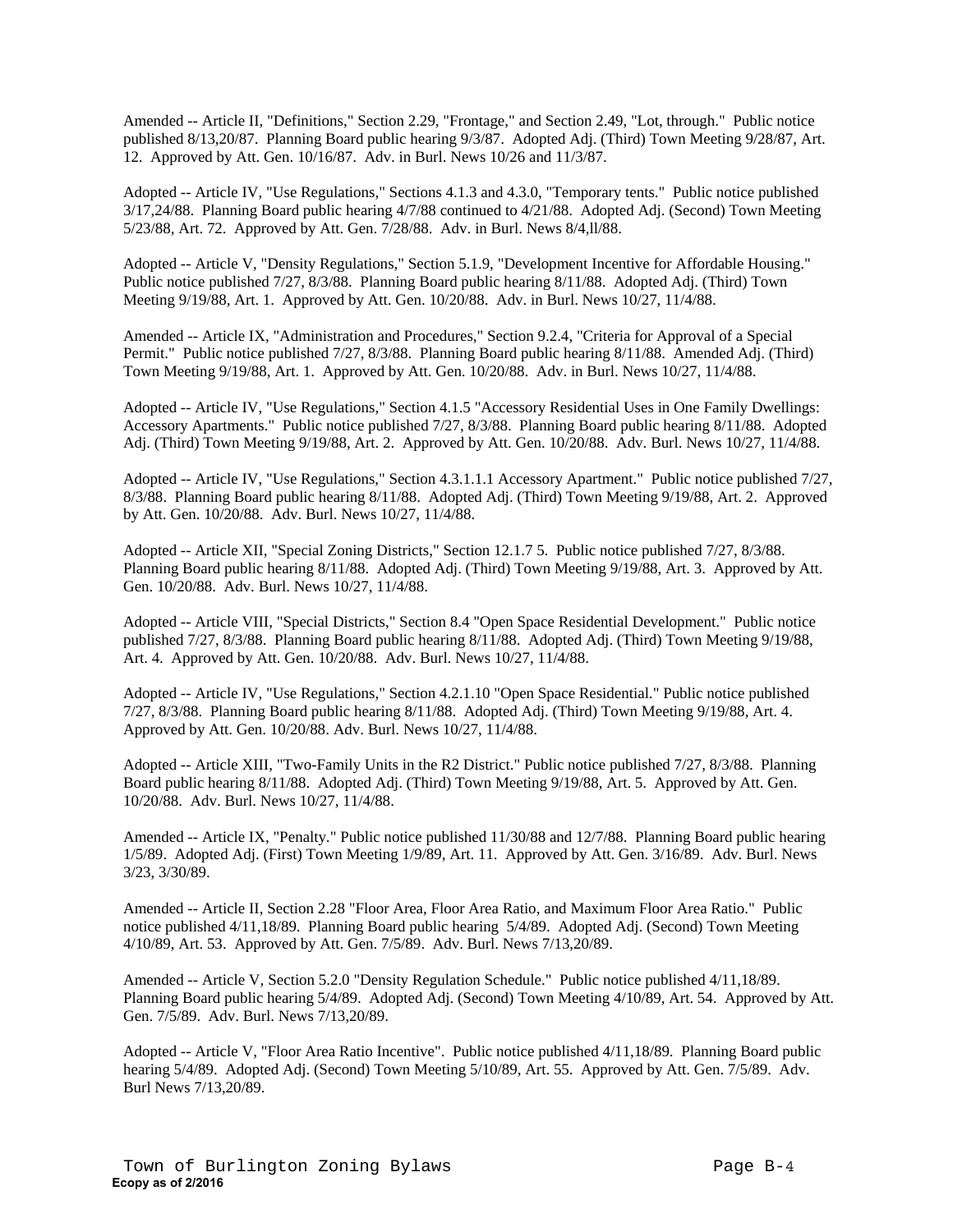Amended -- Article XI, Section 9.1.2 "Occupancy Permit". Public notice published 4/19,26/89. Planning Board public hearing 5/4/89. Adopted Adj. (Second) Town Meeting 5/22/89, Art. 56. Approved by Att. Gen. 7/5/89. Adv. Burl. News 7/13,20/89.

Amended -- Article II, Section 2.35 "Hospital". Public notice published 10/25/89 and 11/1/89. Planning Board public hearing 11/16/89. Adopted Adj. (First) Town Meeting 1/8/90, Art. 16. Approved by Att. Gen. 3/26/90. Adv. Burl. news 4/5,12/90.

Amended -- Article IV, Section 4.3.2.9 "Parking Garages". Public notice published 11/1,8/89. Planning Board public hearing 11/16/89. Adopted Adj. (First) Town Meeting 1/8/90, Art. 17. Approved by Att. Gen. 3/26/90. Adv. Burl. news 4/5,12/90.

Amended -- Article VII, "Parking and Loading Regulations" and Article IV, Section 4.3.2.16 "parking area for more than 200 spaces". Public notice published 8/16,24/90. Planning Board public hearing 09/6/90. Adopted Adj. (Third) Town Meeting 9/17/90, Art. 10. Approved by Att. Gen. 11/7/90. Adv. Burl. News 11/22,29/90.

Amended -- Article IV, Section 4.3.2.10 "offstreet outdoor parking". Public notice published 7/10,17/91. Planning Board public hearing 8/1/91. Adopted Adj. (Third) Town Meeting 9/16/91, Art. 14. Approved by Att. Gen. 11/26/91. Adv. Burl. News 12/5,12/91.

Adopted -- Article IV, "Automobile Sales and Service Uses", Section 4.2.5.9 "outdoor storage of motor vehicles." Public notice published 8/8,15/91. Planning Board public hearing 9/5/91. Adopted Adj. (Third) Town Meeting 9/16/91, Art. 15. Approved by Att. Gen. 11/26/91. Adv. Burl. News 12/5,12/91.

Amended -- Article II, Section 2.18 "Day Nursery". Public notice published 11/20,27/92. Planning Board public hearing 12/5/1991. Amended Adj. (First) Town Meeting 1/13/92, Art. 16. Approved by Att. Gen. 2/21/92. Adv. Burl. Times Union 2/27, 3/5/92.

Amended -- Article IV, Section 4.2.2.3, 4.3.0 "Day Nursery". Public notice published 11/20,27/92. Planning Board public hearing 12/5/1991. Amended Adj. (First) Town Meeting 1/13/92, Art. 16. Approved by Att. Gen. 2/21/92. Adv. Burl. Times Union 2/27, 3/5/92.

Amended -- Article V, Section 5.1.5 "Density Requirements for Religious and Educational Uses". Public notice published 11/20,27/92. Planning Board public hearing 12/5/1991. Amended Adj. (First) Town Meeting 1/13/92, Art. 16. Approved by Att. Gen. 2/21/92. Adv. Burl. Times Union 2/27, 3/5/92.

Amended -- Article IV, Section 4.2.6.18 "Sale of Structural and Building Supplies". Public Notice published 3/17, 3/24/93. Planning Board public hearing 4/1/93. Amended Adj. (Second) Town Meeting 5/19/93, Art. 25. Approved by Att. Gen. 6/1/93. Adv. Burl. News 6/9, 6/16/93.

Amended -- Article IX, Section 9.2.2 - "Special Permit Fees". Public notice published 6/16, 6/23/93. Planning Board public hearing 7/8/93. Amended Adj. (Third) Town Meeting 9/13/93, Art. 9. Approved by Att. Gen. 11/22/93. Adv. Burlington Union 12/9, 12/16/93.

Amended -- Article II, Section 2.26 - "Filling Station". Public notice published 12/15, 12/22/94. Planning Board public hearing 1/5/95. Amended Adj. (First) Town Meeting 1/9/95, Art. 12. Approved by Att. Gen. 2/13/95. Adv. Burlington Union 2/23, 3/2/95.

Amended -- Article VII, Section 7.1.1.4 - "Handicapped person car space". Public notice published 8/24, 8/31/95. Planning Board public hearing 9/7/95. Amended Adj. (Third) Town Meeting 9/11/95. Art. 14. Approved by Att. Gen. 10/17/95. Adv. Burlington Union 10/26, 11/2/95.

Amended -- Article IX, Section 9.3.2, 9.3.2.1 - "Procedure". Public notice published 8/24, 8/31/95. Planning Board public hearing 9/7/95. Amended Adj. (Third) Town Meeting 9/11/95. Art. 15. Approved by Att. Gen. 10/17/95. Adv. Burlington Union 10/26, 11/2/95.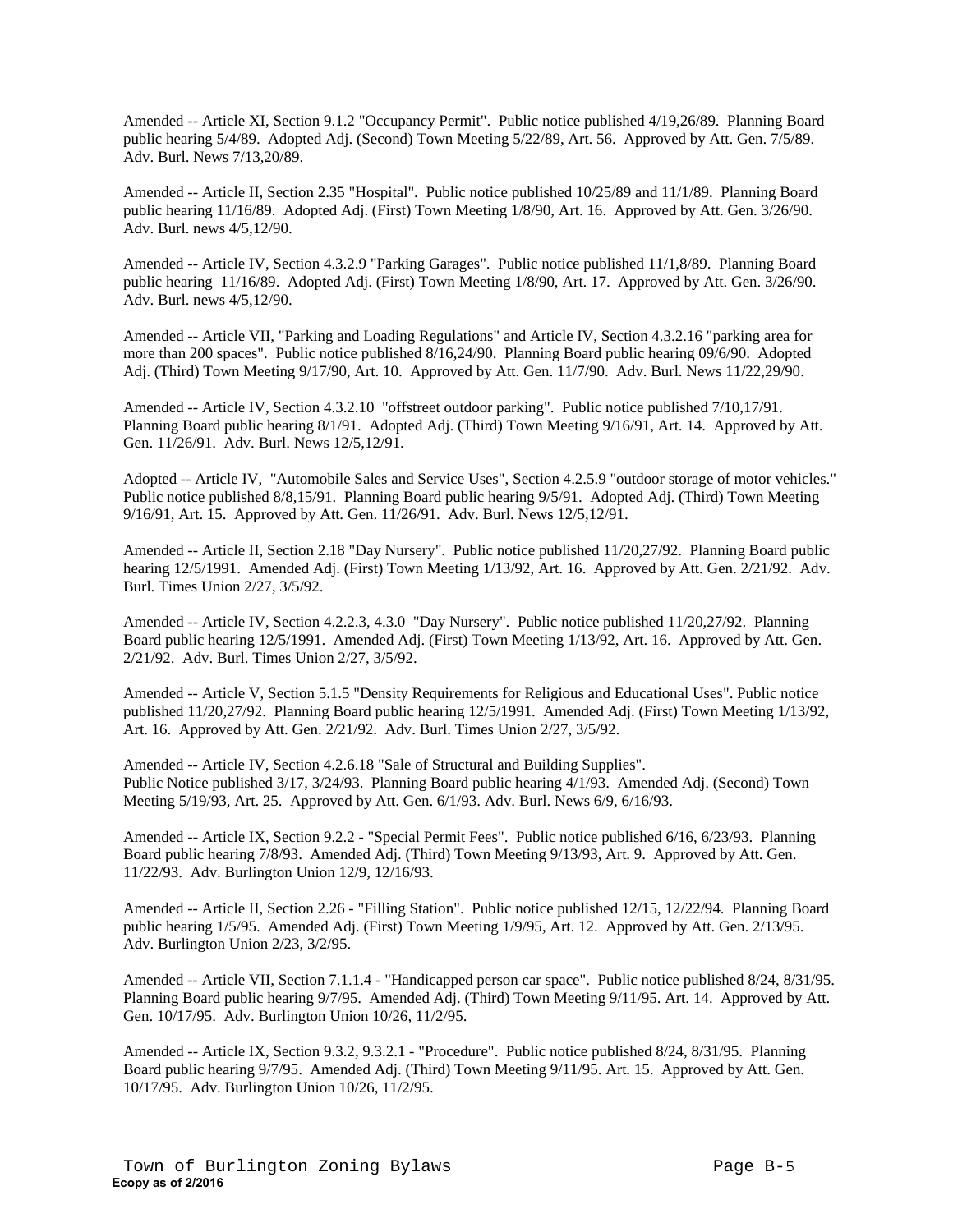Amended -- Article II, Section 2.5.1, 2.25, 2.71 - "Definitions". Public notice published 11/22, 11/29/95. Planning Board public hearing 12/7/96. Amended Adj. (First) Town Meeting 1/17/96. Art. 21. Approved By Att. Gen. 1/30/96. Adv. Burlington Union 2/8, 2/15,96.

Amended -- Article IV, Section 4.2.6.9 - "Fast Order Food Establishment". Public notice published 11/22, 11/29/95. Planning Board public hearing 12/7/96. Amended Adj. (First) Town Meeting 1/17/96. Art. 21. Approved By Att. Gen. 1/30/96. Adv. Burlington Union 2/8, 2/15/96.

Amended -- Article II, Section 2.0 - "Definitions". Article III, Section 3.1.0 - "Districts". Article IV, Sections 4.2.0, 4.3.0, 4.4.0 - "Use Regulations". Article V, Section 5.1.0 - "Applicability of Regulations". Article V, Section 5.2.0 - "Density Regulation Schedule". Article VII, Section 7.2.0 - "Minimum/Maximum Parking Requirements". Public notice published 3/20, 3/27,96. Planning Board public hearing 4/4/96. Amended Adj. (Second) Town Meeting 6/10/96. Art. 23. Approved by Att. Gen. 9/16/96 (amended). Adv. Burlington Union 12/12, 12/19/96.

Amended -- Article II, Section 2.71 - "Restaurant Definition". Public notice published 3/21, 3/28,96. Planning Board public hearing 4/4/96. Amended Adj. (Second) Town Meeting 6/10/96. Art. 25. Approved by Att. Gen. 9/6/96. Adv. Burlington Union 9/19, 9/26/96.

Amended -- Article II, Section 2.5.1 - "Bakery". Public notice published 3/21, 3/28,96. Planning Board public hearing 4/4/96. Amended Adj. (Second) Town Meeting 6/10/96. Art. 26. Approved by Att. Gen. 9/6/96. Adv. Burlington Union 9/19, 9/26/96.

Amended -- Article IV, Section 4.2.6.11 - "Bakeries", Section 4.2.6.24 - "Printers...". Public notice published 3/21, 3/28,96. Planning Board public hearing 4/4/96. Amended Adj. (Second) Town Meeting 6/10/96. Art. 27. Approved by Att. Gen. 9/6/96. Adv. Burlington Union 9/19, 9/26/96.

Adopted -- Article II, Section 2.65.1 - "Public Water & Sewer Distribution Structures". Article IV, Section 4.2.2.27 - "Public Water & Sewer Distribution Structures". Public notice published 4/3, 4/10/96. Planning Board public hearing 5/16/96. Adopted Adj. (Second) Town Meeting 6/10/96. Art. 28. Approved by Att. Gen. 9/6/96. Adv. Burlington Union 9/19, 9/26/96.

Adopted -- Article II, Section 2.69.1 - "Residence Hotel/Motel". Article IV, Section 4.2.1.3.1 - "Residence Hotel/Motel". Public notice published 4/3, 4/10,96. Planning Board public hearing 4/18/96. Amended Adj. (Second) Town Meeting 6/10/96. Art. 29. Approved by Att. Gen. 9/6/96. Adv. Burlington Union 9/19, 9/26/96.

Adopted -- Article II, Section 2.1.2 - "Adult Bookstore", Section 2.1.3 - "Adult Club", Section 2.1.4 - "Adult Paraphernalia Store", Section 2.1.5 - "Adult Theater", Section 2.1.6 - "Adult Video Store". Article IV, Section 4.2.6.24-28 - "Retail, Consumer and Trade Uses". Article V, Section 5.1.12 - "Additional Regulations for Adult Entertainment Uses". Public notice published 5/22, 5/29/96. Planning Board public hearing 6/6/96. Amended Adj. (Special) Town Meeting 6/17/96. Art. 5.

Approved by Att. Gen. 9/9/96. Adv. Burlington Union 9/19, 9/26/96.

Amended -- Article II, Section 2.79 - "Toxic or hazardous Materials"; Article III, Section 3.2.0 - "Location of Districts"; Article IV, Section 4.2.0 - "Principal Use Regulations Schedule"; Article IV, Section 4.3.0 - "Accessory Use Regulations Schedule"; Article VIII, Section 8.3.0 - "Aquifer and Water Resource Districts"; Article IX, Section 9.2.2.3 - Special Permit Fees. Public notice published 8/22, 8/29/96. Planning Board public hearing 9/5/96. Amended Adj. Town Meeting 10/02/96. Art. 16. Approved by Att. Gen. 10/18/96. Adv. Burlington Union 12/2, 12/19/96.

Adopted -- Article VI, Section 67.1(A) - "Continuing Care Districts (RC)". Public notice published 4/2/97, 4/9/97. Planning Board public hearing 4/17/97. Adopted Adj. Town Meeting 5/28/97. Art. 28. Approved by Att. Gen. 6/17/97. Adv. Burlington Union 6/26/97, 7/3/97.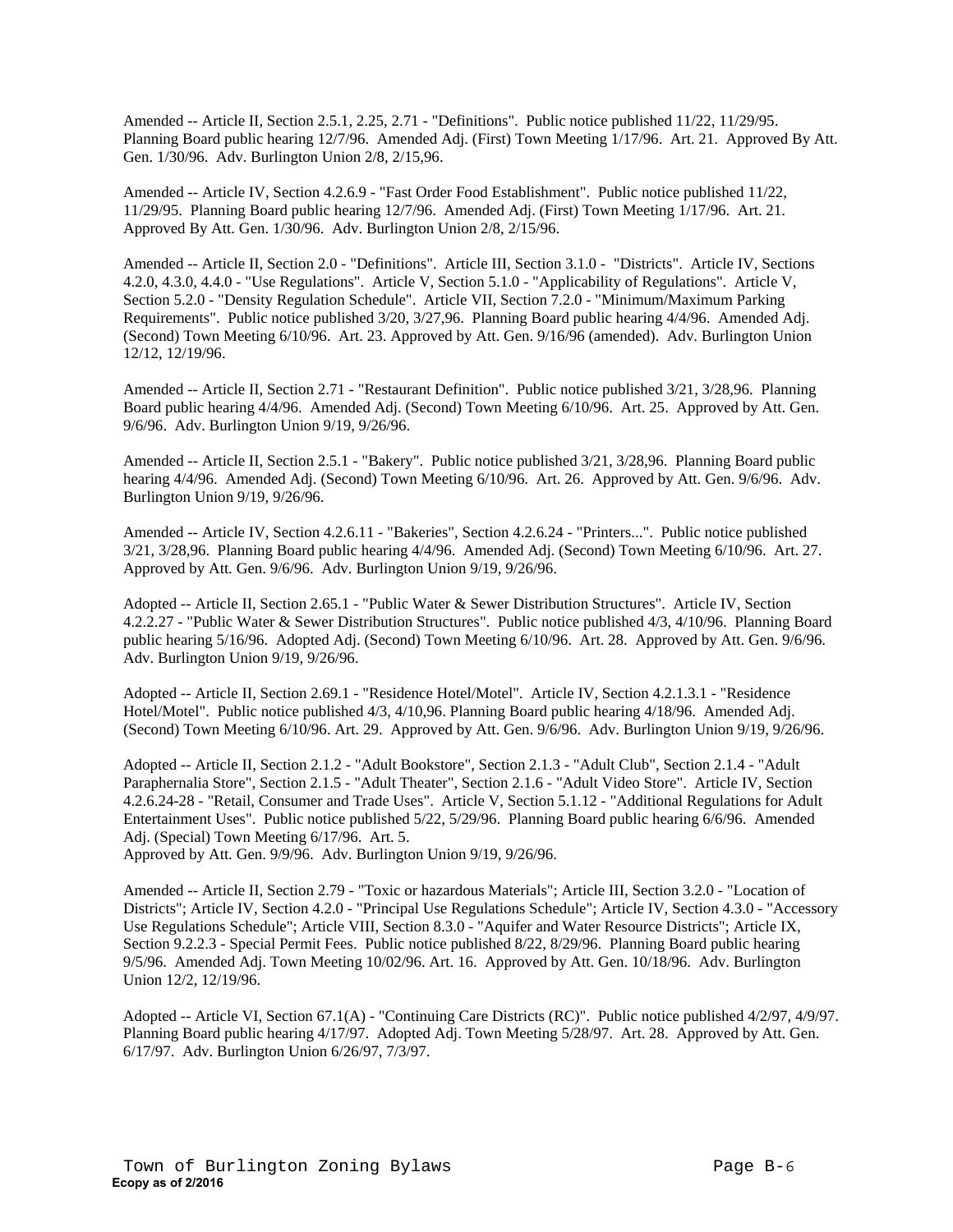Adopted -- Article II, Section 2.50.1 - "Massage Therapy". Public notice published 4.2.97, 4/9/97. Planning Board public hearing 4/17/97. Adopted Adj. Town Meeting 5/28/97. Art. 28. Approved by Att. Gen. 6/17/97. Adv. Burlington Union 6/26/97, 7/3/97.

Amended -- Article XII, Section 12.1.7 - "Criteria for Approval". Public notice published 11/20/97, 11/26/97. Planning Board public hearing 12/5/98. Amended Adj. Town Meeting 1/12/98. Art. 16. Approved by Att. Gen. 3/13/98. Adv. Burlington Union 3/26/98, 4/2/98.

Amended -- Article VI, Section 6.6.2 - "Division or Reduction in Area". Public notice published 3/5/98, 3/12/98. Planning Board public hearing 3/19/98. Amended Spec. Town Meeting 3/30/98. Art. 2. Approved by Att. Gen. 5/4/98. Adv. Burlington Union 5/21/98, 5/28/98.

Amended – Article VIII, Section 8.3.2 – "Definition of Aquifer and Water Resource Districts". Public notice published 2/19/98, 2/26/98. Planning Board public hearing 3/19/98. Adjourned Town Meeting 5/20/98. Art. 28. Approved by Att. Gen. 7/3/98. Adv. Burlington Union 7/16/98, 7/23/98.

Amended – Article VIII, Section 8.4.7 –"Optional Units Incentive"; 8.4.2 – "Open Space Residential Development, Procedures". Public notice published 4/1/98, 4/8/98. Planning Board public hearing 4/16/98. Adjourned Town Meeting 5/20/98. Art. 30. Approved by Att. Gen. 7/3/98. Adv. Burlington Union 7/16/98, 7/23/98.

Amended – Article IX, Section 9.6.2 – "Notices to be Mailed, Post Prepaid". Public notice published 4/1/98, 4/8/98. Planning Board public hearing 4/16/98. Adjourned Town Meeting 5/20/98. Art. 31. Approved by Att. Gen. 7/3/98. Adv. Burlington Union 7/16/98, 7/23/98.

Amended – Article XII, Section 12.1.0 – "Planned Development District". Public notice published 4/1/98, 4/8/98. Planning Board public hearing 4/16/98. Adjourned Town Meeting 5/20/98. Art. 32. Approved by Att. Gen. 7/3/98. Adv. Burlington Union 7/16/98, 7/23/98.

Adopted – Article IV, Section 4.1.6 – "Temporary Partial Moratorium on Personal Wireless Services Facilities". Public notice published 4/22/98, 4/29/98. Planning Board public hearing 5/7/98. Adjourned Town Meeting 5/20/98. Art. 34. Approved by Att. Gen. 7/3/98. Adv. Burlington Union 7/16/98, 7/23/98.

Amended - Article II, Section 2.0 - "Definitions". Public notice published 12/24/98, 12/31/98. Planning Board public hearing 1/7/99. Adjourned Town Meeting 1/11/99. Art. 18. Approved by Att. Gen. 2/24/99. Adv. Daily Times 3/4/99, 3/11/99.

Adopted - Article IX, Section 9.1.3 - "Demolition Permit Delay". Public notice published 12/24/98, 12/31/98. Planning Board public hearing 1/7/99. Adjourned Town Meeting 1/11/99. Art. 18. Approved by Att. Gen. 2/24/99. Adv. Daily Times 3/4/99, 3/11/99.

Amended - Article VII, Section 7.3.0(b)- "Parking Requirements for Non-Residential and Non-Educational Uses". Public notice published 3/31/99, 4/7/99. Planning Board public hearing 4/15/99. Adjourned Town Meeting 5/10/99. Art. 3. Approved Att. Gen. 7/28/99. Adv. Daily Times 8/5/99, 8/12/99.

Amended - Article VIII, Section 8.3.9 - "Non Conforming Uses in Aquifer & Water Resource Districts". Public notice published 3/31/99, 4/7/99. Planning Board public hearing 4/15/99. Adjourned Town Meeting 5/10/99. Art. 3. Approved Att. Gen. 7/28/99. Adv. Daily Times 8/5/99, 8/12/99.

Amended - Article IX, Section 9.5.5 - "Decision" and 9.6.2 - "Notices to be Mailed, Post Prepaid". Public notice published 8/18/99, 8/25/99. Planning Board public hearing 9/16/99. Adjourned Town Meeting 9/29/99. Articles 3 and 4. Approved Att. Gen. 11/8/99. Adv. Daily Times 11/18/99, 11/24/99.

Amended - Article IV, Section 4.1.6 - "Wireless Communications Facilities" and Section 4.3.1.14 - "Towers and Antennas…". Public notice published 11/24/99 and 12/1/99. Planning Board public hearing 9/7/00. Adjourned Town Meeting 9/25/00. Article 4. Approved Att. Gen. 1/1/01. Adv. Daily Times 1/19/01, 1/26/01.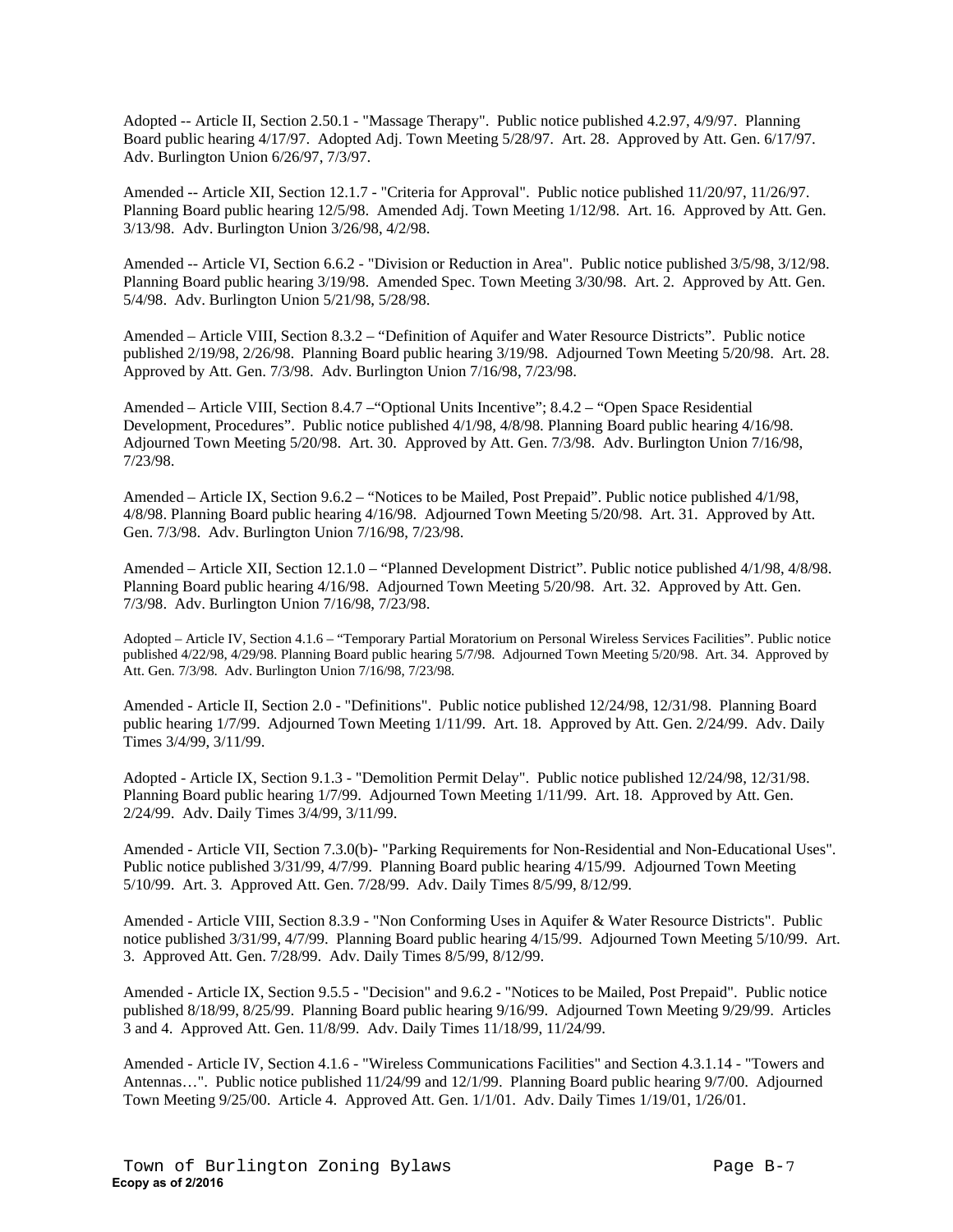Adopted – Article II, Section 2.6.1 – "Body Art" and Article IV, Section 4.2.6.30 – "Body Art". Public Notice published 4/4/01 and 4/11/01. Planning Board public hearing 4/19/01. Adjourned Town Meeting 5/14/01, Article 3. Approved Att. Gen. 8/21/01. Adv. Daily Times 8/30/01, 9/6/01.

Amended – Article IX, Section 9.2.2.3 – "Special Permit Fees". Public Notice published 4/4/01 and 4/11/01. Planning Board public hearing 4/19/01. Adjourned Town Meeting 5/14/01, Article 4. Approved Att. Gen. 8/21/01. Adv. Daily Times 8/30/01, 9/6/01.

Amended – Article III – "Establishments of Districts" – 3.1.0 "Planned Development Districts", 3.1.1 "Wireless Communications Districts" and 3.2.0 "Location of Districts". Public Notice published 4/4/01 and 4/11/01. Planning Board public hearing 4/19/01. Adjourned Town Meeting 5/14/01, Article 5. Approved Att. Gen. 8/21/01. Adv. Daily Times 8/30/01, 9/6/01.

Amended – Article XII – "Special Zoning Districts" – 12.1.2 "General Requirements". Public Notice published 4/17/03 and 4/24/03. Planning Board public hearing 5/1/03. Adjourned Town Meeting 5/14/01, Article 4. Approved Att. Gen. 8/7/03. Adv. Daily Times 8/27/03, 9/3/03.

Amended – Article II – "Definitions" – 2.16.1 "Congregate Living Facility", 2.33.1 "Group Care Facility" and Article IV – "Use Regulations", 4.2.1.11, 4.2.1.13, 42.1.14, 4.2.1.15, 4.2.1.16. Planning Board public hearing 4/15/04. Adjourned Town Meeting 5/12/04, Article 2. Approved Att. Gen. 6/9/04. Adv. Daily Times 6/17/04, 6/24/04.

Amended – Article IV – "Principal Use Regulations Schedule" 4.2.0, 4.2.6.10 "Restaurant" and new section 4.1.7 "Additional Regulations for Restaurants in an IG District". Planning Board public hearing 8/19/04. Adjourned Town Meeting 9/27/04, Article 13. Approved Att. Gen. 10/18/04. Adv. Daily Times 10/27/04, 11/3/04.

Amended – Article IV – "Principal Use Regulations Schedule" 4.2.0, 4.2.6.10 "Restaurant" and new section 4.1.7 "Additional Regulations for Restaurants in an IG District". Planning Board public hearing 1/6/05. Adjourned Town Meeting 1/31/05, Article 17. Approved Att. Gen. 2/10/05. Adv. Daily Times 2/17/05, 2/24/05.

Amended – Article II – "Definitions" by adding 2.6.0.1 "Bed & Breakfast", 2.241 "Farmers Market", 2.27.1 "Fitness Center", 2.38.1.1 "In-Law Apartment", 2.28.1.2 "Inn", 2.52.1 "Multi-Family Dwelling", 2.63.1 "Performance Theater", 2.78.0.1 "Three-Family Dwelling", 2.80.1 "Two-Family Dwelling". Planning Board public hearing 1/5/06. Adjourned Town Meeting 1/23/06, Art. 9. Approved Att. Gen 3/8/06. Mailed to each household 3/23/06.

Amended – Article III – "Establishment of Districts", Section 3.1.1. "Special Districts" by adding "CC" and "CBD" Districts and amending Section 3.2.0 "Location of Districts". Planning Board public hearing 1/5/06. Adjourned Town Meeting 1/23/06. Art. 9. Approved Att. Gen 3/8/06. Mailed to each household 3/23/06.

Amended – Article IV – "Use Regulations", Section 4.1.1 "Symbols in Use Regulations Schedules", Section 4.2.0 "Principal Use Regulations Schedule", 4.3.0 "Accessory Use Regulations Schedule", 4.4.0 "Permitted Uses in the Wetlands District" and adding 4.2.1.1.A "2-Family Dwelling", 4.2.1.1.B "3-Family Dwelling", 4.2.1.17 "Multi-Family Dwelling other than 4..2.1.2", 4.2.1.18 "Inn, Bed and Breakfast", 4.2.2.28 "Fitness Center", 4.2.2.29 "Performance Theater", 4.2.6.3.A "Retail stores other than above and showrooms, each less than 20,000 square feet", 4.2.6.3.B "Retail stores other than above and showrooms any individual tenant greater than 20,000 square feet", 4.3.1.19 "Garage space for parking more than three automobiles". Planning Board public hearing 1/5/06. Adjourned Town Meeting 1/23/06. Art.9. Approved Att. Gen 3/8/06. Mailed to each household 3/23/06.

Amended – Article V – "Density Regulations", Section 5.2.0. Planning Board public hearing 1/5/06. Adjourned Town Meeting 1/23/06. Art.9. Approved Att. Gen 3/8/06. Mailed to each household 3/23/06.

Amended – Article VIII – "Special Districts" by adding Section 8.5.0 "Town Center". Planning Board public hearing 1/5/06. Adjourned Town Meeting 1/23/06. Art.9. Approved Att. Gen 3/8/06. Mailed to each household 3/23/06.

Amended – Article IV – "Symbols in Use Regulations Schedules" and Article VIII – "Town Center Overlay District". Planning Board public hearing 5/4/06. Adjourned Town Meeting 9/25/06, Art. 14. Approved Att. Gen 10/31/06. Posted 11/20/06.

Amended – Article III – "Establishment of Districts" and Article IV – "Use Regulations – Open Space Districts" Planning Board public hearing 5/4/06. Adjourned Town Meeting 9/25/06, Art. 15. Approved Att. Gen 10/31/06. Posted 11/20/06.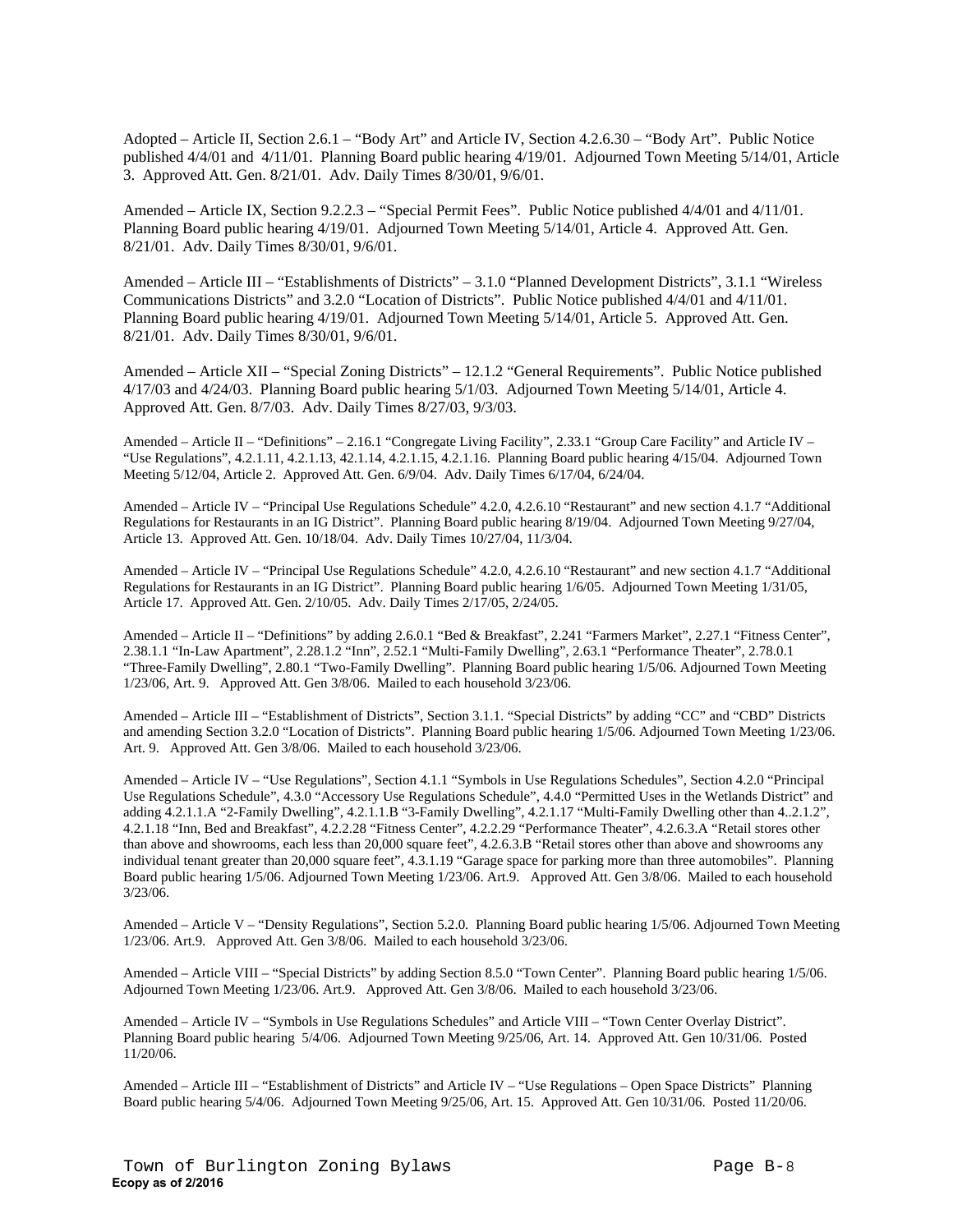Amended – Article IV – "Principal Use Regulation Schedule – Section 4.2.6 Retail, Consumer, and Trade Uses". Planning Board public hearing 1/17/08. Adjourned Town Meeting 1/28/08, Art. 15. Approved Att. Gen 2/25/08. Posted 3/1/08.

Amended – Article VIII – "Town Center Overlay District". Planning Board public hearing 4/19/08. Adjourned Town Meeting 5/12/08, Art. 9. Approved Att. Gen. 7/22/08. Posted 7/25/08.

Amended – Article IX, Section 9.2.2 "Special Permit Fees". Planning Board public hearing 11/20/08. Adjourned Town Meeting 1/26/09, Art. 17. Approved Att. Gen. 4/16/09. Posted 4/22/09.

Deleted – Article IX, Section 9.1.3 "Demolition Permit Delay". Planning Board public hearing 11/20/08. Adjourned Town Meeting 1/26/09, Art. 18. Approved Att. Gen. 4/16/09. Posted 4/22/09.

Amended and reorganized - Article I: "Purpose", Article II: "Definitions", Article III: "Establishment of Districts", Article IV: "Use Regulations", Article V: "Density Regulations", Article VII "Parking and Loading Regulations", Article VIII: "Special Districts" and IX: "Administration and Procedures"; by renaming Article VI from "General Regulations" to "Nonconforming Uses and Structures", renaming Article XII "Special Zoning Districts" to "Planned Development Districts"; relocating the text of Article X: "Miscellaneous" and replacing with Article X: "Special Residential Regulations"; eliminating Article XI: "Moratorium" and replacing it with Article XI: "Special Regulations" and relocating the text of Article XIII: "Two Family Units in the R2 District" and replacing with Article XIII: "Signs". ". Planning Board public hearing 11/20/09. Adjourned Town Meeting 1/26/09, Art. 19. Approved Att. Gen. 4/16/09. Posted 4/22/09.

Amended – Article I: "Purpose and Authority". Planning Board public hearing 4/16/09. Adjourned Town Meeting 5/11/09, Art. 42. Approved Att. Gen.8/21/09. Posted 8/28/09.

Amended – Article VII "Parking and Loading Regulations", Section 7.5.2 Streets, Driveways, Parking and Service Areas and Article VIII "Overlay Districts", Section 8.3.8.4 "Impervious Surfaces" to accommodate Low Impact Development. Planning Board public hearing 3/19/09. Adjourned Town Meeting 5/11/09, Art. 43. Approved Att. Gen.8/21/09. Posted 8/28/09.

Amended – Article IX: "Administration and Procedures", Sections 9.2.0 "Special Permit" and Section 9.3.0 "Site Plan". Planning Board public hearing 4/16/09. Adjourned Town Meeting 5/11/09, Art. 45. Approved Att. Gen.8/21/09. Posted 8/28/09.

Amended – Articles II and IV "2.50.1 Massage Therapy" and Section 4.2.6.20.1 "Massage Therapy" Planning Board public hearing 12/3/2009. Adjourned Town Meeting 2/1/2010, Art. 19. Approved Att. Gen. 9/92010

Amended – Article VII , Section 7.4.0 "Landscaping Requirements" :Planning Board public hearing 4/16/09. Adjourned Town Meeting 2/1/10, Art. 20. Approved Att. Gen. 9/9/2010

Amended – Article VII: Section 7.3.0 "Loading Requirements" Planning Board public hearing 4/16/09. Adjourned Town Meeting 2/1/10, Art. 21. Approved Att. Gen. 9/9/2010

Amended – Article VIII, Section 8.1.0 "100-Year Flood Plain District": Planning Board public hearing 3/4/2010 Adjourned Town Meeting 5/17/10, Art. 39. Approved Att. Gen. 9/9/2010

Amended – Article IV, Section 4.2.0 "Use Regulation Table" and Article XI Adding a new Section 11.8.0 Inclusionary Zoning Requirements for Multifamily Housing. Planning Board public hearing 12/3/09. Adjourned Town Meeting 5/17/10, Art. 41. Approved Att. Gen. 9/9/2010

Amended – Article XIII, Adding a new Section 13.1.5 "Municipal Uses (Town of Burlington)", Planning Board public hearing 3/4/10. Adjourned Town Meeting 5/17/10, Art. 43. Approved Att. Gen 9/9/2010.

Amended – Article XI "Special Residential Regulations", Section 11.8.0 "Inclusionary Housing Requirements for Multifamily Housing", by amending Section 11.8.3 "Applicability", and Subsections "11.8.3.1" and "11.8.3.2". Planning Board public hearing 8/19/2010. Adjourned Town Meeting 9/29/2010, Art. 16. Approved Att. Gen. 1/7/2011.

Amended – Article II Definitions, Amend Section 2.50 Lot Width and to amend the Zoning Bylaw Article V Dimensional Requirements, Section 5.2.0 Density Regulations, by inserting a new row for Minimum Lot Width. Planning Board public hearing 6/17/2010. Adjourned Town Meeting 9/29/2010, Art. 17. Approved Att. Gen. 1/7/2011.

Amended – Article VIII Overlay Districts, Section 8.5.0 Town Center Overlay Districts by deleting in its entirety Section 8.5.4.2.1 Annual Permit Cap and further vote to amend Section 8.5.4.2.2 Maximum Residential Component by deleting the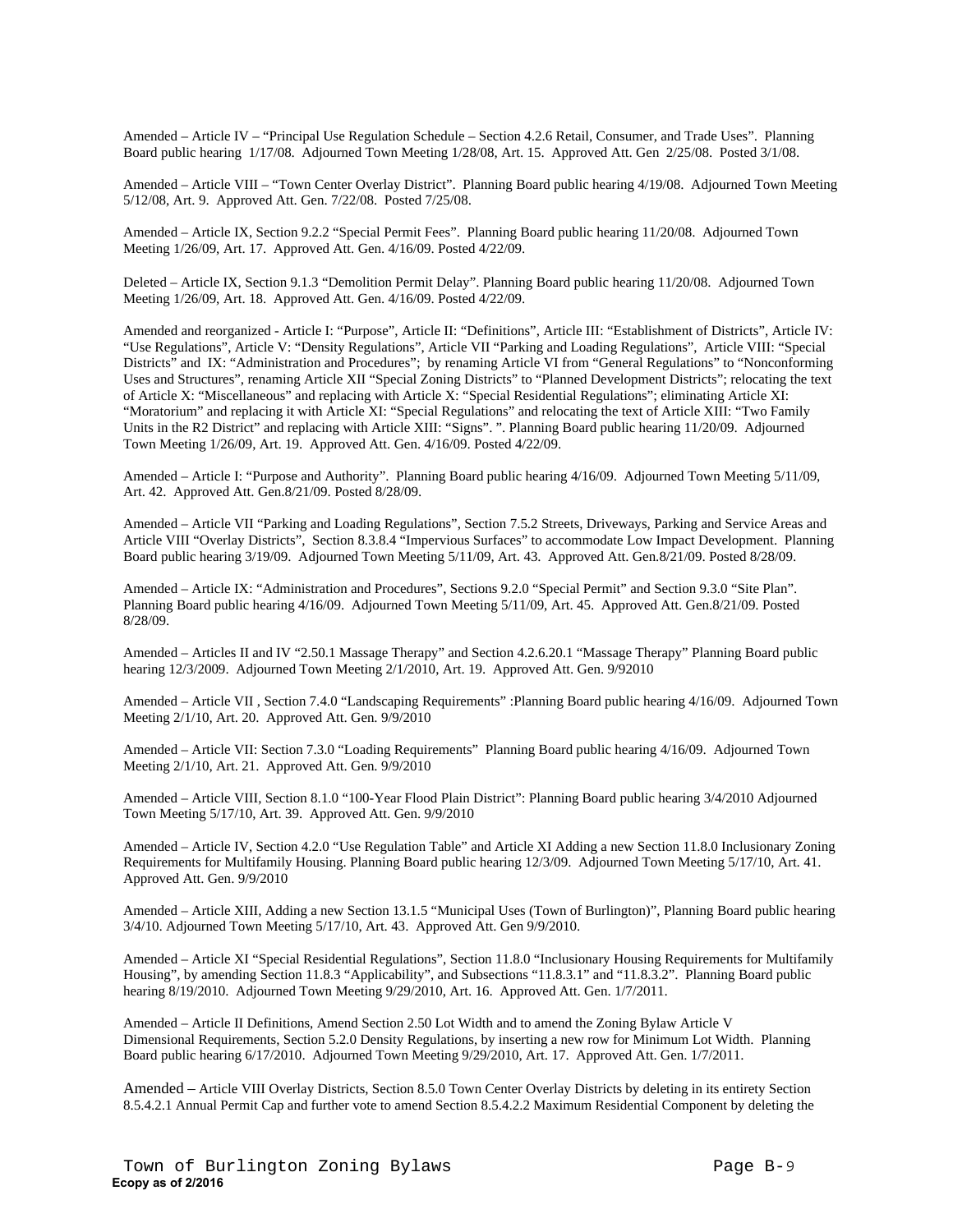existing language and change to "No additional Multiple-Family Dwellings shall be permitted beyond those units already permitted or applied for as of June 8, 2010". Planning Board public hearing 7/15/2010. Adjourned Town Meeting 9/29/2010, Art. 18. Approved Att. Gen. 1/7/2011.

Amended – Article IV Section 4.2.0 Principal Use Regulation Schedule – Town Center Multifamily **to** amend Zoning By-Law Article IV, Section 4.2.0 Principal Use Regulation Schedule, Sections 4.2.1.2 "Garden Apartment Dwelling Units" and 4.2.1.17 "Multi-Family Housing other than 4.2.1.2" by striking SP<sup>1</sup> and replacing with a NO within the Civic Center (CC) and Central Business (CBD). Planning Board public hearing 1/6/2011. Adjourned Town Meeting 1/24/2011, Art. 21. Approved Att. Gen. 1/7/2011

Amended – Article V, Dimensional Requirements, Section 5.2.0, Density Regulation Schedule to amend Zoning Bylaw Article V, Dimensional Requirements, Section 5.2.0, Density Regulation Schedule by adding introductory text and renumbering the footnotes for consistency, but not amending the text, within the table. Planning Board public hearing 1/6/2011. Adjourned Town Meeting 1/24/2011, Art. 22. Approved Att. Gen. 1/7/2011

Amended - Article II: Definitions and Article IV: Use Regulation Schedule to amend the Zoning Bylaw Article II: Definitions by adding the following definitions: "Accessory Apartment", "Convenience Store", "Drive-through", "Drugstore/Pharmacy", and "Supermarket" and further to amend Article IV: Use Regulations Schedule by adding new sections, 4.2.6.2.1 "Supermarket", and amending existing section 4.2.6.10. "Restaurant by striking "(over 50 Seats)" to the Principal Use Table and 4.3.2.22 "Drive-through to the Uses Normally Accessory to Non-Residential Principal Uses. Planning Board public hearing 3/17/2011. Adjourned Town Meeting 9/26/2011, Art. 19. Approved Att. Gen. January 25, 2012

Amended - Article II: Definitions and Article IV: Use Regulation Schedule to amend the Zoning Bylaw Article II: Definitions by adding the following definitions: "Conference Center", "Prototype Manufacturing" and "Research and Development" and further to amend Article IV: Use Regulations Schedule by adding new sections, 4.2.4.5 "Conference Center", 4.2.7.1.1 "Research and Development" to the Principal Use Regulation Schedule and further to amend existing section 4.2.4.1 to strike "physicians, dentists and opticians" and to create a new section 4.2.4.1.1 "Professional medical offices such as, but not limited to physicians, dentists, opticians" and further to amend existing section 4.2.7.1 "Light Manufacturing or processing plants" by adding the term "prototype manufacturing" and striking YES and replacing with SP in the CC and CBD Overlay Districts Planning Board public hearing 3/17/2011. Adjourned Town Meeting 9/26/2011, Art. 20. Approved Att. Gen. January 25, 2012

Amended - Article II: Definitions to amend the Zoning Bylaws of the Town of Burlington by amending Article II: Definitions by adding the new definitions as described in Articles 19 and 20 above, relocating and consolidating definitions from Article VIII, Section 8.3.0 Aquifer and Water Resource Districts, Section 8.3.4 Pertinent Definitions, Article VIII, Section 8.4.0 Wireless Communication Facilities , Section 8.4.2 Definitions and Article VI, Section 11.8.0 Inclusionary Zoning requirements for Multifamily Housing, Section 11.8.2, Definitions of the zoning bylaw and re-numbering the entire article for consistency. Planning Board public hearing 5/5/2011. Adjourned Town Meeting 9/26/2011, Art. 21. Approved Att. Gen. January 25, 2012

Amended - Article V, Section 5.2.0, Density Regulation Schedule to amend the Zoning Bylaws of the Town of Burlington by amending the row label Minimum Yard Adjoining RO & RG, and Residentially Zoned Land in Contiguous Municipalities by changing "RO & RG" to "RO, RG & OS" and inserting a new footnote "10" under the Density Regulation Schedule notes. Planning Board public hearing 7/15/2010. Adjourned Town Meeting 9/26/2011, Art. 22. Approved Att. Gen. January 25, 2012

Amended - Article V, Section 5.2.0, Density Regulation Schedule to amend the Zoning By-Laws of the Town of Burlington by inserting a new footnote "11" under the Density Regulation Schedule notes to the row entitled "Maximum Building & Structure Height". Planning Board public hearing 7/15/2010. Adjourned Town Meeting 9/26/2011, Art. 23. Approved Att. Gen. January 25, 2012

Amended - Article XII: Planned Development District by deleting the Article in its entirety and replacing it with the new text. Planning Board public hearing 6/2/2011. Adjourned Town Meeting 1/25/2012, Art. 25. Approved Att. Gen. August 25, 2012

Amended - Article II: Definitions and Article IV: Use Regulation Schedule to amend the Zoning Bylaw Article II: Definitions by adding the following definition: "Biotechnology" and further to amend Article IV: Use Regulations Schedule by adding new sections, 4.2.7.4.1 "Biotechnology (Bio Safety Level 1&2)" and 4.2.7.4.2 "Biotechnology (Bio Safety Level 3)" and further to amend Article X "Miscellaneous and Special Regulations by adding a new Section 10.5.0 " Additional regulations for Biotechnology". Planning Board public hearing 1/5/2012. Adjourned Town Meeting 1/25/2012, Art. 25. Approved Att. Gen. August 25, 2012

Amended - Article VII "General Regulations", Section 7.1.0 "Access through other Districts" to add all residential districts. Planning Board public hearing 10/18/2012. Adjourned Town Meeting 1/28/2013, Art. 1. Approved Att. Gen. March 13, 2013.